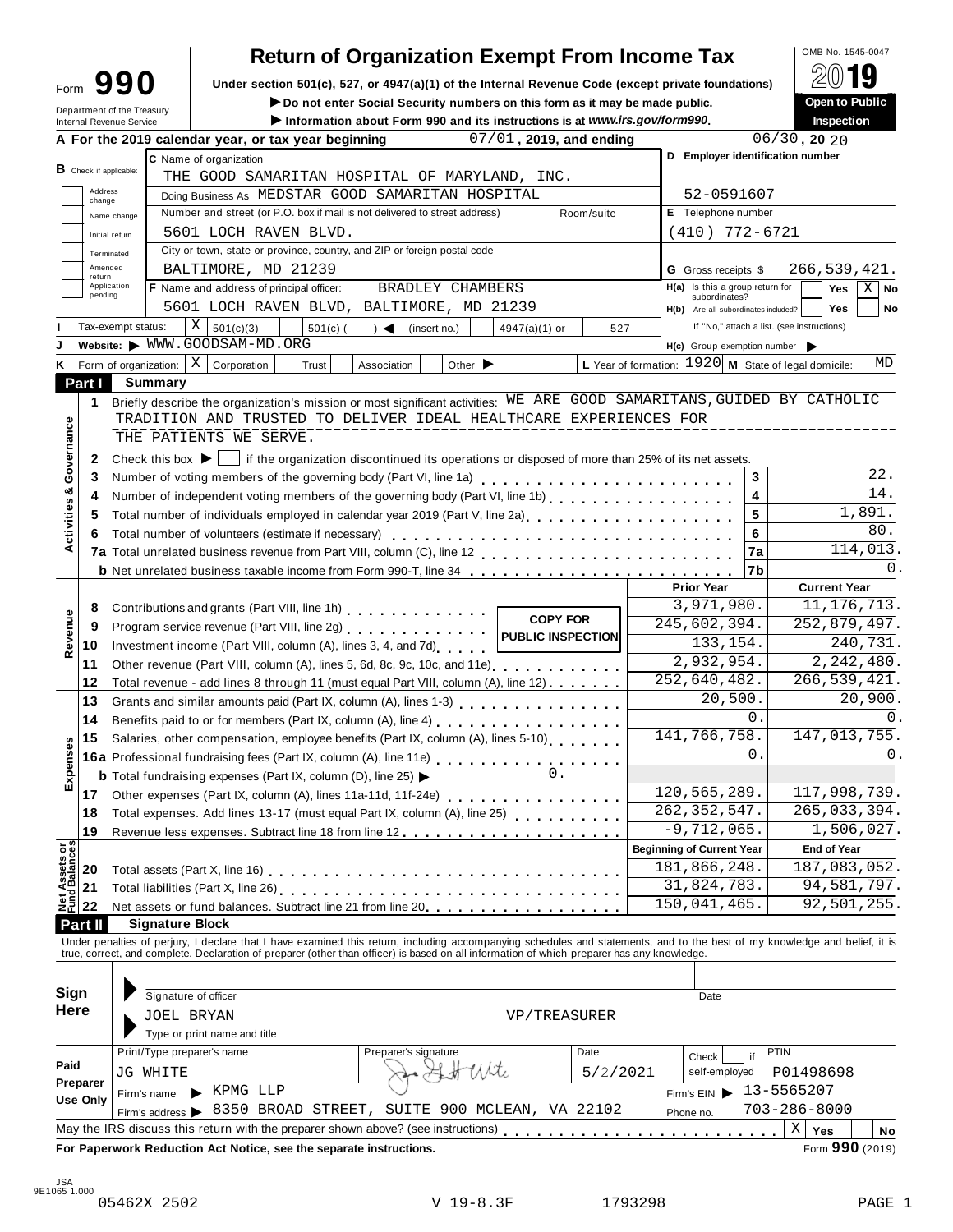# **Application for Automatic Extension of Time To File an Exempt Organization Return** (Rev. January 2020) OMB No. 1545-0047

TRETIPL OF GETTIPL OF SAFETTIPE OF SAFETTIPE OF SAFETTIPE OF SAFETTIPE OF SAFETTIPE OF SAFETTIPE OF SAFETTIPE OF SAFETTIPE OF SAFETTIPE OF SAFETTIPE OF SAFETTIPE OF SAFETTIPE OF SAFETTIPE OF SAFETTIPE OF SAFETTIPE OF SAFET ▶ Go to www.irs.gov/Form8868 for the latest information.

**Electronic filing** *(e-file)***.** You can electronically file Form 8868 to request a 6-month automatic extension of time to file any of the

forms listed below with the exception of Form 8870, Information Return for Transfers Associated With Certain Personal Benefit Contracts, for which an extension request must be sent to the IRS in paper format (see instructions). For more details on the electronic filing of this form, visit *www.irs.gov/e-file-providers/e-file-for-charities-and-non-profits.*

# **Automatic 6-Month Extension of Time.** Only submit original (no copies needed).

All corporations required to file an income tax return other than Form 990-T (including 1120-C filers), partnerships, REMICs, and trusts must use Form 7004 to request an extension of time to file income tax returns.

| Type or                                      | Name of exempt organization or other filer, see instructions.                                                 | Taxpayer identification number (TIN) |
|----------------------------------------------|---------------------------------------------------------------------------------------------------------------|--------------------------------------|
| print                                        | THE GOOD SAMARITAN HOSPITAL OF MARYLAND, INC.                                                                 | 52-0591607                           |
| File by the                                  | Number, street, and room or suite no. If a P.O. box, see instructions.                                        |                                      |
| filing your                                  | 5601 LOCH RAVEN BLVD.                                                                                         |                                      |
| due date for<br>return. See<br>instructions. | City, town or post office, state, and ZIP code. For a foreign address, see instructions.                      |                                      |
|                                              | BALTIMORE, MD 21239                                                                                           |                                      |
|                                              | Enter the Return Code for the return that this annivation is for (file a senarate annivation for each return) |                                      |

Enter the Return Code for the return that this application is for (file a separate application for each return)  $\dots \dots \dots$ L

| Application                                                                                                                                                                                                                                                                                                                                                                                                         | Return | Application                                                                                                                              |          | Return |
|---------------------------------------------------------------------------------------------------------------------------------------------------------------------------------------------------------------------------------------------------------------------------------------------------------------------------------------------------------------------------------------------------------------------|--------|------------------------------------------------------------------------------------------------------------------------------------------|----------|--------|
| <b>Is For</b>                                                                                                                                                                                                                                                                                                                                                                                                       |        | Code                                                                                                                                     |          |        |
| Form 990 or Form 990-EZ                                                                                                                                                                                                                                                                                                                                                                                             | 01     | Form 990-T (corporation)                                                                                                                 |          | 07     |
| Form 990-BL                                                                                                                                                                                                                                                                                                                                                                                                         | 02     | Form 1041-A                                                                                                                              |          | 08     |
| Form 4720 (individual)                                                                                                                                                                                                                                                                                                                                                                                              | 03     | Form 4720 (other than individual)                                                                                                        |          | 09     |
| Form 990-PF                                                                                                                                                                                                                                                                                                                                                                                                         | 04     | Form 5227                                                                                                                                |          | 10     |
| Form 990-T (sec. 401(a) or 408(a) trust)                                                                                                                                                                                                                                                                                                                                                                            | 05     | Form 6069                                                                                                                                |          | 11     |
| Form 990-T (trust other than above)                                                                                                                                                                                                                                                                                                                                                                                 | 06     | Form 8870                                                                                                                                |          | 12     |
| $\bullet$ The books are in the care of $\blacktriangleright$ 10980 GRANTCHESTER WAY COLUMBIA MD 21044<br>Telephone No. ▶ 410 772-6721                                                                                                                                                                                                                                                                               |        | Fax No. $\blacktriangleright$                                                                                                            |          |        |
| • If the organization does not have an office or place of business in the United States, check this box<br>• If this is for a Group Return, enter the organization's four digit Group Exemption Number (GEN) [15]. If this is for the whole group, check this box <b>ICCO</b> . If it is for part of the group, check this box <b>ICCO</b> .<br>a list with the names and TINs of all members the extension is for. |        |                                                                                                                                          |          |        |
| I request an automatic 6-month extension of time until 05/17, 2021, to file the exempt organization return<br>$\mathbf 1$<br>for the organization named above. The extension is for the organization's return for:                                                                                                                                                                                                  |        | calendar year 20 _____ or<br>tax year beginning ________________07/01_, 20 <u>19_</u> , and ending ______________06/30_, 20 <u>20</u> _. |          |        |
| If the tax year entered in line 1 is for less than 12 months, check reason: $\lfloor \ \rfloor$ Initial return<br>$\mathbf{2}$<br>Change in accounting period                                                                                                                                                                                                                                                       |        | Final return                                                                                                                             |          |        |
| 3a If this application is for Forms 990-BL, 990-PF, 990-T, 4720, or 6069, enter the tentative tax, less any<br>nonrefundable credits. See instructions.                                                                                                                                                                                                                                                             |        |                                                                                                                                          | 3a S     | $0$ .  |
| If this application is for Forms 990-PF, 990-T, 4720, or 6069, enter any refundable credits and<br>b<br>estimated tax payments made. Include any prior year overpayment allowed as a credit.                                                                                                                                                                                                                        |        |                                                                                                                                          | $3b$ \$  | 0.     |
| c Balance due. Subtract line 3b from line 3a. Include your payment with this form, if required, by using EFTPS<br>(Electronic Federal Tax Payment System). See instructions.                                                                                                                                                                                                                                        |        |                                                                                                                                          | $3c$ $s$ | $0$ .  |
| Caution: If you are going to make an electronic funds withdrawal (direct debit) with this Form 8868, see Form 8453-EO and Form 8879-EO for payment<br>instructions.                                                                                                                                                                                                                                                 |        |                                                                                                                                          |          |        |

**For Privacy Act and Paperwork Reduction Act Notice, see instructions.** Form **8868** (Rev. 1-2020)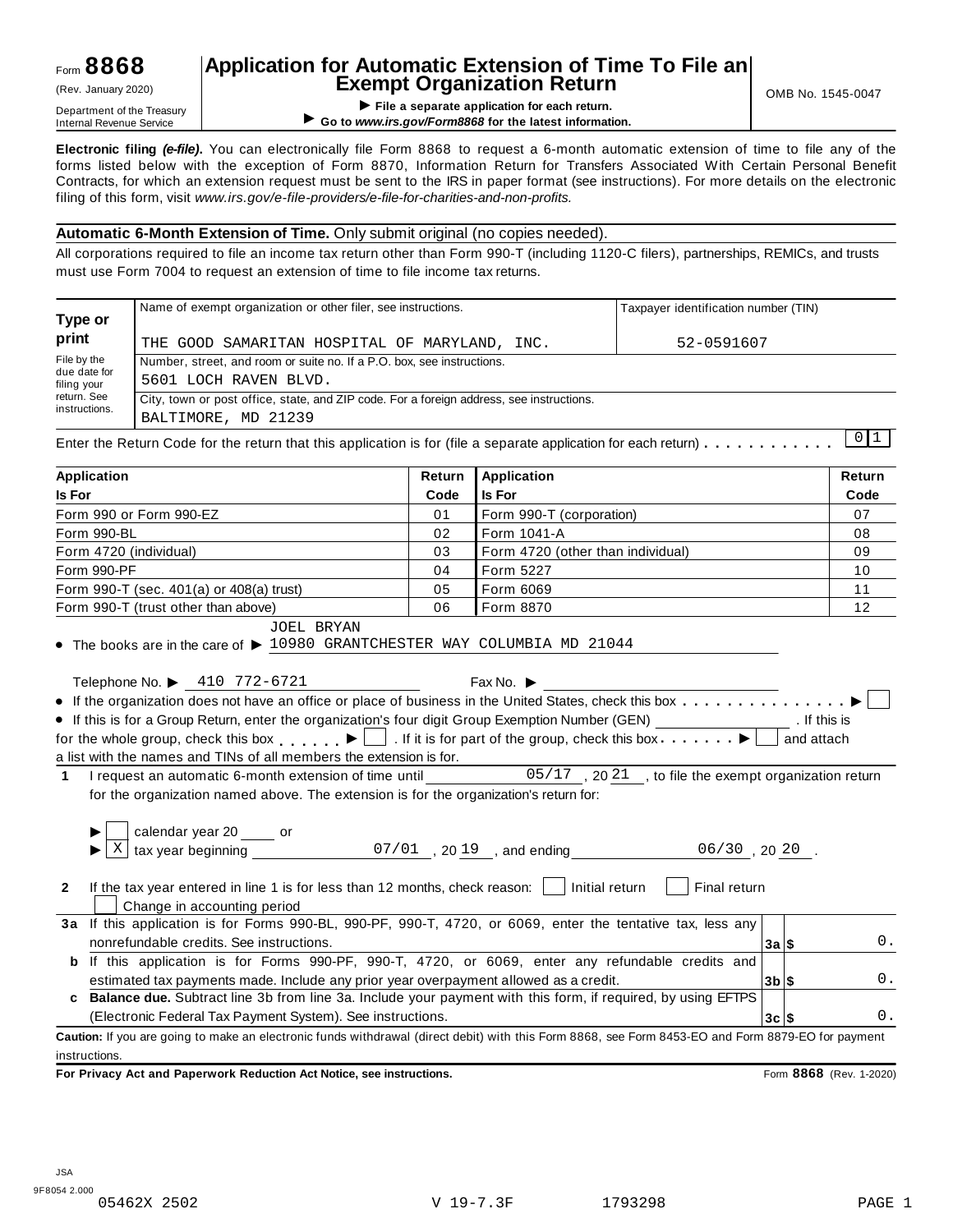|  |  |  |  |  | THE GOOD SAMARITAN HOSPITAL OF MARYLAND, INC. |  | 52-0591607 |
|--|--|--|--|--|-----------------------------------------------|--|------------|
|--|--|--|--|--|-----------------------------------------------|--|------------|

| 7-029100. |  |  |  |  |  |  |  |
|-----------|--|--|--|--|--|--|--|
|           |  |  |  |  |  |  |  |

|           | <b>Statement of Program Service Accomplishments</b><br>$\mathbf X$                                                                                                                                                |
|-----------|-------------------------------------------------------------------------------------------------------------------------------------------------------------------------------------------------------------------|
|           | 1 Briefly describe the organization's mission:                                                                                                                                                                    |
|           | ATTACHMENT 1                                                                                                                                                                                                      |
|           |                                                                                                                                                                                                                   |
|           |                                                                                                                                                                                                                   |
|           |                                                                                                                                                                                                                   |
|           | 2 Did the organization undertake any significant program services during the year which were not listed on the                                                                                                    |
|           | $X \mid No$<br>Yes                                                                                                                                                                                                |
|           | If "Yes," describe these new services on Schedule O.                                                                                                                                                              |
|           | Did the organization cease conducting, or make significant changes in how it conducts, any program<br>$\mid X \mid$ No<br><b>Yes</b>                                                                              |
|           | If "Yes," describe these changes on Schedule O.                                                                                                                                                                   |
|           | 4 Describe the organization's program service accomplishments for each of its three largest program services, as measured by                                                                                      |
|           | expenses. Section $501(c)(3)$ and $501(c)(4)$ organizations are required to report the amount of grants and allocations to others,<br>the total expenses, and revenue, if any, for each program service reported. |
| 4a (Code: | (Expenses \$ 185, 316, 381. including grants of \$ 20, 900. ) (Revenue \$ 249, 289, 298. )                                                                                                                        |
|           | ATTACHMENT 2                                                                                                                                                                                                      |
|           |                                                                                                                                                                                                                   |
|           |                                                                                                                                                                                                                   |
|           |                                                                                                                                                                                                                   |
|           |                                                                                                                                                                                                                   |
|           |                                                                                                                                                                                                                   |
|           |                                                                                                                                                                                                                   |
|           |                                                                                                                                                                                                                   |
|           |                                                                                                                                                                                                                   |
|           |                                                                                                                                                                                                                   |
|           |                                                                                                                                                                                                                   |
| 4b (Code: | ) (Expenses $$$ 9,925,290. including grants of $$$<br>0. ) (Revenue \$<br>$400.$ )                                                                                                                                |
|           | MEDSTAR GOOD SAMARITAN PROVIDED \$9.9M IN HEALTH PROFESSIONS                                                                                                                                                      |
|           | EDUCATION IN FISCAL YEAR 2020. THIS CATEGORY INCLUDES TRAINING IN                                                                                                                                                 |
|           | GRADUATE MEDICAL EDUCATION, AND EDUCATION FOR PHYSICIANS, MEDICAL                                                                                                                                                 |
|           |                                                                                                                                                                                                                   |
|           | STUDENTS, NURSES, AND OTHER HEALTH PROFESSIONS.                                                                                                                                                                   |
|           |                                                                                                                                                                                                                   |
|           |                                                                                                                                                                                                                   |
|           |                                                                                                                                                                                                                   |
|           |                                                                                                                                                                                                                   |
|           |                                                                                                                                                                                                                   |
|           |                                                                                                                                                                                                                   |
|           |                                                                                                                                                                                                                   |
|           |                                                                                                                                                                                                                   |
|           | ) (Expenses \$<br>6, 612, 267. including grants of \$<br>$0.$ ) (Revenue \$<br>3,589,799.                                                                                                                         |
|           | MEDSTAR GOOD SAMARITAN PROVIDED \$6.6M IN SUBSIDIZED (MISSION                                                                                                                                                     |
|           | DRIVEN) HEALTH SERVICES IN FISCAL YEAR 2020. THESE CRITICAL                                                                                                                                                       |
|           | SERVICES ARE DRIVEN BY COMMUNITY NEEDS. THEY ADDRESS PRIORITIES<br>PRIMARILY THROUGH DISEASE PREVENTION AND IMPROVEMENT OF HEALTH                                                                                 |
|           | STATUS. SERVICES PROVIDED INCLUDE HOSPITAL OUTPATIENT SERVICES,                                                                                                                                                   |
|           | BEHAVIORAL HEALTH, AND EMERGENCY AND TRAUMA SERVICES.                                                                                                                                                             |
|           |                                                                                                                                                                                                                   |
|           |                                                                                                                                                                                                                   |
|           |                                                                                                                                                                                                                   |
|           |                                                                                                                                                                                                                   |
|           |                                                                                                                                                                                                                   |
|           |                                                                                                                                                                                                                   |
| 4c (Code: | 4d Other program services (Describe on Schedule O.)                                                                                                                                                               |
|           | (Expenses \$<br>including grants of \$<br>) (Revenue \$<br>201,853,938.<br>4e Total program service expenses >                                                                                                    |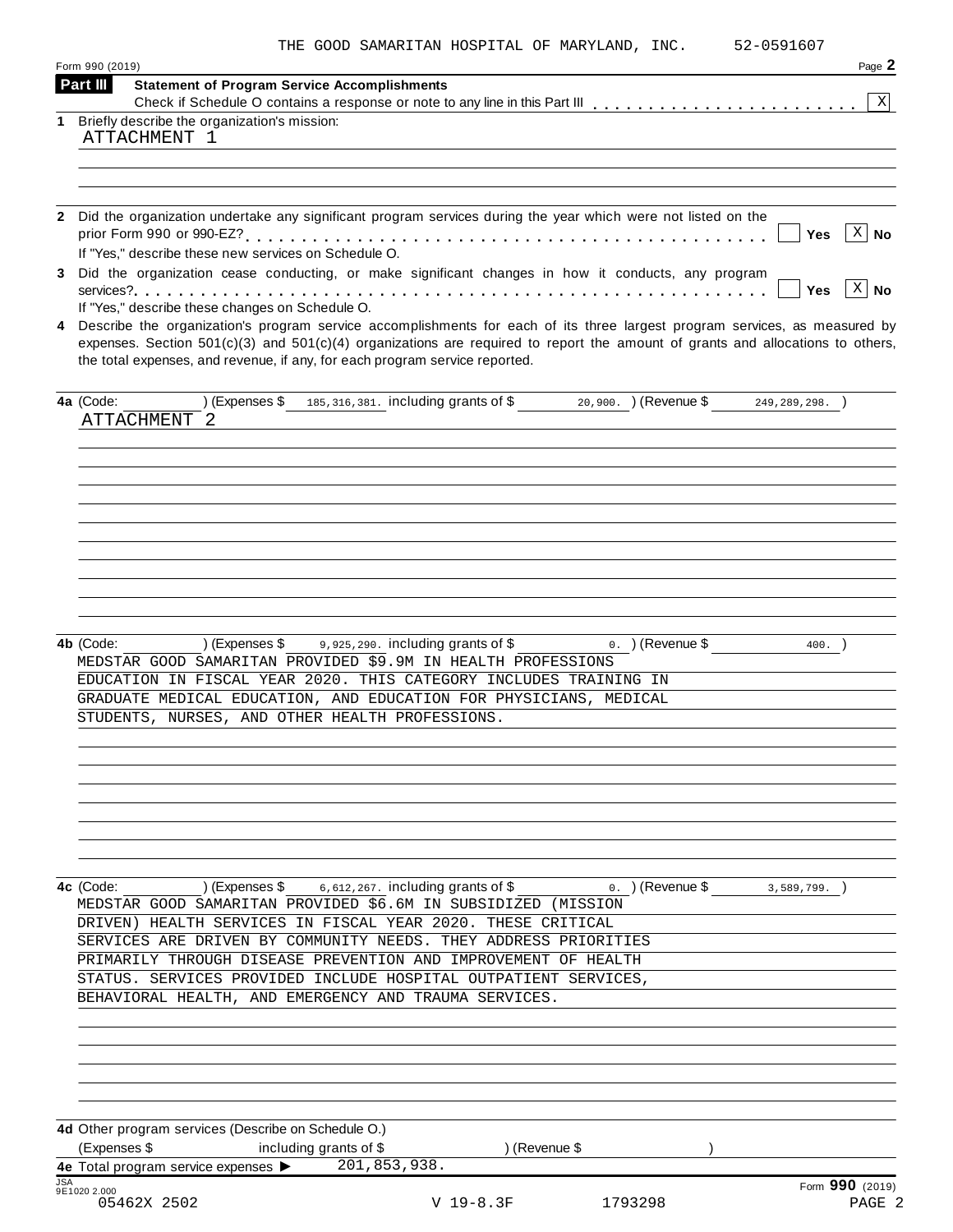|              | Part IV<br><b>Checklist of Required Schedules</b>                                                                                                                                                                        |                 |             |    |
|--------------|--------------------------------------------------------------------------------------------------------------------------------------------------------------------------------------------------------------------------|-----------------|-------------|----|
|              |                                                                                                                                                                                                                          |                 | Yes         | No |
| 1            | Is the organization described in section $501(c)(3)$ or $4947(a)(1)$ (other than a private foundation)? If "Yes,"                                                                                                        |                 |             |    |
|              |                                                                                                                                                                                                                          | 1               | Χ           |    |
| $\mathbf{2}$ | Is the organization required to complete Schedule B, Schedule of Contributors (see instructions)?                                                                                                                        | $\overline{2}$  | $\mathbf X$ |    |
| 3            | Did the organization engage in direct or indirect political campaign activities on behalf of or in opposition to                                                                                                         |                 |             |    |
|              | candidates for public office? If "Yes," complete Schedule C, Part I.                                                                                                                                                     | 3               |             | Χ  |
| 4            | Section 501(c)(3) organizations. Did the organization engage in lobbying activities, or have a section 501(h)                                                                                                            |                 |             |    |
|              |                                                                                                                                                                                                                          | 4               |             | X  |
| 5            | Is the organization a section $501(c)(4)$ , $501(c)(5)$ , or $501(c)(6)$ organization that receives membership dues,                                                                                                     |                 |             |    |
|              | assessments, or similar amounts as defined in Revenue Procedure 98-19? If "Yes," complete Schedule C, Part III                                                                                                           | 5               |             | Χ  |
| 6            | Did the organization maintain any donor advised funds or any similar funds or accounts for which donors                                                                                                                  |                 |             |    |
|              | have the right to provide advice on the distribution or investment of amounts in such funds or accounts? If                                                                                                              |                 |             | X  |
|              |                                                                                                                                                                                                                          | 6               |             |    |
| 7            | Did the organization receive or hold a conservation easement, including easements to preserve open space,<br>the environment, historic land areas, or historic structures? If "Yes," complete Schedule D, Part II.       | $\overline{7}$  |             | Χ  |
|              | Did the organization maintain collections of works of art, historical treasures, or other similar assets? If "Yes,"                                                                                                      |                 |             |    |
| 8            |                                                                                                                                                                                                                          | 8               |             | Χ  |
| 9            | Did the organization report an amount in Part X, line 21, for escrow or custodial account liability, serve as a                                                                                                          |                 |             |    |
|              | custodian for amounts not listed in Part X; or provide credit counseling, debt management, credit repair, or                                                                                                             |                 |             |    |
|              |                                                                                                                                                                                                                          | 9               |             | X  |
| 10           | Did the organization, directly or through a related organization, hold assets in donor-restricted endowments                                                                                                             |                 |             |    |
|              |                                                                                                                                                                                                                          | 10              |             | Χ  |
| 11           | If the organization's answer to any of the following questions is "Yes," then complete Schedule D, Parts VI,                                                                                                             |                 |             |    |
|              | VII, VIII, IX, or X as applicable.                                                                                                                                                                                       |                 |             |    |
|              | a Did the organization report an amount for land, buildings, and equipment in Part X, line 10? If "Yes,"                                                                                                                 |                 |             |    |
|              |                                                                                                                                                                                                                          | 11a             | Χ           |    |
|              | <b>b</b> Did the organization report an amount for investments-other securities in Part X, line 12 that is 5% or more                                                                                                    |                 |             |    |
|              | of its total assets reported in Part X, line 16? If "Yes," complete Schedule D, Part VII                                                                                                                                 | 11 <sub>b</sub> |             | Χ  |
|              | c Did the organization report an amount for investments-program related in Part X, line 13 that is 5% or more                                                                                                            |                 |             |    |
|              | of its total assets reported in Part X, line 16? If "Yes," complete Schedule D, Part VIII                                                                                                                                | 11c             |             | Χ  |
|              | d Did the organization report an amount for other assets in Part X, line 15, that is 5% or more of its total assets                                                                                                      |                 |             |    |
|              | reported in Part X, line 16? If "Yes," complete Schedule D, Part IX.                                                                                                                                                     | 11d             | Χ           |    |
|              | e Did the organization report an amount for other liabilities in Part X, line 25? If "Yes," complete Schedule D, Part X                                                                                                  | 11e             | X           |    |
| f            | Did the organization's separate or consolidated financial statements for the tax year include a footnote that addresses                                                                                                  |                 |             |    |
|              | the organization's liability for uncertain tax positions under FIN 48 (ASC 740)? If "Yes," complete Schedule D, Part X                                                                                                   | 11f             | Χ           |    |
|              | 12a Did the organization obtain separate, independent audited financial statements for the tax year? If "Yes," complete                                                                                                  |                 |             |    |
|              |                                                                                                                                                                                                                          | 12a             |             | Χ  |
|              | <b>b</b> Was the organization included in consolidated, independent audited financial statements for the tax year? If                                                                                                    |                 |             |    |
|              | "Yes," and if the organization answered "No" to line 12a, then completing Schedule D, Parts XI and XII is optional                                                                                                       | 12 <sub>b</sub> | Χ           |    |
| 13           | Is the organization a school described in section $170(b)(1)(A)(ii)$ ? If "Yes," complete Schedule E.                                                                                                                    | 13              |             | X  |
|              | 14a Did the organization maintain an office, employees, or agents outside of the United States?.                                                                                                                         | 14a             |             | Χ  |
|              | <b>b</b> Did the organization have aggregate revenues or expenses of more than \$10,000 from grantmaking,                                                                                                                |                 |             |    |
|              | fundraising, business, investment, and program service activities outside the United States, or aggregate                                                                                                                |                 |             |    |
|              | foreign investments valued at \$100,000 or more? If "Yes," complete Schedule F, Parts I and IV                                                                                                                           | 14b             |             | Χ  |
| 15           | Did the organization report on Part IX, column (A), line 3, more than \$5,000 of grants or other assistance to or                                                                                                        |                 |             |    |
|              |                                                                                                                                                                                                                          | 15              |             | Χ  |
| 16           | Did the organization report on Part IX, column (A), line 3, more than \$5,000 of aggregate grants or other                                                                                                               |                 |             |    |
|              | assistance to or for foreign individuals? If "Yes," complete Schedule F, Parts III and IV                                                                                                                                | 16              |             | Χ  |
| 17           | Did the organization report a total of more than \$15,000 of expenses for professional fundraising services on                                                                                                           |                 |             |    |
|              | Part IX, column (A), lines 6 and 11e? If "Yes," complete Schedule G, Part I (see instructions)                                                                                                                           | 17              |             | Χ  |
| 18           | Did the organization report more than \$15,000 total of fundraising event gross income and contributions on                                                                                                              |                 |             | Χ  |
|              |                                                                                                                                                                                                                          | 18              |             |    |
| 19           | Did the organization report more than \$15,000 of gross income from gaming activities on Part VIII, line 9a?                                                                                                             |                 |             | Χ  |
|              |                                                                                                                                                                                                                          | 19              | Χ           |    |
|              | 20a Did the organization operate one or more hospital facilities? If "Yes," complete Schedule H<br><b>b</b> If "Yes" to line 20a, did the organization attach a copy of its audited financial statements to this return? | 20a             | Χ           |    |
|              |                                                                                                                                                                                                                          | 20 <sub>b</sub> |             |    |
| 21           | Did the organization report more than \$5,000 of grants or other assistance to any domestic organization or                                                                                                              |                 |             |    |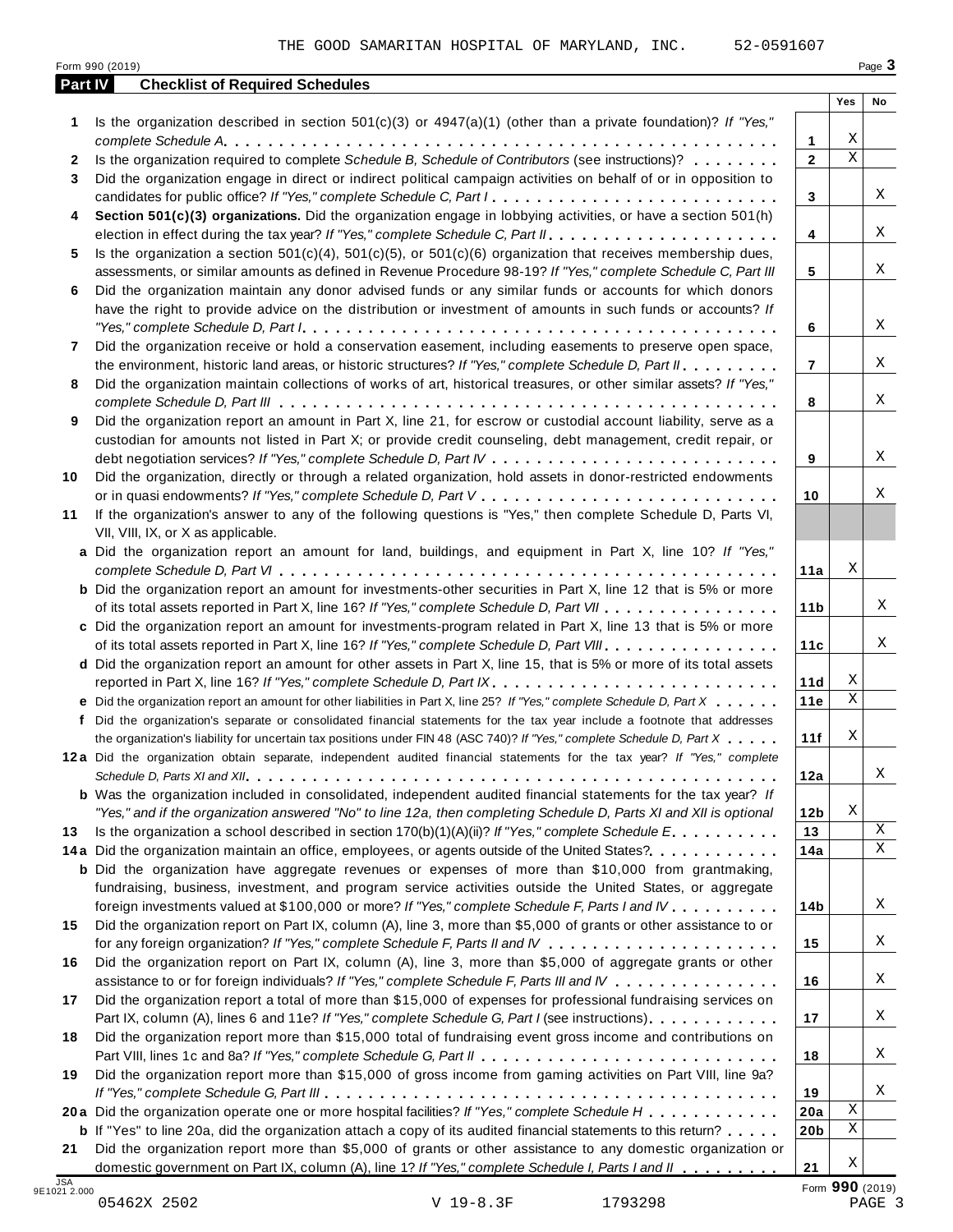|    | 52-0591607<br>THE GOOD SAMARITAN HOSPITAL OF MARYLAND, INC.<br>Form 990 (2019)                                              |                 |                 | Page 4 |
|----|-----------------------------------------------------------------------------------------------------------------------------|-----------------|-----------------|--------|
|    | <b>Checklist of Required Schedules (continued)</b><br><b>Part IV</b>                                                        |                 |                 |        |
|    |                                                                                                                             |                 | Yes             | No     |
| 22 | Did the organization report more than \$5,000 of grants or other assistance to or for domestic individuals on               |                 |                 |        |
|    | Part IX, column (A), line 2? If "Yes," complete Schedule I, Parts I and III                                                 | 22              |                 | Χ      |
| 23 | Did the organization answer "Yes" to Part VII, Section A, line 3, 4, or 5 about compensation of the                         |                 |                 |        |
|    | organization's current and former officers, directors, trustees, key employees, and highest compensated                     |                 |                 |        |
|    |                                                                                                                             | 23              | Χ               |        |
|    | 24a Did the organization have a tax-exempt bond issue with an outstanding principal amount of more than                     |                 |                 |        |
|    | \$100,000 as of the last day of the year, that was issued after December 31, 2002? If "Yes," answer lines 24b               |                 |                 |        |
|    | through 24d and complete Schedule K. If "No," go to line 25a $\ldots$ ,                                                     | 24a             |                 | Χ      |
|    | <b>b</b> Did the organization invest any proceeds of tax-exempt bonds beyond a temporary period exception?                  | 24 <sub>b</sub> |                 |        |
|    | c Did the organization maintain an escrow account other than a refunding escrow at any time during the year                 |                 |                 |        |
|    |                                                                                                                             | 24c             |                 |        |
|    | d Did the organization act as an "on behalf of" issuer for bonds outstanding at any time during the year?                   | 24d             |                 |        |
|    | 25a Section 501(c)(3), 501(c)(4), and 501(c)(29) organizations. Did the organization engage in an excess benefit            |                 |                 |        |
|    | transaction with a disqualified person during the year? If "Yes," complete Schedule L, Part I                               | 25a             |                 | Χ      |
|    | <b>b</b> Is the organization aware that it engaged in an excess benefit transaction with a disqualified person in a prior   |                 |                 |        |
|    | year, and that the transaction has not been reported on any of the organization's prior Forms 990 or 990-EZ?                |                 |                 |        |
|    |                                                                                                                             | 25b             |                 | Χ      |
| 26 | Did the organization report any amount on Part X, line 5 or 22, for receivables from or payables to any current             |                 |                 |        |
|    | or former officer, director, trustee, key employee, creator or founder, substantial contributor, or 35%                     |                 |                 |        |
|    | controlled entity or family member of any of these persons? If "Yes," complete Schedule L, Part II.                         | 26              |                 | Χ      |
| 27 | Did the organization provide a grant or other assistance to any current or former officer, director, trustee, key           |                 |                 |        |
|    | employee, creator or founder, substantial contributor or employee thereof, a grant selection committee                      |                 |                 |        |
|    | member, or to a 35% controlled entity (including an employee thereof) or family member of any of these                      |                 |                 |        |
|    |                                                                                                                             |                 |                 | Χ      |
|    |                                                                                                                             | 27              |                 |        |
| 28 | Was the organization a party to a business transaction with one of the following parties (see Schedule L,                   |                 |                 |        |
|    | Part IV instructions, for applicable filing thresholds, conditions, and exceptions):                                        |                 |                 |        |
|    | a A current or former officer, director, trustee, key employee, creator or founder, or substantial contributor? If          |                 |                 |        |
|    |                                                                                                                             | 28a             | Χ               |        |
|    | <b>b</b> A family member of any individual described in line 28a? If "Yes," complete Schedule L, Part IV.                   | 28 <sub>b</sub> |                 | Χ      |
|    | c A 35% controlled entity of one or more individuals and/or organizations described in lines 28a or 28b? If                 |                 |                 |        |
|    |                                                                                                                             | 28c             |                 | Χ      |
| 29 | Did the organization receive more than \$25,000 in non-cash contributions? If "Yes," complete Schedule M                    | 29              |                 | Χ      |
| 30 | Did the organization receive contributions of art, historical treasures, or other similar assets, or qualified              |                 |                 |        |
|    |                                                                                                                             | 30              |                 | Χ      |
|    | Did the organization liquidate, terminate, or dissolve and cease operations? If "Yes," complete Schedule N, Part I          | 31              |                 | Χ      |
| 32 | Did the organization sell, exchange, dispose of, or transfer more than 25% of its net assets? If "Yes,"                     |                 |                 |        |
|    |                                                                                                                             | 32              |                 | Χ      |
| 33 | Did the organization own 100% of an entity disregarded as separate from the organization under Regulations                  |                 |                 |        |
|    | sections 301.7701-2 and 301.7701-3? If "Yes," complete Schedule R, Part $l_1, \ldots, l_l, l_l, \ldots, l_l, l_l, l_l, l_l$ | 33              | Χ               |        |
| 34 | Was the organization related to any tax-exempt or taxable entity? If "Yes," complete Schedule R, Part II, III,              |                 |                 |        |
|    |                                                                                                                             | 34              | Χ               |        |
|    | 35a Did the organization have a controlled entity within the meaning of section 512(b)(13)?                                 | 35a             | $\mathbf X$     |        |
|    | <b>b</b> If "Yes" to line 35a, did the organization receive any payment from or engage in any transaction with a            |                 |                 |        |
|    | controlled entity within the meaning of section 512(b)(13)? If "Yes," complete Schedule R, Part V, line 2                   | 35 <sub>b</sub> | Χ               |        |
| 36 | Section 501(c)(3) organizations. Did the organization make any transfers to an exempt non-charitable                        |                 |                 |        |
|    |                                                                                                                             | 36              |                 | Χ      |
| 37 | Did the organization conduct more than 5% of its activities through an entity that is not a related organization            |                 |                 |        |
|    | and that is treated as a partnership for federal income tax purposes? If "Yes," complete Schedule R, Part VI                | 37              |                 | Χ      |
| 38 | Did the organization complete Schedule O and provide explanations in Schedule O for Part VI, lines 11b and                  |                 |                 |        |
|    | 19? Note: All Form 990 filers are required to complete Schedule O.                                                          | 38              | Χ               |        |
|    | <b>Statements Regarding Other IRS Filings and Tax Compliance</b><br><b>Part V</b>                                           |                 |                 |        |
|    | Check if Schedule O contains a response or note to any line in this Part V                                                  |                 |                 |        |
|    |                                                                                                                             |                 | <b>Yes</b>      | No     |
|    | 0.<br>1a Enter the number reported in Box 3 of Form 1096. Enter -0- if not applicable    1a                                 |                 |                 |        |
|    | 0.                                                                                                                          |                 |                 |        |
|    | <b>b</b> Enter the number of Forms W-2G included in line 1a. Enter -0- if not applicable   1b                               |                 |                 |        |
|    | c Did the organization comply with backup withholding rules for reportable payments to vendors and                          |                 | Χ               |        |
|    |                                                                                                                             | 1c              | Form 990 (2019) |        |
|    | 9E1030 2.000<br>05462X 2502<br>$V 19-8.3F$<br>1793298                                                                       |                 |                 | PAGE 4 |
|    |                                                                                                                             |                 |                 |        |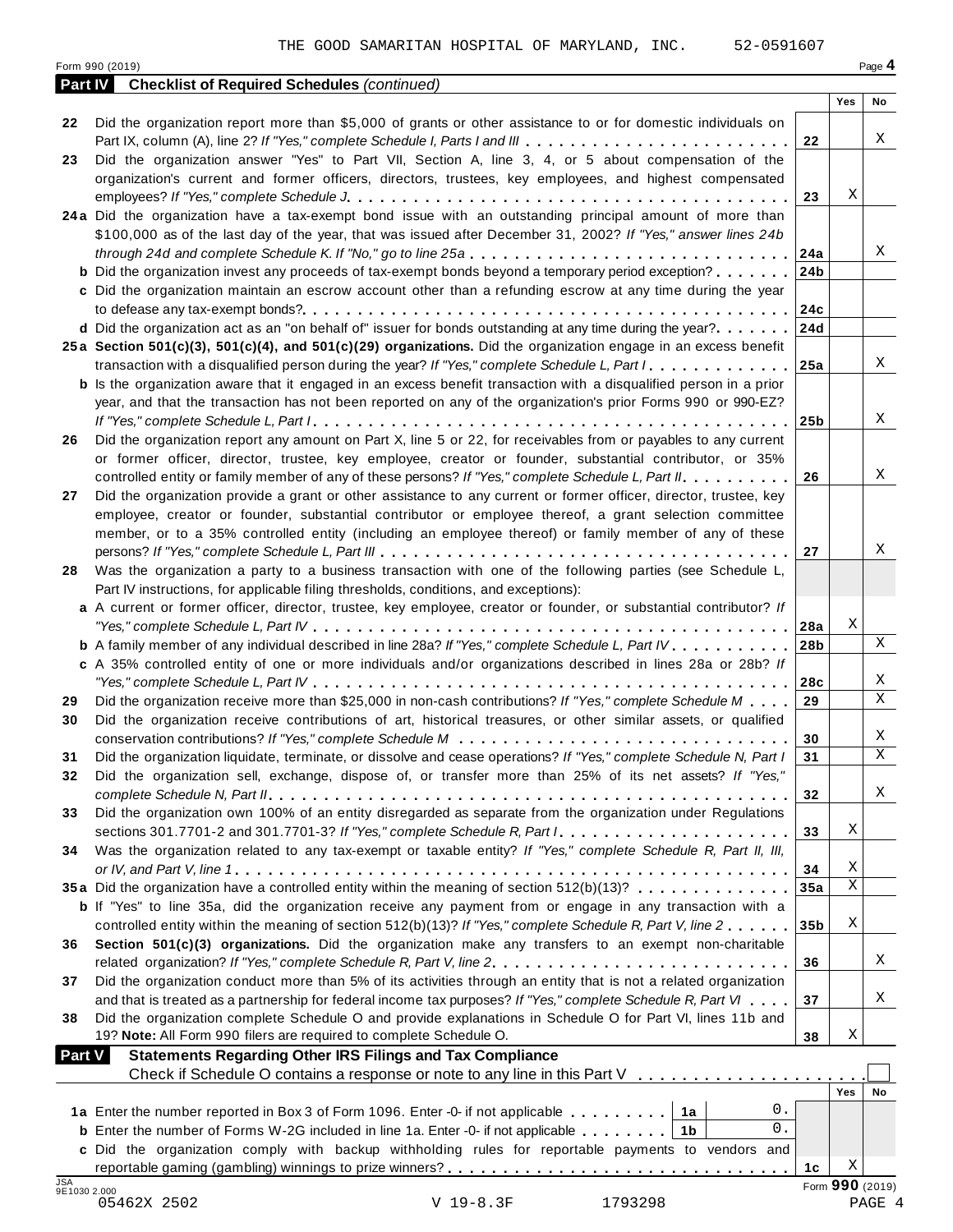|               | 52-0591607<br>THE GOOD SAMARITAN HOSPITAL OF MARYLAND, INC.<br>Form 990 (2019)                                                               |                |     | Page $5$    |
|---------------|----------------------------------------------------------------------------------------------------------------------------------------------|----------------|-----|-------------|
| <b>Part V</b> | Statements Regarding Other IRS Filings and Tax Compliance (continued)                                                                        |                |     |             |
|               |                                                                                                                                              |                | Yes | No          |
|               |                                                                                                                                              |                |     |             |
|               | 2a Enter the number of employees reported on Form W-3, Transmittal of Wage and Tax<br>1,891                                                  |                |     |             |
|               | Statements, filed for the calendar year ending with or within the year covered by this return. 2a                                            |                | Χ   |             |
|               | <b>b</b> If at least one is reported on line 2a, did the organization file all required federal employment tax returns?                      | 2 <sub>b</sub> |     |             |
|               | Note: If the sum of lines 1a and 2a is greater than 250, you may be required to e-file (see instructions)                                    |                | Χ   |             |
|               |                                                                                                                                              | 3a             | X   |             |
|               | <b>b</b> If "Yes," has it filed a Form 990-T for this year? If "No" to line 3b, provide an explanation on Schedule O                         | 3 <sub>b</sub> |     |             |
|               | 4a At any time during the calendar year, did the organization have an interest in, or a signature or other authority over,                   |                |     |             |
|               | a financial account in a foreign country (such as a bank account, securities account, or other financial account)?                           | 4a             |     | Χ           |
|               | <b>b</b> If "Yes," enter the name of the foreign country $\blacktriangleright$                                                               |                |     |             |
|               | See instructions for filing requirements for FinCEN Form 114, Report of Foreign Bank and Financial Accounts (FBAR).                          |                |     |             |
|               | 5a Was the organization a party to a prohibited tax shelter transaction at any time during the tax year?                                     | 5a             |     | Χ           |
|               | <b>b</b> Did any taxable party notify the organization that it was or is a party to a prohibited tax shelter transaction?                    | 5b             |     | Χ           |
|               |                                                                                                                                              | 5 <sub>c</sub> |     |             |
|               | 6a Does the organization have annual gross receipts that are normally greater than \$100,000, and did the                                    |                |     |             |
|               | organization solicit any contributions that were not tax deductible as charitable contributions?                                             | 6a             |     | Χ           |
|               | <b>b</b> If "Yes," did the organization include with every solicitation an express statement that such contributions or                      |                |     |             |
|               |                                                                                                                                              | 6b             |     |             |
| 7             | Organizations that may receive deductible contributions under section 170(c).                                                                |                |     |             |
|               | a Did the organization receive a payment in excess of \$75 made partly as a contribution and partly for goods                                |                |     |             |
|               |                                                                                                                                              | 7а             |     | Χ           |
|               | <b>b</b> If "Yes," did the organization notify the donor of the value of the goods or services provided?                                     | 7b             |     |             |
|               | c Did the organization sell, exchange, or otherwise dispose of tangible personal property for which it was                                   |                |     |             |
|               |                                                                                                                                              | 7с             |     | Χ           |
|               | 7d<br>d If "Yes," indicate the number of Forms 8282 filed during the year                                                                    |                |     |             |
|               | e Did the organization receive any funds, directly or indirectly, to pay premiums on a personal benefit contract?                            | 7е             |     | Χ           |
|               | f Did the organization, during the year, pay premiums, directly or indirectly, on a personal benefit contract?                               | 7f             |     | $\mathbf X$ |
|               |                                                                                                                                              | 7g             |     |             |
| q             | If the organization received a contribution of qualified intellectual property, did the organization file Form 8899 as required?             | 7h             |     |             |
|               | h If the organization received a contribution of cars, boats, airplanes, or other vehicles, did the organization file a Form 1098-C?. .      |                |     |             |
| 8             | Sponsoring organizations maintaining donor advised funds. Did a donor advised fund maintained by the                                         | 8              |     |             |
|               | sponsoring organization have excess business holdings at any time during the year?                                                           |                |     |             |
| 9             | Sponsoring organizations maintaining donor advised funds.                                                                                    |                |     |             |
|               | a Did the sponsoring organization make any taxable distributions under section 4966?                                                         | 9a             |     |             |
|               | <b>b</b> Did the sponsoring organization make a distribution to a donor, donor advisor, or related person?                                   | 9b             |     |             |
| 10            | Section 501(c)(7) organizations. Enter:                                                                                                      |                |     |             |
|               | 10a<br>a Initiation fees and capital contributions included on Part VIII, line 12                                                            |                |     |             |
|               | 10 <sub>b</sub><br><b>b</b> Gross receipts, included on Form 990, Part VIII, line 12, for public use of club facilities                      |                |     |             |
| 11            | Section 501(c)(12) organizations. Enter:                                                                                                     |                |     |             |
|               | 11a                                                                                                                                          |                |     |             |
|               | <b>b</b> Gross income from other sources (Do not net amounts due or paid to other sources                                                    |                |     |             |
|               | 11b                                                                                                                                          |                |     |             |
|               | 12a Section 4947(a)(1) non-exempt charitable trusts. Is the organization filing Form 990 in lieu of Form 1041?                               | 12a            |     |             |
|               | <b>b</b> If "Yes," enter the amount of tax-exempt interest received or accrued during the year  [12b                                         |                |     |             |
| 13            | Section 501(c)(29) qualified nonprofit health insurance issuers.                                                                             |                |     |             |
|               | a Is the organization licensed to issue qualified health plans in more than one state?                                                       | 13a            |     |             |
|               | Note: See the instructions for additional information the organization must report on Schedule O.                                            |                |     |             |
|               | <b>b</b> Enter the amount of reserves the organization is required to maintain by the states in which                                        |                |     |             |
|               | 13b<br>the organization is licensed to issue qualified health plans                                                                          |                |     |             |
|               | 13c                                                                                                                                          |                |     |             |
|               | 14a Did the organization receive any payments for indoor tanning services during the tax year?                                               | 14a            |     | Χ           |
|               | <b>b</b> If "Yes," has it filed a Form 720 to report these payments? If "No," provide an explanation on Schedule $0 \cdot \cdot \cdot \cdot$ | 14b            |     |             |
| 15            | Is the organization subject to the section 4960 tax on payment(s) of more than \$1,000,000 in remuneration or                                |                |     |             |
|               |                                                                                                                                              | 15             | Χ   |             |
|               | If "Yes," see instructions and file Form 4720, Schedule N.                                                                                   |                |     |             |
| 16            | Is the organization an educational institution subject to the section 4968 excise tax on net investment income?                              | 16             |     | Χ           |
|               | If "Yes," complete Form 4720, Schedule O.                                                                                                    |                |     |             |

Form **990** (2019)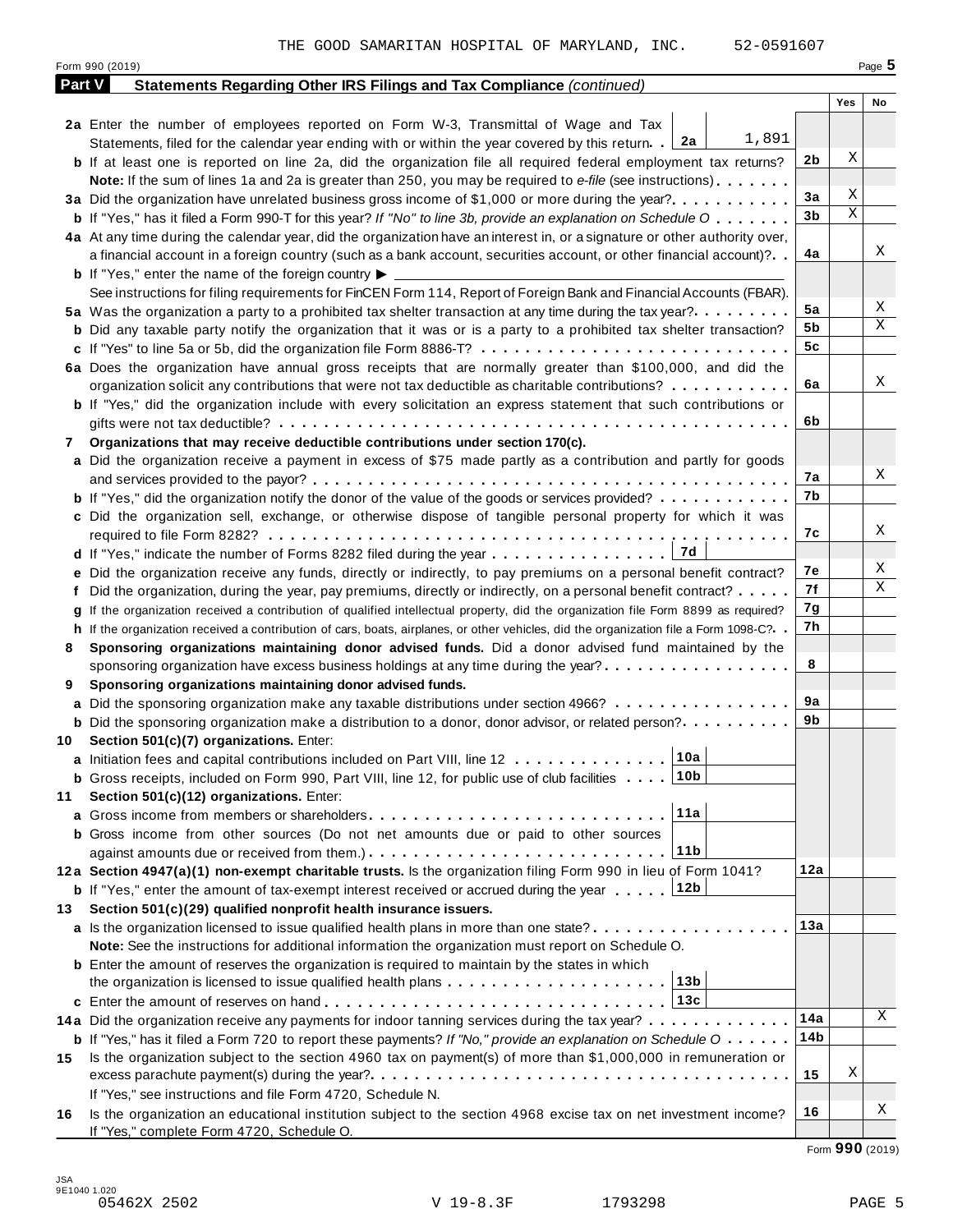|                | 52-0591607<br>THE GOOD SAMARITAN HOSPITAL OF MARYLAND, INC.<br>Form 990 (2019)                                                                                                                                                                                                                                                      |                 |        | Page 6 |
|----------------|-------------------------------------------------------------------------------------------------------------------------------------------------------------------------------------------------------------------------------------------------------------------------------------------------------------------------------------|-----------------|--------|--------|
| <b>Part VI</b> | Governance, Management, and Disclosure For each "Yes" response to lines 2 through 7b below, and for a "No"<br>response to line 8a, 8b, or 10b below, describe the circumstances, processes, or changes on Schedule O. See instructions.                                                                                             |                 |        |        |
|                |                                                                                                                                                                                                                                                                                                                                     |                 |        | X      |
|                | <b>Section A. Governing Body and Management</b>                                                                                                                                                                                                                                                                                     |                 |        |        |
|                |                                                                                                                                                                                                                                                                                                                                     |                 | Yes    | No     |
|                | 22<br>1a<br>1a Enter the number of voting members of the governing body at the end of the tax year                                                                                                                                                                                                                                  |                 |        |        |
|                | If there are material differences in voting rights among members of the governing body, or<br>if the governing body delegated broad authority to an executive committee or similar<br>committée, explain on Schedule O.                                                                                                             |                 |        |        |
| b              | 14<br>1 <b>b</b><br>Enter the number of voting members included on line 1a, above, who are independent                                                                                                                                                                                                                              |                 |        |        |
| 2              | Did any officer, director, trustee, or key employee have a family relationship or a business relationship with                                                                                                                                                                                                                      |                 |        |        |
|                |                                                                                                                                                                                                                                                                                                                                     | 2               |        | Χ      |
| 3              | Did the organization delegate control over management duties customarily performed by or under the direct                                                                                                                                                                                                                           |                 |        |        |
|                | supervision of officers, directors, trustees, or key employees to a management company or other person?                                                                                                                                                                                                                             | 3               |        | Χ      |
| 4              | Did the organization make any significant changes to its governing documents since the prior Form 990 was filed?                                                                                                                                                                                                                    | 4               |        | X      |
| 5              | Did the organization become aware during the year of a significant diversion of the organization's assets?                                                                                                                                                                                                                          | 5               |        | X      |
| 6              |                                                                                                                                                                                                                                                                                                                                     | 6               | Χ      |        |
| 7a             | Did the organization have members, stockholders, or other persons who had the power to elect or appoint                                                                                                                                                                                                                             |                 |        |        |
|                |                                                                                                                                                                                                                                                                                                                                     | 7a              | X      |        |
| b              | Are any governance decisions of the organization reserved to (or subject to approval by) members,                                                                                                                                                                                                                                   | 7b              | Χ      |        |
|                |                                                                                                                                                                                                                                                                                                                                     |                 |        |        |
| 8              | Did the organization contemporaneously document the meetings held or written actions undertaken during                                                                                                                                                                                                                              |                 |        |        |
|                | the year by the following:                                                                                                                                                                                                                                                                                                          | 8а              | X      |        |
| b              | Each committee with authority to act on behalf of the governing body?                                                                                                                                                                                                                                                               | 8b              | Χ      |        |
| 9              | Is there any officer, director, trustee, or key employee listed in Part VII, Section A, who cannot be reached at<br>the organization's mailing address? If "Yes," provide the names and addresses on Schedule O.                                                                                                                    | 9               |        | Χ      |
|                | Section B. Policies (This Section B requests information about policies not required by the Internal Revenue Code.)                                                                                                                                                                                                                 |                 |        |        |
|                |                                                                                                                                                                                                                                                                                                                                     |                 | Yes    | No     |
|                | 10a Did the organization have local chapters, branches, or affiliates?                                                                                                                                                                                                                                                              | 10a             |        | Χ      |
|                | <b>b</b> If "Yes," did the organization have written policies and procedures governing the activities of such chapters,                                                                                                                                                                                                             |                 |        |        |
|                | affiliates, and branches to ensure their operations are consistent with the organization's exempt purposes?                                                                                                                                                                                                                         | 10 <sub>b</sub> |        |        |
|                | 11a Has the organization provided a complete copy of this Form 990 to all members of its governing body before filing the form?                                                                                                                                                                                                     | 11a             | X      |        |
|                | <b>b</b> Describe in Schedule O the process, if any, used by the organization to review this Form 990.                                                                                                                                                                                                                              |                 |        |        |
|                | 12a Did the organization have a written conflict of interest policy? If "No," go to line 13                                                                                                                                                                                                                                         | 12a             | X      |        |
|                | <b>b</b> Were officers, directors, or trustees, and key employees required to disclose annually interests that could give                                                                                                                                                                                                           | 12 <sub>b</sub> | X      |        |
| c              | Did the organization regularly and consistently monitor and enforce compliance with the policy? If "Yes,"                                                                                                                                                                                                                           |                 |        |        |
|                |                                                                                                                                                                                                                                                                                                                                     | 12с             | X      |        |
| 13             | Did the organization have a written whistleblower policy?                                                                                                                                                                                                                                                                           | 13              | Χ      |        |
| 14             | Did the organization have a written document retention and destruction policy?                                                                                                                                                                                                                                                      | 14              | Χ      |        |
| 15             | Did the process for determining compensation of the following persons include a review and approval by                                                                                                                                                                                                                              |                 |        |        |
|                | independent persons, comparability data, and contemporaneous substantiation of the deliberation and decision?                                                                                                                                                                                                                       |                 |        |        |
|                |                                                                                                                                                                                                                                                                                                                                     | 15a             | Х<br>Χ |        |
| b              |                                                                                                                                                                                                                                                                                                                                     | 15 <sub>b</sub> |        |        |
|                | If "Yes" to line 15a or 15b, describe the process in Schedule O (see instructions).                                                                                                                                                                                                                                                 |                 |        |        |
| 16a            | Did the organization invest in, contribute assets to, or participate in a joint venture or similar arrangement                                                                                                                                                                                                                      | 16a             |        | Χ      |
|                | If "Yes," did the organization follow a written policy or procedure requiring the organization to evaluate its                                                                                                                                                                                                                      |                 |        |        |
| b              | participation in joint venture arrangements under applicable federal tax law, and take steps to safeguard the                                                                                                                                                                                                                       | 16b             |        |        |
|                | <b>Section C. Disclosure</b>                                                                                                                                                                                                                                                                                                        |                 |        |        |
| 17             | List the states with which a copy of this Form 990 is required to be filed $\blacktriangleright \frac{MD}{ }$ .                                                                                                                                                                                                                     |                 |        |        |
| 18             | Section 6104 requires an organization to make its Forms 1023 (1024 or 1024-A, if applicable), 990, and 990-T (Section 501(c)<br>(3)s only) available for public inspection. Indicate how you made these available. Check all that apply.<br>$ X $ Upon request<br>Own website<br>Another's website<br>Other (explain on Schedule O) |                 |        |        |
|                |                                                                                                                                                                                                                                                                                                                                     |                 |        |        |
| 19             |                                                                                                                                                                                                                                                                                                                                     |                 |        |        |
|                | Describe on Schedule O whether (and if so, how) the organization made its governing documents, conflict of interest policy,<br>and financial statements available to the public during the tax year.                                                                                                                                |                 |        |        |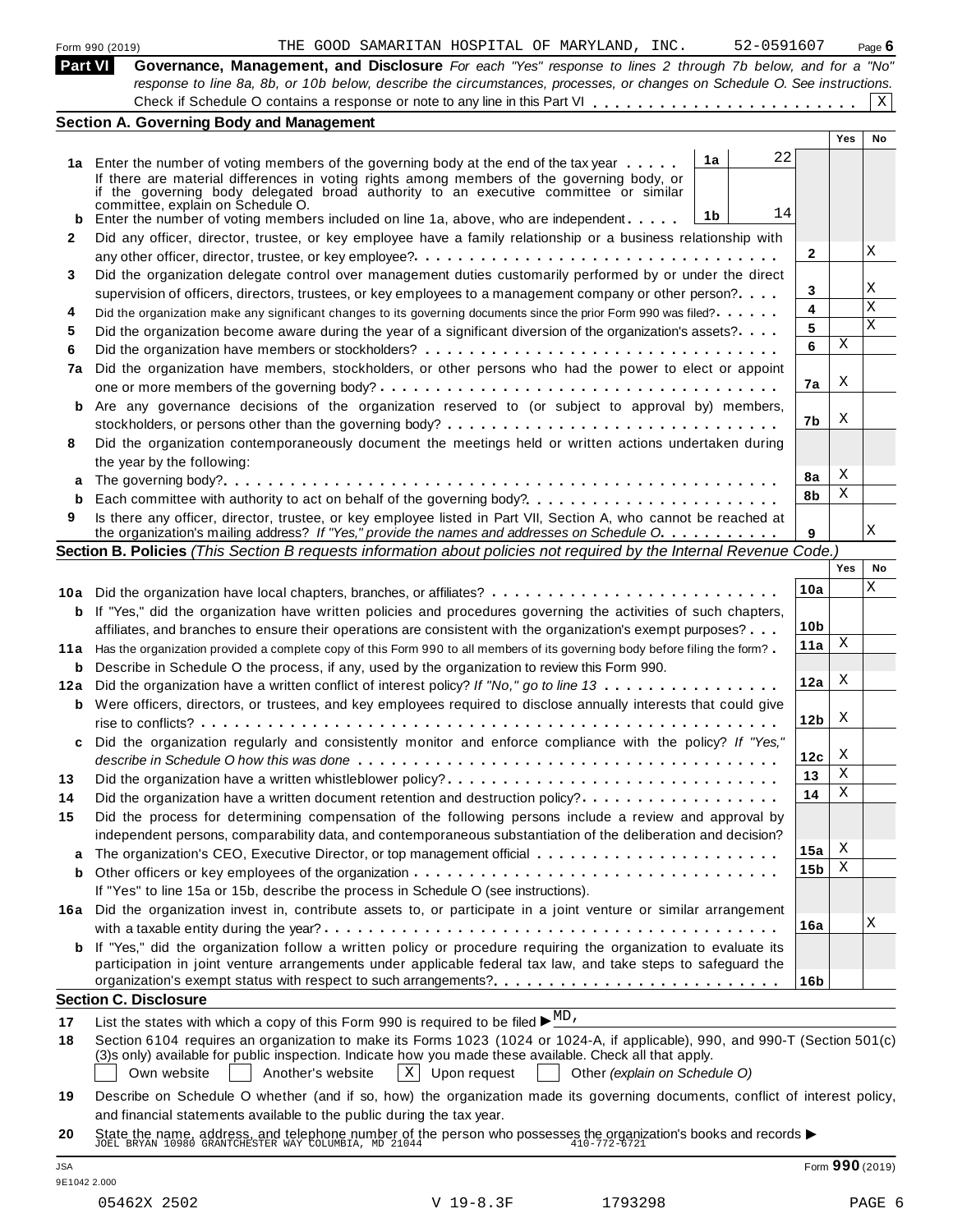| Form 990 (2019) |                                                                                                                                             |  |  |  | THE GOOD SAMARITAN HOSPITAL OF MARYLAND, INC. |  | 52-0591607 | Page 7 |
|-----------------|---------------------------------------------------------------------------------------------------------------------------------------------|--|--|--|-----------------------------------------------|--|------------|--------|
|                 | Part VII Compensation of Officers, Directors, Trustees, Key Employees, Highest Compensated Employees, and<br><b>Independent Contractors</b> |  |  |  |                                               |  |            |        |
|                 |                                                                                                                                             |  |  |  |                                               |  |            |        |
|                 | Section A. Officers, Directors, Trustees, Key Employees, and Highest Compensated Employees                                                  |  |  |  |                                               |  |            |        |
|                 | 12 Complete this table for all persons required to be listed. Report compensation for the calendar vear ending with or within the           |  |  |  |                                               |  |            |        |

d. Report compensation for the calendar year ending with or organization's tax year.

anization's lax year.<br>● List all of the organization's **current** officers, directors, trustees (whether individuals or organizations), regardless of amount of<br>nnensation Enter -0- in columns (D) (E) and (E) if no compensa compensation. Enter -0- in columns (D), (E), and (F) if no compensation was paid.

**■** List all of the organization's **current** key employees, if any. See instructions for definition of "key employee."<br>■ List the experimentals five expect highest expressed explores (other than an efficer director t

**Example in the organization's current** key employees, if any. See instructions for definition of key employee.<br>• List the organization's five **current** highest compensated employees (other than an officer, director, trust who received reportable compensation (Box 5 of Form W-2 and/or Box 7 of Form 1099-MISC) of more than \$100,000 from the

organization and any related organizations.<br>• List all of the organization's **former** officers, key employees, and highest compensated employees who received more than<br>\$1.00.000 of reportable componention from the erganiza \$100,000 of reportable compensation from the organization and any related organizations.

% List all of the organization's **former directors or trustees** that received, in the capacity as a former director or trustee of the organization, more than \$10,000 of reportable compensation from the organization and any related organizations. See instructions for the order in which to list the persons above.

 $\mathbf{C}$ 

Check this box if neither the organization nor any related organization compensated any current officer, director, or trustee.

| (A)                            | (B)                                                                         |                                   |                       |         | (ပ)<br>Position |                                 |        | (D)                             | (E)                              | (F)                                                   |
|--------------------------------|-----------------------------------------------------------------------------|-----------------------------------|-----------------------|---------|-----------------|---------------------------------|--------|---------------------------------|----------------------------------|-------------------------------------------------------|
| Name and title                 | Average                                                                     |                                   |                       |         |                 | (do not check more than one     |        | Reportable                      | Reportable                       | <b>Estimated amount</b>                               |
|                                | hours                                                                       |                                   |                       |         |                 | box, unless person is both an   |        | compensation                    | compensation                     | of other                                              |
|                                | per week                                                                    |                                   |                       |         |                 | officer and a director/trustee) |        | from the                        | from related                     | compensation                                          |
|                                | (list any<br>hours for<br>related<br>organizations<br>below<br>dotted line) | Individual trustee<br>or director | Institutional trustee | Officer | Key employee    | Highest compensated<br>employee | Former | organization<br>(W-2/1099-MISC) | organizations<br>(W-2/1099-MISC) | from the<br>organization and<br>related organizations |
| (1) KENNETH A. SAMET           | 1.00                                                                        |                                   |                       |         |                 |                                 |        |                                 |                                  |                                                       |
| <b>BOARD MEMBER</b>            | 39.00                                                                       | Χ                                 |                       |         |                 |                                 |        | 0.                              | 7,598,800.                       | 90,696.                                               |
| (2) BRADLEY CHAMBERS           | 20.00                                                                       |                                   |                       |         |                 |                                 |        |                                 |                                  |                                                       |
| PRESIDENT/BOARD MEMBER         | 20.00                                                                       | X                                 |                       | X       |                 |                                 |        | 595,310.                        | 595,310.                         | 57,979.                                               |
| (3) DAVID ZACHARY MARTIN, M.D. | 40.00                                                                       |                                   |                       |         |                 |                                 |        |                                 |                                  |                                                       |
| BOARD MEMBER                   | 0.                                                                          | Χ                                 |                       |         |                 |                                 |        | 1,184,948.                      | 0.                               | 34,599.                                               |
| (4) JEFFREY A. MATTON          | 0.                                                                          |                                   |                       |         |                 |                                 |        |                                 |                                  |                                                       |
| FORMER PRESIDENT               | 40.00                                                                       |                                   |                       |         |                 |                                 | Χ      | 0.                              | 1,127,005.                       | 54,531.                                               |
| (5) MICHAEL JACOBS, M.D.       | 40.00                                                                       |                                   |                       |         |                 |                                 |        |                                 |                                  |                                                       |
| PHYSICIAN                      | $0$ .                                                                       |                                   |                       |         |                 | X                               |        | 1,131,701.                      | 0.                               | 28,784.                                               |
| (6) STUART BELL                | 20.00                                                                       |                                   |                       |         |                 |                                 |        |                                 |                                  |                                                       |
| VP, MEDICAL AFFAIRS            | 20.00                                                                       |                                   |                       |         | Χ               |                                 |        | 418,074.                        | 418,074.                         | 31,117.                                               |
| (7) THOMAS SENKER              | $0$ .                                                                       |                                   |                       |         |                 |                                 |        |                                 |                                  |                                                       |
| FORMER SECRETARY               | 40.00                                                                       |                                   |                       |         |                 |                                 | Χ      | 0.                              | 742, 211.                        | 43,808.                                               |
| (8) DEANA STOUT                | 20.00                                                                       |                                   |                       |         |                 |                                 |        |                                 |                                  |                                                       |
| CHIEF FINANCIAL OFFICER        | 20.00                                                                       |                                   |                       | Χ       |                 |                                 |        | 262,188.                        | 262,188.                         | 53,349.                                               |
| (9) MARGIE BANZUELO-RIO        | 40.00                                                                       |                                   |                       |         |                 |                                 |        |                                 |                                  |                                                       |
| PHYSICIAN                      | 0.                                                                          |                                   |                       |         |                 | Χ                               |        | 538,530.                        | 0.                               | 33,994.                                               |
| (10) CARMEN PICHARD-ENCINA     | 40.00                                                                       |                                   |                       |         |                 |                                 |        |                                 |                                  |                                                       |
| PHYSICIAN                      | 0.                                                                          |                                   |                       |         |                 | Χ                               |        | 504,732.                        | 0.                               | 26,236.                                               |
| $(11)$ MOIRA P. LARSEN, M.D.   | 20.00                                                                       |                                   |                       |         |                 |                                 |        |                                 |                                  |                                                       |
| <b>BOARD MEMBER</b>            | 20.00                                                                       | Χ                                 |                       |         |                 |                                 |        | 228,857.                        | 228,857.                         | 28,519.                                               |
| (12) NEIL MACDONALD            | 20.00                                                                       |                                   |                       |         |                 |                                 |        |                                 |                                  |                                                       |
| VP, OPERATIONS                 | 20.00                                                                       |                                   |                       |         | Χ               |                                 |        | 199,788.                        | 199,787.                         | 62,324.                                               |
| (13) ELIAS SHAYA, M.D.         | 1.00                                                                        |                                   |                       |         |                 |                                 |        |                                 |                                  |                                                       |
| <b>BOARD MEMBER</b>            | 39.00                                                                       | Χ                                 |                       |         |                 |                                 |        | 0.                              | 444,637.                         | 10,138.                                               |
| (14) SHAMS QUAZI               | 40.00                                                                       |                                   |                       |         |                 |                                 |        |                                 |                                  |                                                       |
| PHYSICIAN                      | 0.                                                                          |                                   |                       |         |                 | Χ                               |        | 379,366.                        | 0.                               | 34,257.                                               |

JSA Form **990** (2019)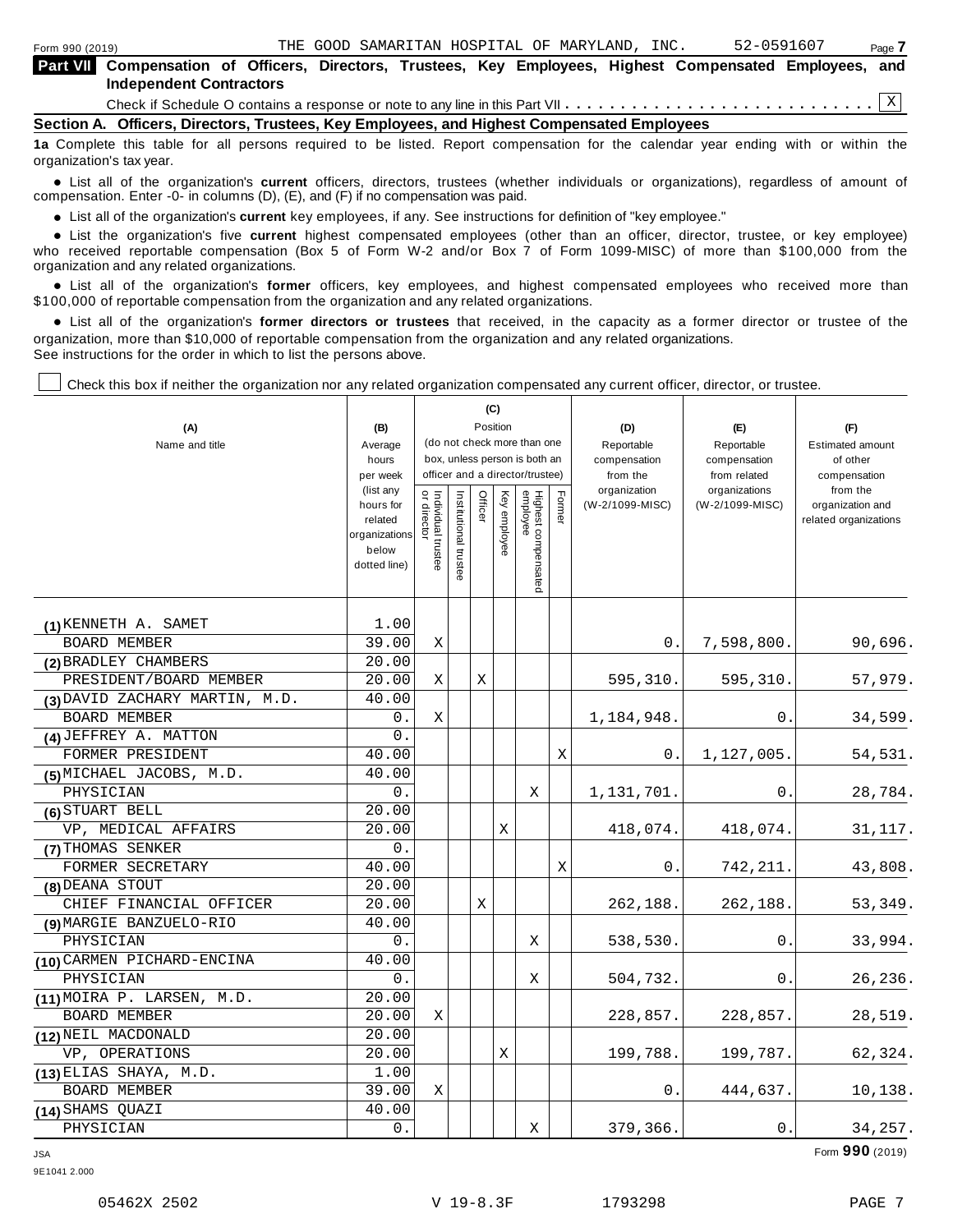| (A)                                                                                                                                                                         | (B)                         |                                          |                       | (C)      |              |                                                                  |        | (D)                     | (E)                              | (F)                   |
|-----------------------------------------------------------------------------------------------------------------------------------------------------------------------------|-----------------------------|------------------------------------------|-----------------------|----------|--------------|------------------------------------------------------------------|--------|-------------------------|----------------------------------|-----------------------|
| Name and title                                                                                                                                                              | Average                     |                                          |                       | Position |              |                                                                  |        | Reportable              | Reportable                       | Estimated             |
|                                                                                                                                                                             | hours per                   |                                          |                       |          |              | (do not check more than one                                      |        | compensation            | compensation from                | amount of             |
|                                                                                                                                                                             | week (list any<br>hours for |                                          |                       |          |              | box, unless person is both an<br>officer and a director/trustee) |        | from                    | related                          | other<br>compensation |
|                                                                                                                                                                             | related                     |                                          |                       |          |              |                                                                  |        | the<br>organization     | organizations<br>(W-2/1099-MISC) | from the              |
|                                                                                                                                                                             | organizations               |                                          |                       | Officer  |              |                                                                  | Former | (W-2/1099-MISC)         |                                  | organization          |
|                                                                                                                                                                             | below dotted                |                                          |                       |          |              |                                                                  |        |                         |                                  | and related           |
|                                                                                                                                                                             | line)                       |                                          |                       |          | Key employee |                                                                  |        |                         |                                  | organizations         |
|                                                                                                                                                                             |                             | Individual trustee<br> <br>  or director | Institutional trustee |          |              | Highest compensated<br>employee                                  |        |                         |                                  |                       |
|                                                                                                                                                                             |                             |                                          |                       |          |              |                                                                  |        |                         |                                  |                       |
| (15) JEREMY P. WEINER, M.D.                                                                                                                                                 | 40.00                       |                                          |                       |          |              |                                                                  |        |                         |                                  |                       |
| PHYSICIAN                                                                                                                                                                   | 0.                          |                                          |                       |          |              | Χ                                                                |        | 372,173.                | 0.                               | 23,110.               |
| (16) GEORGE HENNAWI, M.D.                                                                                                                                                   | 40.00                       |                                          |                       |          |              |                                                                  |        |                         |                                  |                       |
| <b>BOARD MEMBER</b>                                                                                                                                                         | 0.                          | Χ                                        |                       |          |              |                                                                  |        | 334,297                 | 0.                               | 31,493.               |
| (17) HOWARD S. FREELAND, M.D.                                                                                                                                               | 1.00                        |                                          |                       |          |              |                                                                  |        |                         |                                  |                       |
| <b>BOARD MEMBER</b>                                                                                                                                                         | 39.00                       | Χ                                        |                       |          |              |                                                                  |        | 0                       | 241,951.                         | 27,240.               |
| (18) DAVID WEISMAN, D.O.                                                                                                                                                    | 40.00                       |                                          |                       |          |              |                                                                  |        |                         |                                  |                       |
| BOARD MEMBER                                                                                                                                                                | 0.                          | Χ                                        |                       |          |              |                                                                  |        | 208,305.                | 0.                               | 35,487.               |
| (19) LINDA HEATH                                                                                                                                                            | 8.00                        |                                          |                       |          |              |                                                                  |        |                         |                                  |                       |
| ASSISTANT SECRETARY                                                                                                                                                         | 32.00                       |                                          |                       | Χ        |              |                                                                  |        | 20,956.                 | 83,823.                          | 36,875.               |
| (20) DANIEL P. CAHILL                                                                                                                                                       | 1.00                        |                                          |                       |          |              |                                                                  |        |                         |                                  |                       |
| <b>CHAIR</b>                                                                                                                                                                | 0.                          | Χ                                        |                       |          |              |                                                                  |        | 0                       | 0.                               |                       |
| (21) LUIS GIMENEZ, M.D.                                                                                                                                                     | 1.00                        |                                          |                       |          |              |                                                                  |        |                         |                                  |                       |
| <b>BOARD MEMBER</b>                                                                                                                                                         | 0.                          | Χ                                        |                       |          |              |                                                                  |        | 0                       | 0.                               |                       |
| (22) KAY G. BEE                                                                                                                                                             | 1.00                        |                                          |                       |          |              |                                                                  |        |                         |                                  |                       |
| <b>BOARD MEMBER</b>                                                                                                                                                         | $0$ .                       | Χ                                        |                       |          |              |                                                                  |        | 0                       | 0.                               |                       |
| (23) SONYA H. GRAY                                                                                                                                                          | 1.00                        |                                          |                       |          |              |                                                                  |        |                         |                                  |                       |
| <b>BOARD MEMBER</b>                                                                                                                                                         | $0$ .                       | Χ                                        |                       |          |              |                                                                  |        | 0                       | 0.                               |                       |
| (24) BISHOP DENIS J. MADDEN                                                                                                                                                 | 1.00                        |                                          |                       |          |              |                                                                  |        |                         |                                  |                       |
| DIRECTOR (AS OF 4/20)                                                                                                                                                       | 0.                          | Χ                                        |                       |          |              |                                                                  |        | 0                       | 0.                               |                       |
| (25) JOHN C. SMYTH                                                                                                                                                          | 1.00                        |                                          |                       |          |              |                                                                  |        |                         |                                  |                       |
| BOARD MEMBER (UNTIL 10/19)                                                                                                                                                  | $0$ .                       | Χ                                        |                       |          |              |                                                                  |        | $\Omega$                | 0.                               |                       |
|                                                                                                                                                                             |                             |                                          |                       |          |              |                                                                  |        | 6, 379, 225.            | 11,942,643.                      | 744,536.              |
| 1b Sub-total                                                                                                                                                                |                             |                                          |                       |          |              |                                                                  |        | $\Omega$ .              | $\Omega$ .                       | 0.                    |
| c Total from continuation sheets to Part VII, Section A                                                                                                                     |                             |                                          |                       |          |              |                                                                  |        | 6,379,225.              | 11,942,643.                      | 744,536.              |
|                                                                                                                                                                             |                             |                                          |                       |          |              |                                                                  | ▶      |                         |                                  |                       |
| 2 Total number of individuals (including but not limited to those listed above) who received more than \$100,000 of<br>reportable compensation from the organization ▶      |                             | 248                                      |                       |          |              |                                                                  |        |                         |                                  |                       |
|                                                                                                                                                                             |                             |                                          |                       |          |              |                                                                  |        |                         |                                  |                       |
|                                                                                                                                                                             |                             |                                          |                       |          |              |                                                                  |        |                         |                                  | Yes<br>No.            |
| Did the organization list any former officer, director, or trustee, key employee, or highest compensated<br>3                                                               |                             |                                          |                       |          |              |                                                                  |        |                         |                                  | Χ                     |
| employee on line 1a? If "Yes," complete Schedule J for such individual                                                                                                      |                             |                                          |                       |          |              |                                                                  |        |                         |                                  | 3                     |
| For any individual listed on line 1a, is the sum of reportable compensation and other compensation from the<br>4                                                            |                             |                                          |                       |          |              |                                                                  |        |                         |                                  |                       |
| organization and related organizations greater than \$150,000? If "Yes," complete Schedule J for such                                                                       |                             |                                          |                       |          |              |                                                                  |        |                         |                                  | Χ                     |
|                                                                                                                                                                             |                             |                                          |                       |          |              |                                                                  |        |                         |                                  | 4                     |
|                                                                                                                                                                             |                             |                                          |                       |          |              |                                                                  |        |                         |                                  | X                     |
| Did any person listed on line 1a receive or accrue compensation from any unrelated organization or individual                                                               |                             |                                          |                       |          |              |                                                                  |        |                         |                                  | 5                     |
| for services rendered to the organization? If "Yes," complete Schedule J for such person                                                                                    |                             |                                          |                       |          |              |                                                                  |        |                         |                                  |                       |
|                                                                                                                                                                             |                             |                                          |                       |          |              |                                                                  |        |                         |                                  |                       |
| 5.<br><b>Section B. Independent Contractors</b><br>Complete this table for your five highest compensated independent contractors that received more than \$100,000 of<br>1. |                             |                                          |                       |          |              |                                                                  |        |                         |                                  |                       |
| compensation from the organization. Report compensation for the calendar year ending with or within the organization's tax                                                  |                             |                                          |                       |          |              |                                                                  |        |                         |                                  |                       |
| year.                                                                                                                                                                       |                             |                                          |                       |          |              |                                                                  |        |                         |                                  |                       |
| (A)                                                                                                                                                                         |                             |                                          |                       |          |              |                                                                  |        | (B)                     |                                  | (C)                   |
| Name and business address                                                                                                                                                   |                             |                                          |                       |          |              |                                                                  |        | Description of services |                                  | Compensation          |
| ATTACHMENT 3                                                                                                                                                                |                             |                                          |                       |          |              |                                                                  |        |                         |                                  |                       |

**2** Total number of independent contractors (including but not limited to those listed above) who received more than \$100,000 in compensation from the organization  $\triangleright$ <br>  $\frac{\text{JSA}}{9510551.000}$ 27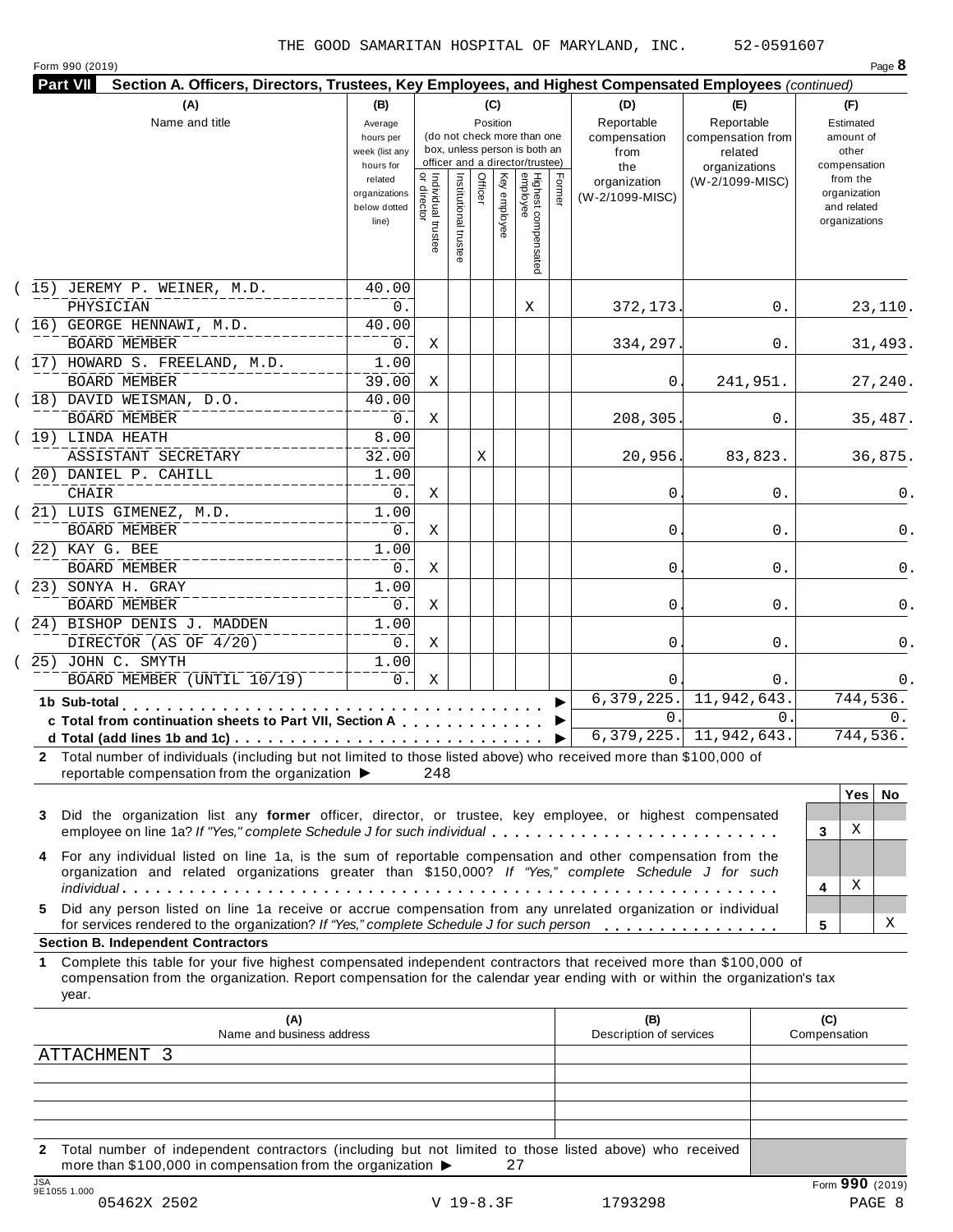| (A)                                                                                                                                                                                                                                                       | (B)                      |                                           |                      | (C)      |                                 |        | (D)                            | Section A. Officers, Directors, Trustees, Key Employees, and Highest Compensated Employees (continued)<br>(E) | (F)                      |
|-----------------------------------------------------------------------------------------------------------------------------------------------------------------------------------------------------------------------------------------------------------|--------------------------|-------------------------------------------|----------------------|----------|---------------------------------|--------|--------------------------------|---------------------------------------------------------------------------------------------------------------|--------------------------|
| Name and title                                                                                                                                                                                                                                            | Average<br>hours per     |                                           |                      | Position | (do not check more than one     |        | Reportable<br>compensation     | Reportable<br>compensation from                                                                               | Estimated<br>amount of   |
|                                                                                                                                                                                                                                                           | week (list any           |                                           |                      |          | box, unless person is both an   |        | from                           | related                                                                                                       | other                    |
|                                                                                                                                                                                                                                                           | hours for                |                                           |                      |          | officer and a director/trustee) |        | the                            | organizations                                                                                                 | compensation             |
|                                                                                                                                                                                                                                                           | related<br>organizations |                                           |                      | Officer  |                                 | Former | organization                   | (W-2/1099-MISC)                                                                                               | from the<br>organization |
|                                                                                                                                                                                                                                                           | below dotted             |                                           |                      |          |                                 |        | (W-2/1099-MISC)                |                                                                                                               | and related              |
|                                                                                                                                                                                                                                                           | line)                    |                                           |                      |          | Key employee                    |        |                                |                                                                                                               | organizations            |
|                                                                                                                                                                                                                                                           |                          | <br>  Individual trustee<br>  or director | Institutional truste |          | Highest compensated<br>employee |        |                                |                                                                                                               |                          |
|                                                                                                                                                                                                                                                           |                          |                                           |                      |          |                                 |        |                                |                                                                                                               |                          |
| 26) KATHLEEN Z. WISSER PH.D., CNE                                                                                                                                                                                                                         | 1.00                     |                                           |                      |          |                                 |        |                                |                                                                                                               |                          |
| BOARD MEMBER (AS OF 10/19)                                                                                                                                                                                                                                | 0.                       | Χ                                         |                      |          |                                 |        | 0                              | 0.                                                                                                            |                          |
| 27) ANTHONY READ                                                                                                                                                                                                                                          | 1.00                     |                                           |                      |          |                                 |        |                                |                                                                                                               |                          |
| <b>BOARD MEMBER</b>                                                                                                                                                                                                                                       | 0.                       | Χ                                         |                      |          |                                 |        | 0                              | 0.                                                                                                            |                          |
| 28) ANTHONY D'AGOSTINO                                                                                                                                                                                                                                    | 1.00                     |                                           |                      |          |                                 |        |                                |                                                                                                               |                          |
| <b>BOARD MEMBER</b>                                                                                                                                                                                                                                       | 0.                       | Χ                                         |                      |          |                                 |        | 0                              | 0.                                                                                                            |                          |
| 29) LEO E. GALLAGHER, JR.                                                                                                                                                                                                                                 | 1.00                     |                                           |                      |          |                                 |        |                                |                                                                                                               |                          |
| VICE CHAIR                                                                                                                                                                                                                                                | $0$ .                    | Χ                                         |                      |          |                                 |        | 0                              | 0.                                                                                                            |                          |
| 30) HERBERT R. HANSEN, JR.                                                                                                                                                                                                                                | 1.00                     |                                           |                      |          |                                 |        |                                |                                                                                                               |                          |
| <b>BOARD MEMBER</b>                                                                                                                                                                                                                                       | $0$ .                    | Χ                                         |                      |          |                                 |        | 0                              | 0.                                                                                                            |                          |
| 31) SYLVIA HICKEY                                                                                                                                                                                                                                         | 1.00                     |                                           |                      |          |                                 |        |                                |                                                                                                               |                          |
| <b>BOARD MEMBER</b>                                                                                                                                                                                                                                       | 0.                       | Χ                                         |                      |          |                                 |        | 0                              | 0.                                                                                                            |                          |
| 32) VERONICA COOL                                                                                                                                                                                                                                         | 1.00                     |                                           |                      |          |                                 |        |                                |                                                                                                               |                          |
| <b>BOARD MEMBER</b>                                                                                                                                                                                                                                       | 0.                       | Χ                                         |                      |          |                                 |        | 0                              | 0.                                                                                                            |                          |
| (33) KIM D. SYDNOR, PH.D.                                                                                                                                                                                                                                 | 1.00                     |                                           |                      |          |                                 |        |                                |                                                                                                               |                          |
| <b>BOARD MEMBER</b>                                                                                                                                                                                                                                       | $0$ .                    | Χ                                         |                      |          |                                 |        | 0                              | 0.                                                                                                            |                          |
| 34) HOLLY TILFORD                                                                                                                                                                                                                                         | 1.00                     |                                           |                      |          |                                 |        |                                |                                                                                                               |                          |
| <b>BOARD MEMBER</b>                                                                                                                                                                                                                                       | $0$ .                    | Χ                                         |                      |          |                                 |        | 0                              | 0.                                                                                                            |                          |
|                                                                                                                                                                                                                                                           |                          |                                           |                      |          |                                 |        |                                |                                                                                                               |                          |
|                                                                                                                                                                                                                                                           |                          |                                           |                      |          |                                 |        |                                |                                                                                                               |                          |
|                                                                                                                                                                                                                                                           |                          |                                           |                      |          |                                 |        |                                |                                                                                                               |                          |
| 1b Sub-total                                                                                                                                                                                                                                              |                          |                                           |                      |          |                                 |        | $\mathbf{0}$                   | 0                                                                                                             | 0.                       |
| c Total from continuation sheets to Part VII, Section A                                                                                                                                                                                                   |                          |                                           |                      |          |                                 |        |                                |                                                                                                               |                          |
|                                                                                                                                                                                                                                                           |                          |                                           |                      |          |                                 |        |                                |                                                                                                               |                          |
|                                                                                                                                                                                                                                                           |                          |                                           |                      |          |                                 |        |                                |                                                                                                               |                          |
|                                                                                                                                                                                                                                                           |                          |                                           |                      |          |                                 |        |                                |                                                                                                               |                          |
| reportable compensation from the organization ▶                                                                                                                                                                                                           |                          | 248                                       |                      |          |                                 |        |                                |                                                                                                               |                          |
|                                                                                                                                                                                                                                                           |                          |                                           |                      |          |                                 |        |                                |                                                                                                               | Yes                      |
| Did the organization list any former officer, director, or trustee, key employee, or highest compensated                                                                                                                                                  |                          |                                           |                      |          |                                 |        |                                |                                                                                                               |                          |
| 2 Total number of individuals (including but not limited to those listed above) who received more than \$100,000 of<br>3<br>employee on line 1a? If "Yes," complete Schedule J for such individual                                                        |                          |                                           |                      |          |                                 |        |                                |                                                                                                               | No.<br>Χ<br>3            |
| For any individual listed on line 1a, is the sum of reportable compensation and other compensation from the                                                                                                                                               |                          |                                           |                      |          |                                 |        |                                |                                                                                                               |                          |
| organization and related organizations greater than \$150,000? If "Yes," complete Schedule J for such                                                                                                                                                     |                          |                                           |                      |          |                                 |        |                                |                                                                                                               |                          |
|                                                                                                                                                                                                                                                           |                          |                                           |                      |          |                                 |        |                                |                                                                                                               | Χ<br>4                   |
| Did any person listed on line 1a receive or accrue compensation from any unrelated organization or individual<br>for services rendered to the organization? If "Yes," complete Schedule J for such person                                                 |                          |                                           |                      |          |                                 |        |                                |                                                                                                               | Χ<br>5                   |
|                                                                                                                                                                                                                                                           |                          |                                           |                      |          |                                 |        |                                |                                                                                                               |                          |
| Complete this table for your five highest compensated independent contractors that received more than \$100,000 of<br>compensation from the organization. Report compensation for the calendar year ending with or within the organization's tax<br>year. |                          |                                           |                      |          |                                 |        |                                |                                                                                                               |                          |
|                                                                                                                                                                                                                                                           |                          |                                           |                      |          |                                 |        |                                |                                                                                                               |                          |
| (A)<br>Name and business address                                                                                                                                                                                                                          |                          |                                           |                      |          |                                 |        | (B)<br>Description of services |                                                                                                               | (C)<br>Compensation      |
| 4<br>5.<br><b>Section B. Independent Contractors</b><br>1.                                                                                                                                                                                                |                          |                                           |                      |          |                                 |        |                                |                                                                                                               |                          |
|                                                                                                                                                                                                                                                           |                          |                                           |                      |          |                                 |        |                                |                                                                                                               |                          |

**2** Total number of independent contractors (including but not limited to those listed above) who received more than \$100,000 in compensation from the organization  $\blacktriangleright$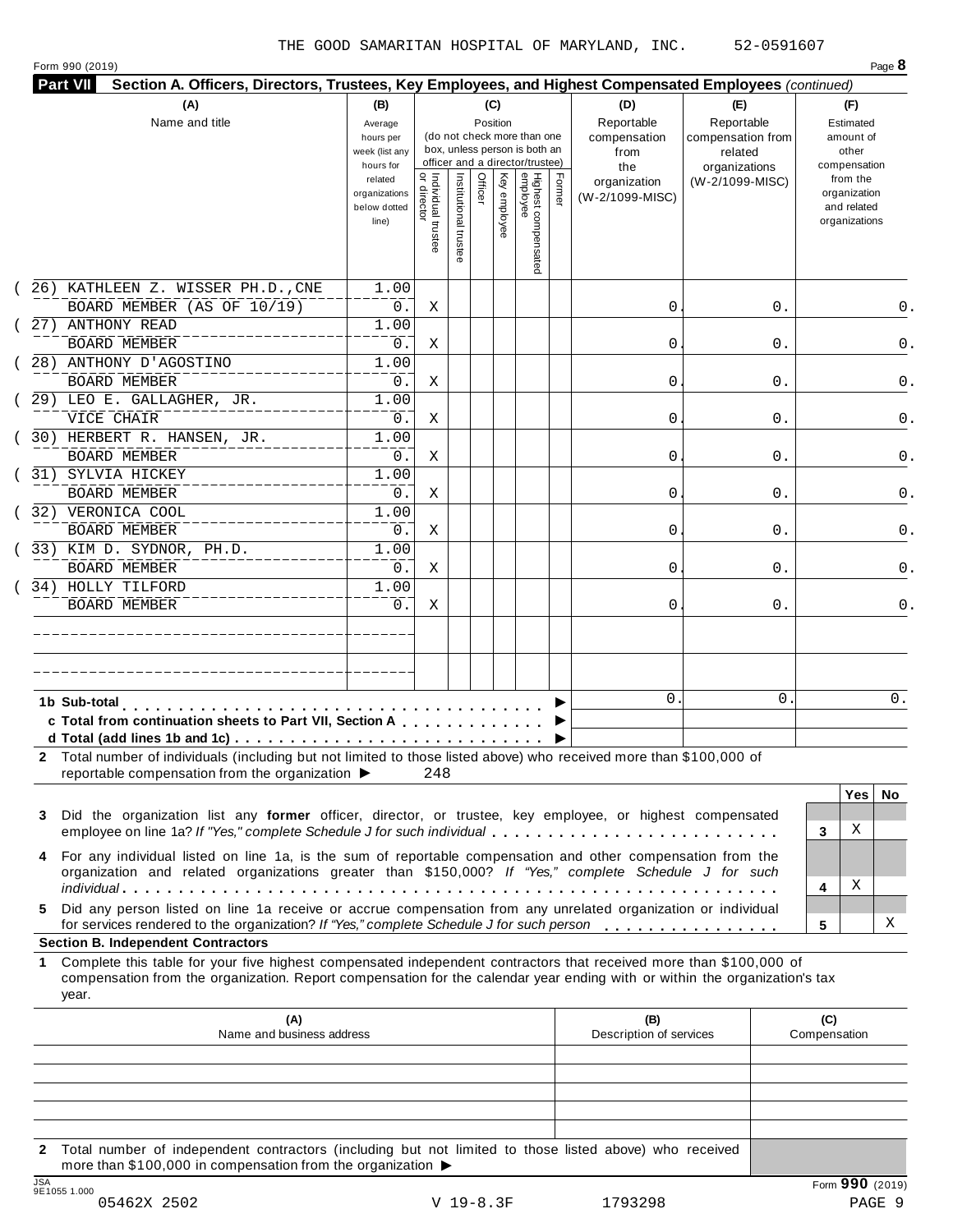|                                                           | Form 990 (2019) |                                                                                                                                                                                                                                                                                   |                      |                            | THE GOOD SAMARITAN HOSPITAL OF MARYLAND, INC. | 52-0591607                    | Page 9                                                 |
|-----------------------------------------------------------|-----------------|-----------------------------------------------------------------------------------------------------------------------------------------------------------------------------------------------------------------------------------------------------------------------------------|----------------------|----------------------------|-----------------------------------------------|-------------------------------|--------------------------------------------------------|
|                                                           | Part VIII       | <b>Statement of Revenue</b>                                                                                                                                                                                                                                                       |                      |                            |                                               |                               |                                                        |
|                                                           |                 |                                                                                                                                                                                                                                                                                   |                      | (A)                        | (B)                                           | $\overline{(c)}$              | (D)                                                    |
|                                                           |                 |                                                                                                                                                                                                                                                                                   |                      | Total revenue              | Related or exempt<br>function revenue         | Unrelated<br>business revenue | Revenue excluded<br>from tax under<br>sections 512-514 |
|                                                           | 1a              | Federated campaigns <b>Federated</b><br>1a                                                                                                                                                                                                                                        |                      |                            |                                               |                               |                                                        |
| Contributions, Gifts, Grants<br>and Other Similar Amounts | b               | Membership dues<br>1b                                                                                                                                                                                                                                                             |                      |                            |                                               |                               |                                                        |
|                                                           | c               | Fundraising events <b>Fundraising</b><br>1с                                                                                                                                                                                                                                       |                      |                            |                                               |                               |                                                        |
|                                                           | d               | Related organizations <b>and the set of the set of the set of the set of the set of the set of the set of the set of the set of the set of the set of the set of the set of the set of the set of the set of the set of the set </b><br>1d                                        | 2,385,000.           |                            |                                               |                               |                                                        |
|                                                           | е               | Government grants (contributions)<br>1e                                                                                                                                                                                                                                           | 7,495,610.           |                            |                                               |                               |                                                        |
|                                                           | f               | All other contributions, gifts, grants,                                                                                                                                                                                                                                           |                      |                            |                                               |                               |                                                        |
|                                                           |                 | and similar amounts not included above<br>1f                                                                                                                                                                                                                                      | 1,296,103.           |                            |                                               |                               |                                                        |
|                                                           | g               | Noncash contributions included in                                                                                                                                                                                                                                                 |                      |                            |                                               |                               |                                                        |
|                                                           |                 | 1g $\sqrt{3}$<br>$lines 1a-1f$ $\ldots$ $\ldots$ $\ldots$                                                                                                                                                                                                                         | 6, 255.              |                            |                                               |                               |                                                        |
|                                                           |                 |                                                                                                                                                                                                                                                                                   |                      | 11,176,713.                |                                               |                               |                                                        |
|                                                           |                 |                                                                                                                                                                                                                                                                                   | <b>Business Code</b> |                            |                                               |                               |                                                        |
|                                                           | 2a              | NET PATIENT SERVICE REVENUE                                                                                                                                                                                                                                                       | 621400<br>900099     | 245,042,939.<br>7,836,558. | 245,042,939.                                  |                               |                                                        |
|                                                           | b               | PHARMACY INCOME                                                                                                                                                                                                                                                                   |                      |                            | 7,836,558.                                    |                               |                                                        |
| Program Service                                           | с               |                                                                                                                                                                                                                                                                                   |                      |                            |                                               |                               |                                                        |
|                                                           | d               |                                                                                                                                                                                                                                                                                   |                      |                            |                                               |                               |                                                        |
|                                                           |                 | All other program service revenue                                                                                                                                                                                                                                                 |                      |                            |                                               |                               |                                                        |
|                                                           | g               |                                                                                                                                                                                                                                                                                   |                      | 252,879,497.               |                                               |                               |                                                        |
|                                                           | 3               | Investment income (including dividends, interest, and                                                                                                                                                                                                                             |                      |                            |                                               |                               |                                                        |
|                                                           |                 |                                                                                                                                                                                                                                                                                   |                      | 81,632.                    |                                               |                               | 81,632.                                                |
|                                                           | 4               | Income from investment of tax-exempt bond proceeds $\blacksquare$                                                                                                                                                                                                                 |                      | $0$ .                      |                                               |                               |                                                        |
|                                                           | 5               |                                                                                                                                                                                                                                                                                   |                      | $\mathbf{0}$ .             |                                               |                               |                                                        |
|                                                           |                 | (i) Real                                                                                                                                                                                                                                                                          | (ii) Personal        |                            |                                               |                               |                                                        |
|                                                           | 6a              | 496,470.<br>Gross rents <b>Contains the Street Street</b><br>6a                                                                                                                                                                                                                   |                      |                            |                                               |                               |                                                        |
|                                                           | b               | Less: rental expenses<br>6b                                                                                                                                                                                                                                                       |                      |                            |                                               |                               |                                                        |
|                                                           | с               | 496,470.<br>Rental income or (loss) 6c                                                                                                                                                                                                                                            |                      |                            |                                               |                               |                                                        |
|                                                           | d               | Net rental income or (loss) $\cdots$ $\cdots$ $\cdots$ $\cdots$ $\cdots$                                                                                                                                                                                                          |                      | 496,470.                   |                                               |                               | 496,470.                                               |
|                                                           | 7a              | (i) Securities<br>Gross amount from                                                                                                                                                                                                                                               | (ii) Other           |                            |                                               |                               |                                                        |
|                                                           |                 | sales<br>of<br>assets                                                                                                                                                                                                                                                             |                      |                            |                                               |                               |                                                        |
|                                                           |                 | 156,564.<br>other than inventory<br>7a                                                                                                                                                                                                                                            | 2,535.               |                            |                                               |                               |                                                        |
| <b>Other Revenue</b>                                      | b               | Less: cost or other basis                                                                                                                                                                                                                                                         |                      |                            |                                               |                               |                                                        |
|                                                           |                 | and sales expenses<br>7b<br>156,564.<br>Gain or (loss) <b>Canada</b> Case of the Case of the Case of the Case of the Case of the Case of the Case of the Case of the Case of the Case of the Case of the Case of the Case of the Case of the Case of the Case of the Case o<br>7с | 2,535.               |                            |                                               |                               |                                                        |
|                                                           | c<br>a          | Net gain or (loss) $\cdots$ $\cdots$ $\cdots$ $\cdots$ $\cdots$ $\cdots$                                                                                                                                                                                                          |                      | 159,099.                   |                                               |                               | 159,099.                                               |
|                                                           |                 | Gross<br>income from fundraising                                                                                                                                                                                                                                                  |                      |                            |                                               |                               |                                                        |
|                                                           | 8а              | events (not including \$                                                                                                                                                                                                                                                          |                      |                            |                                               |                               |                                                        |
|                                                           |                 | of contributions reported on line                                                                                                                                                                                                                                                 |                      |                            |                                               |                               |                                                        |
|                                                           |                 | 8а<br>1c). See Part IV, line 18                                                                                                                                                                                                                                                   | 0.                   |                            |                                               |                               |                                                        |
|                                                           | b               | 8b<br>Less: direct expenses                                                                                                                                                                                                                                                       | $\mathbf{0}$ .       |                            |                                               |                               |                                                        |
|                                                           | c               | Net income or (loss) from fundraising events                                                                                                                                                                                                                                      | ▶                    | $\mathbf{0}$ .             |                                               |                               |                                                        |
|                                                           | 9а              | Gross<br>income<br>from<br>gaming                                                                                                                                                                                                                                                 |                      |                            |                                               |                               |                                                        |
|                                                           |                 | activities. See Part IV, line 19<br>9а                                                                                                                                                                                                                                            | 0.                   |                            |                                               |                               |                                                        |
|                                                           | b               | 9b<br>Less: direct expenses                                                                                                                                                                                                                                                       | $\mathbf{0}$ .       |                            |                                               |                               |                                                        |
|                                                           | c               | Net income or (loss) from gaming activities                                                                                                                                                                                                                                       | ▶                    | $\mathbf 0$ .              |                                               |                               |                                                        |
|                                                           | 10a             | Gross<br>sales<br>of inventory,<br>less                                                                                                                                                                                                                                           |                      |                            |                                               |                               |                                                        |
|                                                           |                 | returns and allowances<br>10a                                                                                                                                                                                                                                                     | 0.                   |                            |                                               |                               |                                                        |
|                                                           | b               | 10 <sub>b</sub><br>Less: cost of goods sold<br>Net income or (loss) from sales of inventory                                                                                                                                                                                       | $\mathbf{0}$ .       | $\mathbf{0}$ .             |                                               |                               |                                                        |
|                                                           | c               |                                                                                                                                                                                                                                                                                   | <b>Business Code</b> |                            |                                               |                               |                                                        |
| Miscellaneous<br>Revenue                                  |                 | REBATE INCOME                                                                                                                                                                                                                                                                     | 900099               | 530,936.                   |                                               |                               | 530,936.                                               |
|                                                           | 11a             | CHILD DAY CARE                                                                                                                                                                                                                                                                    | 900099               | 447,227.                   |                                               |                               | 447,227.                                               |
|                                                           | b               | REFERRAL LAB INCOME                                                                                                                                                                                                                                                               | 621400               | 114,013.                   |                                               | 114,013.                      |                                                        |
|                                                           | d               | All other revenue                                                                                                                                                                                                                                                                 |                      | 653,834.                   |                                               |                               | 653,834.                                               |
|                                                           | е               |                                                                                                                                                                                                                                                                                   |                      | 1,746,010.                 |                                               |                               |                                                        |
|                                                           | 12              | Total revenue. See instructions                                                                                                                                                                                                                                                   |                      | 266, 539, 421.             | 252,879,497.                                  | 114,013.                      | 2,369,198.                                             |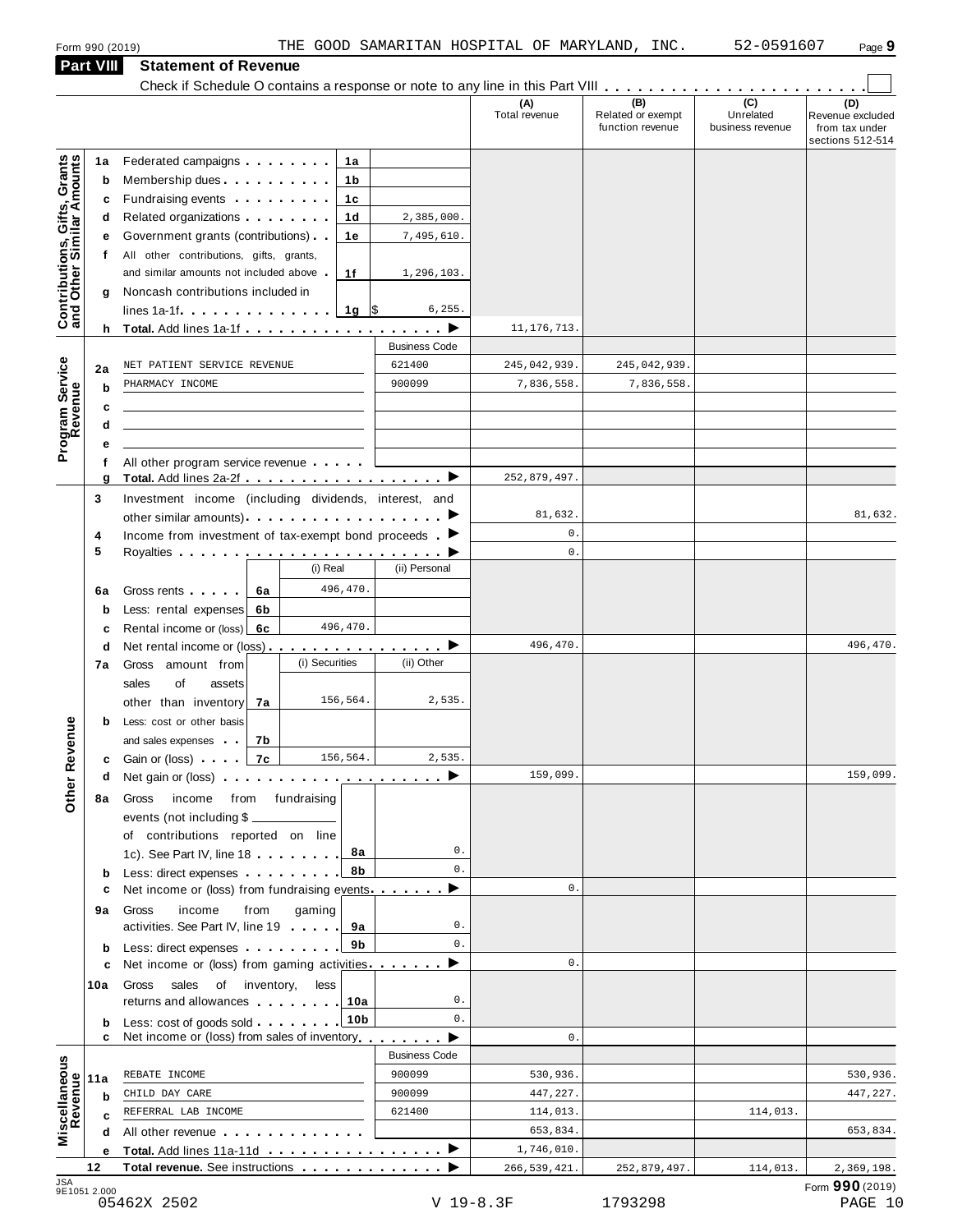**Part IX Statement of Functional Expenses**

#### Section 501(c)(3) and 501(c)(4) organizations must complete all columns. All other organizations must complete column (A). Check if Schedule O contains a response or note to any line in this Part  $\begin{array}{c|c|c|c|c} \hline \text{Check if Schedule O contains a response or note to any line in this Part } \mathbb{X} & \text{if } \mathbb{X} & \text{if } \mathbb{X} & \text{if } \mathbb{X} & \text{if } \mathbb{X} & \text{if } \mathbb{X} & \text{if } \mathbb{X} & \text{if } \mathbb{X} & \text{if } \mathbb{X} & \text{if } \math$ *Do no* **(A) (B) (C) (D)** *t include amounts reported on lines 6b, 7b,* **8b, 9b, and 10b of Part VIII.** The construction of *B***, 9b, and 10b of Part VIII.** expenses Management and general expenses Fundraising expenses **1** Grants and other assistance to domestic organizations and domestic governments. See Part IV, line 21 m m m **2** Grants and other assistance to domestic individuals. See Part IV, line 22 **3** Grants and other assistance to foreign organizations, foreign governments, and foreign individuals. See Part IV, lines <sup>15</sup> and <sup>16</sup> <sup>m</sup> <sup>m</sup> <sup>m</sup> <sup>m</sup> <sup>m</sup> **<sup>4</sup>** Benefits paid to or for members <sup>m</sup> <sup>m</sup> <sup>m</sup> <sup>m</sup> <sup>m</sup> <sup>m</sup> <sup>m</sup> <sup>m</sup> <sup>m</sup> **5** Compensation of current officers, directors, trustees, and key employees m m m m m m m m m m **6** Compensation not included above to disqualified persons (as defined under section 4958(f)(1)) and persons described in section 4958(c)(3)(B) <sup>m</sup> <sup>m</sup> <sup>m</sup> <sup>m</sup> <sup>m</sup> <sup>m</sup> **<sup>7</sup>** Other salaries and wages <sup>m</sup> <sup>m</sup> <sup>m</sup> <sup>m</sup> <sup>m</sup> <sup>m</sup> <sup>m</sup> <sup>m</sup> <sup>m</sup> <sup>m</sup> <sup>m</sup> <sup>m</sup> **8** Pension plan accruals and contributions (include section 401(k) and 403(b) employer contributions) **9** Section 401(k) and 403(b) employer contributions<br>9 Other employee benefits 9 Other employee benefits **10** Payroll taxes **10** Fees for services (nonemployees): **11** A) amount, list line 11g expenses on Schedule O.)<br>**12** Advertising and promotion **manual 13** Office expenses **13** Office expenses<br>**14** Information technology............. **15 16** Occupancy m m m m m m m m m m m m m m m m m m **16** Occupancy ...................<br>17 Travel..................... **18** Payments of travel or entertainment expenses for any federal, state, or local public officials<br>**19** Conferences, conventions, and meetings **19** Conferences, conventions, and meetings **endorship.**<br>20 Interest **manual meeting 21** 21 Payments to affiliates<br>22 Depreciation, depletion, and amortization <sub>1</sub> . . . **22** Depreciation, depletion, and amortization **manufation**<br>23 Insurance 24 Other expenses. Itemize expenses not covered | Fees for services (nonemployees):<br>**a** Management ..................<br>**b** Legal ......................... **cd** Lobbying m m m m m m m m m m m m m m m m m m m **e** Professional fundraising services. See Part IV, line <sup>17</sup> m **P** Professional fundraising services. See Part IV, line 17<br>**f** Investment management fees **g** Other. (If line 11g amount exceeds 10% of line 25, column Legal m m m m m m m m m m m m m m m m m m m m m c Accounting . . . . . . . . . . . . . . m m m m m m m m m m m m m m m m m m (A) amount, list line 11g expenses on Schedule O.) m m m m m m m m m m m m m m m m Royalties m m m m m m m m m m m m m m m m m m m m for any federal, state, or local public officials Payments to affiliates m m m m m m m m m m m m m m above (List miscellaneous expenses on line 24e. If line 24e amount exceeds 10% of line 25, column (A) amount, list line 24e expenses on Schedule O.) **a**<sup>MED/SORG SUPPLIES 21,928,698. 21,968,164. -39,466.<br>**b**MAINTENANCE 5,049,777. 4,707,707. 342,070.</sup> **c**<sup>UTILITIES</sup><br>d<sup>IMPLANTS/PROSTHESES 958,062. 958,062.</sup> **e** All other expenses **25 Total functional expenses.** Add lines 1 through 24e **26 Joint costs.** Complete this line only if the organization reported in column (B) joint costs from a combined educational campaign and from a combined educational campaign and<br>fundraising solicitation. Check here  $\blacktriangleright$  if<br>following SOP 98-2 (ASC 958-720) 20,900. 20,900. 0. 0.  $\Omega$  $3,678,322.$   $3,336,978.$  341,344. 0. 118,958,106. 108,569,858. 10,388,248. 1,784,860. 1,595,883. 188,977 14,674,181. 12,083,539. 2,590,642. 7,918,286. 7,298,410. 619,876. 32,312,175. 140. 32,312,035.  $12,368$ .  $-20.$  12,388 0.  $\overline{0}$ . 0.  $\overline{0}$ 23,951,633. 20,118,872. 3,832,761. 289,609. 16,908. 272,701. 2,181,052. 1,459,939. 721,113. 0.  $\Omega$ . 1,322,740. 814,530. 508,210. 162,173. 140,357. 21,816. 0. 106,044. 104,356. 1,688 1,983,539. 0. 13,320,039. 9,115,612. 4,204,427. 3,221,573. 3,131,924. 89,649. aMED/SURG SUPPLIES 21,928,698. 21,968,164. -39,466.  $\mathbf{C}$ UTILITIES  $\qquad \qquad \qquad$  3,310,121. 3,065,791. 244,330. 7,889,136. 3,346,028. 4,543,108. 265,033,394. 201,853,938. 63,179,456. 0.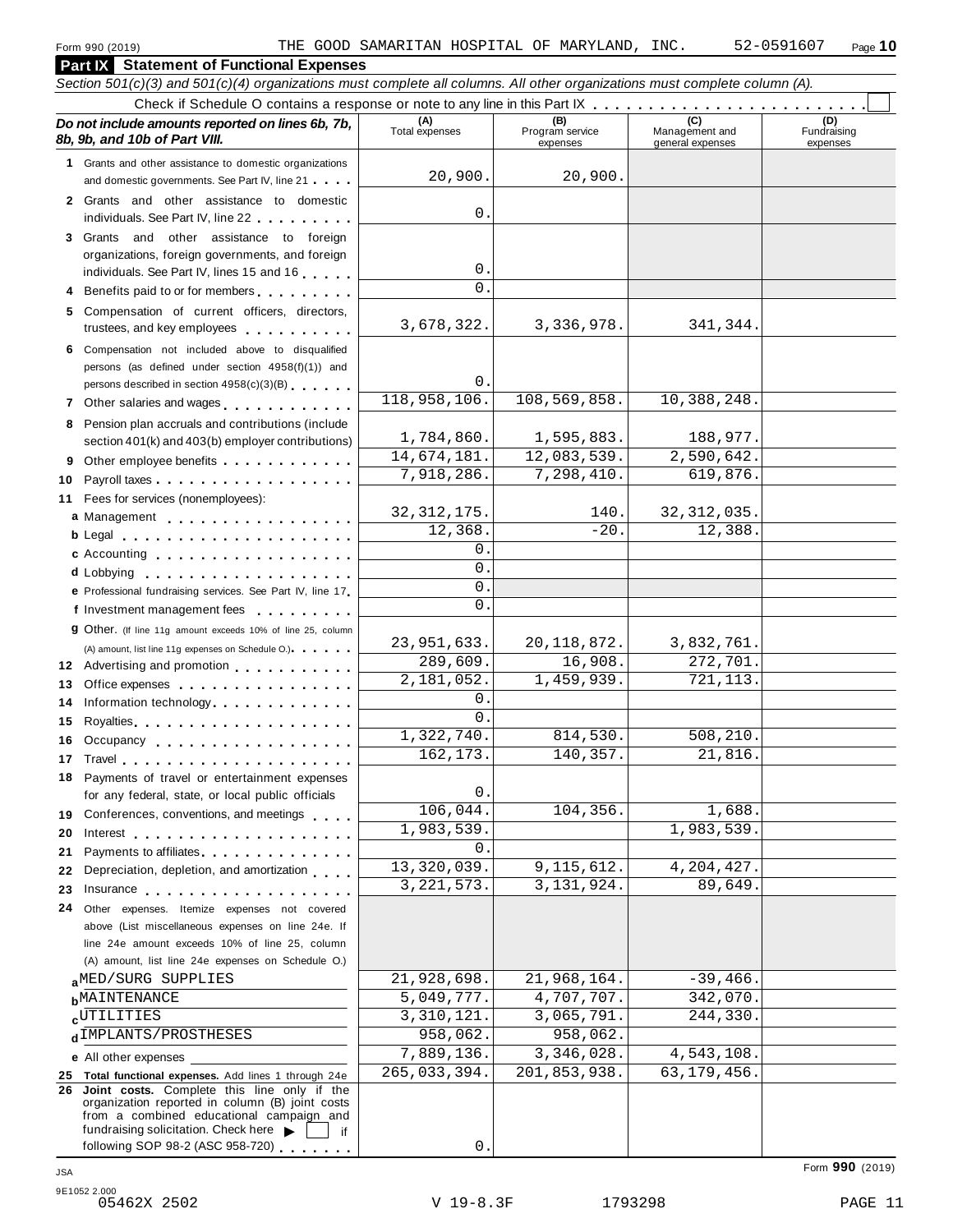|                      | Form 990 (2019) | THE GOOD SAMARITAN HOSPITAL OF MARYLAND, INC.                                                    |                   |                  | 52-0591607<br>Page 11 |
|----------------------|-----------------|--------------------------------------------------------------------------------------------------|-------------------|------------------|-----------------------|
|                      | Part X          | <b>Balance Sheet</b>                                                                             |                   |                  |                       |
|                      |                 | Check if Schedule O contains a response or note to any line in this Part X                       |                   |                  |                       |
|                      |                 |                                                                                                  | (A)               |                  | (B)                   |
|                      |                 |                                                                                                  | Beginning of year |                  | End of year           |
|                      | 1               |                                                                                                  | 19,766.           | $\overline{1}$   | 4,325.                |
|                      | $\mathbf{2}$    |                                                                                                  | 0.                | $\overline{2}$   | 0.                    |
|                      | 3               |                                                                                                  | 0.                | $\mathbf{3}$     | 0.                    |
|                      | 4               |                                                                                                  | 28, 321, 583.     | $\blacktriangle$ | 30,660,390.           |
|                      | 5               | Loans and other receivables from any current or former officer, director,                        |                   |                  |                       |
|                      |                 | trustee, key employee, creator or founder, substantial contributor, or 35%                       |                   |                  |                       |
|                      |                 | controlled entity or family member of any of these persons                                       | $0$ .             | 5                | 0.                    |
|                      | 6               | Loans and other receivables from other disqualified persons (as defined                          |                   |                  |                       |
|                      |                 | under section $4958(f)(1)$ , and persons described in section $4958(c)(3)(B)$                    | 0.                | 6                | 0.                    |
|                      | 7               | Notes and loans receivable, net                                                                  | $\mathbf 0$ .     | $\overline{7}$   | 0.                    |
| Assets               | 8               |                                                                                                  | 2,813,347.        | 8                | 3,103,992.            |
|                      | 9               |                                                                                                  | 322, 264.         | 9                | 282,990.              |
|                      |                 | 10a Land, buildings, and equipment: cost or other<br>277,558,641.                                |                   |                  |                       |
|                      |                 | basis. Complete Part VI of Schedule D 10a<br>198, 919, 717.                                      | 78, 348, 188.     |                  | 78,638,924.           |
|                      |                 |                                                                                                  | 0.                | 10 <sub>c</sub>  | 0.                    |
|                      | 11              |                                                                                                  | 4,654,465.        | 11<br>12         | 6,561,844.            |
|                      | 12              | Investments - other securities. See Part IV, line 11                                             | 0                 |                  | 0.                    |
|                      | 13<br>14        |                                                                                                  | 0.                | 13<br>14         | 0.                    |
|                      | 15              |                                                                                                  | 67, 386, 635.     | 15               | 67,830,587.           |
|                      | 16              |                                                                                                  | 181,866,248.      | 16               | 187,083,052.          |
|                      | 17              | Total assets. Add lines 1 through 15 (must equal line 33)                                        | 16, 912, 544.     | 17               | 17, 126, 954.         |
|                      | 18              |                                                                                                  | 0.                | 18               | 0.                    |
|                      | 19              |                                                                                                  | 1,913,623.        | 19               | 1,894,077.            |
|                      | 20              |                                                                                                  | 0.                | 20               | 0.                    |
|                      | 21              | Escrow or custodial account liability. Complete Part IV of Schedule D.                           | 0.                | 21               | 0.                    |
|                      | 22              | Loans and other payables to any current or former officer, director,                             |                   |                  |                       |
| abilities            |                 | trustee, key employee, creator or founder, substantial contributor, or 35%                       |                   |                  |                       |
|                      |                 | controlled entity or family member of any of these persons                                       |                   | 0.122            | $0$ .                 |
| э                    | 23              | Secured mortgages and notes payable to unrelated third parties                                   | 0.                | 23               | 0.                    |
|                      | 24              | Unsecured notes and loans payable to unrelated third parties                                     | 0.                | 24               | $0$ .                 |
|                      | 25              | Other liabilities (including federal income tax, payables to related third                       |                   |                  |                       |
|                      |                 | parties, and other liabilities not included on lines 17-24). Complete Part X                     |                   |                  |                       |
|                      |                 |                                                                                                  | 12,998,616.       | 25               | 75,560,766.           |
|                      | 26              |                                                                                                  | 31,824,783.       | 26               | 94, 581, 797.         |
|                      |                 | Organizations that follow FASB ASC 958, check here ▶<br>and complete lines 27, 28, 32, and 33.   |                   |                  |                       |
|                      | 27              |                                                                                                  | 76,580,789.       | 27               | 18,809,267.           |
|                      | 28              |                                                                                                  | 73,460,676.       | 28               | 73,691,988.           |
| <b>Fund Balances</b> |                 | Organizations that do not follow FASB ASC 958, check here ▶<br>and complete lines 29 through 33. |                   |                  |                       |
|                      | 29              | Capital stock or trust principal, or current funds                                               |                   | 29               |                       |
|                      | 30              | Paid-in or capital surplus, or land, building, or equipment fund.                                |                   | 30               |                       |
|                      | 31              | Retained earnings, endowment, accumulated income, or other funds                                 |                   | 31               |                       |
| Net Assets or        | 32              |                                                                                                  | 150,041,465.      | 32               | 92,501,255.           |
|                      | 33              | Total liabilities and net assets/fund balances                                                   | 181,866,248.      | 33               | 187,083,052.          |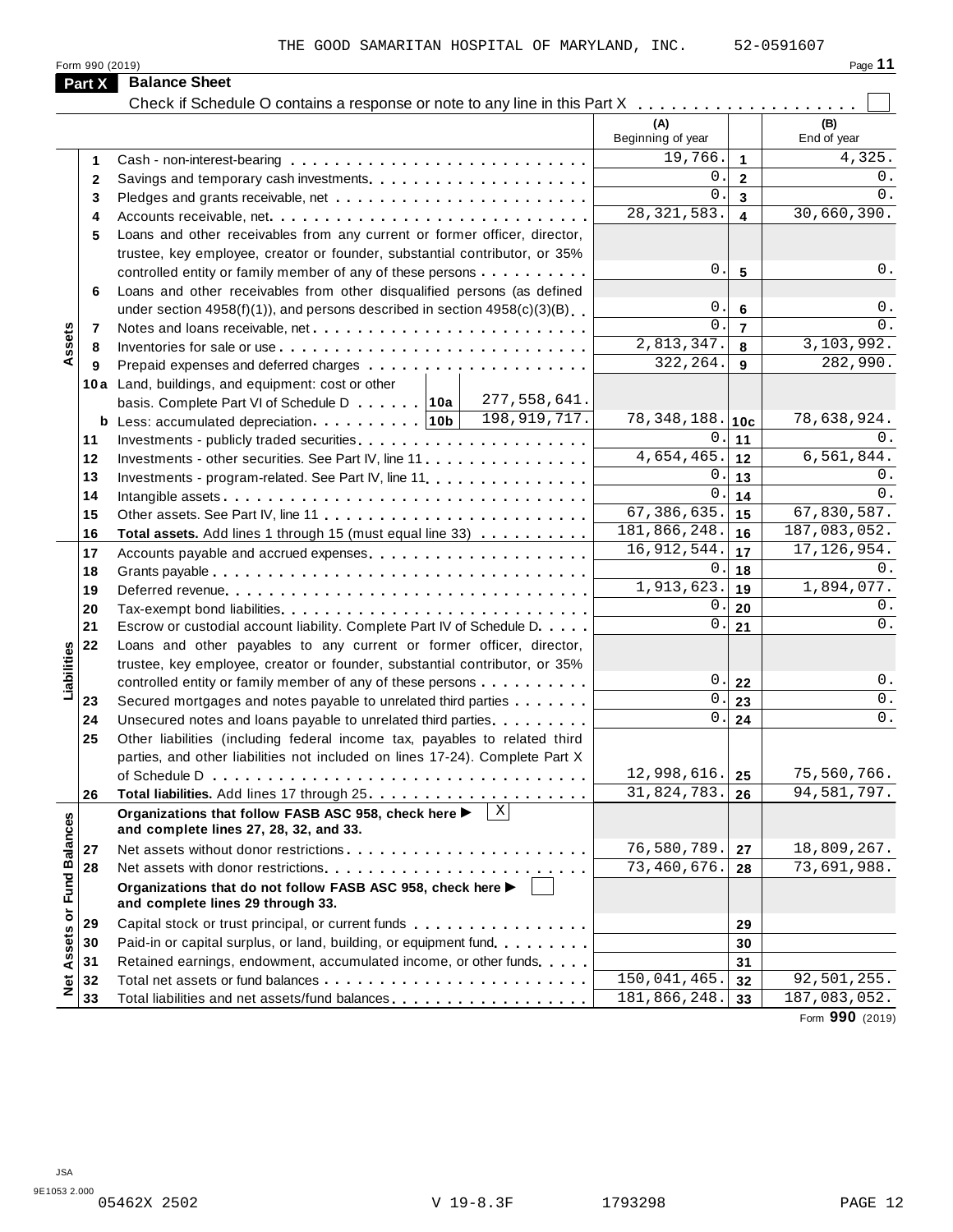|                          | THE GOOD SAMARITAN HOSPITAL OF MARYLAND, INC.                                                                                                                                                                                               |                         | 52-0591607 |                            |             |                |
|--------------------------|---------------------------------------------------------------------------------------------------------------------------------------------------------------------------------------------------------------------------------------------|-------------------------|------------|----------------------------|-------------|----------------|
|                          | Form 990 (2019)                                                                                                                                                                                                                             |                         |            |                            |             | Page 12        |
| <b>Part XI</b>           | <b>Reconciliation of Net Assets</b>                                                                                                                                                                                                         |                         |            |                            |             |                |
|                          |                                                                                                                                                                                                                                             |                         |            |                            |             | Χ              |
| 1                        |                                                                                                                                                                                                                                             | $\mathbf{1}$            |            | $\overline{266,539,421}$ . |             |                |
| 2                        |                                                                                                                                                                                                                                             | $\overline{2}$          |            | 265, 033, 394.             |             |                |
| 3                        | Revenue less expenses. Subtract line 2 from line 1                                                                                                                                                                                          | $\mathbf{3}$            |            |                            | 1,506,027.  |                |
| 4                        | Net assets or fund balances at beginning of year (must equal Part X, line 32, column (A))                                                                                                                                                   | $\overline{\mathbf{4}}$ |            | 150,041,465.               |             |                |
| 5                        |                                                                                                                                                                                                                                             | 5                       |            |                            | $-141,852.$ |                |
| 6                        |                                                                                                                                                                                                                                             | 6                       |            |                            |             | 0.             |
| $\overline{\phantom{a}}$ |                                                                                                                                                                                                                                             | $\overline{7}$          |            |                            |             | $0$ .          |
| 8                        |                                                                                                                                                                                                                                             | 8                       |            |                            |             | $\Omega$ .     |
| 9                        | Other changes in net assets or fund balances (explain on Schedule O).                                                                                                                                                                       | 9                       |            | $-58,904,385.$             |             |                |
| 10                       | Net assets or fund balances at end of year. Combine lines 3 through 9 (must equal Part X, line                                                                                                                                              |                         |            |                            |             |                |
|                          |                                                                                                                                                                                                                                             | 10                      |            | 92,501,255.                |             |                |
| 1                        | $\vert X \vert$<br>Accrual<br>Accounting method used to prepare the Form 990:<br>Cash<br>Other                                                                                                                                              |                         |            |                            | Yes         | Χ<br><b>No</b> |
|                          | If the organization changed its method of accounting from a prior year or checked "Other," explain in<br>Schedule O.                                                                                                                        |                         |            |                            |             |                |
|                          | 2a Were the organization's financial statements compiled or reviewed by an independent accountant?                                                                                                                                          |                         |            | 2a                         |             | Χ              |
|                          | If "Yes," check a box below to indicate whether the financial statements for the year were compiled or<br>reviewed on a separate basis, consolidated basis, or both:                                                                        |                         |            |                            |             |                |
|                          | Separate basis<br>Consolidated basis<br>Both consolidated and separate basis                                                                                                                                                                |                         |            |                            |             |                |
|                          | <b>b</b> Were the organization's financial statements audited by an independent accountant?                                                                                                                                                 |                         |            | 2 <sub>b</sub>             | X           |                |
|                          | If "Yes," check a box below to indicate whether the financial statements for the year were audited on a<br>separate basis, consolidated basis, or both:<br>$X$ Consolidated basis<br>Separate basis<br>Both consolidated and separate basis |                         |            |                            |             |                |
|                          | c If "Yes" to line 2a or 2b, does the organization have a committee that assumes responsibility for oversight of                                                                                                                            |                         |            |                            |             |                |
|                          | the audit, review, or compilation of its financial statements and selection of an independent accountant?                                                                                                                                   |                         |            | 2 <sub>c</sub>             | Χ           |                |
|                          | If the organization changed either its oversight process or selection process during the tax year, explain on                                                                                                                               |                         |            |                            |             |                |
|                          | Schedule O.                                                                                                                                                                                                                                 |                         |            |                            |             |                |
|                          |                                                                                                                                                                                                                                             |                         |            |                            |             |                |
|                          | 3a As a result of a federal award, was the organization required to undergo an audit or audits as set forth in the                                                                                                                          |                         |            | 3a                         |             | X              |
|                          | <b>b</b> If "Yes," did the organization undergo the required audit or audits? If the organization did not undergo the                                                                                                                       |                         |            |                            |             |                |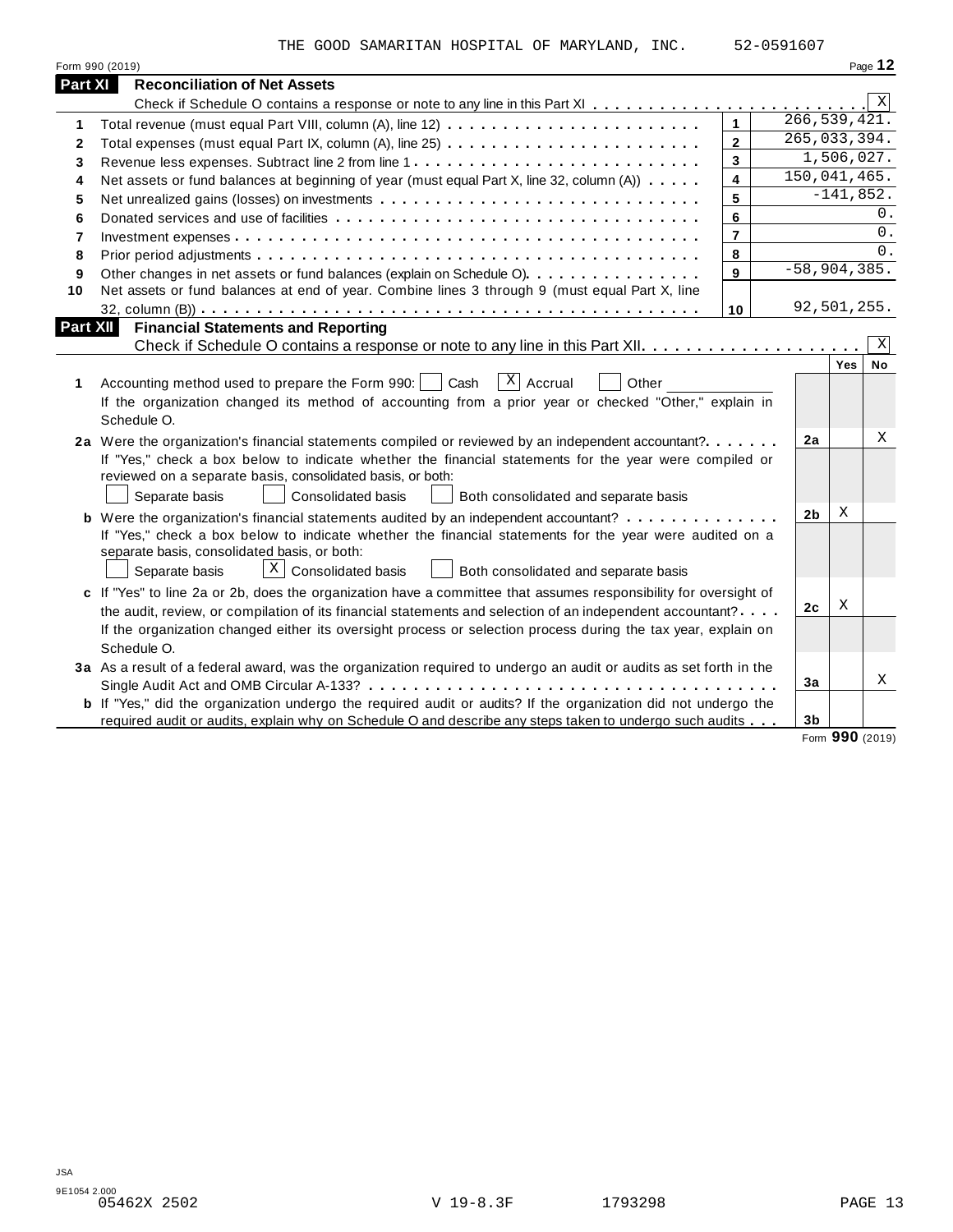| <b>SCHEDULE A</b>             |  |  |
|-------------------------------|--|--|
| $\sqrt{2}$ and and $\sqrt{2}$ |  |  |

# **CHEDULE A Public Charity Status and Public Support**  $\frac{100\text{dB No. }1545-0047}{000\text{dB}}$

(Form 990 or 990-EZ) complete if the organization is a section 501(c)(3) organization or a section 4947(a)(1) nonexempt charitable trust.  $2019$ 

|                                                               |                                   |                                                            |                                                                                                              |     |                                                      | Complete if the organization is a section 501(c)(3) organization or a section $4947(a)(1)$ nonexempt charitable trust.                                                                                                                                                                                                                                                          | ZW IJ                                                                                                                            |
|---------------------------------------------------------------|-----------------------------------|------------------------------------------------------------|--------------------------------------------------------------------------------------------------------------|-----|------------------------------------------------------|---------------------------------------------------------------------------------------------------------------------------------------------------------------------------------------------------------------------------------------------------------------------------------------------------------------------------------------------------------------------------------|----------------------------------------------------------------------------------------------------------------------------------|
| Department of the Treasury<br><b>Internal Revenue Service</b> |                                   |                                                            | Attach to Form 990 or Form 990-EZ.<br>Go to www.irs.gov/Form990 for instructions and the latest information. |     |                                                      |                                                                                                                                                                                                                                                                                                                                                                                 | Open to Public<br>Inspection                                                                                                     |
| Name of the organization                                      |                                   |                                                            |                                                                                                              |     |                                                      | <b>Employer identification number</b>                                                                                                                                                                                                                                                                                                                                           |                                                                                                                                  |
| THE GOOD SAMARITAN HOSPITAL OF MARYLAND, INC.                 |                                   |                                                            |                                                                                                              |     |                                                      | 52-0591607                                                                                                                                                                                                                                                                                                                                                                      |                                                                                                                                  |
| Part I                                                        |                                   |                                                            |                                                                                                              |     |                                                      | Reason for Public Charity Status (All organizations must complete this part.) See instructions.                                                                                                                                                                                                                                                                                 |                                                                                                                                  |
|                                                               |                                   |                                                            | The organization is not a private foundation because it is: (For lines 1 through 12, check only one box.)    |     |                                                      |                                                                                                                                                                                                                                                                                                                                                                                 |                                                                                                                                  |
| 1                                                             |                                   |                                                            | A church, convention of churches, or association of churches described in section 170(b)(1)(A)(i).           |     |                                                      |                                                                                                                                                                                                                                                                                                                                                                                 |                                                                                                                                  |
| 2                                                             |                                   |                                                            | A school described in section 170(b)(1)(A)(ii). (Attach Schedule E (Form 990 or 990-EZ).)                    |     |                                                      |                                                                                                                                                                                                                                                                                                                                                                                 |                                                                                                                                  |
| ΙX<br>3                                                       |                                   |                                                            | A hospital or a cooperative hospital service organization described in section 170(b)(1)(A)(iii).            |     |                                                      |                                                                                                                                                                                                                                                                                                                                                                                 |                                                                                                                                  |
| 4                                                             | hospital's name, city, and state: |                                                            |                                                                                                              |     |                                                      | A medical research organization operated in conjunction with a hospital described in section 170(b)(1)(A)(iii). Enter the                                                                                                                                                                                                                                                       |                                                                                                                                  |
| 5                                                             |                                   |                                                            |                                                                                                              |     |                                                      |                                                                                                                                                                                                                                                                                                                                                                                 | An organization operated for the benefit of a college or university owned or operated by a governmental unit described in        |
|                                                               |                                   | section 170(b)(1)(A)(iv). (Complete Part II.)              |                                                                                                              |     |                                                      |                                                                                                                                                                                                                                                                                                                                                                                 |                                                                                                                                  |
| 6                                                             |                                   |                                                            | A federal, state, or local government or governmental unit described in section 170(b)(1)(A)(v).             |     |                                                      |                                                                                                                                                                                                                                                                                                                                                                                 |                                                                                                                                  |
| 7                                                             |                                   |                                                            |                                                                                                              |     |                                                      |                                                                                                                                                                                                                                                                                                                                                                                 | An organization that normally receives a substantial part of its support from a governmental unit or from the general public     |
|                                                               |                                   | described in section 170(b)(1)(A)(vi). (Complete Part II.) |                                                                                                              |     |                                                      |                                                                                                                                                                                                                                                                                                                                                                                 |                                                                                                                                  |
| 8                                                             |                                   |                                                            | A community trust described in section 170(b)(1)(A)(vi). (Complete Part II.)                                 |     |                                                      |                                                                                                                                                                                                                                                                                                                                                                                 |                                                                                                                                  |
| 9                                                             |                                   |                                                            |                                                                                                              |     |                                                      | An agricultural research organization described in section 170(b)(1)(A)(ix) operated in conjunction with a land-grant college                                                                                                                                                                                                                                                   |                                                                                                                                  |
|                                                               |                                   |                                                            |                                                                                                              |     |                                                      | or university or a non-land-grant college of agriculture (see instructions). Enter the name, city, and state of the college or                                                                                                                                                                                                                                                  |                                                                                                                                  |
| university:                                                   |                                   |                                                            |                                                                                                              |     |                                                      |                                                                                                                                                                                                                                                                                                                                                                                 |                                                                                                                                  |
| 10                                                            |                                   |                                                            | acquired by the organization after June 30, 1975. See section 509(a)(2). (Complete Part III.)                |     |                                                      | An organization that normally receives: (1) more than 331/3% of its support from contributions, membership fees, and gross<br>receipts from activities related to its exempt functions - subject to certain exceptions, and (2) no more than 331/3% of its<br>support from gross investment income and unrelated business taxable income (less section 511 tax) from businesses |                                                                                                                                  |
| 11                                                            |                                   |                                                            | An organization organized and operated exclusively to test for public safety. See section 509(a)(4).         |     |                                                      |                                                                                                                                                                                                                                                                                                                                                                                 |                                                                                                                                  |
| 12                                                            |                                   |                                                            |                                                                                                              |     |                                                      |                                                                                                                                                                                                                                                                                                                                                                                 | An organization organized and operated exclusively for the benefit of, to perform the functions of, or to carry out the purposes |
|                                                               |                                   |                                                            |                                                                                                              |     |                                                      |                                                                                                                                                                                                                                                                                                                                                                                 | of one or more publicly supported organizations described in section 509(a)(1) or section 509(a)(2). See section 509(a)(3).      |
|                                                               |                                   |                                                            |                                                                                                              |     |                                                      |                                                                                                                                                                                                                                                                                                                                                                                 | Check the box in lines 12a through 12d that describes the type of supporting organization and complete lines 12e, 12f, and 12g.  |
| a                                                             |                                   |                                                            |                                                                                                              |     |                                                      | Type I. A supporting organization operated, supervised, or controlled by its supported organization(s), typically by giving                                                                                                                                                                                                                                                     |                                                                                                                                  |
|                                                               |                                   |                                                            |                                                                                                              |     |                                                      | the supported organization(s) the power to regularly appoint or elect a majority of the directors or trustees of the                                                                                                                                                                                                                                                            |                                                                                                                                  |
|                                                               |                                   |                                                            | supporting organization. You must complete Part IV, Sections A and B.                                        |     |                                                      |                                                                                                                                                                                                                                                                                                                                                                                 |                                                                                                                                  |
| b                                                             |                                   |                                                            |                                                                                                              |     |                                                      | Type II. A supporting organization supervised or controlled in connection with its supported organization(s), by having                                                                                                                                                                                                                                                         |                                                                                                                                  |
|                                                               |                                   |                                                            |                                                                                                              |     |                                                      | control or management of the supporting organization vested in the same persons that control or manage the supported                                                                                                                                                                                                                                                            |                                                                                                                                  |
|                                                               |                                   |                                                            | organization(s). You must complete Part IV, Sections A and C.                                                |     |                                                      |                                                                                                                                                                                                                                                                                                                                                                                 |                                                                                                                                  |
| c                                                             |                                   |                                                            |                                                                                                              |     |                                                      | Type III functionally integrated. A supporting organization operated in connection with, and functionally integrated with,                                                                                                                                                                                                                                                      |                                                                                                                                  |
|                                                               |                                   |                                                            | its supported organization(s) (see instructions). You must complete Part IV, Sections A, D, and E.           |     |                                                      |                                                                                                                                                                                                                                                                                                                                                                                 |                                                                                                                                  |
| d                                                             |                                   |                                                            |                                                                                                              |     |                                                      | Type III non-functionally integrated. A supporting organization operated in connection with its supported organization(s)                                                                                                                                                                                                                                                       |                                                                                                                                  |
|                                                               |                                   |                                                            |                                                                                                              |     |                                                      | that is not functionally integrated. The organization generally must satisfy a distribution requirement and an attentiveness                                                                                                                                                                                                                                                    |                                                                                                                                  |
|                                                               |                                   |                                                            | requirement (see instructions). You must complete Part IV, Sections A and D, and Part V.                     |     |                                                      |                                                                                                                                                                                                                                                                                                                                                                                 |                                                                                                                                  |
| е                                                             |                                   |                                                            |                                                                                                              |     |                                                      | Check this box if the organization received a written determination from the IRS that it is a Type I, Type II, Type III                                                                                                                                                                                                                                                         |                                                                                                                                  |
|                                                               |                                   |                                                            | functionally integrated, or Type III non-functionally integrated supporting organization.                    |     |                                                      |                                                                                                                                                                                                                                                                                                                                                                                 |                                                                                                                                  |
| t                                                             |                                   |                                                            |                                                                                                              |     |                                                      |                                                                                                                                                                                                                                                                                                                                                                                 |                                                                                                                                  |
| g                                                             |                                   |                                                            | Provide the following information about the supported organization(s).                                       |     |                                                      |                                                                                                                                                                                                                                                                                                                                                                                 |                                                                                                                                  |
| (i) Name of supported organization                            |                                   | (ii) EIN                                                   | (iii) Type of organization<br>(described on lines 1-10                                                       |     | (iv) Is the organization<br>listed in your governing | (v) Amount of monetary<br>support (see                                                                                                                                                                                                                                                                                                                                          | (vi) Amount of<br>other support (see                                                                                             |
|                                                               |                                   |                                                            | above (see instructions))                                                                                    |     | document?                                            | instructions)                                                                                                                                                                                                                                                                                                                                                                   | instructions)                                                                                                                    |
|                                                               |                                   |                                                            |                                                                                                              | Yes | No                                                   |                                                                                                                                                                                                                                                                                                                                                                                 |                                                                                                                                  |
| (A)                                                           |                                   |                                                            |                                                                                                              |     |                                                      |                                                                                                                                                                                                                                                                                                                                                                                 |                                                                                                                                  |
|                                                               |                                   |                                                            |                                                                                                              |     |                                                      |                                                                                                                                                                                                                                                                                                                                                                                 |                                                                                                                                  |
| (B)                                                           |                                   |                                                            |                                                                                                              |     |                                                      |                                                                                                                                                                                                                                                                                                                                                                                 |                                                                                                                                  |
| (C)                                                           |                                   |                                                            |                                                                                                              |     |                                                      |                                                                                                                                                                                                                                                                                                                                                                                 |                                                                                                                                  |
|                                                               |                                   |                                                            |                                                                                                              |     |                                                      |                                                                                                                                                                                                                                                                                                                                                                                 |                                                                                                                                  |
| (D)                                                           |                                   |                                                            |                                                                                                              |     |                                                      |                                                                                                                                                                                                                                                                                                                                                                                 |                                                                                                                                  |
| (E)                                                           |                                   |                                                            |                                                                                                              |     |                                                      |                                                                                                                                                                                                                                                                                                                                                                                 |                                                                                                                                  |
|                                                               |                                   |                                                            |                                                                                                              |     |                                                      |                                                                                                                                                                                                                                                                                                                                                                                 |                                                                                                                                  |
| Total                                                         |                                   |                                                            |                                                                                                              |     |                                                      |                                                                                                                                                                                                                                                                                                                                                                                 |                                                                                                                                  |

For Paperwork Reduction Act Notice, see the Instructions for Form 990 or 990-EZ. Schedule A (Form 990 or 990-EZ) 2019 JSA 9E1210 1.000 05462X 2502 V 19-8.3F 1793298 PAGE 14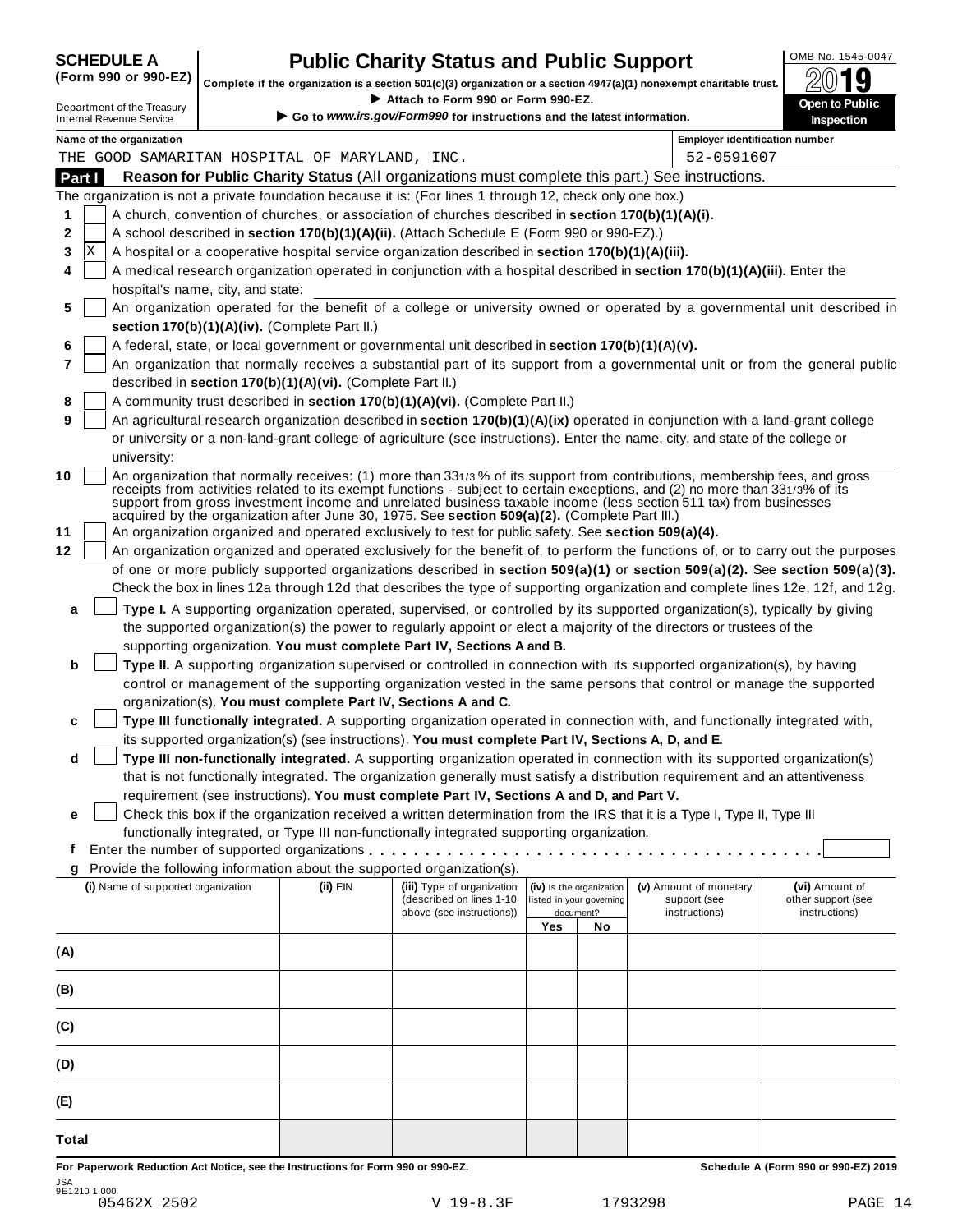**Support Schedule for Organizations Described in Sections 170(b)(1)(A)(iv) and 170(b)(1)(A)(vi)** (Complete only if you checked the box on line 5, 7, or 8 of Part I or if the organization failed to qualify under **Part II** 

|              | Part III. If the organization fails to qualify under the tests listed below, please complete Part III.)                                                                                                                                                                                                                                                             |          |          |          |            |                                      |           |
|--------------|---------------------------------------------------------------------------------------------------------------------------------------------------------------------------------------------------------------------------------------------------------------------------------------------------------------------------------------------------------------------|----------|----------|----------|------------|--------------------------------------|-----------|
|              | <b>Section A. Public Support</b>                                                                                                                                                                                                                                                                                                                                    |          |          |          |            |                                      |           |
|              | Calendar year (or fiscal year beginning in) ▶                                                                                                                                                                                                                                                                                                                       | (a) 2015 | (b) 2016 | (c) 2017 | $(d)$ 2018 | (e) 2019                             | (f) Total |
| 1            | Gifts, grants, contributions, and<br>membership fees received. (Do not<br>include any "unusual grants.")                                                                                                                                                                                                                                                            |          |          |          |            |                                      |           |
| $\mathbf{2}$ | Tax revenues levied for the<br>organization's benefit and either paid<br>to or expended on its behalf                                                                                                                                                                                                                                                               |          |          |          |            |                                      |           |
| 3            | The value of services or facilities<br>furnished by a governmental unit to the<br>organization without charge                                                                                                                                                                                                                                                       |          |          |          |            |                                      |           |
| 4            | Total. Add lines 1 through 3                                                                                                                                                                                                                                                                                                                                        |          |          |          |            |                                      |           |
| 5            | The portion of total contributions by<br>each person (other than a<br>governmental unit or publicly<br>supported organization) included on<br>line 1 that exceeds 2% of the amount<br>shown on line 11, column (f)                                                                                                                                                  |          |          |          |            |                                      |           |
| 6            | Public support. Subtract line 5 from line 4                                                                                                                                                                                                                                                                                                                         |          |          |          |            |                                      |           |
|              | <b>Section B. Total Support</b>                                                                                                                                                                                                                                                                                                                                     |          |          |          |            |                                      |           |
|              | Calendar year (or fiscal year beginning in) ▶                                                                                                                                                                                                                                                                                                                       | (a) 2015 | (b) 2016 | (c) 2017 | $(d)$ 2018 | (e) 2019                             | (f) Total |
| 7<br>8       | Amounts from line 4<br>Gross income from interest, dividends,<br>payments received on securities loans,<br>rents, royalties, and income from<br>similar sources experiences                                                                                                                                                                                         |          |          |          |            |                                      |           |
| 9            | Net income from unrelated business<br>activities, whether or not the business<br>is regularly carried on the control of the set of the set of the set of the set of the set of the set of the s                                                                                                                                                                     |          |          |          |            |                                      |           |
| 10           | Other income. Do not include gain or<br>loss from the sale of capital assets<br>(Explain in Part VI.)                                                                                                                                                                                                                                                               |          |          |          |            |                                      |           |
| 11           | Total support. Add lines 7 through 10                                                                                                                                                                                                                                                                                                                               |          |          |          |            |                                      |           |
| 12           |                                                                                                                                                                                                                                                                                                                                                                     |          |          |          |            | 12                                   |           |
| 13           | First five years. If the Form 990 is for the organization's first, second, third, fourth, or fifth tax year as a section 501(c)(3)<br>organization, check this box and stop here entired to a series of the series of the series of the series of the series of the series of the series of the series of the series of the series of the series of the series of t |          |          |          |            |                                      |           |
|              | <b>Section C. Computation of Public Support Percentage</b>                                                                                                                                                                                                                                                                                                          |          |          |          |            |                                      |           |
| 14           | Public support percentage for 2019 (line 6, column (f) divided by line 11, column (f)). 14                                                                                                                                                                                                                                                                          |          |          |          |            |                                      | $\%$      |
| 15           |                                                                                                                                                                                                                                                                                                                                                                     |          |          |          |            | 15                                   | %         |
|              | 16a 331/3% support test - 2019. If the organization did not check the box on line 13, and line 14 is 331/3% or more, check this                                                                                                                                                                                                                                     |          |          |          |            |                                      |           |
|              | box and stop here. The organization qualifies as a publicly supported organization                                                                                                                                                                                                                                                                                  |          |          |          |            |                                      |           |
|              | b 331/3% support test - 2018. If the organization did not check a box on line 13 or 16a, and line 15 is 331/3% or more, check                                                                                                                                                                                                                                       |          |          |          |            |                                      |           |
|              |                                                                                                                                                                                                                                                                                                                                                                     |          |          |          |            |                                      |           |
|              | 17a 10%-facts-and-circumstances test - 2019. If the organization did not check a box on line 13, 16a, or 16b, and line 14 is                                                                                                                                                                                                                                        |          |          |          |            |                                      |           |
|              | 10% or more, and if the organization meets the "facts-and-circumstances" test, check this box and stop here. Explain in                                                                                                                                                                                                                                             |          |          |          |            |                                      |           |
|              | Part VI how the organization meets the "facts-and-circumstances" test. The organization qualifies as a publicly supported                                                                                                                                                                                                                                           |          |          |          |            |                                      |           |
|              | b 10%-facts-and-circumstances test - 2018. If the organization did not check a box on line 13, 16a, 16b, or 17a, and line                                                                                                                                                                                                                                           |          |          |          |            |                                      |           |
|              | 15 is 10% or more, and if the organization meets the "facts-and-circumstances" test, check this box and stop here.                                                                                                                                                                                                                                                  |          |          |          |            |                                      |           |
|              | Explain in Part VI how the organization meets the "facts-and-circumstances" test. The organization qualifies as a publicly                                                                                                                                                                                                                                          |          |          |          |            |                                      |           |
|              |                                                                                                                                                                                                                                                                                                                                                                     |          |          |          |            |                                      |           |
| 18           | Private foundation. If the organization did not check a box on line 13, 16a, 16b, 17a, or 17b, check this box and see                                                                                                                                                                                                                                               |          |          |          |            |                                      |           |
|              |                                                                                                                                                                                                                                                                                                                                                                     |          |          |          |            |                                      |           |
|              |                                                                                                                                                                                                                                                                                                                                                                     |          |          |          |            | Schedule A (Form 990 or 990-EZ) 2019 |           |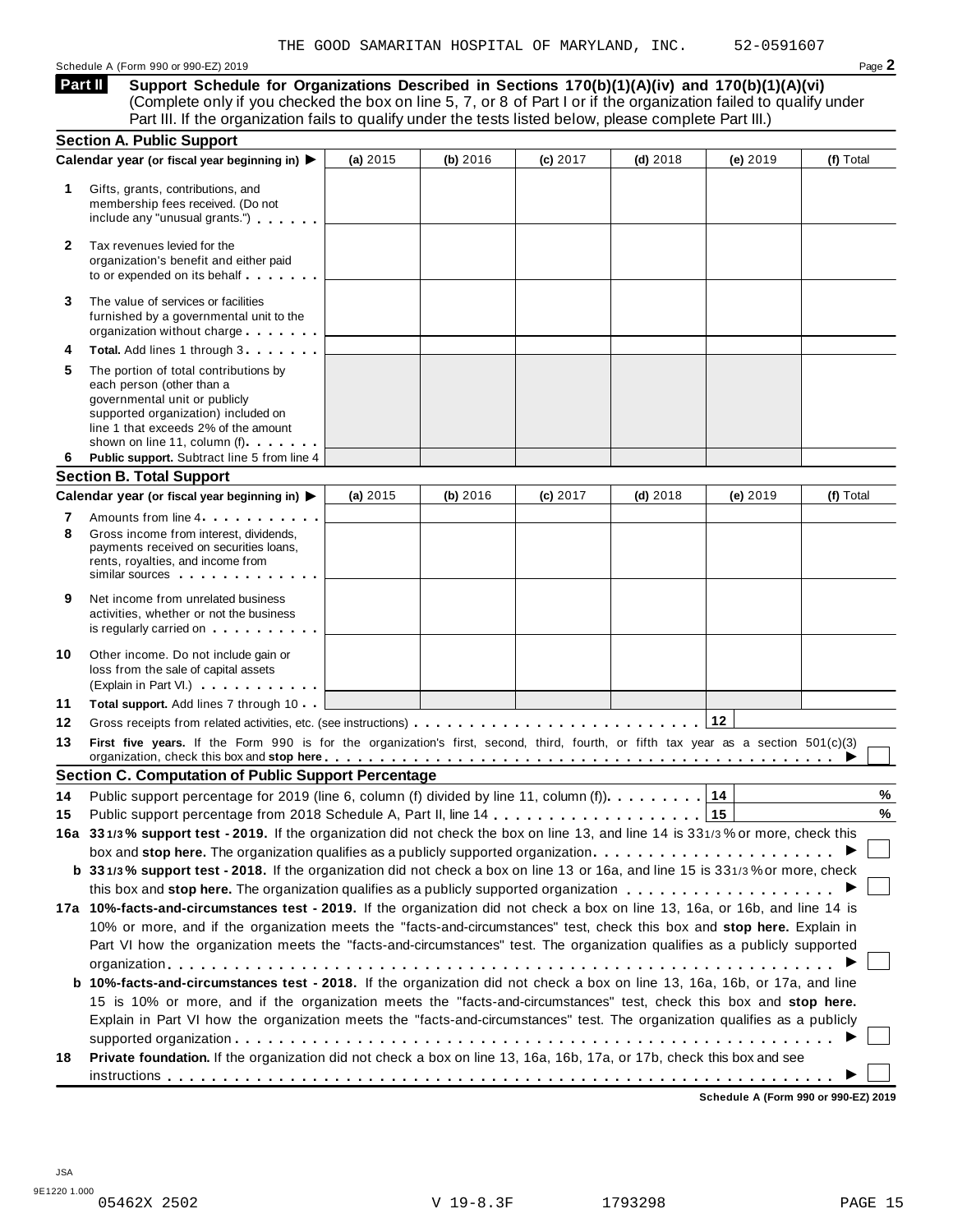**Support Schedule for Organizations Described in Section 509(a)(2) Part III** 

(Complete only if you checked the box on line 10 of Part I or if the organization failed to qualify under Part II. If the organization fails to qualify under the tests listed below, please complete Part II.)

|                  | <b>Section A. Public Support</b>                                                                                                                                                                                                     |            |          |          |            |                                      |           |
|------------------|--------------------------------------------------------------------------------------------------------------------------------------------------------------------------------------------------------------------------------------|------------|----------|----------|------------|--------------------------------------|-----------|
|                  | Calendar year (or fiscal year beginning in) $\blacktriangleright$                                                                                                                                                                    | (a) 2015   | (b) 2016 | (c) 2017 | $(d)$ 2018 | (e) 2019                             | (f) Total |
| 1.               | Gifts, grants, contributions, and membership fees                                                                                                                                                                                    |            |          |          |            |                                      |           |
|                  | received. (Do not include any "unusual grants.")                                                                                                                                                                                     |            |          |          |            |                                      |           |
| 2                | Gross receipts from admissions, merchandise                                                                                                                                                                                          |            |          |          |            |                                      |           |
|                  | sold or services performed, or facilities                                                                                                                                                                                            |            |          |          |            |                                      |           |
|                  | furnished in any activity that is related to the                                                                                                                                                                                     |            |          |          |            |                                      |           |
|                  | organization's tax-exempt purpose                                                                                                                                                                                                    |            |          |          |            |                                      |           |
| 3                | Gross receipts from activities that are not an                                                                                                                                                                                       |            |          |          |            |                                      |           |
|                  | unrelated trade or business under section 513                                                                                                                                                                                        |            |          |          |            |                                      |           |
| 4                | Tax revenues levied for the                                                                                                                                                                                                          |            |          |          |            |                                      |           |
|                  | organization's benefit and either paid to                                                                                                                                                                                            |            |          |          |            |                                      |           |
|                  | or expended on its behalf <b>contains the set of the set of the set of the set of the set of the set of the set of the set of the set of the set of the set of the set of the set of the set of the set of the set of the set of</b> |            |          |          |            |                                      |           |
| 5                | The value of services or facilities                                                                                                                                                                                                  |            |          |          |            |                                      |           |
|                  | furnished by a governmental unit to the                                                                                                                                                                                              |            |          |          |            |                                      |           |
|                  | organization without charge                                                                                                                                                                                                          |            |          |          |            |                                      |           |
| 6                | <b>Total.</b> Add lines 1 through 5                                                                                                                                                                                                  |            |          |          |            |                                      |           |
|                  | 7a Amounts included on lines 1, 2, and 3                                                                                                                                                                                             |            |          |          |            |                                      |           |
|                  | received from disqualified persons                                                                                                                                                                                                   |            |          |          |            |                                      |           |
|                  | <b>b</b> Amounts included on lines 2 and 3                                                                                                                                                                                           |            |          |          |            |                                      |           |
|                  | received from other than disqualified                                                                                                                                                                                                |            |          |          |            |                                      |           |
|                  | persons that exceed the greater of \$5,000                                                                                                                                                                                           |            |          |          |            |                                      |           |
|                  | or 1% of the amount on line 13 for the year                                                                                                                                                                                          |            |          |          |            |                                      |           |
|                  | c Add lines 7a and 7b                                                                                                                                                                                                                |            |          |          |            |                                      |           |
| 8                | <b>Public support.</b> (Subtract line 7c from                                                                                                                                                                                        |            |          |          |            |                                      |           |
|                  | <b>Section B. Total Support</b>                                                                                                                                                                                                      |            |          |          |            |                                      |           |
|                  |                                                                                                                                                                                                                                      | (a) $2015$ | (b) 2016 | (c) 2017 | $(d)$ 2018 | $(e)$ 2019                           | (f) Total |
|                  | Calendar year (or fiscal year beginning in) ▶                                                                                                                                                                                        |            |          |          |            |                                      |           |
| 9                | Amounts from line 6 <b>Amounts</b> from line 6<br>10 a Gross income from interest, dividends,                                                                                                                                        |            |          |          |            |                                      |           |
|                  | payments received on securities loans,                                                                                                                                                                                               |            |          |          |            |                                      |           |
|                  | rents, royalties, and income from similar                                                                                                                                                                                            |            |          |          |            |                                      |           |
|                  | sources                                                                                                                                                                                                                              |            |          |          |            |                                      |           |
|                  | <b>b</b> Unrelated business taxable income (less                                                                                                                                                                                     |            |          |          |            |                                      |           |
|                  | section 511 taxes) from businesses                                                                                                                                                                                                   |            |          |          |            |                                      |           |
|                  | acquired after June 30, 1975                                                                                                                                                                                                         |            |          |          |            |                                      |           |
|                  | c Add lines 10a and 10b                                                                                                                                                                                                              |            |          |          |            |                                      |           |
| 11               | Net income from unrelated business                                                                                                                                                                                                   |            |          |          |            |                                      |           |
|                  | activities not included in line 10b, whether                                                                                                                                                                                         |            |          |          |            |                                      |           |
|                  | or not the business is regularly carried on                                                                                                                                                                                          |            |          |          |            |                                      |           |
| 12               | Other income. Do not include gain or                                                                                                                                                                                                 |            |          |          |            |                                      |           |
|                  | loss from the sale of capital assets                                                                                                                                                                                                 |            |          |          |            |                                      |           |
|                  | (Explain in Part VI.) <b>All Accords</b>                                                                                                                                                                                             |            |          |          |            |                                      |           |
| 13               | Total support. (Add lines 9, 10c, 11,                                                                                                                                                                                                |            |          |          |            |                                      |           |
|                  | and $12.$ ) $\cdots$ $\cdots$ $\cdots$ $\cdots$ $\cdots$                                                                                                                                                                             |            |          |          |            |                                      |           |
| 14               | First five years. If the Form 990 is for the organization's first, second, third, fourth, or fifth tax year as a section 501(c)(3)                                                                                                   |            |          |          |            |                                      |           |
|                  |                                                                                                                                                                                                                                      |            |          |          |            |                                      |           |
|                  | Section C. Computation of Public Support Percentage                                                                                                                                                                                  |            |          |          |            |                                      |           |
| 15               | Public support percentage for 2019 (line 8, column (f), divided by line 13, column (f)                                                                                                                                               |            |          |          |            | 15                                   | %         |
| 16               | Public support percentage from 2018 Schedule A, Part III, line 15.                                                                                                                                                                   |            |          |          |            | 16                                   | %         |
|                  | Section D. Computation of Investment Income Percentage                                                                                                                                                                               |            |          |          |            |                                      |           |
| 17               | Investment income percentage for 2019 (line 10c, column (f), divided by line 13, column (f)), $\ldots$ , , , , , , ,                                                                                                                 |            |          |          |            | 17                                   | %         |
| 18               |                                                                                                                                                                                                                                      |            |          |          |            | 18                                   | %         |
|                  | 19a 331/3% support tests - 2019. If the organization did not check the box on line 14, and line 15 is more than 331/3%, and line                                                                                                     |            |          |          |            |                                      |           |
|                  |                                                                                                                                                                                                                                      |            |          |          |            |                                      |           |
|                  | 17 is not more than 331/3%, check this box and stop here. The organization qualifies as a publicly supported organization                                                                                                            |            |          |          |            |                                      |           |
|                  | <b>b</b> 331/3% support tests - 2018. If the organization did not check a box on line 14 or line 19a, and line 16 is more than 331/3%, and                                                                                           |            |          |          |            |                                      |           |
|                  | line 18 is not more than 331/3%, check this box and stop here. The organization qualifies as a publicly supported organization                                                                                                       |            |          |          |            |                                      |           |
|                  |                                                                                                                                                                                                                                      |            |          |          |            |                                      |           |
| 20<br><b>JSA</b> | Private foundation. If the organization did not check a box on line 14, 19a, or 19b, check this box and see instructions                                                                                                             |            |          |          |            | Schedule A (Form 990 or 990-EZ) 2019 |           |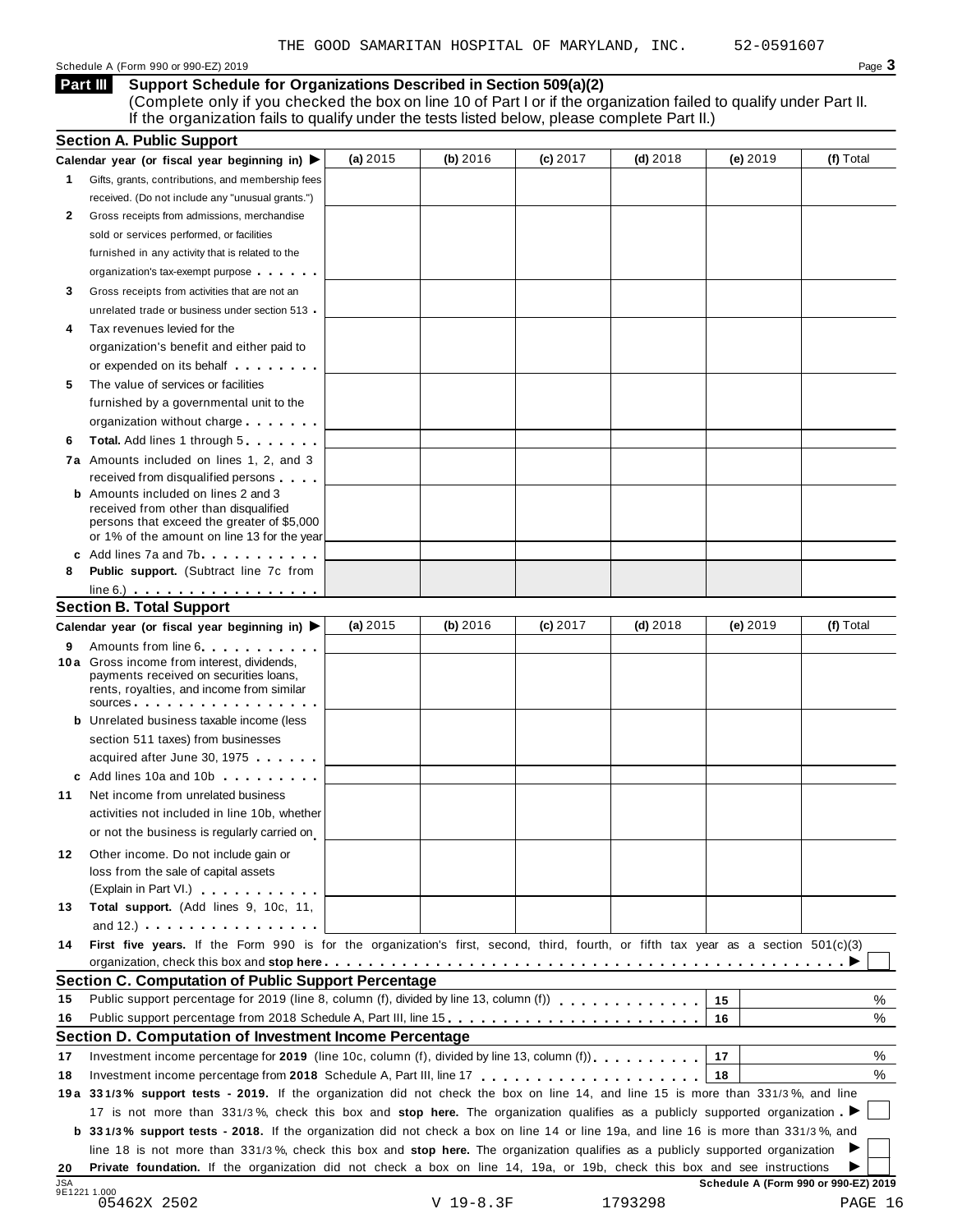# **Part IV Supporting Organizations**

(Complete only if you checked a box in line 12 on Part I. If you checked 12a of Part I, complete Sections A and B. If you checked 12b of Part I, complete Sections A and C. If you checked 12c of Part I, complete Sections A, D, and E. If you checked 12d of Part I, complete Sections A and D, and complete Part V.)

# **Section A. All Supporting Organizations**

- **1** Are all of the organization's supported organizations listed by name in the organization's governing documents? *If "No," describe in Part VI how the supported organizations are designated. If designated by class or purpose, describe the designation. If historic and continuing relationship, explain.* **1**
- **2** Did the organization have any supported organization that does not have an IRS determination of status under section 509(a)(1) or (2)? *If"Yes," explain in Part VI how the organization determined that the supported organization was described in section 509(a)(1) or (2).*
- **3 a** Did the organization have a supported organization described in section 501(c)(4), (5), or (6)? *If "Yes," answer (b) and (c) below.*
- **b** Did the organization confirm that each supported organization qualified under section 501(c)(4), (5), or (6) and | satisfied the public support tests under section 509(a)(2)? *If "Yes," describe in Part VI when and how the organization made the determination.*
- **c** Did the organization ensure that all support to such organizations was used exclusively for section 170(c)(2)(B) purposes? *If"Yes," explain in Part VI what controls the organization put in place to ensure such use.*
- **4 a** Was any supported organization not organized in the United States ("foreign supported organization")? *If "Yes," and if you checked 12a or 12b in Part I, answer (b) and (c) below.*
- **b** Did the organization have ultimate control and discretion in deciding whether to make grants to the foreign | supported organization? *If "Yes," describe in Part VI how the organization had such control and discretion despite being controlled or supervised by or in connection with its supported organizations.*
- **c** Did the organization support any foreign supported organization that does not have an IRS determination under sections 501(c)(3) and 509(a)(1) or (2)? *If "Yes," explain in Part VI what controls the organization used to ensure that all support to the foreign supported organization was used exclusively for section 170(c)(2)(B) purposes.*
- **5 a** Did the organization add, substitute, or remove any supported organizations during the tax year? *If "Yes,"* answer (b) and (c) below (if applicable). Also, provide detail in Part VI, including (i) the names and EIN *numbers of the supported organizations added, substituted, or removed; (ii) the reasons for each such action;* (iii) the authority under the organization's organizing document authorizing such action; and (iv) how the action *was accomplished (such as by amendment to the organizing document).*
- **b Type I or Type II only.** Was any added or substituted supported organization part of a class already designated in the organization's organizing document?
- **c Substitutions only.** Was the substitution the result of an event beyond the organization's control?
- **6** Did the organization provide support (whether in the form of grants or the provision of services or facilities) to anyone other than (i) its supported organizations, (ii) individuals that are part of the charitable class benefited by one or more of its supported organizations, or (iii) other supporting organizations that also support or benefit one or more of the filing organization's supported organizations? *If"Yes," provide detail in Part VI.*
- **7** Did the organization provide a grant, loan, compensation, or other similar payment to a substantial contributor (as defined in section 4958(c)(3)(C)), a family member of a substantial contributor, or a 35% controlled entity with regard to a substantial contributor? *If"Yes," complete Part I of Schedule L (Form 990 or 990-EZ).*
- **8** Did the organization make a loan to a disqualified person (as defined in section 4958) not described in line 7? *If "Yes," complete Part I of Schedule L (Form 990 or 990-EZ).*
- **9a** Was the organization controlled directly or indirectly at any time during the tax year by one or more | disqualified persons as defined in section 4946 (other than foundation managers and organizations described in section 509(a)(1) or (2))? *If"Yes," provide detail in Part VI.*
- **b** Did one or more disqualified persons (as defined in line 9a) hold a controlling interest in any entity in which | the supporting organization had an interest? *If"Yes," provide detail in Part VI.*
- **c** Did a disqualified person (as defined in line 9a) have an ownership interest in, or derive any personal benefit from, assets in which the supporting organization also had an interest? *If"Yes," provide detail in Part VI.*
- **10a** Was the organization subject to the excess business holdings rules of section 4943 because of section | 4943(f) (regarding certain Type II supporting organizations, and all Type III non-functionally integrated supporting organizations)? *If"Yes," answer 10b below.*
	- **b** Did the organization have any excess business holdings in the tax year? *(Use Schedule C, Form 4720, to determine whether the organization had excess business holdings.)*

**Yes No**

**2**

**3a**

**3b**

**3c**

**4a**

**4b**

**4c**

**5a**

**5b 5c**

**6**

**7**

**8**

**9a**

**9b**

**9c**

**10a**

**10b Schedule A (Form 990 or 990-EZ) 2019**

JSA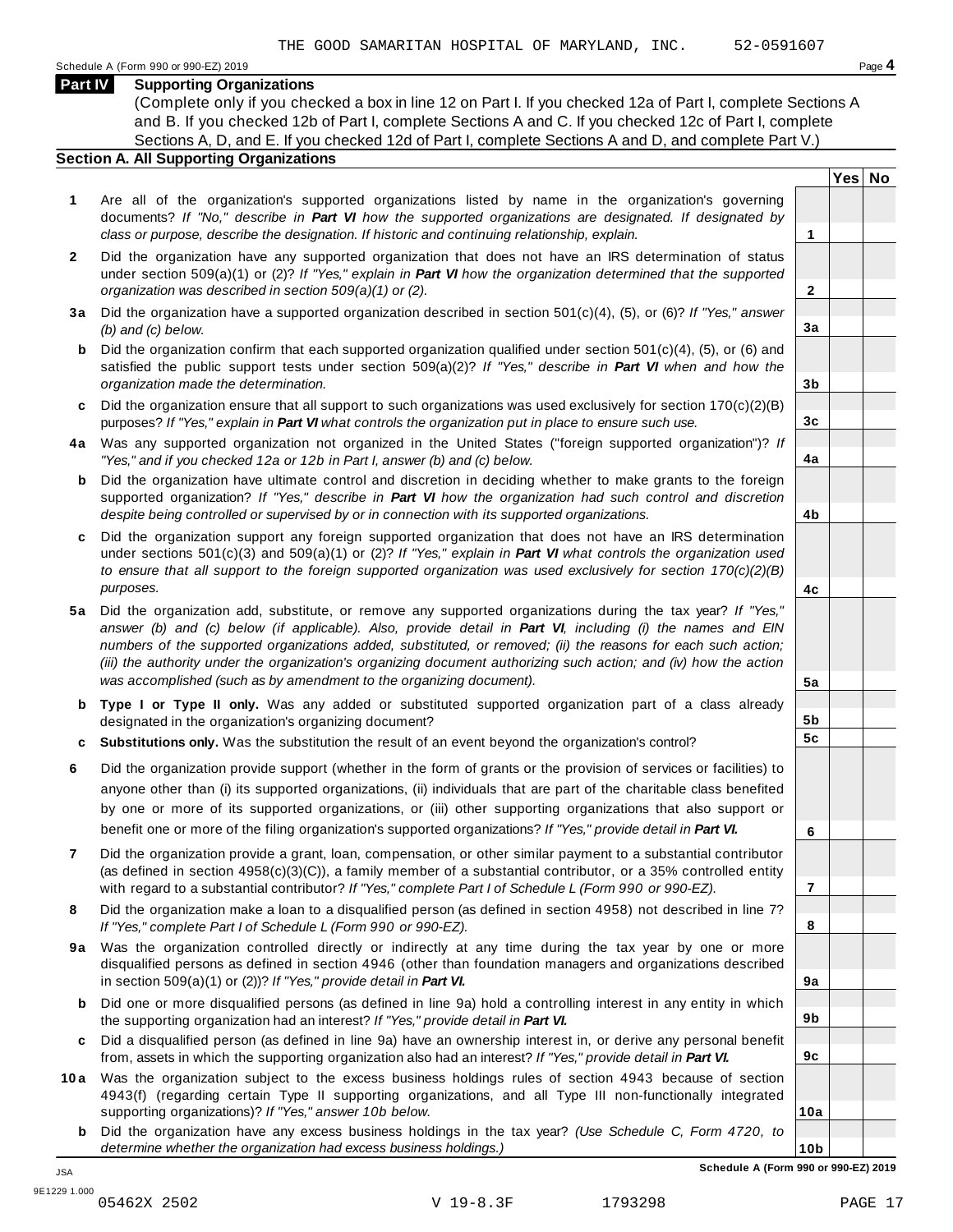|                | Schedule A (Form 990 or 990-EZ) 2019                                                                                                                                                                                                 |                 |        | Page 5 |
|----------------|--------------------------------------------------------------------------------------------------------------------------------------------------------------------------------------------------------------------------------------|-----------------|--------|--------|
| <b>Part IV</b> | <b>Supporting Organizations (continued)</b>                                                                                                                                                                                          |                 |        |        |
|                |                                                                                                                                                                                                                                      |                 | Yes No |        |
| 11             | Has the organization accepted a gift or contribution from any of the following persons?                                                                                                                                              |                 |        |        |
| a              | A person who directly or indirectly controls, either alone or together with persons described in (b) and (c)                                                                                                                         |                 |        |        |
|                | below, the governing body of a supported organization?                                                                                                                                                                               | 11a             |        |        |
| b              | A family member of a person described in (a) above?                                                                                                                                                                                  | 11 <sub>b</sub> |        |        |
|                | c A 35% controlled entity of a person described in (a) or (b) above? If "Yes" to a, b, or c, provide detail in Part VI.                                                                                                              | 11c             |        |        |
|                | <b>Section B. Type I Supporting Organizations</b>                                                                                                                                                                                    |                 | Yes No |        |
|                |                                                                                                                                                                                                                                      |                 |        |        |
| 1              | Did the directors, trustees, or membership of one or more supported organizations have the power to                                                                                                                                  |                 |        |        |
|                | regularly appoint or elect at least a majority of the organization's directors or trustees at all times during the                                                                                                                   |                 |        |        |
|                | tax year? If "No," describe in Part VI how the supported organization(s) effectively operated, supervised, or                                                                                                                        |                 |        |        |
|                | controlled the organization's activities. If the organization had more than one supported organization,                                                                                                                              |                 |        |        |
|                | describe how the powers to appoint and/or remove directors or trustees were allocated among the supported                                                                                                                            |                 |        |        |
|                | organizations and what conditions or restrictions, if any, applied to such powers during the tax year.                                                                                                                               | 1               |        |        |
| $\mathbf{2}$   | Did the organization operate for the benefit of any supported organization other than the supported                                                                                                                                  |                 |        |        |
|                | organization(s) that operated, supervised, or controlled the supporting organization? If "Yes," explain in Part                                                                                                                      |                 |        |        |
|                | VI how providing such benefit carried out the purposes of the supported organization(s) that operated,                                                                                                                               |                 |        |        |
|                | supervised, or controlled the supporting organization.                                                                                                                                                                               | 2               |        |        |
|                | <b>Section C. Type II Supporting Organizations</b>                                                                                                                                                                                   |                 |        |        |
|                |                                                                                                                                                                                                                                      |                 | Yes No |        |
| 1              | Were a majority of the organization's directors or trustees during the tax year also a majority of the directors                                                                                                                     |                 |        |        |
|                | or trustees of each of the organization's supported organization(s)? If "No," describe in Part VI how control                                                                                                                        |                 |        |        |
|                | or management of the supporting organization was vested in the same persons that controlled or managed                                                                                                                               |                 |        |        |
|                | the supported organization(s).                                                                                                                                                                                                       | 1               |        |        |
|                | Section D. All Type III Supporting Organizations                                                                                                                                                                                     |                 |        |        |
|                |                                                                                                                                                                                                                                      |                 | Yes No |        |
| 1              | Did the organization provide to each of its supported organizations, by the last day of the fifth month of the                                                                                                                       |                 |        |        |
|                | organization's tax year, (i) a written notice describing the type and amount of support provided during the prior                                                                                                                    |                 |        |        |
|                | tax year, (ii) a copy of the Form 990 that was most recently filed as of the date of notification, and (iii) copies of<br>the organization's governing documents in effect on the date of notification, to the extent not previously |                 |        |        |
|                | provided?                                                                                                                                                                                                                            | 1               |        |        |
|                | Were any of the organization's officers, directors, or trustees either (i) appointed or elected by the supported                                                                                                                     |                 |        |        |
| $\mathbf{2}$   | organization(s) or (ii) serving on the governing body of a supported organization? If "No," explain in Part VI how                                                                                                                   |                 |        |        |
|                | the organization maintained a close and continuous working relationship with the supported organization(s).                                                                                                                          |                 |        |        |
|                |                                                                                                                                                                                                                                      | $\mathbf{2}$    |        |        |
| 3              | By reason of the relationship described in (2), did the organization's supported organizations have a                                                                                                                                |                 |        |        |
|                | significant voice in the organization's investment policies and in directing the use of the organization's                                                                                                                           |                 |        |        |
|                | income or assets at all times during the tax year? If "Yes," describe in Part VI the role the organization's                                                                                                                         |                 |        |        |
|                | supported organizations played in this regard.                                                                                                                                                                                       | 3               |        |        |
|                | Section E. Type III Functionally Integrated Supporting Organizations                                                                                                                                                                 |                 |        |        |
| 1              | Check the box next to the method that the organization used to satisfy the Integral Part Test during the year (see instructions).                                                                                                    |                 |        |        |
| a              | The organization satisfied the Activities Test. Complete line 2 below.                                                                                                                                                               |                 |        |        |
| b              | The organization is the parent of each of its supported organizations. Complete line 3 below.                                                                                                                                        |                 |        |        |
| C              | The organization supported a governmental entity. Describe in Part VI how you supported a government entity (see instructions).                                                                                                      |                 |        |        |
|                |                                                                                                                                                                                                                                      |                 | Yes No |        |
| 2              | Activities Test. Answer (a) and (b) below.                                                                                                                                                                                           |                 |        |        |
|                | Did substantially all of the organization's activities during the tax year directly further the exempt purposes of                                                                                                                   |                 |        |        |

| a Did substantially all of the organization's activities during the tax year directly further the exempt purposes of |    |  |
|----------------------------------------------------------------------------------------------------------------------|----|--|
| the supported organization(s) to which the organization was responsive? If "Yes," then in <b>Part VI identify</b>    |    |  |
| those supported organizations and explain how these activities directly furthered their exempt purposes.             |    |  |
| how the organization was responsive to those supported organizations, and how the organization determined            |    |  |
| that these activities constituted substantially all of its activities.                                               | 2a |  |
|                                                                                                                      |    |  |

- **b** Did the activities described in (a) constitute activities that, but for the organization's involvement, one or more of the organization's supported organization(s) would have been engaged in? *If "Yes," explain in Part VI the reasons for the organization's position that its supported organization(s) would have engaged in these activities but for the organization's involvement.*
- **3** Parent of Supported Organizations. *Answer (a) and (b) below.*
- **a** Did the organization have the power to regularly appoint or elect a majority of the officers, directors, or trustees of each of the supported organizations? *Provide details in Part VI.*
- **b** Did the organization exercise a substantial degree of direction over the policies, programs, and activities of each of its supported organizations? *If "Yes," describe in Part VI the role played by the organization in this regard.*

**2b**

**3a**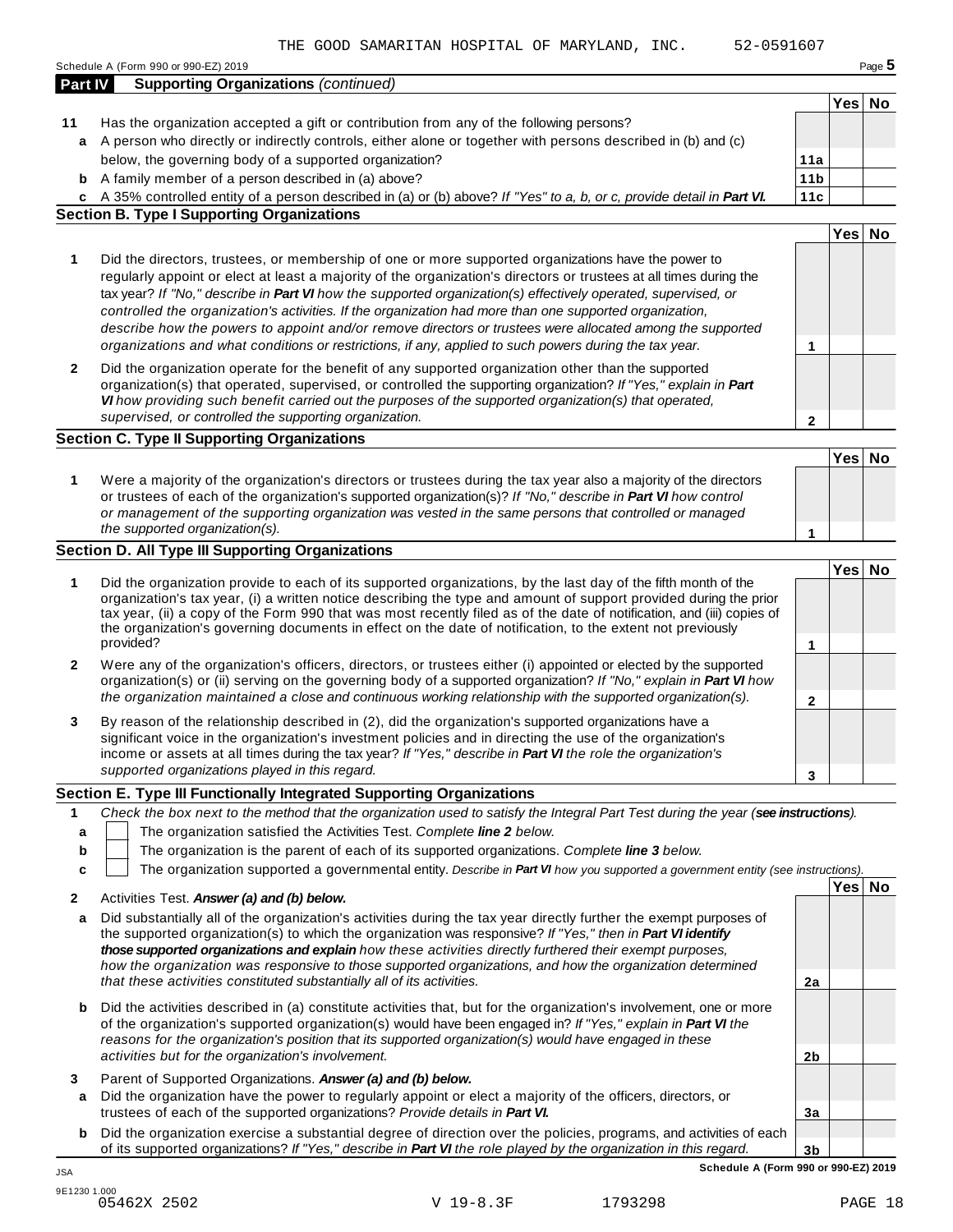**Part V Type III Non-Functionally Integrated 509(a)(3) Supporting Organizations**

**1** Check here if the organization satisfied the Integral Part Test as a qualifying trust on Nov. 20, 1970 (explain in Part VI). **See instructions.** All other Type III non-functionally integrated supporting organizations must complete Sections A through E.

| <b>Section A - Adjusted Net Income</b>                                                               |                         | (A) Prior Year | (B) Current Year<br>(optional) |
|------------------------------------------------------------------------------------------------------|-------------------------|----------------|--------------------------------|
| 1 Net short-term capital gain                                                                        | 1                       |                |                                |
| 2 Recoveries of prior-year distributions                                                             | $\mathbf 2$             |                |                                |
| 3 Other gross income (see instructions)                                                              | 3                       |                |                                |
| 4 Add lines 1 through 3.                                                                             | 4                       |                |                                |
| 5 Depreciation and depletion                                                                         | 5                       |                |                                |
| 6 Portion of operating expenses paid or incurred for production or                                   |                         |                |                                |
| collection of gross income or for management, conservation, or                                       |                         |                |                                |
| maintenance of property held for production of income (see instructions)                             | 6                       |                |                                |
| 7 Other expenses (see instructions)                                                                  | 7                       |                |                                |
| 8 Adjusted Net Income (subtract lines 5, 6, and 7 from line 4)                                       | 8                       |                |                                |
| <b>Section B - Minimum Asset Amount</b>                                                              |                         | (A) Prior Year | (B) Current Year<br>(optional) |
| 1 Aggregate fair market value of all non-exempt-use assets (see                                      |                         |                |                                |
| instructions for short tax year or assets held for part of year):                                    |                         |                |                                |
| a Average monthly value of securities                                                                | 1a                      |                |                                |
| <b>b</b> Average monthly cash balances                                                               | 1 <sub>b</sub>          |                |                                |
| c Fair market value of other non-exempt-use assets                                                   | 1c                      |                |                                |
| d Total (add lines 1a, 1b, and 1c)                                                                   | 1 <sub>d</sub>          |                |                                |
| e Discount claimed for blockage or other                                                             |                         |                |                                |
| factors (explain in detail in Part VI):                                                              |                         |                |                                |
| 2 Acquisition indebtedness applicable to non-exempt-use assets                                       | $\overline{2}$          |                |                                |
| 3 Subtract line 2 from line 1d.                                                                      | 3                       |                |                                |
| 4 Cash deemed held for exempt use. Enter 1-1/2% of line 3 (for greater amount,<br>see instructions). | 4                       |                |                                |
| 5 Net value of non-exempt-use assets (subtract line 4 from line 3)                                   | 5                       |                |                                |
| 6 Multiply line 5 by .035.                                                                           | 6                       |                |                                |
| 7 Recoveries of prior-year distributions                                                             | $\overline{7}$          |                |                                |
| 8 Minimum Asset Amount (add line 7 to line 6)                                                        | 8                       |                |                                |
| <b>Section C - Distributable Amount</b>                                                              |                         |                | <b>Current Year</b>            |
| 1 Adjusted net income for prior year (from Section A, line 8, Column A)                              | 1                       |                |                                |
| 2 Enter 85% of line 1.                                                                               | $\overline{\mathbf{2}}$ |                |                                |
| 3 Minimum asset amount for prior year (from Section B, line 8, Column A)                             | 3                       |                |                                |
| 4 Enter greater of line 2 or line 3.                                                                 | $\overline{\mathbf{4}}$ |                |                                |
| 5 Income tax imposed in prior year                                                                   | 5                       |                |                                |
| 6 Distributable Amount. Subtract line 5 from line 4, unless subject to                               |                         |                |                                |
| emergency temporary reduction (see instructions).                                                    | 6                       |                |                                |

**7** Check here if the current year is the organization's first as a non-functionally integrated Type III supporting organization (see instructions).

**Schedule A (Form 990 or 990-EZ) 2019**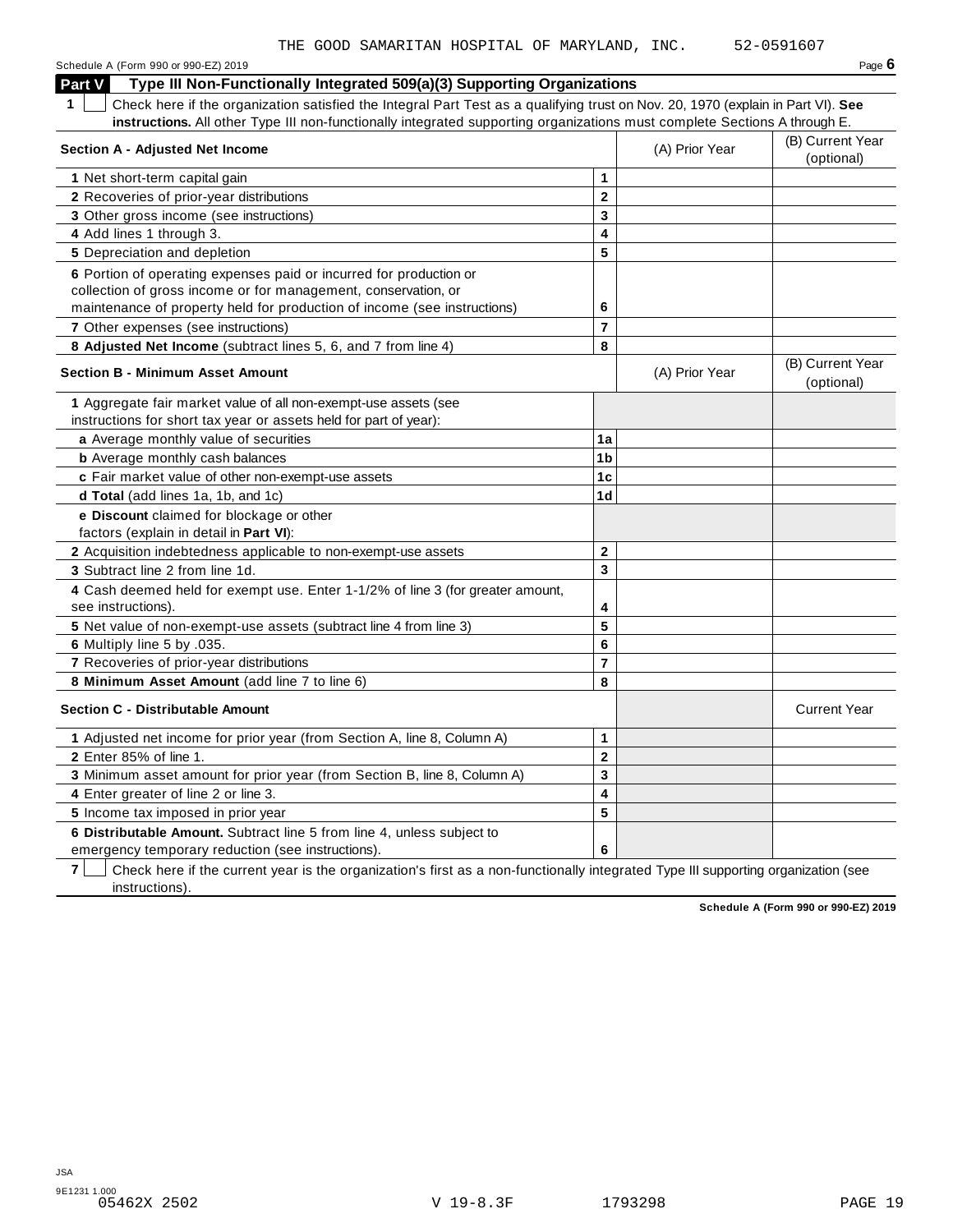|                | Schedule A (Form 990 or 990-EZ) 2019                                                       |                                    |                                               | Page 7                                           |
|----------------|--------------------------------------------------------------------------------------------|------------------------------------|-----------------------------------------------|--------------------------------------------------|
| <b>Part V</b>  | Type III Non-Functionally Integrated 509(a)(3) Supporting Organizations (continued)        |                                    |                                               |                                                  |
|                | <b>Section D - Distributions</b>                                                           |                                    |                                               | <b>Current Year</b>                              |
| 1              | Amounts paid to supported organizations to accomplish exempt purposes                      |                                    |                                               |                                                  |
| $\mathbf{2}$   | Amounts paid to perform activity that directly furthers exempt purposes of supported       |                                    |                                               |                                                  |
|                | organizations, in excess of income from activity                                           |                                    |                                               |                                                  |
| 3              | Administrative expenses paid to accomplish exempt purposes of supported organizations      |                                    |                                               |                                                  |
| 4              | Amounts paid to acquire exempt-use assets                                                  |                                    |                                               |                                                  |
| 5              | Qualified set-aside amounts (prior IRS approval required)                                  |                                    |                                               |                                                  |
| 6              | Other distributions (describe in Part VI). See instructions.                               |                                    |                                               |                                                  |
| 7              | Total annual distributions. Add lines 1 through 6.                                         |                                    |                                               |                                                  |
| 8              | Distributions to attentive supported organizations to which the organization is responsive |                                    |                                               |                                                  |
|                | (provide details in Part VI). See instructions.                                            |                                    |                                               |                                                  |
| 9              | Distributable amount for 2019 from Section C, line 6                                       |                                    |                                               |                                                  |
| 10             | Line 8 amount divided by line 9 amount                                                     |                                    |                                               |                                                  |
|                | Section E - Distribution Allocations (see instructions)                                    | (i)<br><b>Excess Distributions</b> | (ii)<br><b>Underdistributions</b><br>Pre-2019 | (iii)<br><b>Distributable</b><br>Amount for 2019 |
| 1              | Distributable amount for 2019 from Section C, line 6                                       |                                    |                                               |                                                  |
| $\mathbf{2}$   | Underdistributions, if any, for years prior to 2019                                        |                                    |                                               |                                                  |
|                | (reasonable cause required - explain in Part VI). See                                      |                                    |                                               |                                                  |
|                | instructions.                                                                              |                                    |                                               |                                                  |
| 3              | Excess distributions carryover, if any, to 2019                                            |                                    |                                               |                                                  |
| a              | From 2014                                                                                  |                                    |                                               |                                                  |
| b              | From 2015                                                                                  |                                    |                                               |                                                  |
| c              | From 2016                                                                                  |                                    |                                               |                                                  |
| d              | From 2017                                                                                  |                                    |                                               |                                                  |
| е              | From 2018                                                                                  |                                    |                                               |                                                  |
| f              | Total of lines 3a through e                                                                |                                    |                                               |                                                  |
| g              | Applied to underdistributions of prior years                                               |                                    |                                               |                                                  |
| h              | Applied to 2019 distributable amount                                                       |                                    |                                               |                                                  |
| j.             | Carryover from 2014 not applied (see instructions)                                         |                                    |                                               |                                                  |
|                | Remainder. Subtract lines 3g, 3h, and 3i from 3f.                                          |                                    |                                               |                                                  |
| 4              | Distributions for 2019 from                                                                |                                    |                                               |                                                  |
|                | Section D, line 7:                                                                         |                                    |                                               |                                                  |
| a              | Applied to underdistributions of prior years                                               |                                    |                                               |                                                  |
| b              | Applied to 2019 distributable amount                                                       |                                    |                                               |                                                  |
|                | Remainder. Subtract lines 4a and 4b from 4.                                                |                                    |                                               |                                                  |
| 5              | Remaining underdistributions for years prior to 2019, if                                   |                                    |                                               |                                                  |
|                | any. Subtract lines 3g and 4a from line 2. For result                                      |                                    |                                               |                                                  |
|                | greater than zero, explain in Part VI. See instructions.                                   |                                    |                                               |                                                  |
| 6              | Remaining underdistributions for 2019. Subtract lines 3h                                   |                                    |                                               |                                                  |
|                | and 4b from line 1. For result greater than zero, explain in                               |                                    |                                               |                                                  |
|                | Part VI. See instructions.                                                                 |                                    |                                               |                                                  |
| $\overline{7}$ | Excess distributions carryover to 2020. Add lines 3j                                       |                                    |                                               |                                                  |
|                | and 4c.                                                                                    |                                    |                                               |                                                  |
| 8              | Breakdown of line 7:                                                                       |                                    |                                               |                                                  |
| a              | Excess from 2015                                                                           |                                    |                                               |                                                  |
| b              | Excess from 2016                                                                           |                                    |                                               |                                                  |
| c              | Excess from 2017                                                                           |                                    |                                               |                                                  |
| d              | Excess from 2018                                                                           |                                    |                                               |                                                  |
| е              | Excess from 2019                                                                           |                                    |                                               |                                                  |
|                |                                                                                            |                                    |                                               | Schedule A (Form 990 or 990-EZ) 2019             |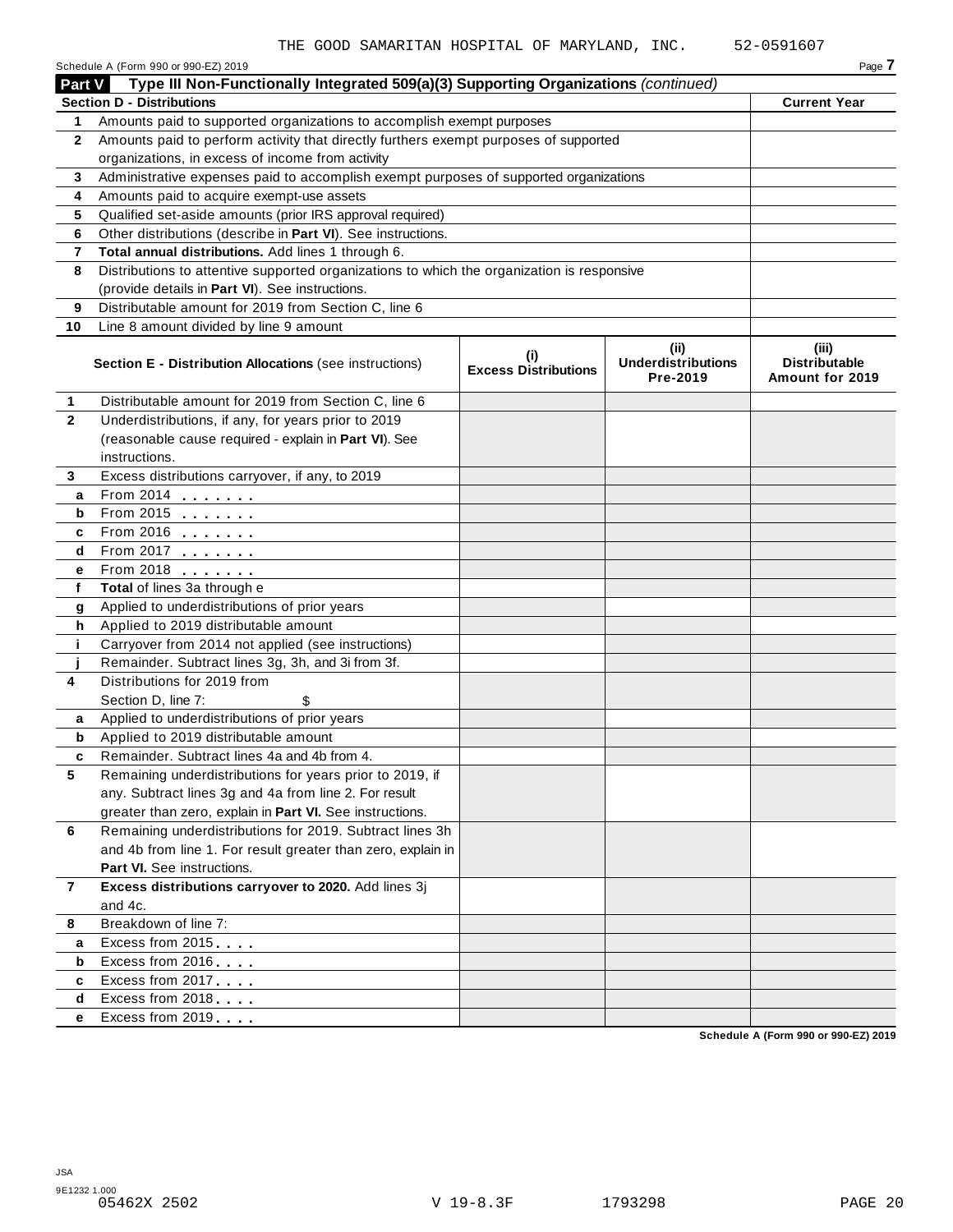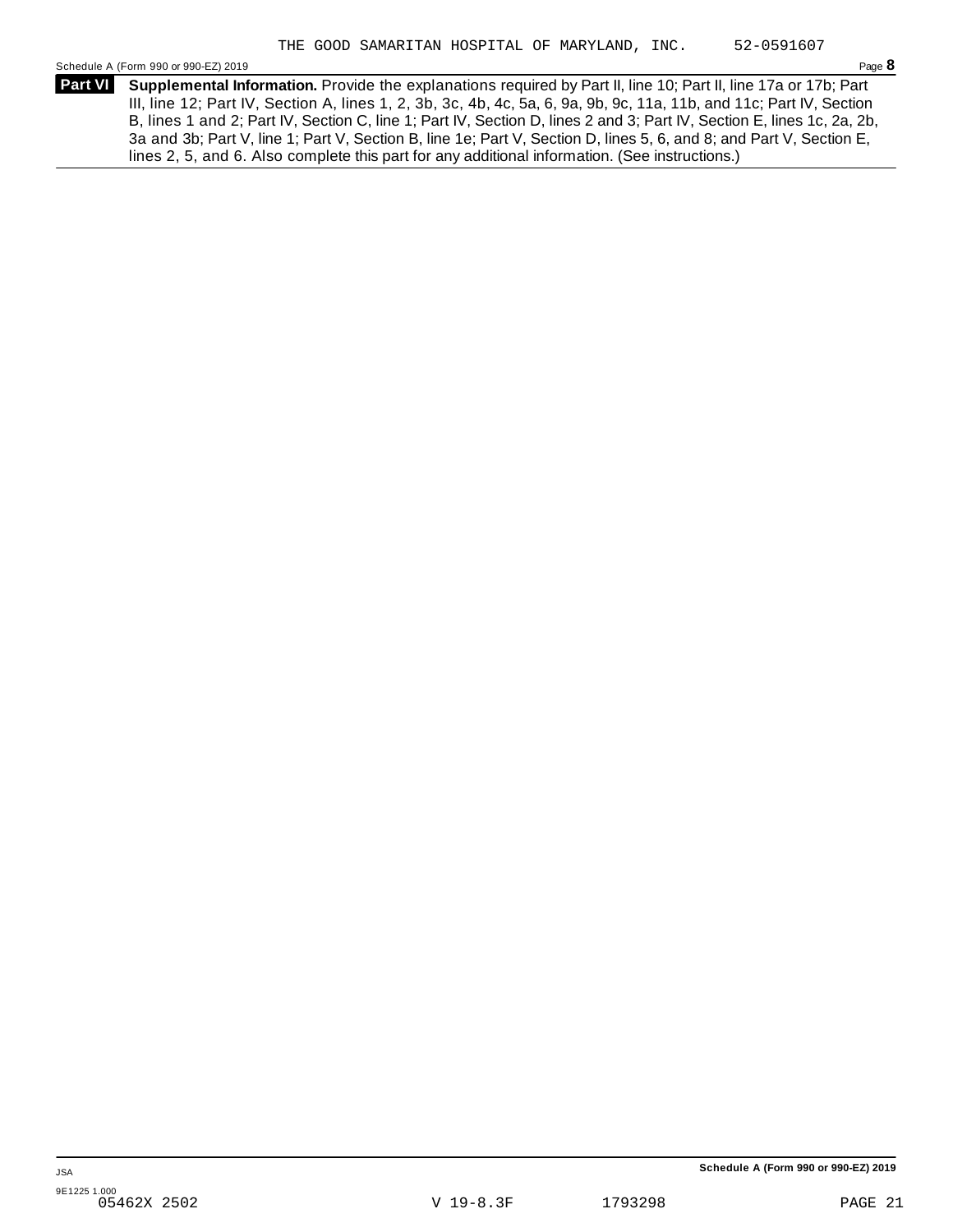| (Form 990, 990-EZ,              |  |
|---------------------------------|--|
| or 990-PF)                      |  |
| Department of the Treasury      |  |
| <b>Internal Revenue Service</b> |  |

# Schedule B **Schedule of Contributors**

2019

Attach to Form 990, Form 990-EZ, or Form 990-PF. I**Go to** *www.irs.gov/Form990* **for the latest information.**

Name of the organization **Employer identification number Employer identification number** 

THE GOOD SAMARITAN HOSPITAL OF MARYLAND, INC.

52-0591607

### **Organization type** (check one):

| Filers of:         | Section:                                                                    |
|--------------------|-----------------------------------------------------------------------------|
| Form 990 or 990-EZ | $\mathbf{X}$<br>501(c)(3) (enter number) organization                       |
|                    | $4947(a)(1)$ nonexempt charitable trust not treated as a private foundation |
|                    | 527 political organization                                                  |
| Form 990-PF        | 501(c)(3) exempt private foundation                                         |
|                    | 4947(a)(1) nonexempt charitable trust treated as a private foundation       |
|                    | 501(c)(3) taxable private foundation                                        |

Check if your organization is covered by the **General Rule** or a **Special Rule.**

**Note:** Only a section 501(c)(7), (8), or (10) organization can check boxes for both the General Rule and a Special Rule. See instructions.

### **General Rule**

 $\overline{X}$  For an organization filing Form 990, 990-EZ, or 990-PF that received, during the year, contributions totaling \$5,000 or more (in money or property) from any one contributor. Complete Parts I and II. See instructions for determining a contributor's total contributions.

## **Special Rules**

For an organization described in section 501(c)(3) filing Form 990 or 990-EZ that met the 33 1/3% support test of the regulations under sections 509(a)(1) and 170(b)(1)(A)(vi), that checked Schedule A (Form 990 or 990-EZ), Part II, line 13, 16a, or 16b, and that received from any one contributor, during the year, total contributions of the greater of **(1)** \$5,000; or **(2)** 2% of the amount on (i) Form 990, Part VIII, line 1h; or (ii) Form 990-EZ, line 1. Complete Parts I and II.

For an organization described in section 501(c)(7), (8), or (10) filing Form 990 or 990-EZ that received from any one contributor, during the year, total contributions of more than \$1,000 *exclusively* for religious, charitable, scientific, literary, or educational purposes, or for the prevention of cruelty to children or animals. Complete Parts I, II, and III.

For an organization described in section 501(c)(7), (8), or (10) filing Form 990 or 990-EZ that received from any one contributor, during the year, contributions *exclusively* for religious, charitable, etc., purposes, but no such contributions totaled more than \$1,000. If this box is checked, enter here the total contributions that were received during the year for an *exclusively* religious, charitable, etc., purpose. Don't complete any of the parts unless the **General Rule** applies to this organization because it received *nonexclusively* religious, charitable, etc., contributions For an organization described in section 501(c)(7), (8), or (10) filing Form 990 or 990-EZ that received from contributior, during the year, contributions exclusively for religious, charitable, etc., purposes, but no such

**Caution:** An organization that isn't covered by the General Rule and/or the Special Rules doesn't file Schedule B (Form 990, 990-EZ, or 990-PF), but it **must** answer "No" on Part IV, line 2, of its Form 990; or check the box on line H of its Form 990-EZ or on its Form 990-PF, Part I, line 2, to certify that it doesn't meet the filing requirements of Schedule B (Form 990, 990-EZ, or 990-PF).

**For Paperwork Reduction Act Notice, see the instructions for Form 990, 990-EZ, or 990-PF. Schedule B (Form 990, 990-EZ, or 990-PF) (2019)**

JSA 9E1251 1.000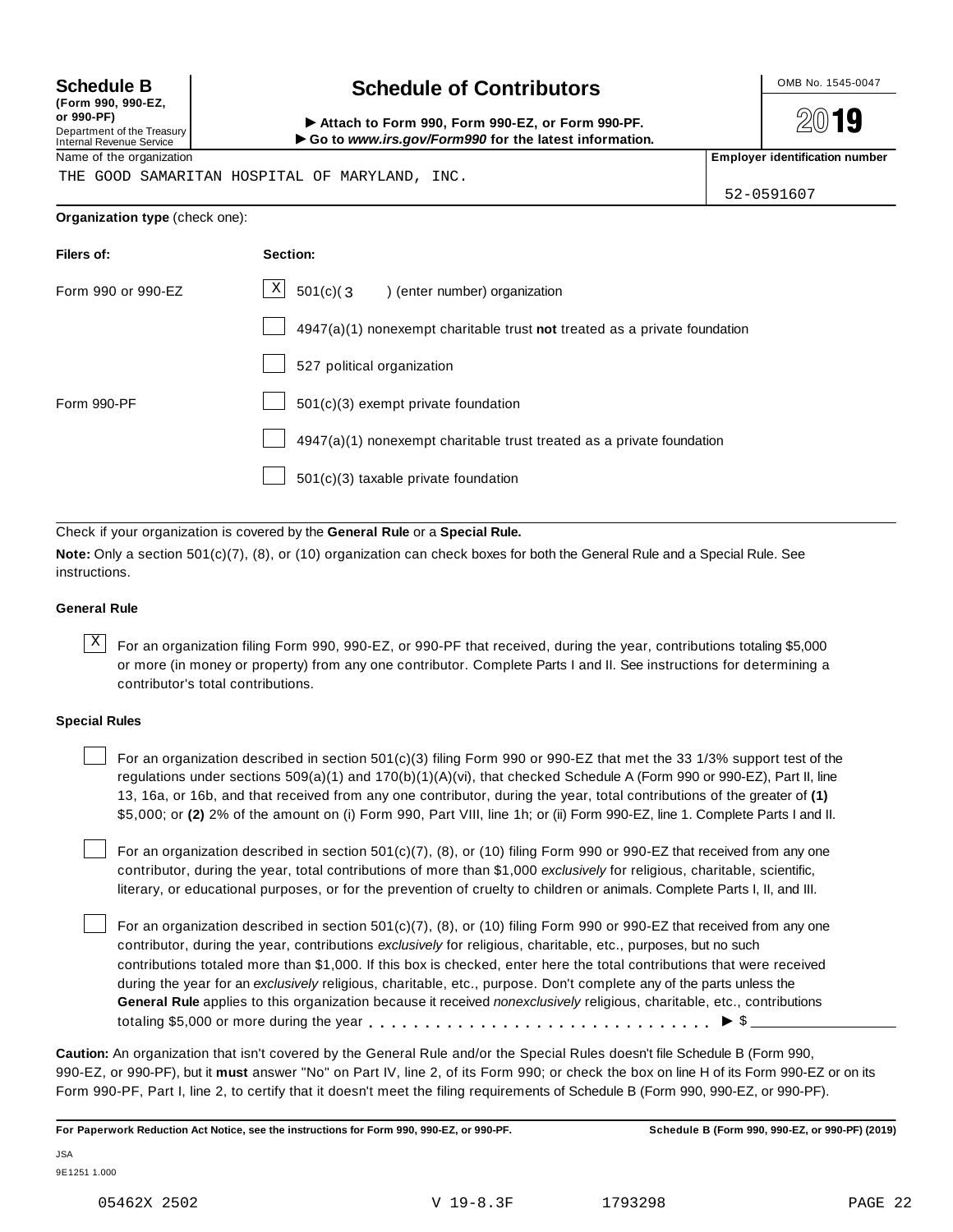| Part I     | <b>Contributors</b> (see instructions). Use duplicate copies of Part I if additional space is needed. |                                   |                                                                                       |
|------------|-------------------------------------------------------------------------------------------------------|-----------------------------------|---------------------------------------------------------------------------------------|
| (a)<br>No. | (b)<br>Name, address, and ZIP + 4                                                                     | (c)<br><b>Total contributions</b> | (d)<br>Type of contribution                                                           |
| 1          |                                                                                                       | 2,385,000.<br>\$                  | Χ<br>Person<br>Payroll<br>Noncash<br>(Complete Part II for<br>noncash contributions.) |
| (a)<br>No. | (b)<br>Name, address, and ZIP + 4                                                                     | (c)<br><b>Total contributions</b> | (d)<br>Type of contribution                                                           |
| 2          |                                                                                                       | 150,000.<br>\$                    | Χ<br>Person<br>Payroll<br>Noncash<br>(Complete Part II for<br>noncash contributions.) |
| (a)<br>No. | (b)<br>Name, address, and ZIP + 4                                                                     | (c)<br><b>Total contributions</b> | (d)<br>Type of contribution                                                           |
| 3          |                                                                                                       | 50,000.<br>\$                     | Χ<br>Person<br>Payroll<br>Noncash<br>(Complete Part II for<br>noncash contributions.) |
| (a)<br>No. | (b)<br>Name, address, and ZIP + 4                                                                     | (c)<br><b>Total contributions</b> | (d)<br>Type of contribution                                                           |
| 4          |                                                                                                       | 30,000.<br>\$                     | Х<br>Person<br>Payroll<br>Noncash<br>(Complete Part II for<br>noncash contributions.) |
| (a)<br>No. | (b)<br>Name, address, and ZIP + 4                                                                     | (c)<br><b>Total contributions</b> | (d)<br>Type of contribution                                                           |
| 5          |                                                                                                       | 25,500.<br>\$                     | Χ<br>Person<br>Payroll<br>Noncash<br>(Complete Part II for<br>noncash contributions.) |
| (a)<br>No. | (b)<br>Name, address, and ZIP + 4                                                                     | (c)<br><b>Total contributions</b> | (d)<br>Type of contribution                                                           |
| 6          |                                                                                                       | 20,000.<br>\$                     | Х<br>Person<br>Payroll<br>Noncash<br>(Complete Part II for<br>noncash contributions.) |

**Schedule B (Form 990, 990-EZ, or 990-PF) (2019)** JSA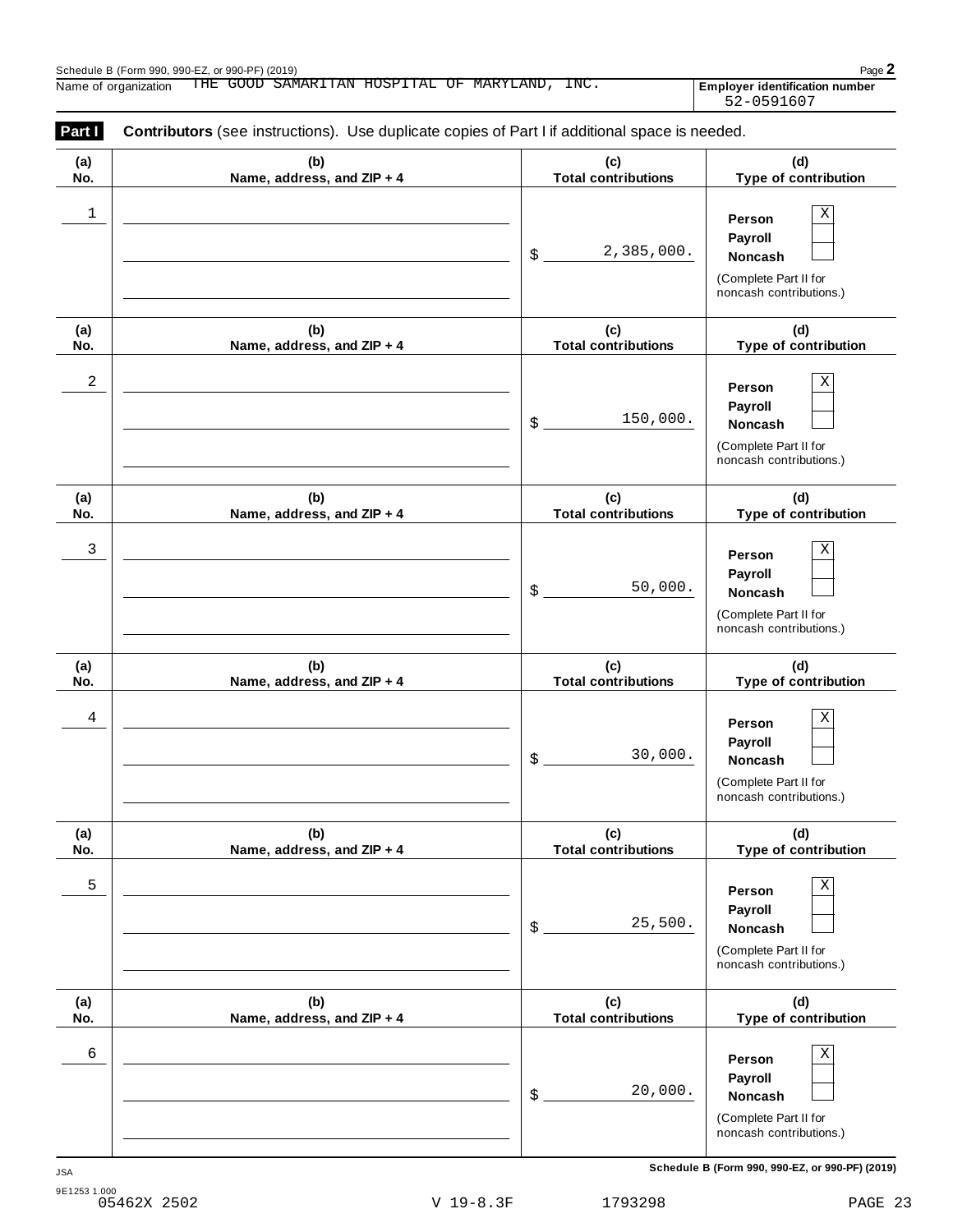| Part I     | Contributors (see instructions). Use duplicate copies of Part I if additional space is needed. |                                   |                                                                                              |
|------------|------------------------------------------------------------------------------------------------|-----------------------------------|----------------------------------------------------------------------------------------------|
| (a)<br>No. | (b)<br>Name, address, and ZIP + 4                                                              | (c)<br><b>Total contributions</b> | (d)<br>Type of contribution                                                                  |
| 7          |                                                                                                | 10,000.<br>\$                     | Χ<br>Person<br>Payroll<br>Noncash<br>(Complete Part II for<br>noncash contributions.)        |
| (a)<br>No. | (b)<br>Name, address, and ZIP + 4                                                              | (c)<br><b>Total contributions</b> | (d)<br>Type of contribution                                                                  |
| 8          |                                                                                                | 10,000.<br>\$                     | Χ<br>Person<br>Payroll<br>Noncash<br>(Complete Part II for<br>noncash contributions.)        |
| (a)<br>No. | (b)<br>Name, address, and ZIP + 4                                                              | (c)<br><b>Total contributions</b> | (d)<br>Type of contribution                                                                  |
| 9          |                                                                                                | 10,400.<br>\$                     | Χ<br>Person<br>Payroll<br>Noncash<br>(Complete Part II for<br>noncash contributions.)        |
| (a)<br>No. | (b)<br>Name, address, and ZIP + 4                                                              | (c)<br><b>Total contributions</b> | (d)<br>Type of contribution                                                                  |
| $10$       |                                                                                                | 8,000.<br>\$                      | Χ<br>Person<br>Payroll<br>Noncash<br>(Complete Part II for<br>noncash contributions.)        |
| (a)<br>No. | (b)<br>Name, address, and ZIP + 4                                                              | (c)<br><b>Total contributions</b> | (d)<br>Type of contribution                                                                  |
| 11         |                                                                                                | 7,000.<br>\$                      | Χ<br>Person<br>Payroll<br><b>Noncash</b><br>(Complete Part II for<br>noncash contributions.) |
| (a)<br>No. | (b)<br>Name, address, and ZIP + 4                                                              | (c)<br><b>Total contributions</b> | (d)<br>Type of contribution                                                                  |
| $12$       |                                                                                                | 30,520.<br>\$                     | Χ<br>Person<br>Payroll<br>Noncash<br>(Complete Part II for<br>noncash contributions.)        |

**Schedule B (Form 990, 990-EZ, or 990-PF) (2019)** JSA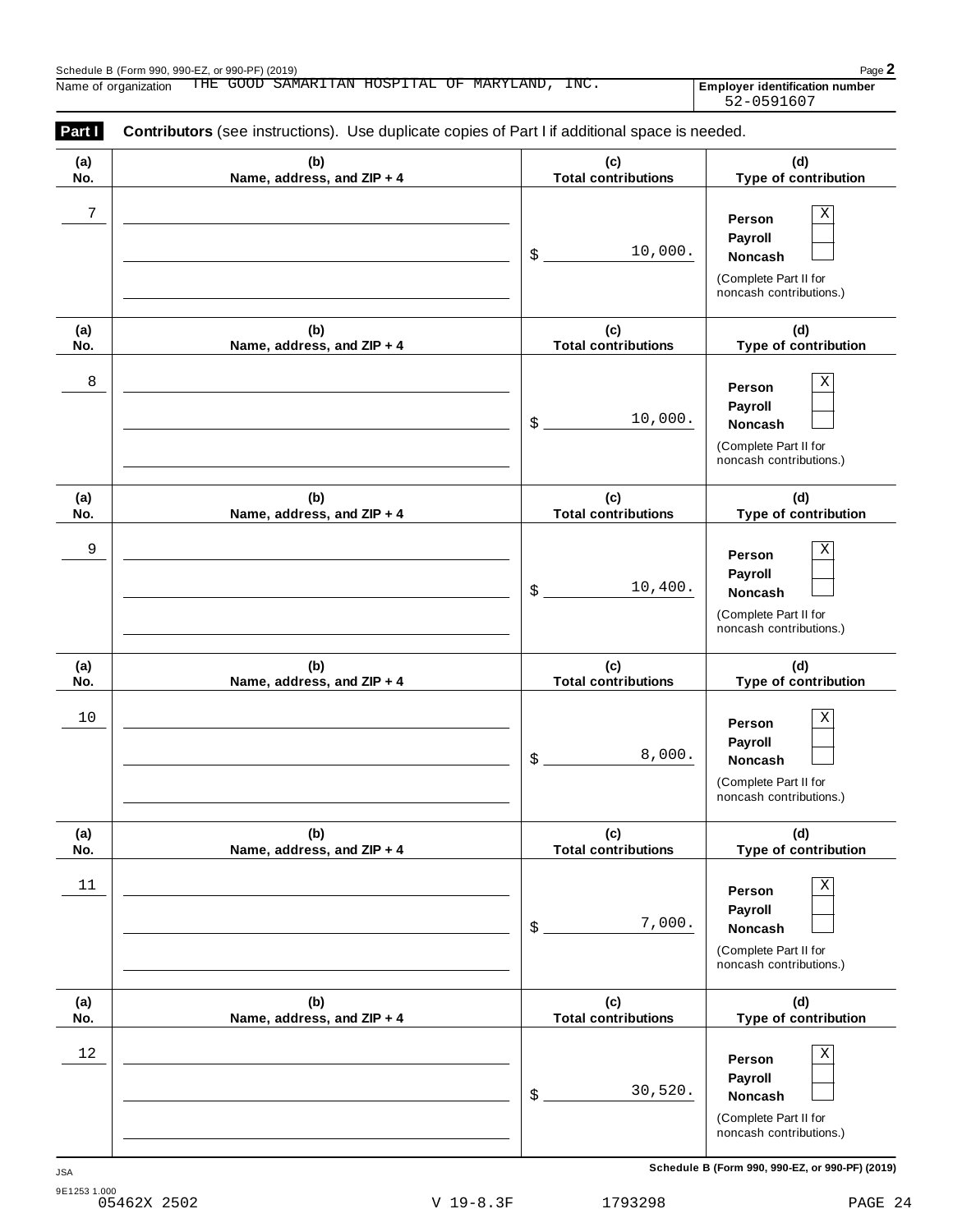| (a)<br>No. | (b)<br>Name, address, and ZIP + 4 | (c)<br><b>Total contributions</b> | (d)<br>Type of contribution                                                                     |
|------------|-----------------------------------|-----------------------------------|-------------------------------------------------------------------------------------------------|
| 13         |                                   | 5,200.<br>\$                      | Χ<br>Person<br>Payroll<br>Noncash<br>(Complete Part II for<br>noncash contributions.)           |
| (a)<br>No. | (b)<br>Name, address, and ZIP + 4 | (c)<br><b>Total contributions</b> | (d)<br>Type of contribution                                                                     |
| 14         |                                   | 5,000.<br>\$                      | Χ<br>Person<br>Payroll<br>Noncash<br>(Complete Part II for<br>noncash contributions.)           |
| (a)<br>No. | (b)<br>Name, address, and ZIP + 4 | (c)<br><b>Total contributions</b> | (d)<br>Type of contribution                                                                     |
| 15         |                                   | 5,000.<br>\$                      | $\mathbf X$<br>Person<br>Payroll<br>Noncash<br>(Complete Part II for<br>noncash contributions.) |
| (a)<br>No. | (b)<br>Name, address, and ZIP + 4 | (c)<br><b>Total contributions</b> | (d)<br>Type of contribution                                                                     |
| 16         |                                   | 5,000.<br>\$                      | Χ<br>Person<br>Payroll<br>Noncash<br>(Complete Part II for<br>noncash contributions.)           |
| (a)<br>No. | (b)<br>Name, address, and ZIP + 4 | (c)<br><b>Total contributions</b> | (d)<br>Type of contribution                                                                     |
| 17         |                                   | 5,000.<br>\$                      | Χ<br>Person<br>Payroll<br>Noncash<br>(Complete Part II for<br>noncash contributions.)           |
| (a)<br>No. | (b)<br>Name, address, and ZIP + 4 | (c)<br><b>Total contributions</b> | (d)<br>Type of contribution                                                                     |
| 18         |                                   | 20,000.<br>\$                     | Χ<br>Person<br>Payroll<br>Noncash<br>(Complete Part II for<br>noncash contributions.)           |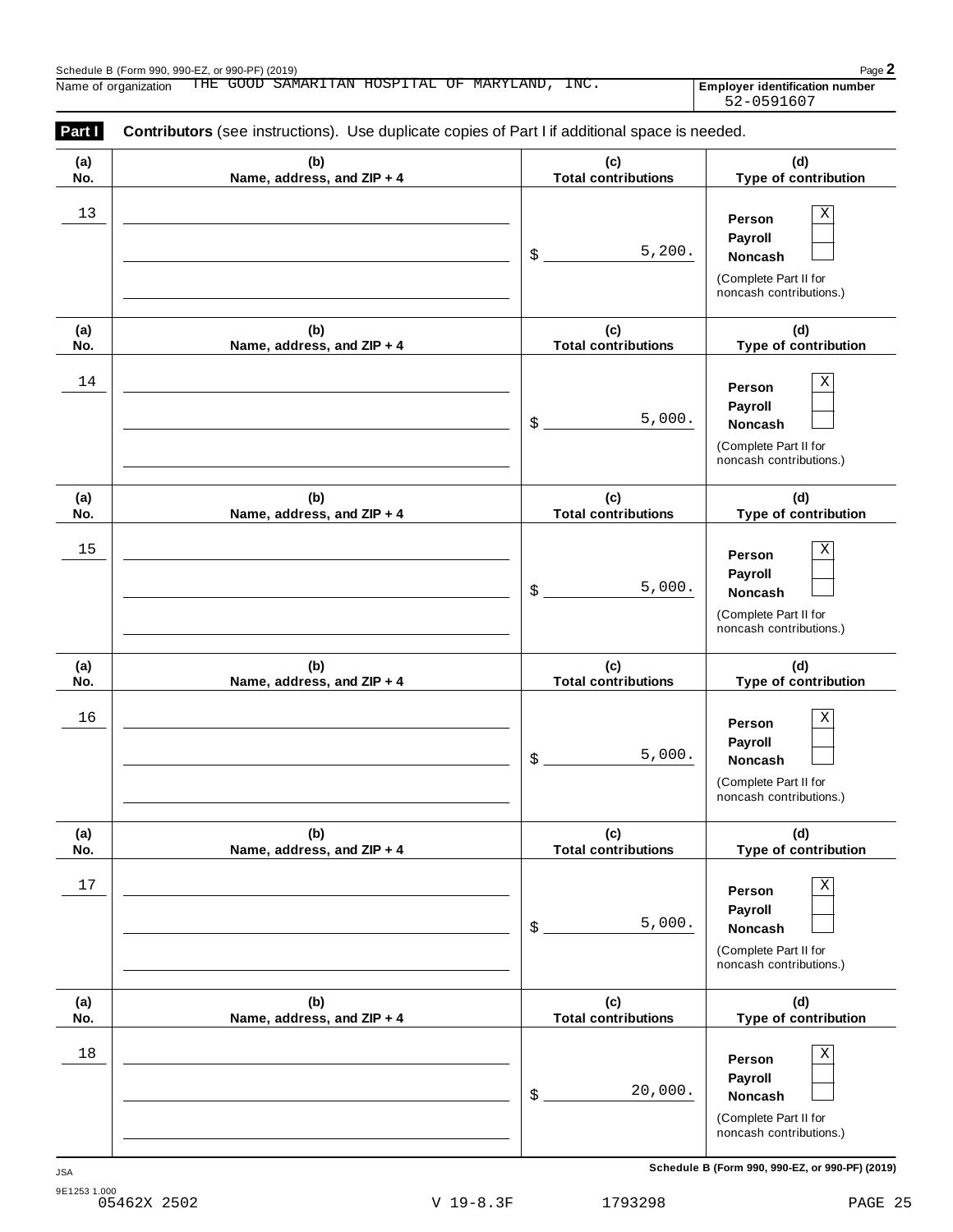| (a)        | (b)                               | (c)                               | (d)                                              |
|------------|-----------------------------------|-----------------------------------|--------------------------------------------------|
| No.        | Name, address, and ZIP + 4        | <b>Total contributions</b>        | Type of contribution                             |
| 19         |                                   |                                   |                                                  |
|            |                                   |                                   | Person                                           |
|            |                                   |                                   | Payroll<br>$\mathbf X$                           |
|            |                                   | 5,645.<br>\$                      | Noncash                                          |
|            |                                   |                                   | (Complete Part II for<br>noncash contributions.) |
|            |                                   |                                   |                                                  |
| (a)<br>No. | (b)<br>Name, address, and ZIP + 4 | (c)<br><b>Total contributions</b> | (d)<br>Type of contribution                      |
|            |                                   |                                   |                                                  |
| 20         |                                   |                                   | Χ<br>Person                                      |
|            |                                   |                                   | Payroll                                          |
|            |                                   | 7,360,333.<br>\$                  | Noncash                                          |
|            |                                   |                                   | (Complete Part II for                            |
|            |                                   |                                   | noncash contributions.)                          |
| (a)        | (b)                               | (c)                               | (d)                                              |
| No.        | Name, address, and ZIP + 4        | <b>Total contributions</b>        | Type of contribution                             |
| 21         |                                   |                                   | Х<br>Person                                      |
|            |                                   |                                   | Payroll                                          |
|            |                                   | 127, 277.<br>\$                   | Noncash                                          |
|            |                                   |                                   | (Complete Part II for                            |
|            |                                   |                                   | noncash contributions.)                          |
| (a)        | (b)                               | (c)                               | (d)                                              |
| No.        | Name, address, and ZIP + 4        | <b>Total contributions</b>        | Type of contribution                             |
|            |                                   |                                   | Person                                           |
|            |                                   |                                   | Payroll                                          |
|            |                                   | \$                                | Noncash                                          |
|            |                                   |                                   | (Complete Part II for                            |
|            |                                   |                                   | noncash contributions.)                          |
| (a)        | (b)                               | (c)                               | (d)                                              |
| No.        | Name, address, and ZIP + 4        | <b>Total contributions</b>        | Type of contribution                             |
|            |                                   |                                   |                                                  |
|            |                                   |                                   | Person                                           |
|            |                                   | \$                                | Payroll<br>Noncash                               |
|            |                                   |                                   | (Complete Part II for                            |
|            |                                   |                                   | noncash contributions.)                          |
|            | (b)                               | (c)                               | (d)                                              |
| (a)<br>No. | Name, address, and ZIP + 4        | <b>Total contributions</b>        | Type of contribution                             |
|            |                                   |                                   |                                                  |
|            |                                   |                                   | Person                                           |
|            |                                   | \$                                | Payroll<br>Noncash                               |
|            |                                   |                                   | (Complete Part II for                            |
|            |                                   |                                   | noncash contributions.)                          |
|            |                                   |                                   |                                                  |

**Schedule B (Form 990, 990-EZ, or 990-PF) (2019)** JSA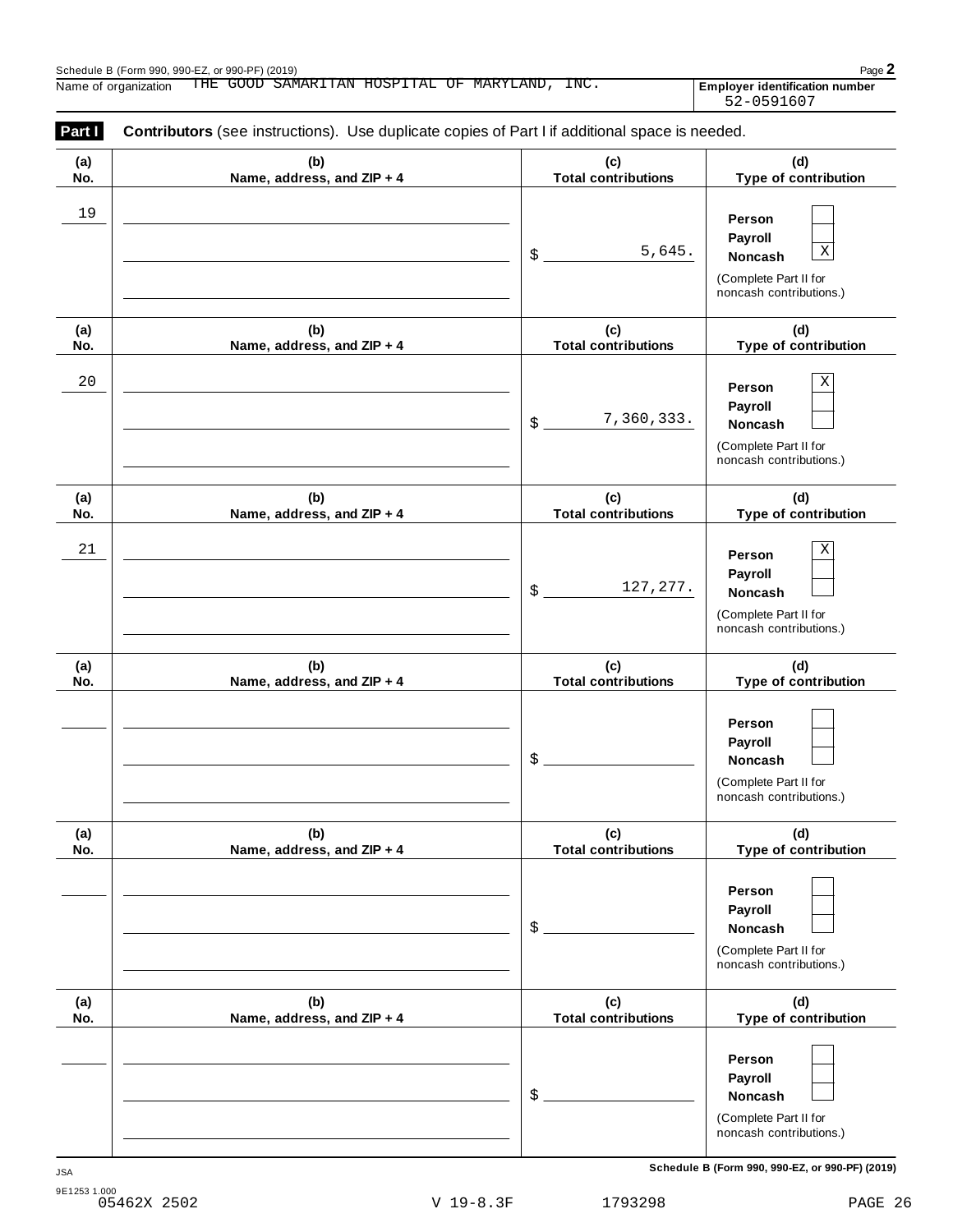**Part II** Noncash Property (see instructions). Use duplicate copies of Part II if additional space is needed. **(a) No. from Part I (c) FMV (or estimate)** (See instructions.) **(b) Description of noncash property given (d) Date received** \$ **(a) No. from Part I (c) FMV (or estimate)** (See instructions.) **(b) Description of noncash property given (d) Date received** \$ **(a) No. from Part I (c) FMV (or estimate)** (See instructions.) **(b) Description of noncash property given (d) Date received** \$ **(a) No. from Part I (c) FMV (or estimate)** (See instructions.) **(b) Description of noncash property given (d) Date received** \$ **(a) No. from Part I (c) FMV (or estimate)** (See instructions.) **(b) Description of noncash property given (d) Date received**  $$^{\circ}$ **(a) No. from Part I (c) FMV (or estimate)** (See instructions.) **(b) Description of noncash property given (d) Date received** \$ **SECURITIES** 19 5,645. VAR

**Schedule B (Form 990, 990-EZ, or 990-PF) (2019)** JSA

52-0591607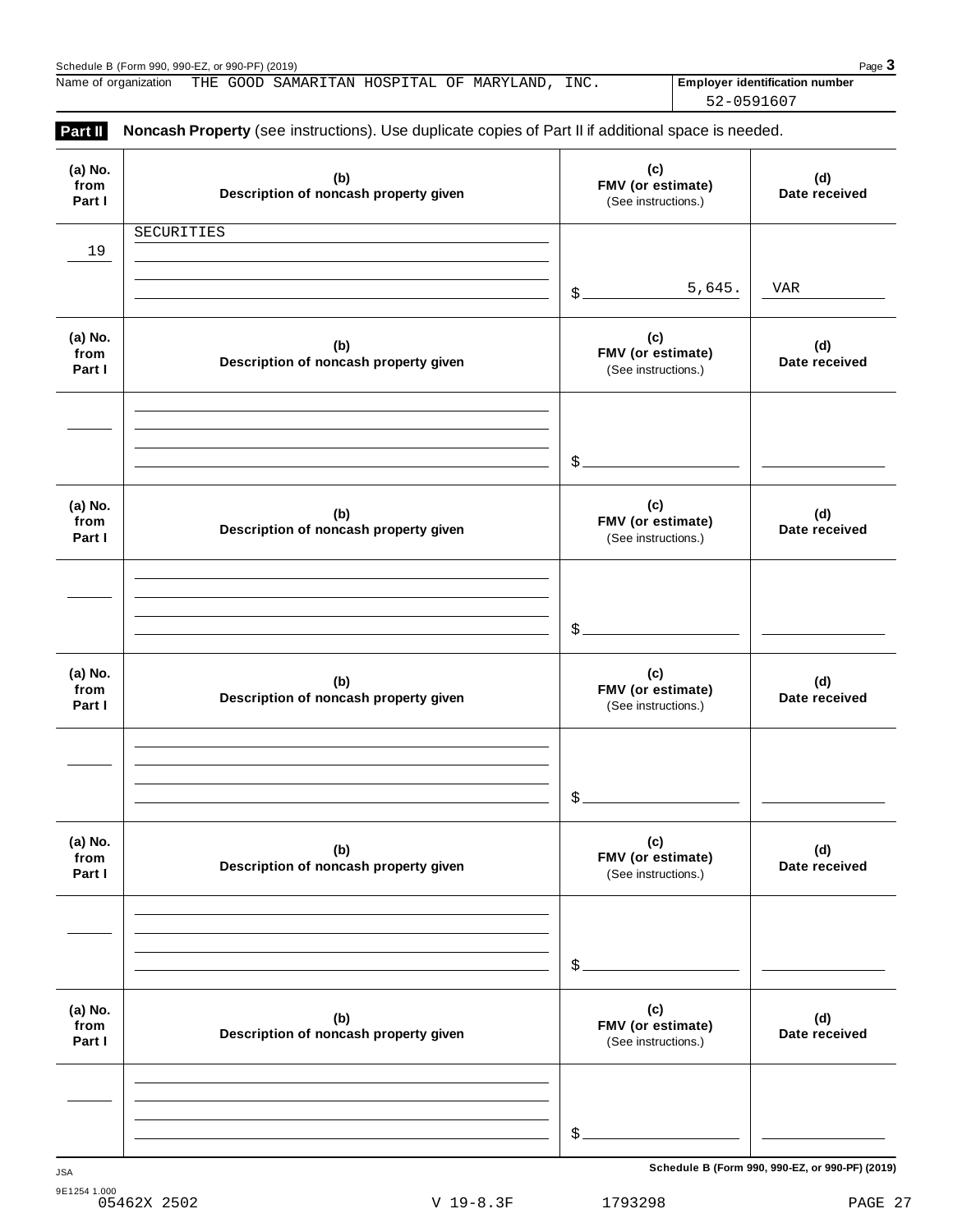|                             | Name of organization THE GOOD SAMARITAN HOSPITAL OF MARYLAND, INC.                                                  |                                          | <b>Employer identification number</b><br>52-0591607                                                                                                                                                                                           |
|-----------------------------|---------------------------------------------------------------------------------------------------------------------|------------------------------------------|-----------------------------------------------------------------------------------------------------------------------------------------------------------------------------------------------------------------------------------------------|
| Part III                    |                                                                                                                     |                                          | Exclusively religious, charitable, etc., contributions to organizations described in section 501(c)(7), (8), or                                                                                                                               |
|                             |                                                                                                                     |                                          | (10) that total more than \$1,000 for the year from any one contributor. Complete columns (a) through (e) and<br>the following line entry. For organizations completing Part III, enter the total of exclusively religious, charitable, etc., |
|                             | contributions of \$1,000 or less for the year. (Enter this information once. See instructions.) $\triangleright$ \$ |                                          |                                                                                                                                                                                                                                               |
|                             | Use duplicate copies of Part III if additional space is needed.                                                     |                                          |                                                                                                                                                                                                                                               |
| (a) No.<br>from<br>Part I   | (b) Purpose of gift                                                                                                 | (c) Use of gift                          | (d) Description of how gift is held                                                                                                                                                                                                           |
|                             |                                                                                                                     |                                          |                                                                                                                                                                                                                                               |
|                             |                                                                                                                     | (e) Transfer of gift                     |                                                                                                                                                                                                                                               |
|                             | Transferee's name, address, and ZIP + 4                                                                             |                                          | Relationship of transferor to transferee                                                                                                                                                                                                      |
|                             |                                                                                                                     |                                          |                                                                                                                                                                                                                                               |
|                             |                                                                                                                     |                                          |                                                                                                                                                                                                                                               |
| $(a)$ No.<br>from<br>Part I | (b) Purpose of gift                                                                                                 | (c) Use of gift                          | (d) Description of how gift is held                                                                                                                                                                                                           |
|                             |                                                                                                                     |                                          |                                                                                                                                                                                                                                               |
|                             |                                                                                                                     | (e) Transfer of gift                     |                                                                                                                                                                                                                                               |
|                             | Transferee's name, address, and ZIP + 4                                                                             |                                          | Relationship of transferor to transferee                                                                                                                                                                                                      |
|                             |                                                                                                                     |                                          |                                                                                                                                                                                                                                               |
| (a) No.                     |                                                                                                                     |                                          |                                                                                                                                                                                                                                               |
| from<br>Part I              | (b) Purpose of gift                                                                                                 | (c) Use of gift                          | (d) Description of how gift is held                                                                                                                                                                                                           |
|                             |                                                                                                                     |                                          |                                                                                                                                                                                                                                               |
|                             |                                                                                                                     | (e) Transfer of gift                     |                                                                                                                                                                                                                                               |
|                             | Transferee's name, address, and ZIP + 4                                                                             | Relationship of transferor to transferee |                                                                                                                                                                                                                                               |

**(a) No. from Part I**

**(b) Purpose of gift (c) Use of gift (d) Description of how gift is held**

**(e) Transfer of gift**

**Transferee's name, address, and ZIP + 4 Relationship of transferor to transferee**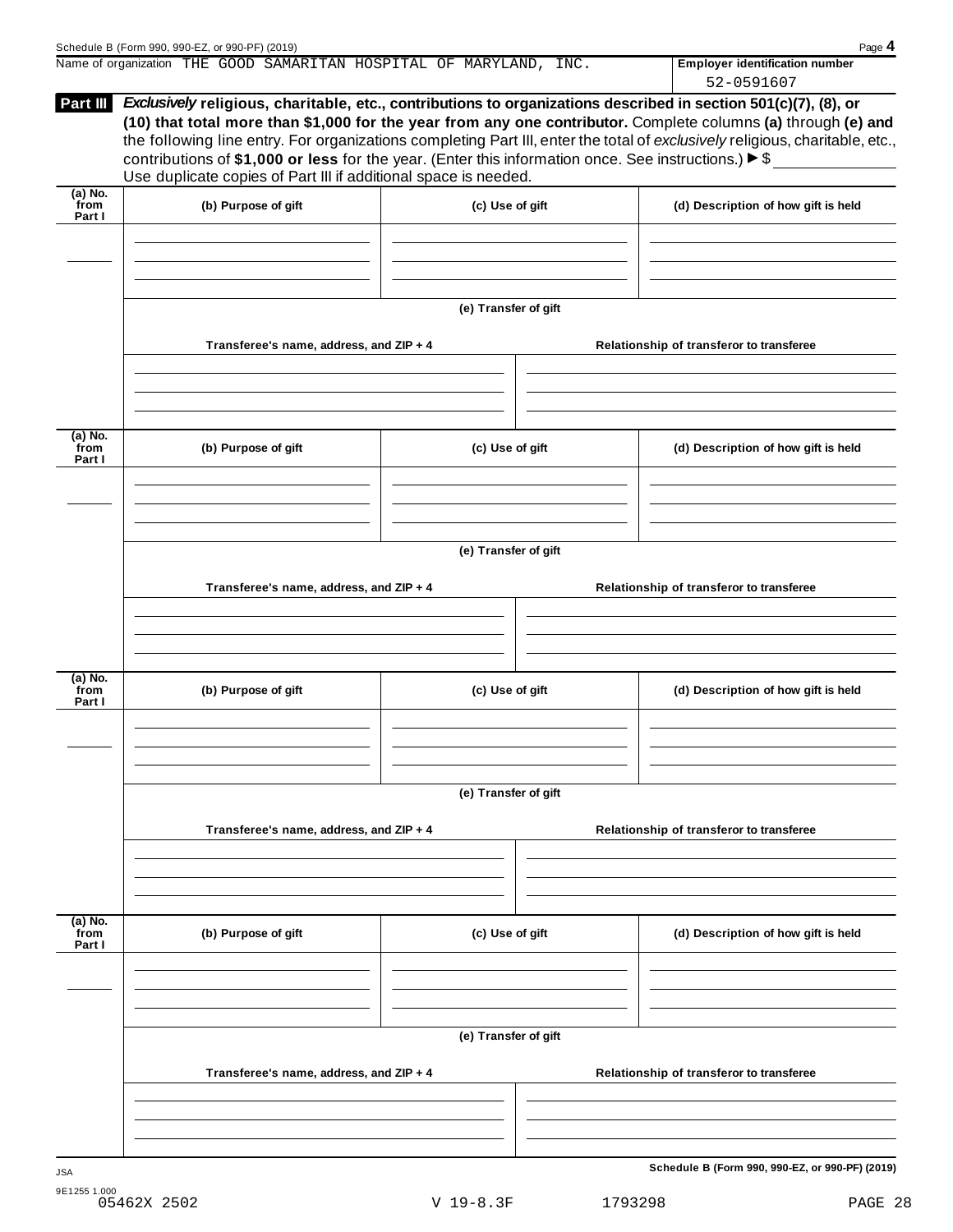|            | <b>SCHEDULE D</b> |
|------------|-------------------|
| (Form 990) |                   |

# SCHEDULE D<br>
Supplemental Financial Statements<br>
Form 990) Part IV, line 6, 7, 8, 9, 10, 11a, 11b, 11c, 11d, 11e, 11f, 12a, or 12b.

Part IV, line 6, 7, 8, 9, 10, 11a, 11b, 11c, 11d, 11e, 11f, 12a, or 12b.<br>
Department of the Treasury<br> **Co to Hanny irs 201/Form000 for instructions and the Intervations** 

|        | Department of the Treasury      |                                                                                                                                                                                                                                      | Attach to Form 990.                                                                                                                       |                                                    | <b>Open to Public</b>                      |
|--------|---------------------------------|--------------------------------------------------------------------------------------------------------------------------------------------------------------------------------------------------------------------------------------|-------------------------------------------------------------------------------------------------------------------------------------------|----------------------------------------------------|--------------------------------------------|
|        | <b>Internal Revenue Service</b> |                                                                                                                                                                                                                                      | Go to www.irs.gov/Form990 for instructions and the latest information.                                                                    |                                                    | <b>Inspection</b>                          |
|        | Name of the organization        |                                                                                                                                                                                                                                      |                                                                                                                                           | <b>Employer identification number</b>              |                                            |
|        |                                 | THE GOOD SAMARITAN HOSPITAL OF MARYLAND, INC.                                                                                                                                                                                        |                                                                                                                                           | 52-0591607                                         |                                            |
| Part I |                                 |                                                                                                                                                                                                                                      | Organizations Maintaining Donor Advised Funds or Other Similar Funds or Accounts.                                                         |                                                    |                                            |
|        |                                 |                                                                                                                                                                                                                                      | Complete if the organization answered "Yes" on Form 990, Part IV, line 6.                                                                 |                                                    |                                            |
|        |                                 |                                                                                                                                                                                                                                      | (a) Donor advised funds                                                                                                                   | (b) Funds and other accounts                       |                                            |
| 1      |                                 | Total number at end of year <b>that the state of the state of the state of the state of the state of the state of the state of the state of the state of the state of the state of the state of the state of the state of the st</b> |                                                                                                                                           |                                                    |                                            |
| 2      |                                 | Aggregate value of contributions to (during year)                                                                                                                                                                                    |                                                                                                                                           |                                                    |                                            |
| 3      |                                 | Aggregate value of grants from (during year)                                                                                                                                                                                         |                                                                                                                                           |                                                    |                                            |
| 4      |                                 | Aggregate value at end of year                                                                                                                                                                                                       |                                                                                                                                           |                                                    |                                            |
| 5      |                                 |                                                                                                                                                                                                                                      | Did the organization inform all donors and donor advisors in writing that the assets held in donor advised                                |                                                    |                                            |
|        |                                 |                                                                                                                                                                                                                                      | funds are the organization's property, subject to the organization's exclusive legal control?                                             |                                                    | Yes<br>No                                  |
| 6      |                                 |                                                                                                                                                                                                                                      | Did the organization inform all grantees, donors, and donor advisors in writing that grant funds can be used                              |                                                    |                                            |
|        |                                 |                                                                                                                                                                                                                                      | only for charitable purposes and not for the benefit of the donor or donor advisor, or for any other purpose                              |                                                    |                                            |
|        |                                 |                                                                                                                                                                                                                                      |                                                                                                                                           |                                                    | Yes<br>No                                  |
|        | Part II                         | <b>Conservation Easements.</b>                                                                                                                                                                                                       |                                                                                                                                           |                                                    |                                            |
|        |                                 |                                                                                                                                                                                                                                      | Complete if the organization answered "Yes" on Form 990, Part IV, line 7.                                                                 |                                                    |                                            |
| 1      |                                 | Purpose(s) of conservation easements held by the organization (check all that apply).                                                                                                                                                |                                                                                                                                           |                                                    |                                            |
|        |                                 | Preservation of land for public use (for example, recreation or education)                                                                                                                                                           |                                                                                                                                           |                                                    |                                            |
|        |                                 |                                                                                                                                                                                                                                      |                                                                                                                                           | Preservation of a historically important land area |                                            |
|        |                                 | Protection of natural habitat                                                                                                                                                                                                        |                                                                                                                                           | Preservation of a certified historic structure     |                                            |
|        |                                 | Preservation of open space                                                                                                                                                                                                           |                                                                                                                                           |                                                    |                                            |
| 2      |                                 |                                                                                                                                                                                                                                      | Complete lines 2a through 2d if the organization held a qualified conservation contribution in the form of a conservation                 |                                                    | Held at the End of the Tax Year            |
|        |                                 | easement on the last day of the tax year.                                                                                                                                                                                            |                                                                                                                                           |                                                    |                                            |
| a      |                                 |                                                                                                                                                                                                                                      |                                                                                                                                           | 2a                                                 |                                            |
| b      |                                 |                                                                                                                                                                                                                                      | Total acreage restricted by conservation easements                                                                                        | 2b                                                 |                                            |
| c      |                                 |                                                                                                                                                                                                                                      | Number of conservation easements on a certified historic structure included in (a)                                                        | 2c                                                 |                                            |
| d      |                                 |                                                                                                                                                                                                                                      | Number of conservation easements included in (c) acquired after 7/25/06, and not on a                                                     |                                                    |                                            |
|        |                                 |                                                                                                                                                                                                                                      |                                                                                                                                           | <b>2d</b>                                          |                                            |
| 3      |                                 |                                                                                                                                                                                                                                      | Number of conservation easements modified, transferred, released, extinguished, or terminated by the organization during the              |                                                    |                                            |
|        |                                 |                                                                                                                                                                                                                                      |                                                                                                                                           |                                                    |                                            |
| 4      |                                 |                                                                                                                                                                                                                                      | Number of states where property subject to conservation easement is located $\blacktriangleright$                                         |                                                    |                                            |
| 5      |                                 |                                                                                                                                                                                                                                      | Does the organization have a written policy regarding the periodic monitoring, inspection, handling of                                    |                                                    |                                            |
|        |                                 |                                                                                                                                                                                                                                      | violations, and enforcement of the conservation easements it holds?                                                                       |                                                    | Yes<br>No                                  |
| 6      |                                 |                                                                                                                                                                                                                                      | Staff and volunteer hours devoted to monitoring, inspecting, handling of violations, and enforcing conservation easements during the year |                                                    |                                            |
|        |                                 |                                                                                                                                                                                                                                      |                                                                                                                                           |                                                    |                                            |
| 7      |                                 |                                                                                                                                                                                                                                      | Amount of expenses incurred in monitoring, inspecting, handling of violations, and enforcing conservation easements during the year       |                                                    |                                            |
|        | ▶\$                             |                                                                                                                                                                                                                                      |                                                                                                                                           |                                                    |                                            |
| 8      |                                 |                                                                                                                                                                                                                                      | Does each conservation easement reported on line $2(d)$ above satisfy the requirements of section 170(h)(4)(B)(i)                         |                                                    |                                            |
|        |                                 |                                                                                                                                                                                                                                      |                                                                                                                                           |                                                    | <b>No</b><br>Yes                           |
| 9      |                                 |                                                                                                                                                                                                                                      | In Part XIII, describe how the organization reports conservation easements in its revenue and expense statement and                       |                                                    |                                            |
|        |                                 |                                                                                                                                                                                                                                      | balance sheet, and include, if applicable, the text of the footnote to the organization's financial statements that describes the         |                                                    |                                            |
|        |                                 | organization's accounting for conservation easements.                                                                                                                                                                                |                                                                                                                                           |                                                    |                                            |
|        | Part III                        |                                                                                                                                                                                                                                      | Organizations Maintaining Collections of Art, Historical Treasures, or Other Similar Assets.                                              |                                                    |                                            |
|        |                                 |                                                                                                                                                                                                                                      | Complete if the organization answered "Yes" on Form 990, Part IV, line 8.                                                                 |                                                    |                                            |
| 1a     |                                 |                                                                                                                                                                                                                                      | If the organization elected, as permitted under FASB ASC 958, not to report in its revenue statement and balance sheet works              |                                                    |                                            |
|        |                                 |                                                                                                                                                                                                                                      | of art, historical treasures, or other similar assets held for public exhibition, education, or research in furtherance of public         |                                                    |                                            |
|        |                                 |                                                                                                                                                                                                                                      | service, provide in Part XIII the text of the footnote to its financial statements that describes these items.                            |                                                    |                                            |
| b      |                                 |                                                                                                                                                                                                                                      | If the organization elected, as permitted under FASB ASC 958, to report in its revenue statement and balance sheet works of               |                                                    |                                            |
|        |                                 | provide the following amounts relating to these items:                                                                                                                                                                               | art, historical treasures, or other similar assets held for public exhibition, education, or research in furtherance of public service,   |                                                    |                                            |
|        |                                 |                                                                                                                                                                                                                                      | (i) Revenue included on Form 990, Part VIII, line $1, \ldots, \ldots, \ldots, \ldots, \ldots, \ldots, \ldots, \ldots, \ldots$             |                                                    |                                            |
|        |                                 |                                                                                                                                                                                                                                      |                                                                                                                                           |                                                    | $\triangleright$ \$<br>$\triangleright$ \$ |
|        |                                 |                                                                                                                                                                                                                                      |                                                                                                                                           |                                                    |                                            |
| 2      |                                 |                                                                                                                                                                                                                                      | If the organization received or held works of art, historical treasures, or other similar assets for financial gain, provide the          |                                                    |                                            |
|        |                                 |                                                                                                                                                                                                                                      | following amounts required to be reported under FASB ASC 958 relating to these items:                                                     |                                                    |                                            |
| а      |                                 |                                                                                                                                                                                                                                      |                                                                                                                                           |                                                    | $\triangleright$ \$                        |
| b      |                                 |                                                                                                                                                                                                                                      |                                                                                                                                           | $\triangleright$ \$                                |                                            |
|        |                                 | For Paperwork Reduction Act Notice, see the Instructions for Form 990.                                                                                                                                                               |                                                                                                                                           |                                                    | Schedule D (Form 990) 2019                 |

For Paperwork Reduction Act Notice, see the Instructions for Form 990. **The Contract Constructions of the Instructions of Form 990**, 2019 JSA 9E1268 1.000 05462X 2502 V 19-8.3F 1793298 PAGE 29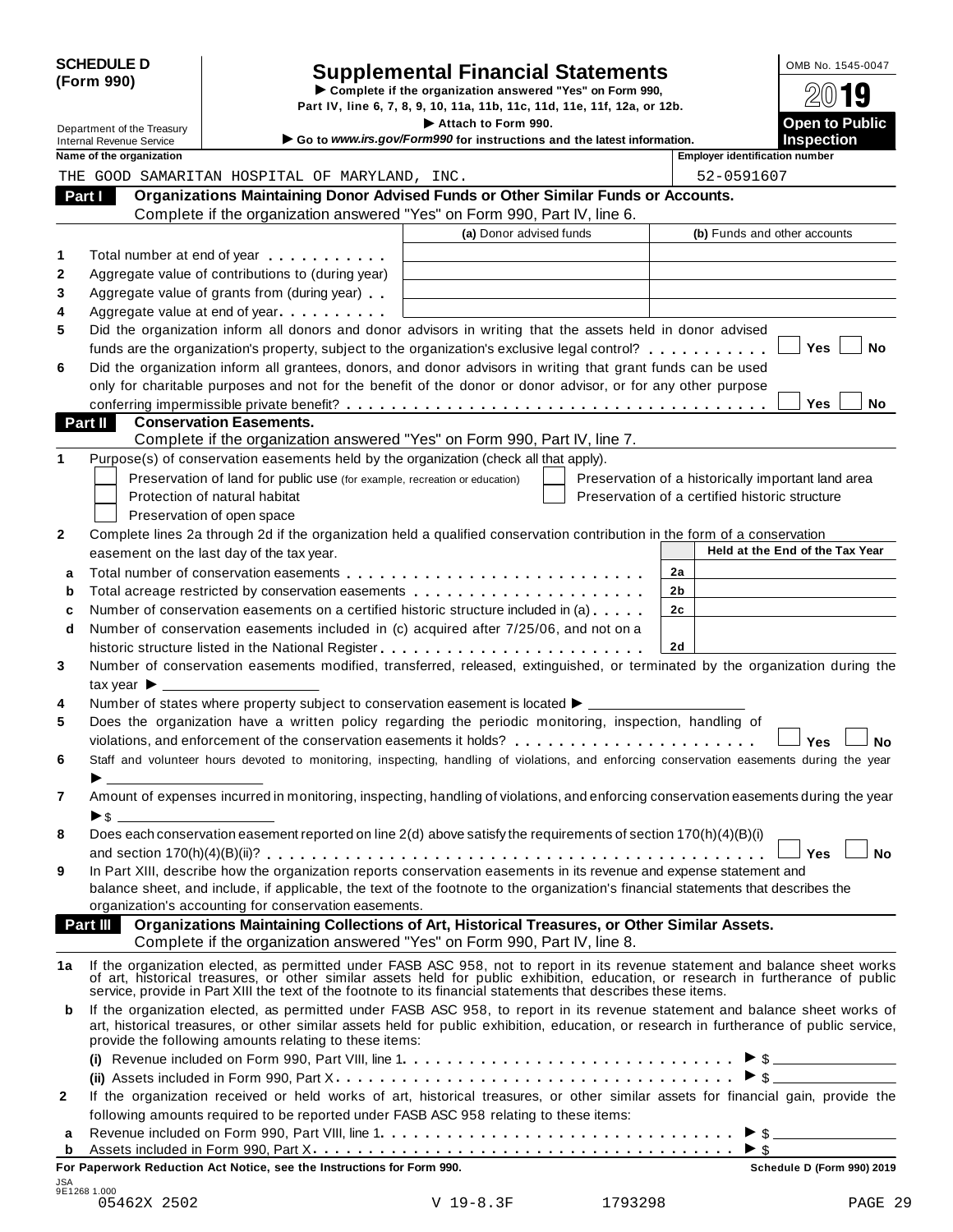THE GOOD SAMARITAN HOSPITAL OF MARYLAND, INC. 52-0591607

|    | Schedule D (Form 990) 2019                                                                                                                                                                                                          |                                                     |                         |                |                         |                          |                    |                                    |        |                            | Page 2 |
|----|-------------------------------------------------------------------------------------------------------------------------------------------------------------------------------------------------------------------------------------|-----------------------------------------------------|-------------------------|----------------|-------------------------|--------------------------|--------------------|------------------------------------|--------|----------------------------|--------|
|    | Organizations Maintaining Collections of Art, Historical Treasures, or Other Similar Assets (continued)<br>Part III                                                                                                                 |                                                     |                         |                |                         |                          |                    |                                    |        |                            |        |
| 3  | Using the organization's acquisition, accession, and other records, check any of the following that make significant use of its                                                                                                     |                                                     |                         |                |                         |                          |                    |                                    |        |                            |        |
|    | collection items (check all that apply):                                                                                                                                                                                            |                                                     |                         |                |                         |                          |                    |                                    |        |                            |        |
| a  | Public exhibition                                                                                                                                                                                                                   |                                                     |                         | d              |                         | Loan or exchange program |                    |                                    |        |                            |        |
| b  | Scholarly research                                                                                                                                                                                                                  |                                                     |                         | е              | Other                   |                          |                    | <u> 1980 - Jan Barat, martin a</u> |        |                            |        |
| c  | Preservation for future generations                                                                                                                                                                                                 |                                                     |                         |                |                         |                          |                    |                                    |        |                            |        |
| 4  | Provide a description of the organization's collections and explain how they further the organization's exempt purpose in Part                                                                                                      |                                                     |                         |                |                         |                          |                    |                                    |        |                            |        |
|    | XIII.                                                                                                                                                                                                                               |                                                     |                         |                |                         |                          |                    |                                    |        |                            |        |
| 5  | During the year, did the organization solicit or receive donations of art, historical treasures, or other similar                                                                                                                   |                                                     |                         |                |                         |                          |                    |                                    |        |                            |        |
|    | assets to be sold to raise funds rather than to be maintained as part of the organization's collection?                                                                                                                             |                                                     |                         |                |                         |                          |                    |                                    |        | Yes                        | No     |
|    | <b>Escrow and Custodial Arrangements.</b><br><b>Part IV</b>                                                                                                                                                                         |                                                     |                         |                |                         |                          |                    |                                    |        |                            |        |
|    | Complete if the organization answered "Yes" on Form 990, Part IV, line 9, or reported an amount on Form                                                                                                                             |                                                     |                         |                |                         |                          |                    |                                    |        |                            |        |
|    | 990, Part X, line 21.                                                                                                                                                                                                               |                                                     |                         |                |                         |                          |                    |                                    |        |                            |        |
|    | 1a Is the organization an agent, trustee, custodian or other intermediary for contributions or other assets not                                                                                                                     |                                                     |                         |                |                         |                          |                    |                                    |        |                            |        |
|    |                                                                                                                                                                                                                                     |                                                     |                         |                |                         |                          |                    |                                    |        | Yes                        | No     |
|    | If "Yes," explain the arrangement in Part XIII and complete the following table:                                                                                                                                                    |                                                     |                         |                |                         |                          |                    |                                    |        |                            |        |
|    |                                                                                                                                                                                                                                     |                                                     |                         |                |                         |                          |                    |                                    | Amount |                            |        |
| c  |                                                                                                                                                                                                                                     |                                                     |                         |                |                         |                          | 1c                 |                                    |        |                            |        |
|    |                                                                                                                                                                                                                                     |                                                     |                         |                |                         |                          | 1 <sub>d</sub>     |                                    |        |                            |        |
|    |                                                                                                                                                                                                                                     |                                                     |                         |                |                         |                          | 1e                 |                                    |        |                            |        |
| f  |                                                                                                                                                                                                                                     |                                                     |                         |                |                         |                          | 1f                 |                                    |        |                            |        |
| 2a | Did the organization include an amount on Form 990, Part X, line 21, for escrow or custodial account liability?                                                                                                                     |                                                     |                         |                |                         |                          |                    |                                    |        | <b>Yes</b>                 | No     |
|    | <b>b</b> If "Yes," explain the arrangement in Part XIII. Check here if the explanation has been provided on Part XIII                                                                                                               |                                                     |                         |                |                         |                          |                    |                                    |        |                            |        |
|    | <b>Endowment Funds.</b><br><b>Part V</b>                                                                                                                                                                                            |                                                     |                         |                |                         |                          |                    |                                    |        |                            |        |
|    | Complete if the organization answered "Yes" on Form 990, Part IV, line 10.                                                                                                                                                          |                                                     |                         |                |                         |                          |                    |                                    |        |                            |        |
|    |                                                                                                                                                                                                                                     | (a) Current year                                    |                         | (b) Prior year |                         |                          | (c) Two years back | (d) Three years back               |        | (e) Four years back        |        |
| 1а | Beginning of year balance                                                                                                                                                                                                           | <u> 1980 - Andrea Station Barbara, amerikan per</u> |                         |                |                         |                          |                    |                                    |        |                            |        |
| b  | Contributions <b>Contributions</b>                                                                                                                                                                                                  |                                                     |                         |                |                         |                          |                    |                                    |        |                            |        |
| c  | Net investment earnings, gains,                                                                                                                                                                                                     |                                                     |                         |                |                         |                          |                    |                                    |        |                            |        |
|    |                                                                                                                                                                                                                                     |                                                     |                         |                |                         |                          |                    |                                    |        |                            |        |
| d  | Grants or scholarships                                                                                                                                                                                                              |                                                     |                         |                |                         |                          |                    |                                    |        |                            |        |
| е  | Other expenditures for facilities                                                                                                                                                                                                   |                                                     |                         |                |                         |                          |                    |                                    |        |                            |        |
|    | and programs $\ldots$                                                                                                                                                                                                               |                                                     |                         |                |                         |                          |                    |                                    |        |                            |        |
| f  | Administrative expenses                                                                                                                                                                                                             |                                                     |                         |                |                         |                          |                    |                                    |        |                            |        |
| g  | End of year balance                                                                                                                                                                                                                 |                                                     |                         |                |                         |                          |                    |                                    |        |                            |        |
| 2  | Provide the estimated percentage of the current year end balance (line 1g, column (a)) held as:                                                                                                                                     |                                                     |                         |                |                         |                          |                    |                                    |        |                            |        |
|    | Board designated or quasi-endowment $\blacktriangleright$                                                                                                                                                                           |                                                     |                         |                |                         |                          |                    |                                    |        |                            |        |
| b  | Permanent endowment >                                                                                                                                                                                                               | ℅                                                   |                         |                |                         |                          |                    |                                    |        |                            |        |
| c  | Term endowment $\blacktriangleright$                                                                                                                                                                                                | $\%$                                                |                         |                |                         |                          |                    |                                    |        |                            |        |
|    | The percentages on lines 2a, 2b, and 2c should equal 100%.                                                                                                                                                                          |                                                     |                         |                |                         |                          |                    |                                    |        |                            |        |
|    | 3a Are there endowment funds not in the possession of the organization that are held and administered for the                                                                                                                       |                                                     |                         |                |                         |                          |                    |                                    |        |                            |        |
|    | organization by:                                                                                                                                                                                                                    |                                                     |                         |                |                         |                          |                    |                                    |        | Yes                        | No     |
|    |                                                                                                                                                                                                                                     |                                                     |                         |                |                         |                          |                    |                                    |        | 3a(i)                      |        |
|    |                                                                                                                                                                                                                                     |                                                     |                         |                |                         |                          |                    |                                    |        | 3a(ii)                     |        |
|    | If "Yes" on line 3a(ii), are the related organizations listed as required on Schedule R?                                                                                                                                            |                                                     |                         |                |                         |                          |                    |                                    |        | 3b                         |        |
| 4  | Describe in Part XIII the intended uses of the organization's endowment funds.                                                                                                                                                      |                                                     |                         |                |                         |                          |                    |                                    |        |                            |        |
|    | Land, Buildings, and Equipment.<br>Complete if the organization answered "Yes" on Form 990, Part IV, line 11a. See Form 990, Part X, line 10.<br><b>Part VI</b>                                                                     |                                                     |                         |                |                         |                          |                    |                                    |        |                            |        |
|    | Description of property                                                                                                                                                                                                             |                                                     | (a) Cost or other basis |                | (b) Cost or other basis |                          |                    | (c) Accumulated                    |        | (d) Book value             |        |
|    |                                                                                                                                                                                                                                     |                                                     | (investment)            |                |                         | (other)                  |                    | depreciation                       |        |                            |        |
| 1a |                                                                                                                                                                                                                                     |                                                     |                         |                |                         |                          |                    |                                    |        |                            |        |
| b  | Buildings <b>Example 20</b> Section 20 and 20 and 20 and 20 and 20 and 20 and 20 and 20 and 20 and 20 and 20 and 20 and 20 and 20 and 20 and 20 and 20 and 20 and 20 and 20 and 20 and 20 and 20 and 20 and 20 and 20 and 20 and 20 |                                                     |                         |                | 100,104,029.            |                          |                    | 58, 243, 642.                      |        | 41,860,387.                |        |
| c  | Leasehold improvements <b>Leasehold</b> improvements                                                                                                                                                                                |                                                     |                         |                |                         | 1,498,574.               |                    | 918,369                            |        | 580,205.                   |        |
| d  | Equipment                                                                                                                                                                                                                           |                                                     |                         |                |                         |                          |                    | 170, 349, 789. 136, 762, 409       |        | 33,587,380.                |        |
| е  |                                                                                                                                                                                                                                     |                                                     |                         |                |                         | 5,606,249.               |                    | 2,995,297                          |        | 2,610,952.                 |        |
|    | Total. Add lines 1a through 1e. (Column (d) must equal Form 990, Part X, column (B), line 10c.).                                                                                                                                    |                                                     |                         |                |                         |                          |                    |                                    |        | 78,638,924.                |        |
|    |                                                                                                                                                                                                                                     |                                                     |                         |                |                         |                          |                    |                                    |        | Schedule D (Form 990) 2019 |        |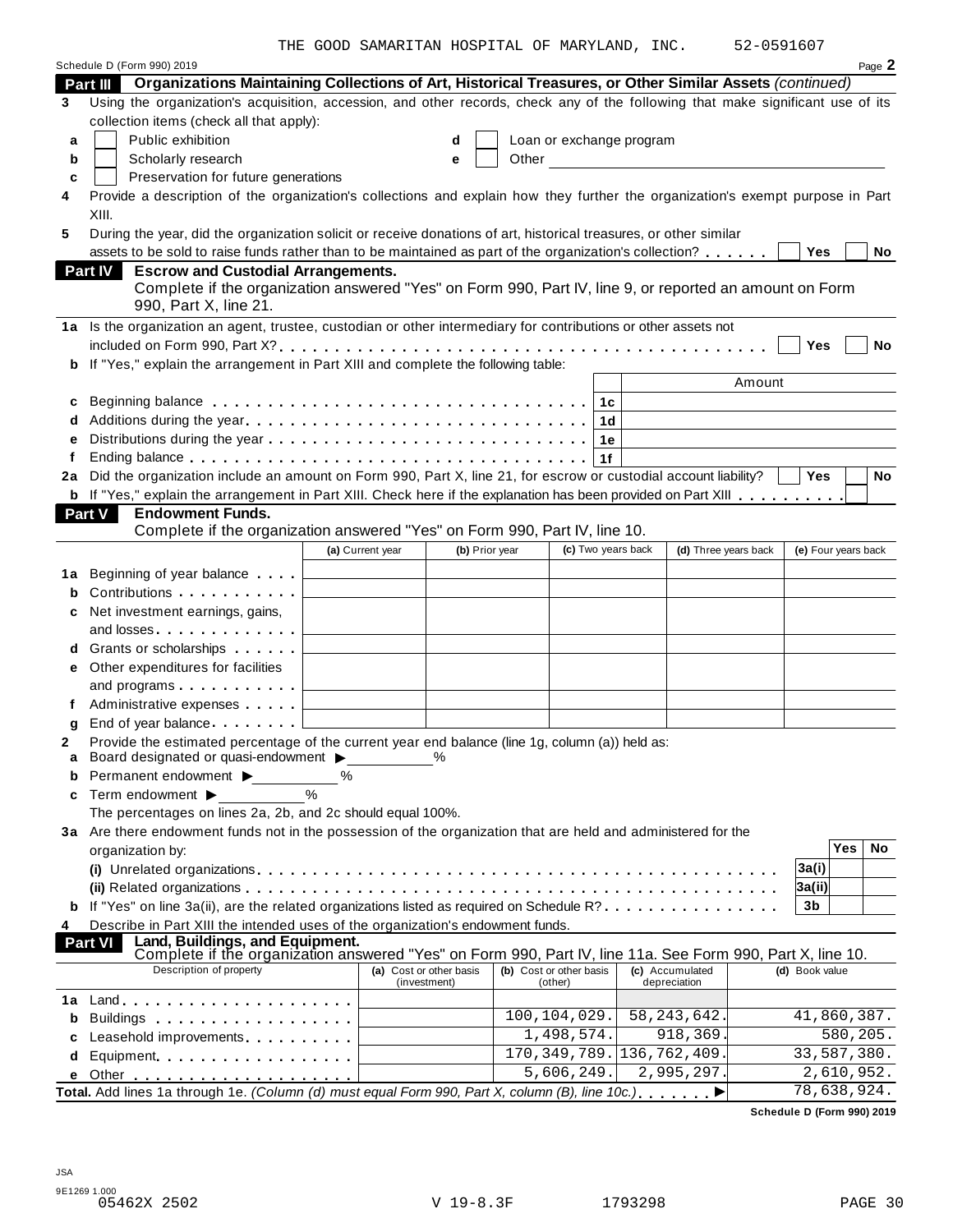Schedule D (Form 990) 2019 Page **3 Investments - Other Securities.** Complete if the organization answered "Yes" on Form 990, Part IV, line 11b. See Form 990, Part X, line 12. **Part VII (a)** Description of security or category (including name of security) **(b)** Book value **(c)** Method of valuation: Cost or end-of-year market value Schedule D (Form 990) 2019<br> **Part VII Investments - Other Securities.**<br>
Complete if the organization answered<br>
(a) Description of security or category<br>
(including name of security)<br>
(1) Financial derivatives<br>
(2) Closely h **Part VII** Investments - Other Securities.<br>
Complete if the organization answered<br>
(a) Description of security or category<br>
(including name of security)<br>
(1) Financial derivatives<br>
(2) Closely held equity interests<br>
(3) Ot **(3)** Other (A) (B) (C) (D) (E) (F) (G) (H) **Total.** *(Column (b) must equal Form 990, Part X, col. (B) line 12.)* **Investments - Program Related.**  Complete if the organization answered "Yes" on Form 990, Part IV, line 11c. See Form 990, Part X, line 13. **Part VIII (a)** Description of investment **(b)** Book value **(c)** Method of valuation: Cost or end-of-year market value **(1) (2) (3) (4) (5) (6) (7) (8) (9) Total.** *(Column (b) must equal Form 990, Part X, col.*  $(B)$  line 13.)  $\blacktriangleright$ **Other Assets.**  Complete if the organization answered "Yes" on Form 990, Part IV, line 11d. See Form 990, Part X, line 15. **Part IX (a)** Description **(b)** Book value **(1) (2) (3) (4) (5) (6) (7) (8) (9) Total. (Column (b) must equal Form 990, Part X, col. (B) line 15.)**<br> **Part X Column (b)** must equal Form 990, Part X, col. (B) line 15.)<br> **Part X Column must equal Form 990, Part X, col. (B) line 15.) Collumn m** m **Other Liabilities.**  Complete if the organization answered "Yes" on Form 990, Part IV, line 11e or 11f. See Form 990, Part X, line 25. **Part X 1. (a)** Description of liability **(b)** Book value (1) Federal income taxes (2) (3) (4) OPERATING LEASE LIABILITY 2,511,900. (5) (6) (7) (8) (9) **Total.** *(Column (b) must equal Form 990, Part X, col. (B) line 25.)* m m m m m m m m m m m m m m m m m m m m m m m m m m m m m m <sup>I</sup> OPERATING LEASE ROU ASSET 2,073,150. OPTION IT ASSET 371,720. INTERCOMPANY RECEIVABLES 1,175. OTHER ASSETS 65,384,542. 67,830,587. ADVANCES FROM 3RD PARTY PAYORS 65,772,115. ASBESTOS ABATEMENT LIABILITY 2,776,991. WORKERS COMPENSATION 2,377,850. CREDIT BALANCE PATIENT A/R 1,890,182. OTHER LIABILITIES 231,728. 75,560,766.

**2.** Liability for uncertain tax positions. In Part XIII, provide the text of the footnote to the organization's financial statements that reports the organization's liability for uncertain tax positions under FASB ASC 740. Check here if the text of the footnote has been provided in Part XIII

X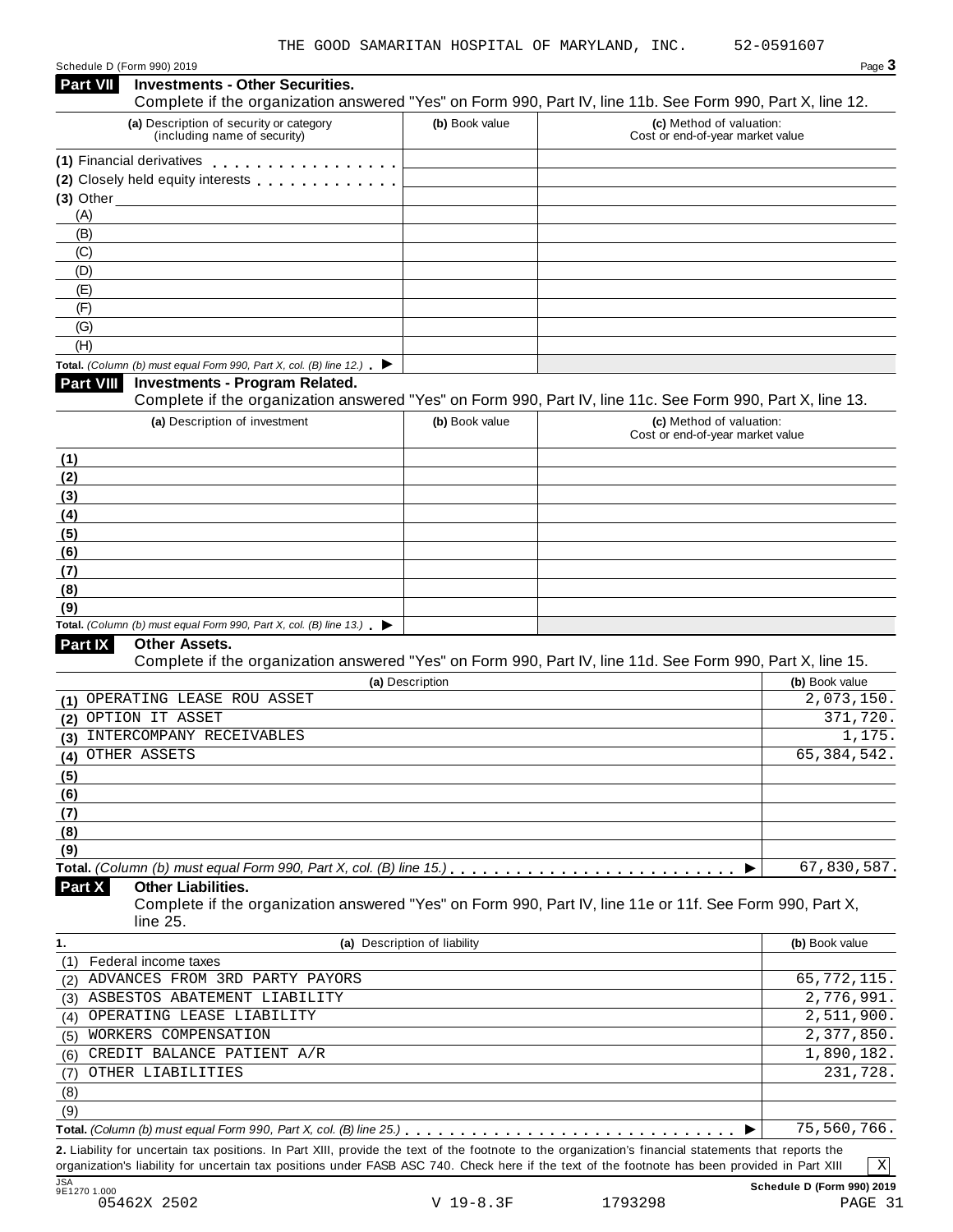|                | THE GOOD SAMARITAN HOSPITAL OF MARYLAND, INC.                                                                                                      |              | 52-0591607 |
|----------------|----------------------------------------------------------------------------------------------------------------------------------------------------|--------------|------------|
|                | Schedule D (Form 990) 2019                                                                                                                         |              | Page 4     |
| <b>Part XI</b> | Reconciliation of Revenue per Audited Financial Statements With Revenue per Return.                                                                |              |            |
|                | Complete if the organization answered "Yes" on Form 990, Part IV, line 12a.                                                                        |              |            |
| 1              | Total revenue, gains, and other support per audited financial statements                                                                           | $\mathbf{1}$ |            |
| $\mathbf{2}$   | Amounts included on line 1 but not on Form 990, Part VIII, line 12:                                                                                |              |            |
| a              | 2a                                                                                                                                                 |              |            |
|                | 2 <sub>b</sub><br>Donated services and use of facilities                                                                                           |              |            |
| c              | 2c                                                                                                                                                 |              |            |
| d              |                                                                                                                                                    |              |            |
| е              |                                                                                                                                                    | 2e           |            |
| 3              |                                                                                                                                                    | 3            |            |
| 4              | Amounts included on Form 990, Part VIII, line 12, but not on line 1:                                                                               |              |            |
| a              | 4a<br>Investment expenses not included on Form 990, Part VIII, line 7b                                                                             |              |            |
| b              | 4b                                                                                                                                                 |              |            |
|                |                                                                                                                                                    | 4c           |            |
| 5.             | Total revenue. Add lines 3 and 4c. (This must equal Form 990, Part I, line 12.)                                                                    | 5            |            |
| Part XII       | Reconciliation of Expenses per Audited Financial Statements With Expenses per Return.                                                              |              |            |
|                | Complete if the organization answered "Yes" on Form 990, Part IV, line 12a.                                                                        |              |            |
| 1              |                                                                                                                                                    | $\mathbf{1}$ |            |
| 2              | Amounts included on line 1 but not on Form 990, Part IX, line 25:                                                                                  |              |            |
| a              | 2a                                                                                                                                                 |              |            |
|                | 2 <sub>b</sub>                                                                                                                                     |              |            |
| С              | 2c                                                                                                                                                 |              |            |
| d              |                                                                                                                                                    |              |            |
| е              |                                                                                                                                                    | 2e           |            |
| 3              |                                                                                                                                                    | 3            |            |
| 4              | Amounts included on Form 990, Part IX, line 25, but not on line 1:                                                                                 |              |            |
| a              | 4a<br>Investment expenses not included on Form 990, Part VIII, line 7b                                                                             |              |            |
| b              | 4b                                                                                                                                                 |              |            |
| c              |                                                                                                                                                    | 4c           |            |
|                | Total expenses. Add lines 3 and 4c. (This must equal Form 990, Part I, line 18.).                                                                  | 5            |            |
|                | Part XIII Supplemental Information.                                                                                                                |              |            |
|                | Provide the descriptions required for Part II, lines 3, 5, and 9; Part III, lines 1a and 4; Part IV, lines 1b and 2b; Part V, line 4; Part X, line |              |            |

2; Part XI, lines 2d and 4b; and Part XII, lines 2d and 4b. Also complete this part to provide any additional information.

SEE PAGE 5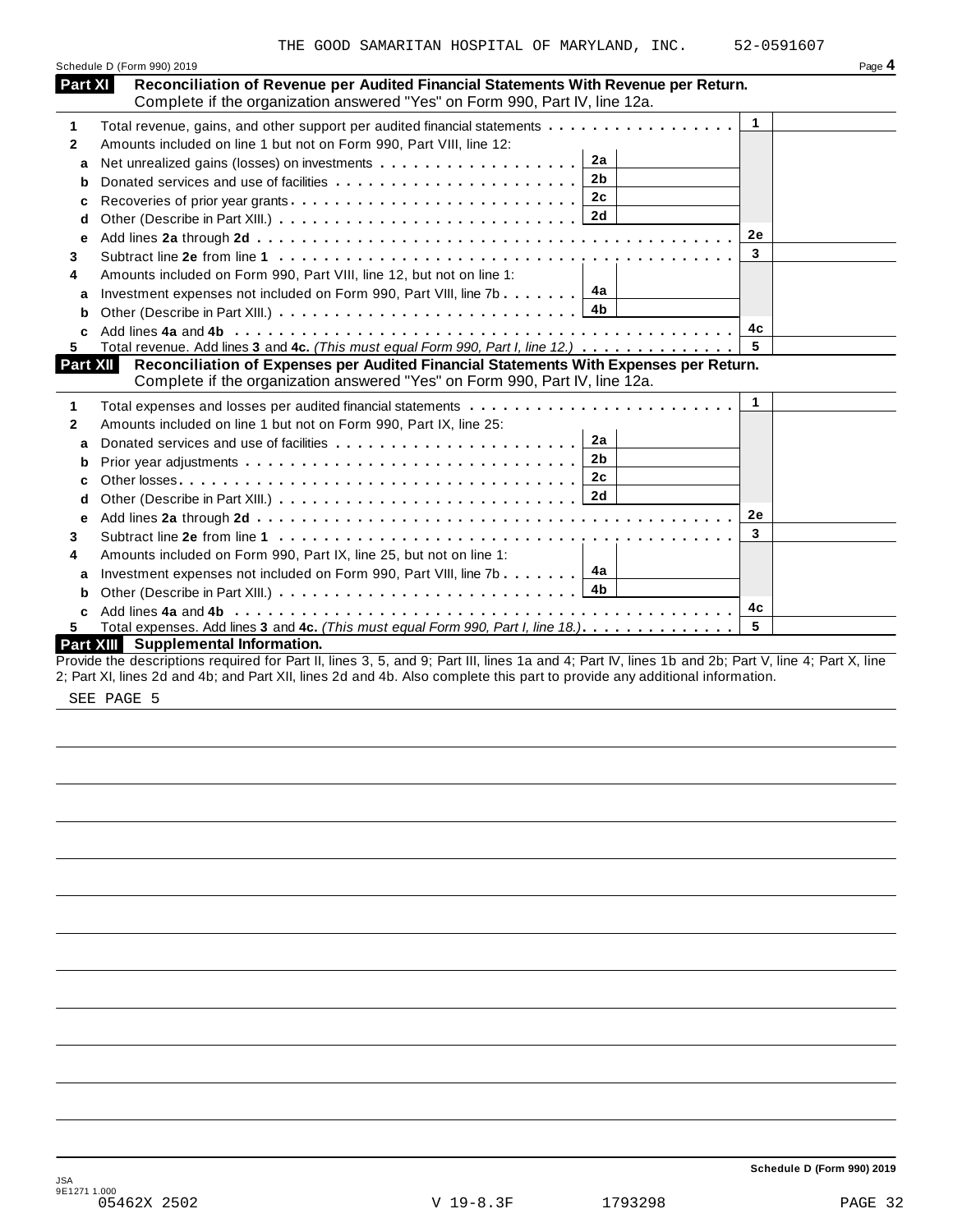FIN 48 FOOTNOTE

PART X, LINE 2

INCOME TAXES ARE ACCOUNTED FOR UNDER THE ASSET AND LIABILITY METHOD. DEFERRED TAX ASSETS AND LIABILITIES ARE RECOGNIZED FOR THE FUTURE TAX CONSEQUENCES ATTRIBUTABLE TO DIFFERENCES BETWEEN THE FINANCIAL STATEMENT CARRYING AMOUNTS OF EXISTING ASSETS AND LIABILITIES AND THEIR RESPECTIVE TAX BASES AND OPERATING LOSS AND TAX CREDIT CARRYFORWARDS. DEFERRED TAX ASSETS AND LIABILITIES ARE MEASURED USING ENACTED TAX RATES EXPECTED TO APPLY TO TAXABLE INCOME IN THE YEARS IN WHICH THOSE TEMPORARY DIFFERENCES ARE EXPECTED TO BE RECOVERED OR SETTLED. THE EFFECT ON DEFERRED TAX ASSETS AND LIABILITIES OF A CHANGE IN TAX RATES IS RECOGNIZED IN THE PERIOD THAT INCLUDES THE ENACTMENT DATE. ANY CHANGES TO THE VALUATION ALLOWANCE ON THE DEFERRED TAX ASSET ARE REFLECTED IN THE YEAR OF CHANGE. THE CORPORATION ACCOUNTS FOR UNCERTAIN TAX POSITIONS IN ACCORDANCE WITH THE FASB ACCOUNTING STANDARDS CODIFICATION (ASC) TOPIC 740, INCOME TAXES. THERE WAS NO LIABILITY RECORDED FOR UNCERTAIN TAX POSITIONS AS OF JUNE 30, 2020.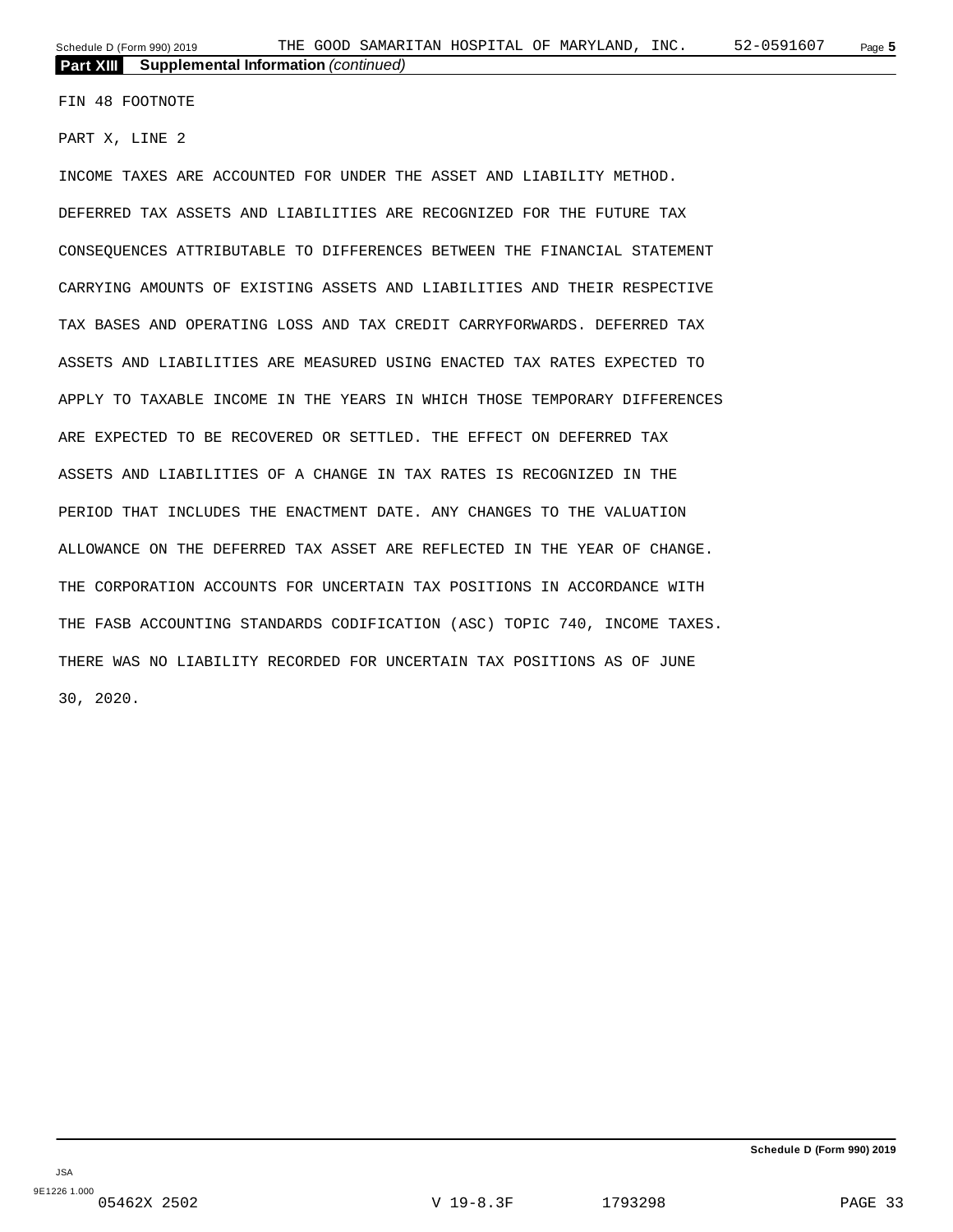| <b>SCHEDULE H</b> |                                                                                                                                                                                                                                                                                             |                                                                                                                                                                                               |                                                                                | <b>Hospitals</b>                                                                                                                                                                                                                                                                                                                                       |                                               |                                       |                                            | OMB No. 1545-0047   |              |  |  |
|-------------------|---------------------------------------------------------------------------------------------------------------------------------------------------------------------------------------------------------------------------------------------------------------------------------------------|-----------------------------------------------------------------------------------------------------------------------------------------------------------------------------------------------|--------------------------------------------------------------------------------|--------------------------------------------------------------------------------------------------------------------------------------------------------------------------------------------------------------------------------------------------------------------------------------------------------------------------------------------------------|-----------------------------------------------|---------------------------------------|--------------------------------------------|---------------------|--------------|--|--|
|                   | (Form 990)                                                                                                                                                                                                                                                                                  |                                                                                                                                                                                               | Complete if the organization answered "Yes" on Form 990, Part IV, question 20. |                                                                                                                                                                                                                                                                                                                                                        |                                               |                                       |                                            | 19                  |              |  |  |
|                   | Department of the Treasury<br><b>Internal Revenue Service</b>                                                                                                                                                                                                                               |                                                                                                                                                                                               |                                                                                | Attach to Form 990.<br>Go to www.irs.gov/Form990 for instructions and the latest information.                                                                                                                                                                                                                                                          |                                               |                                       | <b>Open to Public</b><br><b>Inspection</b> |                     |              |  |  |
|                   | Name of the organization                                                                                                                                                                                                                                                                    |                                                                                                                                                                                               |                                                                                |                                                                                                                                                                                                                                                                                                                                                        |                                               | <b>Employer identification number</b> |                                            |                     |              |  |  |
|                   | THE GOOD SAMARITAN HOSPITAL OF MARYLAND, INC.                                                                                                                                                                                                                                               |                                                                                                                                                                                               |                                                                                |                                                                                                                                                                                                                                                                                                                                                        |                                               | 52-0591607                            |                                            |                     |              |  |  |
|                   | Part I                                                                                                                                                                                                                                                                                      |                                                                                                                                                                                               |                                                                                | Financial Assistance and Certain Other Community Benefits at Cost                                                                                                                                                                                                                                                                                      |                                               |                                       |                                            |                     |              |  |  |
|                   |                                                                                                                                                                                                                                                                                             |                                                                                                                                                                                               |                                                                                |                                                                                                                                                                                                                                                                                                                                                        |                                               |                                       |                                            | Yes   No            |              |  |  |
|                   |                                                                                                                                                                                                                                                                                             |                                                                                                                                                                                               |                                                                                | 1a Did the organization have a financial assistance policy during the tax year? If "No," skip to question 6a                                                                                                                                                                                                                                           |                                               |                                       | 1a                                         | Χ                   |              |  |  |
|                   |                                                                                                                                                                                                                                                                                             |                                                                                                                                                                                               |                                                                                |                                                                                                                                                                                                                                                                                                                                                        |                                               |                                       | 1 <sub>b</sub>                             | Χ                   |              |  |  |
| 2                 | X                                                                                                                                                                                                                                                                                           | Applied uniformly to all hospital facilities<br>Generally tailored to individual hospital facilities                                                                                          |                                                                                | If the organization had multiple hospital facilities, indicate which of the following best describes application of<br>the financial assistance policy to its various hospital facilities during the tax year.                                                                                                                                         | Applied uniformly to most hospital facilities |                                       |                                            |                     |              |  |  |
| 3                 | the organization's patients during the tax year.                                                                                                                                                                                                                                            |                                                                                                                                                                                               |                                                                                | Answer the following based on the financial assistance eligibility criteria that applied to the largest number of                                                                                                                                                                                                                                      |                                               |                                       |                                            |                     |              |  |  |
|                   | 100%                                                                                                                                                                                                                                                                                        | $\mathbf{X}$<br>150%                                                                                                                                                                          | 200%                                                                           | a Did the organization use Federal Poverty Guidelines (FPG) as a factor in determining eligibility for providing<br>free care? If "Yes," indicate which of the following was the FPG family income limit for eligibility for free care:<br>Other                                                                                                       |                                               |                                       | За                                         | Χ                   |              |  |  |
|                   | 200%                                                                                                                                                                                                                                                                                        | 250%                                                                                                                                                                                          | 300%                                                                           | <b>b</b> Did the organization use FPG as a factor in determining eligibility for providing discounted care? If "Yes,"<br>indicate which of the following was the family income limit for eligibility for discounted care:<br>$\vert$ X $\vert$<br>350%<br>400%                                                                                         | Other                                         | %                                     | 3b                                         | Χ                   |              |  |  |
|                   | discounted care.                                                                                                                                                                                                                                                                            |                                                                                                                                                                                               |                                                                                | c If the organization used factors other than FPG in determining eligibility, describe in Part VI the criteria used<br>for determining eligibility for free or discounted care. Include in the description whether the organization used<br>an asset test or other threshold, regardless of income, as a factor in determining eligibility for free or |                                               |                                       |                                            |                     |              |  |  |
| 4                 |                                                                                                                                                                                                                                                                                             | Did the organization's financial assistance policy that applied to the largest number of its patients during the<br>tax year provide for free or discounted care to the "medically indigent"? |                                                                                |                                                                                                                                                                                                                                                                                                                                                        |                                               |                                       |                                            | Χ                   |              |  |  |
|                   |                                                                                                                                                                                                                                                                                             |                                                                                                                                                                                               |                                                                                | 5a Did the organization budget amounts for free or discounted care provided under its financial assistance policy during the tax year?                                                                                                                                                                                                                 |                                               |                                       | 4<br>5a                                    | Χ                   |              |  |  |
|                   |                                                                                                                                                                                                                                                                                             |                                                                                                                                                                                               |                                                                                | <b>b</b> If "Yes," did the organization's financial assistance expenses exceed the budgeted amount?                                                                                                                                                                                                                                                    |                                               |                                       | 5b                                         | Χ                   |              |  |  |
|                   |                                                                                                                                                                                                                                                                                             |                                                                                                                                                                                               |                                                                                | c If "Yes" to line 5b, as a result of budget considerations, was the organization unable to provide free or                                                                                                                                                                                                                                            |                                               |                                       |                                            |                     |              |  |  |
|                   |                                                                                                                                                                                                                                                                                             |                                                                                                                                                                                               |                                                                                |                                                                                                                                                                                                                                                                                                                                                        |                                               |                                       | 5c                                         |                     | Χ            |  |  |
|                   |                                                                                                                                                                                                                                                                                             |                                                                                                                                                                                               |                                                                                |                                                                                                                                                                                                                                                                                                                                                        |                                               |                                       | 6a                                         | Χ                   |              |  |  |
|                   |                                                                                                                                                                                                                                                                                             |                                                                                                                                                                                               |                                                                                |                                                                                                                                                                                                                                                                                                                                                        |                                               |                                       | 6 <sub>b</sub>                             | Χ                   |              |  |  |
|                   | these worksheets with the Schedule H.                                                                                                                                                                                                                                                       |                                                                                                                                                                                               |                                                                                | Complete the following table using the worksheets provided in the Schedule H instructions. Do not submit                                                                                                                                                                                                                                               |                                               |                                       |                                            |                     |              |  |  |
|                   |                                                                                                                                                                                                                                                                                             |                                                                                                                                                                                               |                                                                                | 7 Financial Assistance and Certain Other Community Benefits at Cost                                                                                                                                                                                                                                                                                    |                                               |                                       |                                            |                     |              |  |  |
|                   | <b>Financial Assistance and</b><br><b>Means-Tested Government</b><br>Programs                                                                                                                                                                                                               | (a) Number of<br>activities or<br>programs<br>(optional)                                                                                                                                      | (b) Persons<br>served<br>(optional)                                            | (c) Total community<br>benefit expense                                                                                                                                                                                                                                                                                                                 | (d) Direct offsetting<br>revenue              | (e) Net community<br>benefit expense  |                                            | of total<br>expense | (f) Percent  |  |  |
|                   | <b>a</b> Financial Assistance at cost                                                                                                                                                                                                                                                       |                                                                                                                                                                                               |                                                                                |                                                                                                                                                                                                                                                                                                                                                        |                                               |                                       |                                            |                     |              |  |  |
|                   | (from Worksheet 1)                                                                                                                                                                                                                                                                          |                                                                                                                                                                                               |                                                                                | 5,932,783.                                                                                                                                                                                                                                                                                                                                             |                                               | 5,932,783.                            |                                            |                     | 2.24         |  |  |
|                   | <b>b</b> Medicaid (from Worksheet 3,                                                                                                                                                                                                                                                        |                                                                                                                                                                                               |                                                                                |                                                                                                                                                                                                                                                                                                                                                        |                                               |                                       |                                            |                     |              |  |  |
|                   | column a) expansion and the set of the set of the set of the set of the set of the set of the set of the set of the set of the set of the set of the set of the set of the set of the set of the set of the set of the set of<br>C Costs of other means-tested<br>government programs (from |                                                                                                                                                                                               |                                                                                |                                                                                                                                                                                                                                                                                                                                                        |                                               |                                       |                                            |                     |              |  |  |
|                   | Worksheet $3$ , column b) $\Box$<br><b>d</b> Total. Financial Assistance<br>and Means-Tested<br>Government Programs                                                                                                                                                                         |                                                                                                                                                                                               |                                                                                | 5,932,783.                                                                                                                                                                                                                                                                                                                                             |                                               | 5,932,783.                            |                                            |                     | 2.24         |  |  |
|                   | <b>Other Benefits</b>                                                                                                                                                                                                                                                                       |                                                                                                                                                                                               |                                                                                |                                                                                                                                                                                                                                                                                                                                                        |                                               |                                       |                                            |                     |              |  |  |
|                   | <b>e</b> Community health improvement<br>services and community benefit<br>operations (from Worksheet 4)                                                                                                                                                                                    |                                                                                                                                                                                               |                                                                                | 2,395,879.                                                                                                                                                                                                                                                                                                                                             | 514,948.                                      | 1,880,931.                            |                                            | .71                 |              |  |  |
| f                 | Health professions education<br>(from Worksheet 5)                                                                                                                                                                                                                                          |                                                                                                                                                                                               |                                                                                | 9,925,290.                                                                                                                                                                                                                                                                                                                                             | 400.                                          | 9,924,890.                            |                                            | 3.74                |              |  |  |
|                   | Subsidized health services (from<br>Worksheet 6) and the material control of the material control of the material control of the material control of the material control of the material control of the material control of the material control of the material                           |                                                                                                                                                                                               |                                                                                | 6,612,267.                                                                                                                                                                                                                                                                                                                                             | 3,589,799.                                    | 3,022,468.                            |                                            |                     | 1.14         |  |  |
|                   | <b>h</b> Research (from Worksheet 7)                                                                                                                                                                                                                                                        |                                                                                                                                                                                               |                                                                                |                                                                                                                                                                                                                                                                                                                                                        |                                               |                                       |                                            |                     |              |  |  |
| Ť.                | Cash and in-kind contributions<br>for community benefit (from<br>Worksheet 8)                                                                                                                                                                                                               |                                                                                                                                                                                               |                                                                                | 32,917.                                                                                                                                                                                                                                                                                                                                                |                                               | 32,917.                               |                                            |                     | .01          |  |  |
|                   |                                                                                                                                                                                                                                                                                             |                                                                                                                                                                                               |                                                                                |                                                                                                                                                                                                                                                                                                                                                        |                                               |                                       |                                            |                     |              |  |  |
|                   | <b>Total.</b> Other Benefits                                                                                                                                                                                                                                                                |                                                                                                                                                                                               |                                                                                | 18,966,353.<br>24,899,136.                                                                                                                                                                                                                                                                                                                             | 4,105,147.<br>4,105,147.                      | 14,861,206.<br>20,793,989.            |                                            |                     | 5.60<br>7.84 |  |  |

 $\begin{array}{c|c|c|c|c|c|c|c|c} \hline \textbf{K} & \textbf{I} & \textbf{O} & \textbf{I} & \textbf{I} & \textbf{I} & \textbf{I} & \textbf{I} & \textbf{I} & \textbf{I} & \textbf{I} & \textbf{I} & \textbf{I} & \textbf{I} & \textbf{I} & \textbf{I} & \textbf{I} & \textbf{I} & \textbf{I} & \textbf{I} & \textbf{I} & \textbf{I} & \textbf{I} & \textbf{I} & \textbf{I} & \textbf{I} & \textbf{I} & \textbf{I$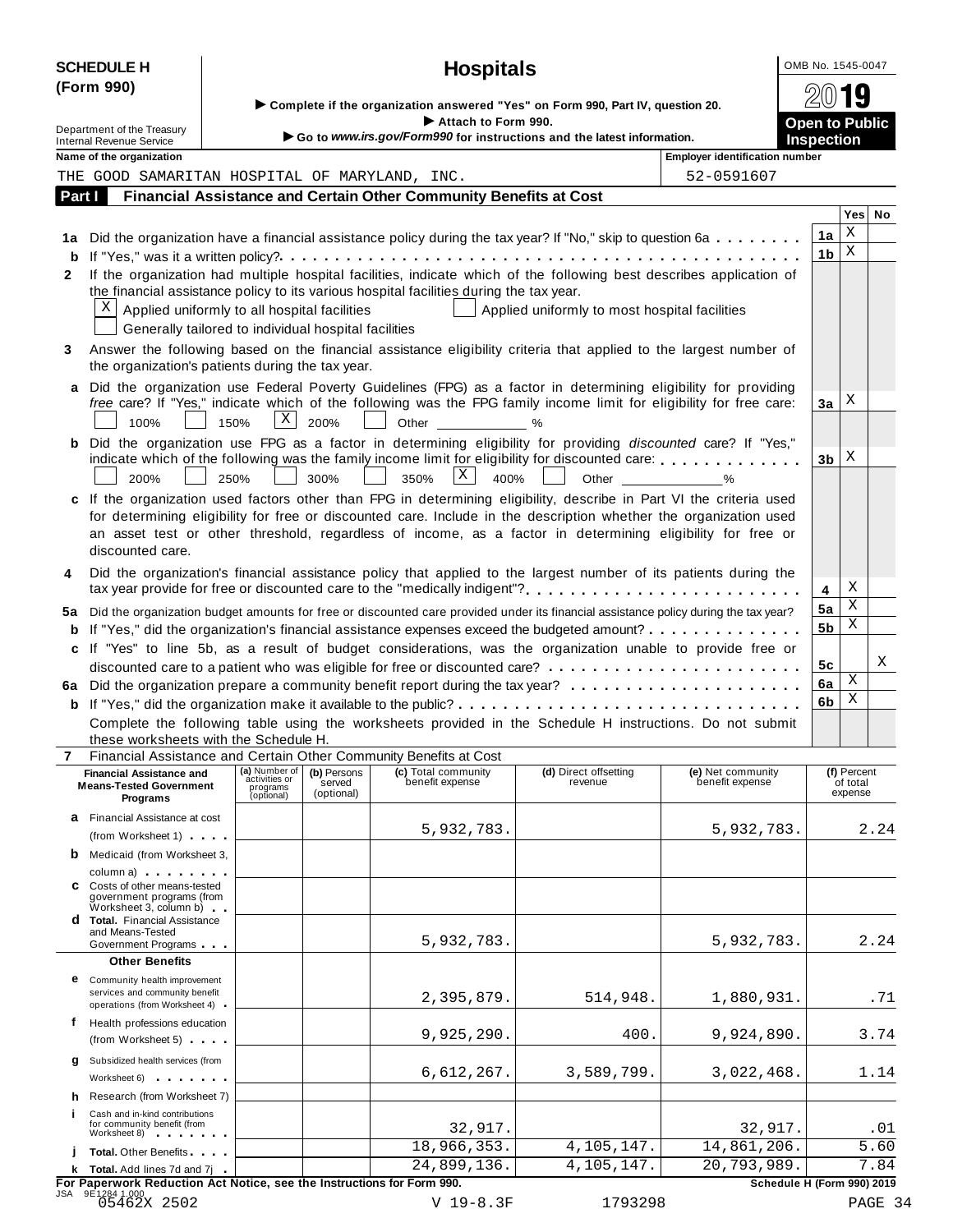# Schedule H (Form 990) 2019 Page **2**

#### **Community Building Activities** Complete this table if the organization conducted any community building activities during the tax year, and describe in Part VI how its community building activities promoted the health of the communities it serves. **Part II**

|                             |                                                                                                                                                                                                                                                                                                                                                                                                                                                                                                                                                                                                                                                                                                                                                                                                                                                                                                                                                                                                                                                                                                                                                                                                                                                                                                                                                                                                                                                                                                                                                                                                                                                                                                                             | (a) Number of<br>activities or<br>programs<br>(optional) | (b) Persons<br>served<br>(optional) | (c) Total community<br>building expense                                                                                                        | (d) Direct offsetting<br>revenue                       | (e) Net community<br>building expense                                                       |    | (f) Percent of<br>total expense                     |     |  |  |
|-----------------------------|-----------------------------------------------------------------------------------------------------------------------------------------------------------------------------------------------------------------------------------------------------------------------------------------------------------------------------------------------------------------------------------------------------------------------------------------------------------------------------------------------------------------------------------------------------------------------------------------------------------------------------------------------------------------------------------------------------------------------------------------------------------------------------------------------------------------------------------------------------------------------------------------------------------------------------------------------------------------------------------------------------------------------------------------------------------------------------------------------------------------------------------------------------------------------------------------------------------------------------------------------------------------------------------------------------------------------------------------------------------------------------------------------------------------------------------------------------------------------------------------------------------------------------------------------------------------------------------------------------------------------------------------------------------------------------------------------------------------------------|----------------------------------------------------------|-------------------------------------|------------------------------------------------------------------------------------------------------------------------------------------------|--------------------------------------------------------|---------------------------------------------------------------------------------------------|----|-----------------------------------------------------|-----|--|--|
|                             | 1 Physical improvements and housing                                                                                                                                                                                                                                                                                                                                                                                                                                                                                                                                                                                                                                                                                                                                                                                                                                                                                                                                                                                                                                                                                                                                                                                                                                                                                                                                                                                                                                                                                                                                                                                                                                                                                         |                                                          |                                     | 27,900.                                                                                                                                        |                                                        | 27,900.                                                                                     |    |                                                     | .01 |  |  |
|                             | 2 Economic development                                                                                                                                                                                                                                                                                                                                                                                                                                                                                                                                                                                                                                                                                                                                                                                                                                                                                                                                                                                                                                                                                                                                                                                                                                                                                                                                                                                                                                                                                                                                                                                                                                                                                                      |                                                          |                                     |                                                                                                                                                |                                                        |                                                                                             |    |                                                     |     |  |  |
|                             | 3 Community support                                                                                                                                                                                                                                                                                                                                                                                                                                                                                                                                                                                                                                                                                                                                                                                                                                                                                                                                                                                                                                                                                                                                                                                                                                                                                                                                                                                                                                                                                                                                                                                                                                                                                                         |                                                          |                                     | 931,932.                                                                                                                                       | 531,336.                                               | 400,596.                                                                                    |    |                                                     | .15 |  |  |
|                             | 4 Environmental improvements                                                                                                                                                                                                                                                                                                                                                                                                                                                                                                                                                                                                                                                                                                                                                                                                                                                                                                                                                                                                                                                                                                                                                                                                                                                                                                                                                                                                                                                                                                                                                                                                                                                                                                |                                                          |                                     |                                                                                                                                                |                                                        |                                                                                             |    |                                                     |     |  |  |
|                             | 5 Leadership development and                                                                                                                                                                                                                                                                                                                                                                                                                                                                                                                                                                                                                                                                                                                                                                                                                                                                                                                                                                                                                                                                                                                                                                                                                                                                                                                                                                                                                                                                                                                                                                                                                                                                                                |                                                          |                                     |                                                                                                                                                |                                                        |                                                                                             |    |                                                     |     |  |  |
|                             | training for community members                                                                                                                                                                                                                                                                                                                                                                                                                                                                                                                                                                                                                                                                                                                                                                                                                                                                                                                                                                                                                                                                                                                                                                                                                                                                                                                                                                                                                                                                                                                                                                                                                                                                                              |                                                          |                                     |                                                                                                                                                |                                                        |                                                                                             |    |                                                     |     |  |  |
|                             | 6 Coalition building                                                                                                                                                                                                                                                                                                                                                                                                                                                                                                                                                                                                                                                                                                                                                                                                                                                                                                                                                                                                                                                                                                                                                                                                                                                                                                                                                                                                                                                                                                                                                                                                                                                                                                        |                                                          |                                     |                                                                                                                                                |                                                        |                                                                                             |    |                                                     |     |  |  |
|                             | 7 Community health improvement                                                                                                                                                                                                                                                                                                                                                                                                                                                                                                                                                                                                                                                                                                                                                                                                                                                                                                                                                                                                                                                                                                                                                                                                                                                                                                                                                                                                                                                                                                                                                                                                                                                                                              |                                                          |                                     |                                                                                                                                                |                                                        |                                                                                             |    |                                                     |     |  |  |
|                             | advocacy                                                                                                                                                                                                                                                                                                                                                                                                                                                                                                                                                                                                                                                                                                                                                                                                                                                                                                                                                                                                                                                                                                                                                                                                                                                                                                                                                                                                                                                                                                                                                                                                                                                                                                                    |                                                          |                                     | 26,386.                                                                                                                                        |                                                        | 26,386.                                                                                     |    |                                                     | .01 |  |  |
|                             | 8 Workforce development                                                                                                                                                                                                                                                                                                                                                                                                                                                                                                                                                                                                                                                                                                                                                                                                                                                                                                                                                                                                                                                                                                                                                                                                                                                                                                                                                                                                                                                                                                                                                                                                                                                                                                     |                                                          |                                     | 44,562.                                                                                                                                        |                                                        | 44,562.                                                                                     |    |                                                     | .02 |  |  |
|                             | 9 Other                                                                                                                                                                                                                                                                                                                                                                                                                                                                                                                                                                                                                                                                                                                                                                                                                                                                                                                                                                                                                                                                                                                                                                                                                                                                                                                                                                                                                                                                                                                                                                                                                                                                                                                     |                                                          |                                     |                                                                                                                                                |                                                        |                                                                                             |    |                                                     |     |  |  |
|                             | 10 Total                                                                                                                                                                                                                                                                                                                                                                                                                                                                                                                                                                                                                                                                                                                                                                                                                                                                                                                                                                                                                                                                                                                                                                                                                                                                                                                                                                                                                                                                                                                                                                                                                                                                                                                    |                                                          |                                     | 1,030,780.                                                                                                                                     | 531,336.                                               | 499,444.                                                                                    |    |                                                     | .19 |  |  |
|                             | Part III<br><b>Bad Debt, Medicare, &amp; Collection Practices</b>                                                                                                                                                                                                                                                                                                                                                                                                                                                                                                                                                                                                                                                                                                                                                                                                                                                                                                                                                                                                                                                                                                                                                                                                                                                                                                                                                                                                                                                                                                                                                                                                                                                           |                                                          |                                     |                                                                                                                                                |                                                        |                                                                                             |    |                                                     |     |  |  |
| 1.<br>3<br>5<br>6<br>7<br>8 | <b>Section A. Bad Debt Expense</b><br>Yes<br>No<br>Did the organization report bad debt expense in accordance with Healthcare Financial Management Association<br>X<br>1<br>2 Enter the amount of the organization's bad debt expense. Explain in Part VI the<br>6,699,329.<br>2 <sup>1</sup><br>methodology used by the organization to estimate this amount<br>Enter the estimated amount of the organization's bad debt expense attributable to<br>patients eligible under the organization's financial assistance policy. Explain in Part VI<br>the methodology used by the organization to estimate this amount and the rationale,<br>3<br>if any, for including this portion of bad debt as community benefit<br>Provide in Part VI the text of the footnote to the organization's financial statements that describes bad debt<br>expense or the page number on which this footnote is contained in the attached financial statements.<br><b>Section B. Medicare</b><br>Enter total revenue received from Medicare (including DSH and IME) 5<br>6<br>Enter Medicare allowable costs of care relating to payments on line 5<br>$\vert$ 7<br>Subtract line 6 from line 5. This is the surplus (or shortfall)<br>Describe in Part VI the extent to which any shortfall reported on line 7 should be treated as community<br>benefit. Also describe in Part VI the costing methodology or source used to determine the amount reported<br>on line 6. Check the box that describes the method used:<br>$\mathbf{X}$<br>Cost to charge ratio<br>Other<br>Cost accounting system<br><b>Section C. Collection Practices</b><br>X<br>9a Did the organization have a written debt collection policy during the tax year?<br>9а |                                                          |                                     |                                                                                                                                                |                                                        |                                                                                             |    |                                                     |     |  |  |
|                             | <b>b</b> If "Yes," did the organization's collection policy that applied to the largest number of its patients during the tax year contain provisions on the                                                                                                                                                                                                                                                                                                                                                                                                                                                                                                                                                                                                                                                                                                                                                                                                                                                                                                                                                                                                                                                                                                                                                                                                                                                                                                                                                                                                                                                                                                                                                                |                                                          |                                     |                                                                                                                                                |                                                        |                                                                                             | 9b | Χ                                                   |     |  |  |
|                             | Part IV                                                                                                                                                                                                                                                                                                                                                                                                                                                                                                                                                                                                                                                                                                                                                                                                                                                                                                                                                                                                                                                                                                                                                                                                                                                                                                                                                                                                                                                                                                                                                                                                                                                                                                                     |                                                          |                                     | Management Companies and Joint Ventures (owned 10% or more by officers, directors, trustees, key employees, and physicians - see instructions) |                                                        |                                                                                             |    |                                                     |     |  |  |
| 1<br>2<br>3<br>4<br>5       | (a) Name of entity                                                                                                                                                                                                                                                                                                                                                                                                                                                                                                                                                                                                                                                                                                                                                                                                                                                                                                                                                                                                                                                                                                                                                                                                                                                                                                                                                                                                                                                                                                                                                                                                                                                                                                          |                                                          |                                     | (b) Description of primary<br>activity of entity                                                                                               | (c) Organization's<br>profit % or stock<br>ownership % | (d) Officers, directors,<br>trustees, or key<br>employees' profit %<br>or stock ownership % |    | (e) Physicians'<br>profit % or stock<br>ownership % |     |  |  |
| 6                           |                                                                                                                                                                                                                                                                                                                                                                                                                                                                                                                                                                                                                                                                                                                                                                                                                                                                                                                                                                                                                                                                                                                                                                                                                                                                                                                                                                                                                                                                                                                                                                                                                                                                                                                             |                                                          |                                     |                                                                                                                                                |                                                        |                                                                                             |    |                                                     |     |  |  |
| 7                           |                                                                                                                                                                                                                                                                                                                                                                                                                                                                                                                                                                                                                                                                                                                                                                                                                                                                                                                                                                                                                                                                                                                                                                                                                                                                                                                                                                                                                                                                                                                                                                                                                                                                                                                             |                                                          |                                     |                                                                                                                                                |                                                        |                                                                                             |    |                                                     |     |  |  |
| 8                           |                                                                                                                                                                                                                                                                                                                                                                                                                                                                                                                                                                                                                                                                                                                                                                                                                                                                                                                                                                                                                                                                                                                                                                                                                                                                                                                                                                                                                                                                                                                                                                                                                                                                                                                             |                                                          |                                     |                                                                                                                                                |                                                        |                                                                                             |    |                                                     |     |  |  |
| 9                           |                                                                                                                                                                                                                                                                                                                                                                                                                                                                                                                                                                                                                                                                                                                                                                                                                                                                                                                                                                                                                                                                                                                                                                                                                                                                                                                                                                                                                                                                                                                                                                                                                                                                                                                             |                                                          |                                     |                                                                                                                                                |                                                        |                                                                                             |    |                                                     |     |  |  |
| 10                          |                                                                                                                                                                                                                                                                                                                                                                                                                                                                                                                                                                                                                                                                                                                                                                                                                                                                                                                                                                                                                                                                                                                                                                                                                                                                                                                                                                                                                                                                                                                                                                                                                                                                                                                             |                                                          |                                     |                                                                                                                                                |                                                        |                                                                                             |    |                                                     |     |  |  |
| 11                          |                                                                                                                                                                                                                                                                                                                                                                                                                                                                                                                                                                                                                                                                                                                                                                                                                                                                                                                                                                                                                                                                                                                                                                                                                                                                                                                                                                                                                                                                                                                                                                                                                                                                                                                             |                                                          |                                     |                                                                                                                                                |                                                        |                                                                                             |    |                                                     |     |  |  |
| 12                          |                                                                                                                                                                                                                                                                                                                                                                                                                                                                                                                                                                                                                                                                                                                                                                                                                                                                                                                                                                                                                                                                                                                                                                                                                                                                                                                                                                                                                                                                                                                                                                                                                                                                                                                             |                                                          |                                     |                                                                                                                                                |                                                        |                                                                                             |    |                                                     |     |  |  |
| 13<br><b>JSA</b>            |                                                                                                                                                                                                                                                                                                                                                                                                                                                                                                                                                                                                                                                                                                                                                                                                                                                                                                                                                                                                                                                                                                                                                                                                                                                                                                                                                                                                                                                                                                                                                                                                                                                                                                                             |                                                          |                                     |                                                                                                                                                |                                                        |                                                                                             |    |                                                     |     |  |  |
|                             | 9E1285 1.000                                                                                                                                                                                                                                                                                                                                                                                                                                                                                                                                                                                                                                                                                                                                                                                                                                                                                                                                                                                                                                                                                                                                                                                                                                                                                                                                                                                                                                                                                                                                                                                                                                                                                                                |                                                          |                                     |                                                                                                                                                |                                                        | Schedule H (Form 990) 2019                                                                  |    |                                                     |     |  |  |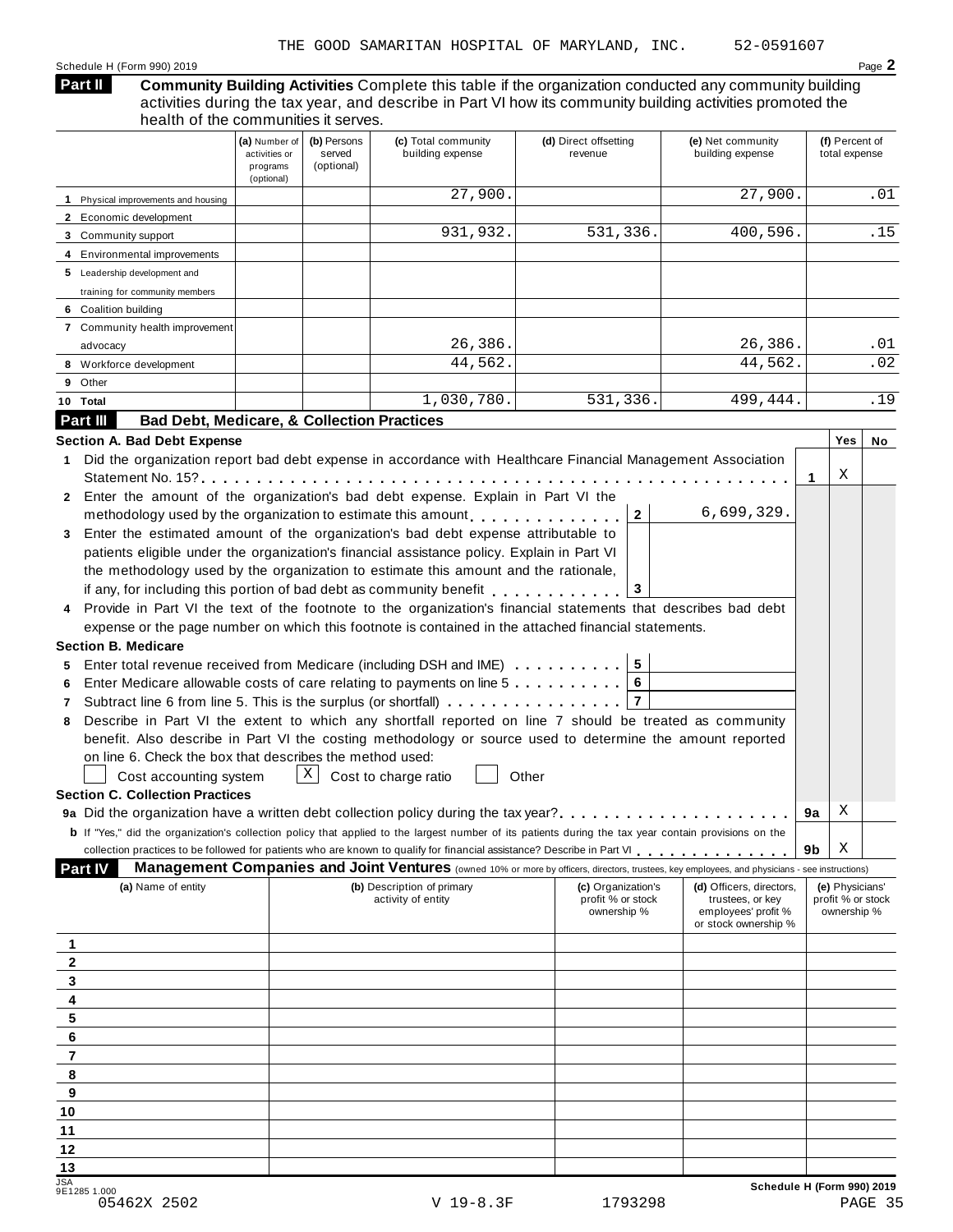| Schedule H (Form 990) 2019 | Page |
|----------------------------|------|
|                            |      |

| <b>Part V</b> Facility Information                                   |                   |                            |                     |                   |                          |                   |             |          |                  |                    |
|----------------------------------------------------------------------|-------------------|----------------------------|---------------------|-------------------|--------------------------|-------------------|-------------|----------|------------------|--------------------|
| <b>Section A. Hospital Facilities</b>                                |                   |                            |                     |                   |                          |                   |             |          |                  |                    |
| (list in order of size, from largest to smallest - see instructions) |                   |                            |                     |                   |                          |                   | ER-24 hours | ER-other |                  |                    |
| How many hospital facilities did the organization operate during     |                   |                            |                     |                   |                          |                   |             |          |                  |                    |
| the tax year?<br>$\mathbf{1}$                                        | Licensed hospital |                            | Children's hospital | Teaching hospital |                          | Research facility |             |          |                  |                    |
| Name, address, primary website address, and state license            |                   | General medical & surgical |                     |                   | Critical access hospital |                   |             |          |                  |                    |
| number (and if a group return, the name and EIN of the               |                   |                            |                     |                   |                          |                   |             |          |                  | Facility           |
| subordinate hospital organization that operates the hospital         |                   |                            |                     |                   |                          |                   |             |          |                  | reporting<br>group |
| facility)<br>1 GOOD SAMARITAN HOSPITAL OF MARYLAND                   |                   |                            |                     |                   |                          |                   |             |          | Other (describe) |                    |
| 5601 LOCH RAVEN BLVD                                                 |                   |                            |                     |                   |                          |                   |             |          |                  |                    |
| MD 21239<br><b>BALTIMORE</b>                                         |                   |                            |                     |                   |                          |                   |             |          |                  |                    |
|                                                                      |                   |                            |                     |                   |                          |                   |             |          |                  |                    |
|                                                                      | X                 | X                          |                     | Χ                 |                          |                   | Χ           |          |                  |                    |
| $\mathbf{2}$                                                         |                   |                            |                     |                   |                          |                   |             |          |                  |                    |
|                                                                      |                   |                            |                     |                   |                          |                   |             |          |                  |                    |
|                                                                      |                   |                            |                     |                   |                          |                   |             |          |                  |                    |
|                                                                      |                   |                            |                     |                   |                          |                   |             |          |                  |                    |
|                                                                      |                   |                            |                     |                   |                          |                   |             |          |                  |                    |
| $\mathbf{3}$                                                         |                   |                            |                     |                   |                          |                   |             |          |                  |                    |
|                                                                      |                   |                            |                     |                   |                          |                   |             |          |                  |                    |
|                                                                      |                   |                            |                     |                   |                          |                   |             |          |                  |                    |
|                                                                      |                   |                            |                     |                   |                          |                   |             |          |                  |                    |
|                                                                      |                   |                            |                     |                   |                          |                   |             |          |                  |                    |
| 4                                                                    |                   |                            |                     |                   |                          |                   |             |          |                  |                    |
|                                                                      |                   |                            |                     |                   |                          |                   |             |          |                  |                    |
|                                                                      |                   |                            |                     |                   |                          |                   |             |          |                  |                    |
|                                                                      |                   |                            |                     |                   |                          |                   |             |          |                  |                    |
|                                                                      |                   |                            |                     |                   |                          |                   |             |          |                  |                    |
| 5                                                                    |                   |                            |                     |                   |                          |                   |             |          |                  |                    |
|                                                                      |                   |                            |                     |                   |                          |                   |             |          |                  |                    |
|                                                                      |                   |                            |                     |                   |                          |                   |             |          |                  |                    |
|                                                                      |                   |                            |                     |                   |                          |                   |             |          |                  |                    |
| 6                                                                    |                   |                            |                     |                   |                          |                   |             |          |                  |                    |
|                                                                      |                   |                            |                     |                   |                          |                   |             |          |                  |                    |
|                                                                      |                   |                            |                     |                   |                          |                   |             |          |                  |                    |
|                                                                      |                   |                            |                     |                   |                          |                   |             |          |                  |                    |
|                                                                      |                   |                            |                     |                   |                          |                   |             |          |                  |                    |
| 7                                                                    |                   |                            |                     |                   |                          |                   |             |          |                  |                    |
|                                                                      |                   |                            |                     |                   |                          |                   |             |          |                  |                    |
|                                                                      |                   |                            |                     |                   |                          |                   |             |          |                  |                    |
|                                                                      |                   |                            |                     |                   |                          |                   |             |          |                  |                    |
|                                                                      |                   |                            |                     |                   |                          |                   |             |          |                  |                    |
| 8                                                                    |                   |                            |                     |                   |                          |                   |             |          |                  |                    |
|                                                                      |                   |                            |                     |                   |                          |                   |             |          |                  |                    |
|                                                                      |                   |                            |                     |                   |                          |                   |             |          |                  |                    |
|                                                                      |                   |                            |                     |                   |                          |                   |             |          |                  |                    |
|                                                                      |                   |                            |                     |                   |                          |                   |             |          |                  |                    |
| 9                                                                    |                   |                            |                     |                   |                          |                   |             |          |                  |                    |
|                                                                      |                   |                            |                     |                   |                          |                   |             |          |                  |                    |
|                                                                      |                   |                            |                     |                   |                          |                   |             |          |                  |                    |
|                                                                      |                   |                            |                     |                   |                          |                   |             |          |                  |                    |
|                                                                      |                   |                            |                     |                   |                          |                   |             |          |                  |                    |
| 10                                                                   |                   |                            |                     |                   |                          |                   |             |          |                  |                    |
|                                                                      |                   |                            |                     |                   |                          |                   |             |          |                  |                    |
|                                                                      |                   |                            |                     |                   |                          |                   |             |          |                  |                    |
|                                                                      |                   |                            |                     |                   |                          |                   |             |          |                  |                    |
|                                                                      |                   |                            |                     |                   |                          |                   |             |          |                  |                    |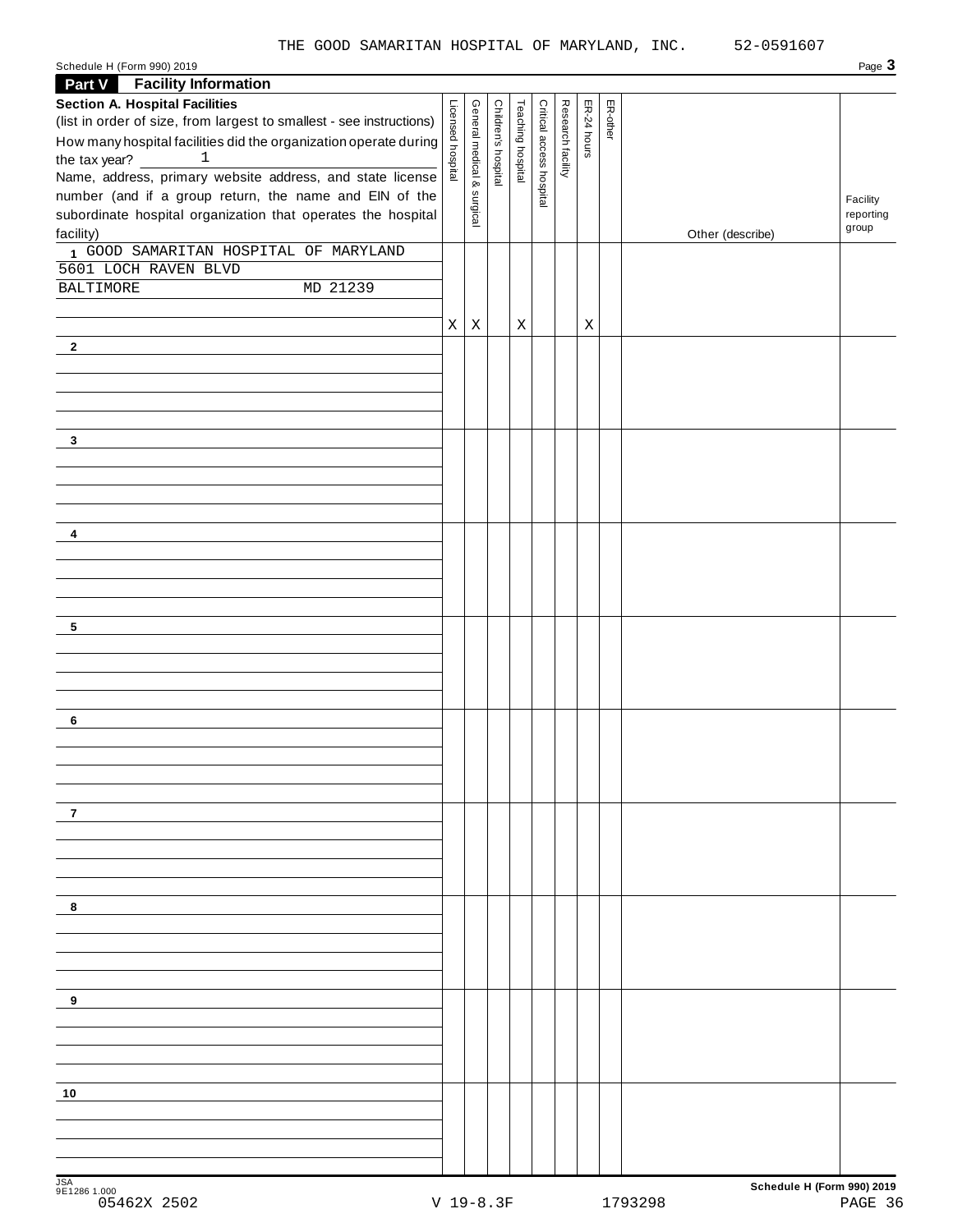Schedule H (Form 990) 2019 Page **4**

# **Part V Facility Information** *(continued)*

# **Section B. Facility Policies and Practices**

(complete a separate Section B for each of the hospital facilities or facility reporting groups listed in Part V, Section A)

## **Name of hospital facility or letter of facility reporting group** GOOD SAMARITAN HOSPITAL OF MARYLAND

|        | $\begin{array}{c} 1 \end{array}$<br>facilities in a facility reporting group (from Part V, Section A):                      |                 |     |    |
|--------|-----------------------------------------------------------------------------------------------------------------------------|-----------------|-----|----|
|        |                                                                                                                             |                 | Yes | No |
|        | <b>Community Health Needs Assessment</b>                                                                                    |                 |     |    |
|        | Was the hospital facility first licensed, registered, or similarly recognized by a state as a hospital facility in the      |                 |     |    |
|        |                                                                                                                             | 1               |     | Χ  |
|        | Was the hospital facility acquired or placed into service as a tax-exempt hospital in the current tax year or               |                 |     |    |
|        | the immediately preceding tax year? If "Yes," provide details of the acquisition in Section C.                              | $\mathbf{2}$    |     | Χ  |
|        | During the tax year or either of the two immediately preceding tax years, did the hospital facility conduct a               |                 |     |    |
|        | community health needs assessment (CHNA)? If "No," skip to line 12                                                          | 3               | X   |    |
|        | If "Yes," indicate what the CHNA report describes (check all that apply):                                                   |                 |     |    |
| а      | A definition of the community served by the hospital facility                                                               |                 |     |    |
| b      | $\mathbf X$<br>Demographics of the community                                                                                |                 |     |    |
| C      | $X$ Existing health care facilities and resources within the community that are available to respond to the                 |                 |     |    |
|        | health needs of the community                                                                                               |                 |     |    |
| d      | Χ<br>How data was obtained                                                                                                  |                 |     |    |
| е      | $\mathbf X$<br>The significant health needs of the community                                                                |                 |     |    |
|        | X <br>Primary and chronic disease needs and other health issues of uninsured persons, low-income persons,                   |                 |     |    |
|        | and minority groups                                                                                                         |                 |     |    |
| g      | Χļ<br>The process for identifying and prioritizing community health needs and services to meet the                          |                 |     |    |
|        | community health needs                                                                                                      |                 |     |    |
| h      | $X$ The process for consulting with persons representing the community's interests                                          |                 |     |    |
|        | $\vert X \vert$<br>The impact of any actions taken to address the significant health needs identified in the hospital       |                 |     |    |
|        | facility's prior CHNA(s)                                                                                                    |                 |     |    |
|        | Other (describe in Section C)                                                                                               |                 |     |    |
|        | Indicate the tax year the hospital facility last conducted a CHNA: $20^{-17}$                                               |                 |     |    |
|        | In conducting its most recent CHNA, did the hospital facility take into account input from persons who represent            |                 |     |    |
|        | the broad interests of the community served by the hospital facility, including those with special knowledge of or          |                 |     |    |
|        | expertise in public health? If "Yes," describe in Section C how the hospital facility took into account input from          |                 |     |    |
|        | persons who represent the community, and identify the persons the hospital facility consulted                               | 5               | X   |    |
|        | 6a Was the hospital facility's CHNA conducted with one or more other hospital facilities? If "Yes," list the other          |                 |     |    |
|        |                                                                                                                             | 6a              |     | Χ  |
| b      | Was the hospital facility's CHNA conducted with one or more organizations other than hospital facilities? If "Yes,"         |                 |     |    |
|        |                                                                                                                             | 6b              |     | Χ  |
|        |                                                                                                                             | $\overline{7}$  | Χ   |    |
|        | If "Yes," indicate how the CHNA report was made widely available (check all that apply):                                    |                 |     |    |
| а      | Hospital facility's website (list url): WWW.MEDSTARGOODSAM.ORG<br>Χ                                                         |                 |     |    |
| b      |                                                                                                                             |                 |     |    |
|        | Other website (list url):<br>Χ<br>Made a paper copy available for public inspection without charge at the hospital facility |                 |     |    |
|        |                                                                                                                             |                 |     |    |
|        | Other (describe in Section C)                                                                                               |                 |     |    |
|        | Did the hospital facility adopt an implementation strategy to meet the significant community health needs                   |                 | Χ   |    |
|        |                                                                                                                             | 8               |     |    |
|        | Indicate the tax year the hospital facility last adopted an implementation strategy: $20\frac{17}{1}$                       |                 | Χ   |    |
|        | Is the hospital facility's most recently adopted implementation strategy posted on a website?                               | 10              |     |    |
| a<br>b | If "Yes," (list url): WWW. MEDSTARGOODSAM. ORG                                                                              |                 |     |    |
|        | If "No," is the hospital facility's most recently adopted implementation strategy attached to this return?                  | 10 <sub>b</sub> |     |    |
|        | Describe in Section C how the hospital facility is addressing the significant needs identified in its most                  |                 |     |    |
|        | recently conducted CHNA and any such needs that are not being addressed together with the reasons why                       |                 |     |    |
|        | such needs are not being addressed.                                                                                         |                 |     |    |
|        | 12a Did the organization incur an excise tax under section 4959 for the hospital facility's failure to conduct a            |                 |     |    |
|        |                                                                                                                             | 12a             |     | Χ  |
|        | <b>b</b> If "Yes" to line 12a, did the organization file Form 4720 to report the section 4959 excise tax?                   | 12 <sub>b</sub> |     |    |
|        | c If "Yes" to line 12b, what is the total amount of section 4959 excise tax the organization reported on Form               |                 |     |    |
|        | 4720 for all of its hospital facilities? \$                                                                                 |                 |     |    |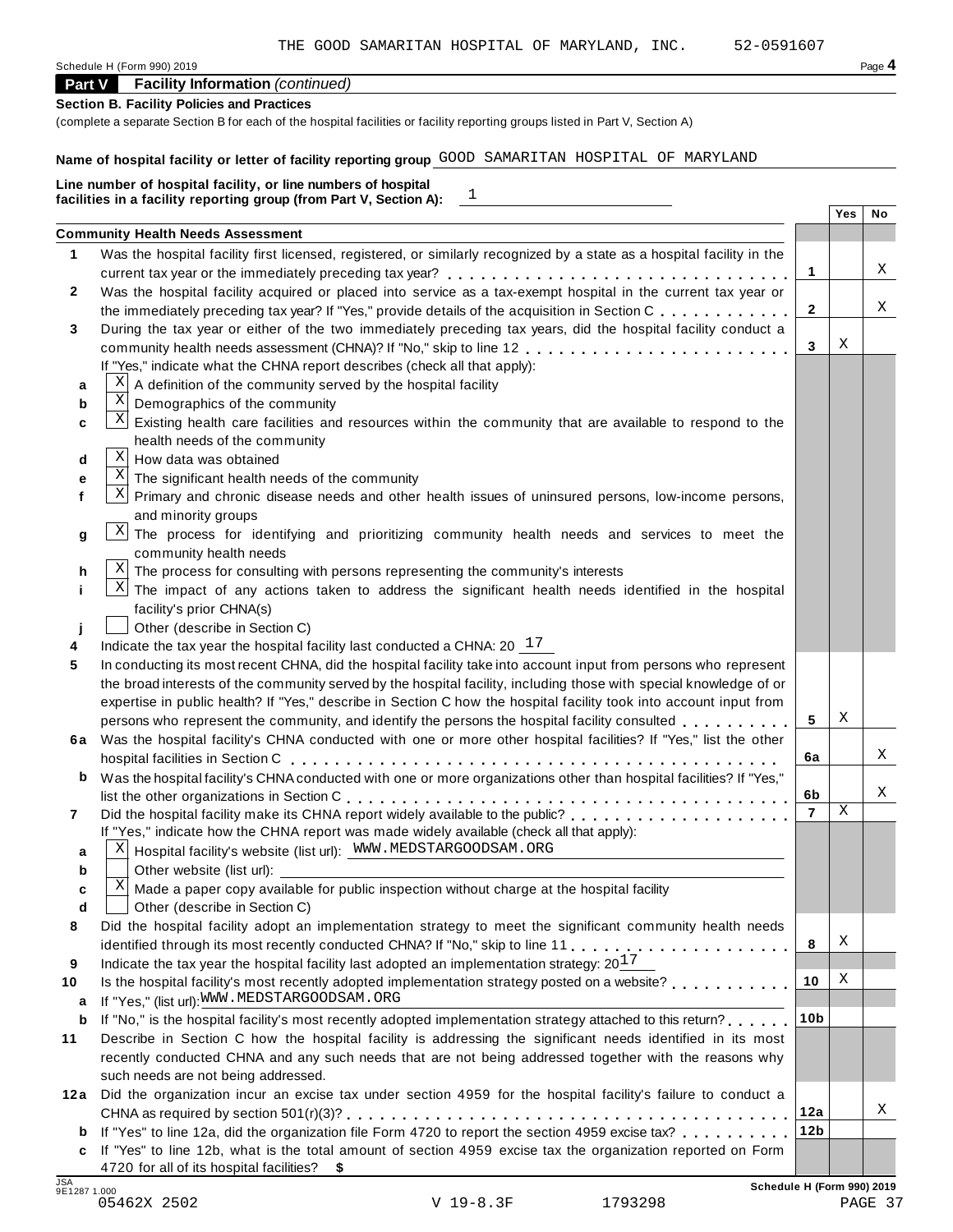|               |                           | 52-0591607<br>THE GOOD SAMARITAN HOSPITAL OF MARYLAND, INC.<br>Schedule H (Form 990) 2019                              |    |     | Page 5 |
|---------------|---------------------------|------------------------------------------------------------------------------------------------------------------------|----|-----|--------|
| <b>Part V</b> |                           | <b>Facility Information (continued)</b>                                                                                |    |     |        |
|               |                           | <b>Financial Assistance Policy (FAP)</b>                                                                               |    |     |        |
|               |                           |                                                                                                                        |    |     |        |
|               |                           | Name of hospital facility or letter of facility reporting group GOOD SAMARITAN HOSPITAL OF MARYLAND                    |    |     |        |
|               |                           |                                                                                                                        |    | Yes | No     |
|               |                           | Did the hospital facility have in place during the tax year a written financial assistance policy that:                |    |     |        |
| 13            |                           | Explained eligibility criteria for financial assistance, and whether such assistance included free or discounted care? | 13 | Χ   |        |
|               |                           | If "Yes," indicate the eligibility criteria explained in the FAP:                                                      |    |     |        |
| a             | X                         | Federal poverty guidelines (FPG), with FPG family income limit for eligibility for free care of 200.0000 %             |    |     |        |
|               |                           | and FPG family income limit for eligibility for discounted care of 400.0000 %                                          |    |     |        |
| b             | $\mathbf X$               | Income level other than FPG (describe in Section C)                                                                    |    |     |        |
| c             | $\overline{\mathbf{x}}$   | Asset level                                                                                                            |    |     |        |
| d             | $\overline{\mathbf{x}}$   | Medical indigency                                                                                                      |    |     |        |
| е             | $\overline{\mathbf{x}}$   | Insurance status                                                                                                       |    |     |        |
| f             | $\overline{\mathbf{x}}$   | Underinsurance status                                                                                                  |    |     |        |
| g             | $\overline{\text{X}}$     | Residency                                                                                                              |    |     |        |
| h             |                           | Other (describe in Section C)                                                                                          |    |     |        |
| 14            |                           | Explained the basis for calculating amounts charged to patients?                                                       | 14 | Х   |        |
| 15            |                           | Explained the method for applying for financial assistance?                                                            | 15 | Χ   |        |
|               |                           | If "Yes," indicate how the hospital facility's FAP or FAP application form (including accompanying                     |    |     |        |
|               |                           | instructions) explained the method for applying for financial assistance (check all that apply):                       |    |     |        |
| a             | $\boldsymbol{\mathrm{X}}$ | Described the information the hospital facility may require an individual to provide as part of his or her             |    |     |        |
|               |                           | application                                                                                                            |    |     |        |
| b             | $\mathbf{x}$              | Described the supporting documentation the hospital facility may require an individual to submit as part               |    |     |        |
|               |                           | of his or her application                                                                                              |    |     |        |
| c             | $\mathbf{x}$              | Provided the contact information of hospital facility staff who can provide an individual with information             |    |     |        |
|               |                           | about the FAP and FAP application process                                                                              |    |     |        |
| d             | $\mathbf{x}$              | Provided the contact information of nonprofit organizations or government agencies that may be                         |    |     |        |
|               |                           | sources of assistance with FAP applications                                                                            |    |     |        |
| е             |                           | Other (describe in Section C)                                                                                          |    |     |        |
| 16            |                           | Was widely publicized within the community served by the hospital facility?                                            | 16 | Χ   |        |
|               |                           | If "Yes," indicate how the hospital facility publicized the policy (check all that apply):                             |    |     |        |
| а             | X                         | The FAP was widely available on a website (list url): WWW.MEDSTARGOODSAM.ORG                                           |    |     |        |
| b             | X                         | The FAP application form was widely available on a website (list url): WWW.MEDSTARGOODSAM.ORG                          |    |     |        |
| c             | $\mathbf X$               | A plain language summary of the FAP was widely available on a website (list url): WWW.MEDSTARGOODSAM.ORG               |    |     |        |
| d             | $\mathbf X$               | The FAP was available upon request and without charge (in public locations in the hospital facility and                |    |     |        |
|               |                           | by mail)                                                                                                               |    |     |        |
|               | $\mathbf{X}$              | The FAP application form was available upon request and without charge (in public locations in the                     |    |     |        |
|               |                           | hospital facility and by mail)                                                                                         |    |     |        |
|               | $\vert X \vert$           | A plain language summary of the FAP was available upon request and without charge (in public                           |    |     |        |
|               |                           | locations in the hospital facility and by mail)                                                                        |    |     |        |
| g             | $\mathbf{X}$              | Individuals were notified about the FAP by being offered a paper copy of the plain language summary of                 |    |     |        |
|               |                           | the FAP, by receiving a conspicuous written notice about the FAP on their billing statements, and via                  |    |     |        |
|               |                           | conspicuous public displays or other measures reasonably calculated to attract patients' attention                     |    |     |        |
|               |                           |                                                                                                                        |    |     |        |
| h             | $\vert X \vert$           | Notified members of the community who are most likely to require financial assistance about availability               |    |     |        |
|               |                           | of the FAP                                                                                                             |    |     |        |
|               | $\boldsymbol{\mathrm{X}}$ | The FAP, FAP application form, and plain language summary of the FAP were translated into the                          |    |     |        |
|               |                           | primary language(s) spoken by Limited English Proficiency (LEP) populations                                            |    |     |        |

**j Other (describe in Section C)**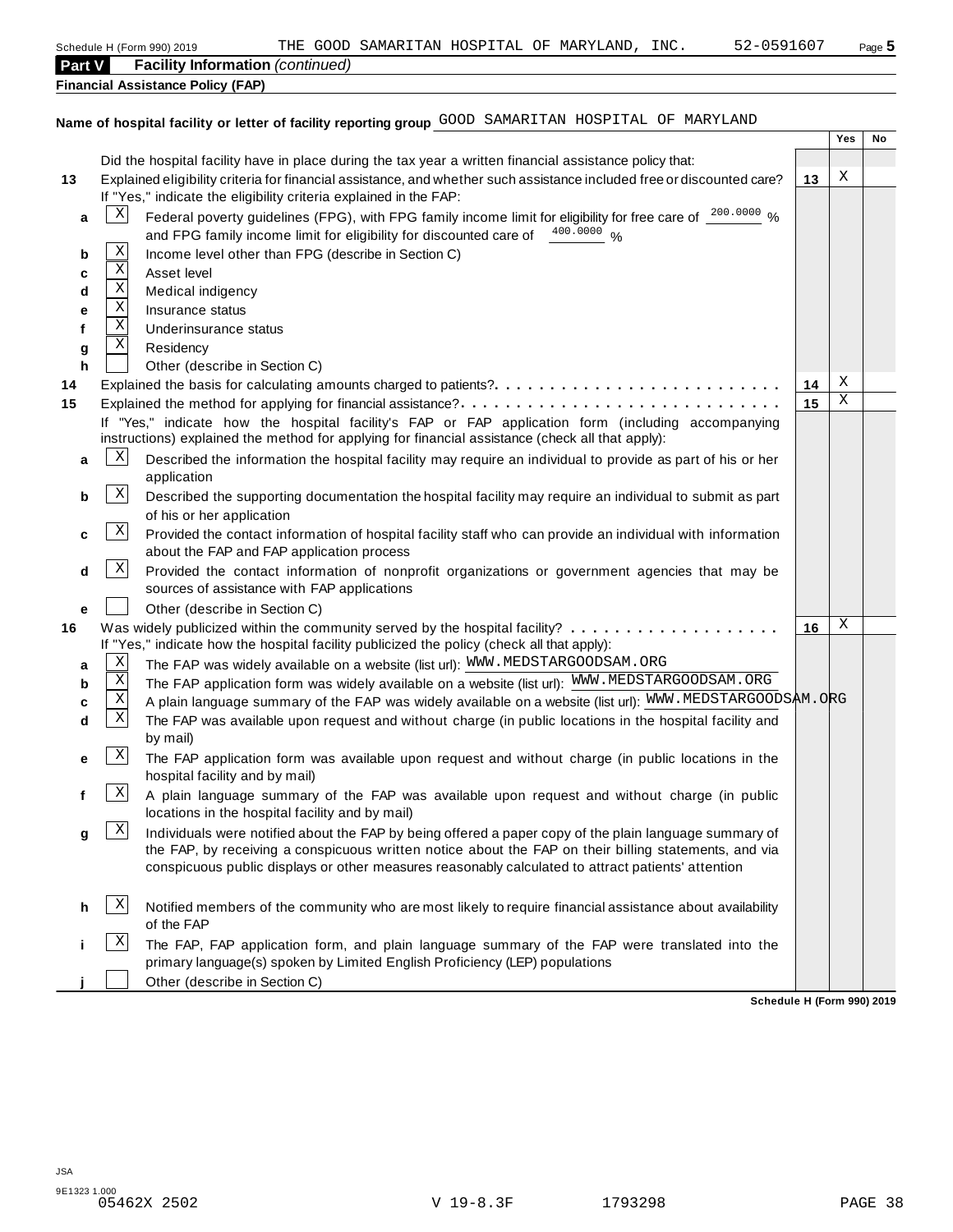Schedule H (Form 990) 2019 **Page 6** 

| Part V      | <b>Facility Information (continued)</b>                                                                                                                                                                       |     | .990 |
|-------------|---------------------------------------------------------------------------------------------------------------------------------------------------------------------------------------------------------------|-----|------|
|             | <b>Billing and Collections</b>                                                                                                                                                                                |     |      |
|             | Name of hospital facility or letter of facility reporting group GOOD SAMARITAN HOSPITAL OF MARYLAND                                                                                                           |     |      |
| 17          | Did the hospital facility have in place during the tax year a separate billing and collections policy, or a written                                                                                           | Yes | No   |
|             | financial assistance policy (FAP) that explained all of the actions the hospital facility or other authorized party                                                                                           |     |      |
|             | 17                                                                                                                                                                                                            | Χ   |      |
| 18          | Check all of the following actions against an individual that were permitted under the hospital facility's                                                                                                    |     |      |
|             | policies during the tax year before making reasonable efforts to determine the individual's eligibility under the                                                                                             |     |      |
|             | facility's FAP:                                                                                                                                                                                               |     |      |
| a           | Reporting to credit agency(ies)                                                                                                                                                                               |     |      |
| b           | Selling an individual's debt to another party                                                                                                                                                                 |     |      |
| c           | Deferring, denying, or requiring a payment before providing medically necessary care due to<br>nonpayment of a previous bill for care covered under the hospital facility's FAP                               |     |      |
| d           | Actions that require a legal or judicial process                                                                                                                                                              |     |      |
| е           | Other similar actions (describe in Section C)                                                                                                                                                                 |     |      |
| f           | X<br>None of these actions or other similar actions were permitted                                                                                                                                            |     |      |
| 19          | Did the hospital facility or other authorized party perform any of the following actions during the tax year                                                                                                  |     |      |
|             | before making reasonable efforts to determine the individual's eligibility under the facility's FAP?<br>19                                                                                                    |     | Χ    |
|             | If "Yes," check all actions in which the hospital facility or a third party engaged:                                                                                                                          |     |      |
| a           | Reporting to credit agency(ies)                                                                                                                                                                               |     |      |
| b           | Selling an individual's debt to another party                                                                                                                                                                 |     |      |
| C           | Deferring, denying, or requiring a payment before providing medically necessary care due to<br>nonpayment of a previous bill for care covered under the hospital facility's FAP                               |     |      |
| d           | Actions that require a legal or judicial process                                                                                                                                                              |     |      |
| e           | Other similar actions (describe in Section C)                                                                                                                                                                 |     |      |
| 20          | Indicate which efforts the hospital facility or other authorized party made before initiating any of the actions listed (whether or<br>not checked) in line 19 (check all that apply):                        |     |      |
| a           | Х<br>Provided a written notice about upcoming ECAs (Extraordinary Collection Action) and a plain language summary of the<br>FAP at least 30 days before initiating those ECAs (if not, describe in Section C) |     |      |
| $\mathbf b$ | Χ<br>Made a reasonable effort to orally notify individuals about the FAP and FAP application process (if not, describe in Section C)                                                                          |     |      |
| c           | Χ<br>Processed incomplete and complete FAP applications (if not, describe in Section C)                                                                                                                       |     |      |
| d           | Χ<br>Made presumptive eligibility determinations (if not, describe in Section C)                                                                                                                              |     |      |
| е           | Other (describe in Section C)                                                                                                                                                                                 |     |      |
| f           | None of these efforts were made                                                                                                                                                                               |     |      |
|             | <b>Policy Relating to Emergency Medical Care</b>                                                                                                                                                              |     |      |
| 21          | Did the hospital facility have in place during the tax year a written policy relating to emergency medical care                                                                                               |     |      |
|             | that required the hospital facility to provide, without discrimination, care for emergency medical conditions to                                                                                              |     |      |
|             | individuals regardless of their eligibility under the hospital facility's financial assistance policy?<br>21                                                                                                  | Χ   |      |
|             | If "No," indicate why:                                                                                                                                                                                        |     |      |
| a           | The hospital facility did not provide care for any emergency medical conditions                                                                                                                               |     |      |
| b           | The hospital facility's policy was not in writing                                                                                                                                                             |     |      |
| C           | The hospital facility limited who was eligible to receive care for emergency medical conditions (describe<br>in Section C)                                                                                    |     |      |

**d**  $\mathbf{I}$ Other (describe in Section C)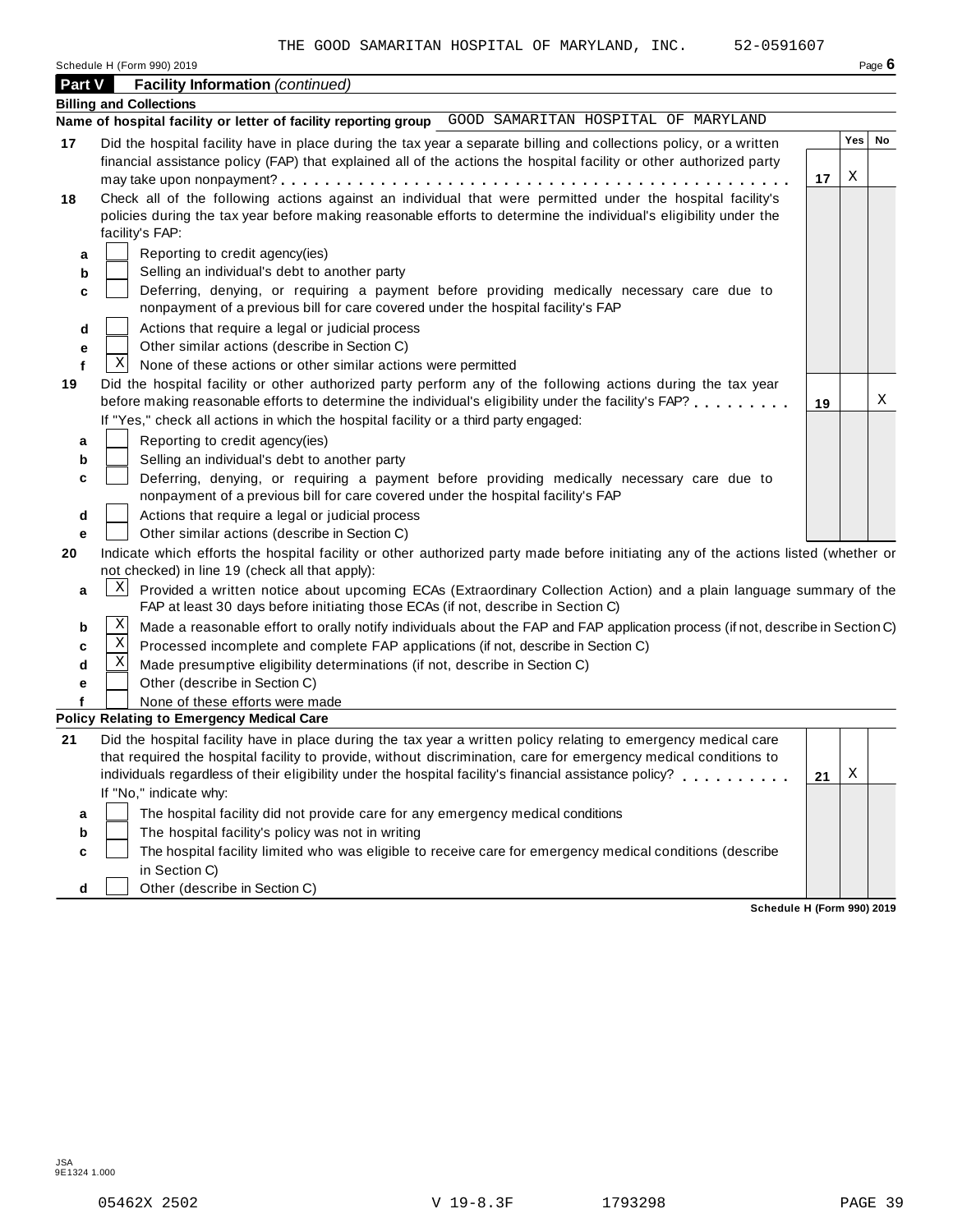| <b>Part V</b> | <b>Facility Information (continued)</b>                                                                                                                                                                                                                                                                   |    |            |           |
|---------------|-----------------------------------------------------------------------------------------------------------------------------------------------------------------------------------------------------------------------------------------------------------------------------------------------------------|----|------------|-----------|
|               | Charges to Individuals Eligible for Assistance Under the FAP (FAP-Eligible Individuals)                                                                                                                                                                                                                   |    |            |           |
|               | Name of hospital facility or letter of facility reporting group GOOD SAMARITAN HOSPITAL OF MARYLAND                                                                                                                                                                                                       |    |            |           |
|               |                                                                                                                                                                                                                                                                                                           |    | <b>Yes</b> | <b>No</b> |
| 22            | Indicate how the hospital facility determined, during the tax year, the maximum amounts that can be charged<br>to FAP-eligible individuals for emergency or other medically necessary care.                                                                                                               |    |            |           |
| a             | The hospital facility used a look-back method based on claims allowed by Medicare fee-for-service<br>during a prior 12-month period                                                                                                                                                                       |    |            |           |
| b             | The hospital facility used a look-back method based on claims allowed by Medicare fee-for-service and<br>all private health insurers that pay claims to the hospital facility during a prior 12-month period                                                                                              |    |            |           |
| c             | The hospital facility used a look-back method based on claims allowed by Medicaid, either alone or in<br>combination with Medicare fee-for-service and all private health insurers that pay claims to the hospital<br>facility during a prior 12-month period                                             |    |            |           |
| d             | X<br>The hospital facility used a prospective Medicare or Medicaid method                                                                                                                                                                                                                                 |    |            |           |
| 23            | During the tax year, did the hospital facility charge any FAP-eligible individual to whom the hospital facility<br>provided emergency or other medically necessary services more than the amounts generally billed to<br>If "Yes," explain in Section C.                                                  | 23 |            | X         |
| 24            | During the tax year, did the hospital facility charge any FAP-eligible individual an amount equal to the gross<br>charge for any service provided to that individual? $\ldots$ , $\ldots$ , $\ldots$ , $\ldots$ , $\ldots$ , $\ldots$ , $\ldots$ , $\ldots$ , $\ldots$<br>If "Yes," explain in Section C. | 24 |            | X         |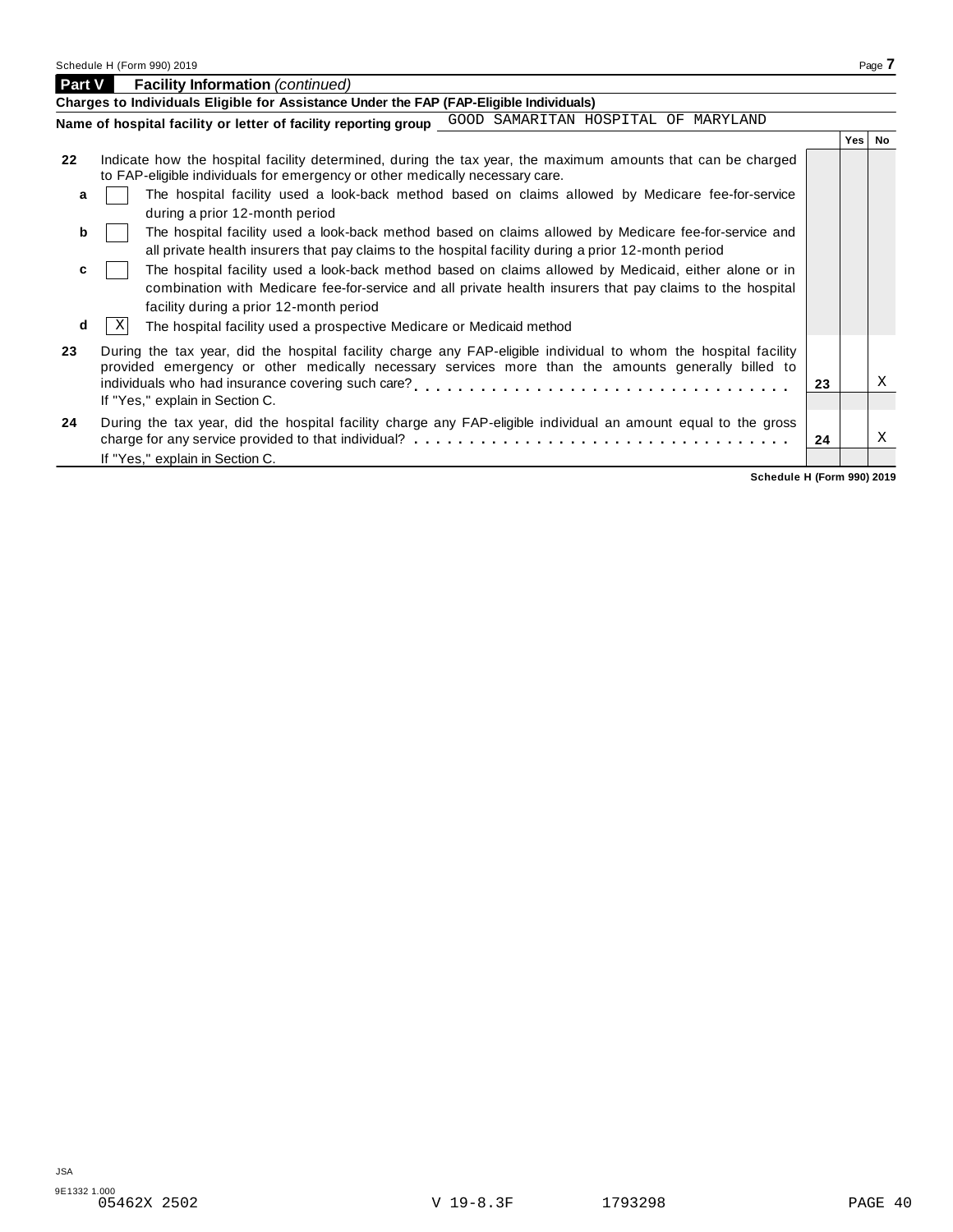Schedule H (Form 990) 2019 Page **8**

 **Part V Facility Information** *(continued)*

**Section C. Supplemental Information for Part V, Section B.** Provide descriptions required for Part V, Section B, lines 2, 3j, 5, 6a, 6b, 7d, 11, 13b, 13h, 15e, 16j, 18e, 19e, 20a, 20b, 20c, 20d, 20e, 21c, 21d, 23, and 24. If applicable, provide separate descriptions for each hospital facility in a facility reporting group, designated by facility reporting group letter and hospital facility line number from Part V, Section A ("A, 1," "A, 4," "B, 2," "B, 3," etc.) and name of hospital facility.

CHNA INPUT

PART V, SECTION B, LINE 5

HOSPITAL LEAD

ROLE DESCRIPTION

THE COMMUNITY HEALTH NEEDS ASSESSMENT (CHNA) HOSPITAL LEAD SERVES AS THE COORDINATOR OF ALL ASPECTS OF THE COMMUNITY HEALTH ASSESSMENT PROCESS. HE/SHE HELPS ESTABLISH AND COORDINATE THE ACTIVITIES OF THE ADVISORY TASK FORCE. THE LEAD ALSO HELPS PRODUCE THE HOSPITAL'S COMMUNITY HEALTH NEEDS ASSESSMENT AND IMPLEMENTATION STRATEGY. HE/SHE WORKS COLLABORATIVELY WITH REPRESENTATIVES FROM THE CORPORATE COMMUNITY HEALTH DEPARTMENT ON ALL SCHEDULE HS. THE LEAD ALSO WORKS CLOSELY WITH THE WRITER. HE/SHE REVIEWS ALL NARRATIVES PRIOR TO PUBLICATION.

NAME OF HOSPITAL LEAD: DEBORAH BENA

EXECUTIVE SPONSOR

ROLE DESCRIPTION

THE EXECUTIVE SPONSOR SERVES AS THE CONDUIT BETWEEN THE ADVISORY TASK FORCE AND THE SENIOR MANAGEMENT TEAM. THE SPONSOR IS AN ACTIVE PARTICIPANT OF THE ADVISORY TASK FORCE AND HE/SHE COMMUNICATES THE HOSPITAL'S CLINICAL STRENGTHS AND PROGRAM PRIORITIES TO DIVERSE AUDIENCES.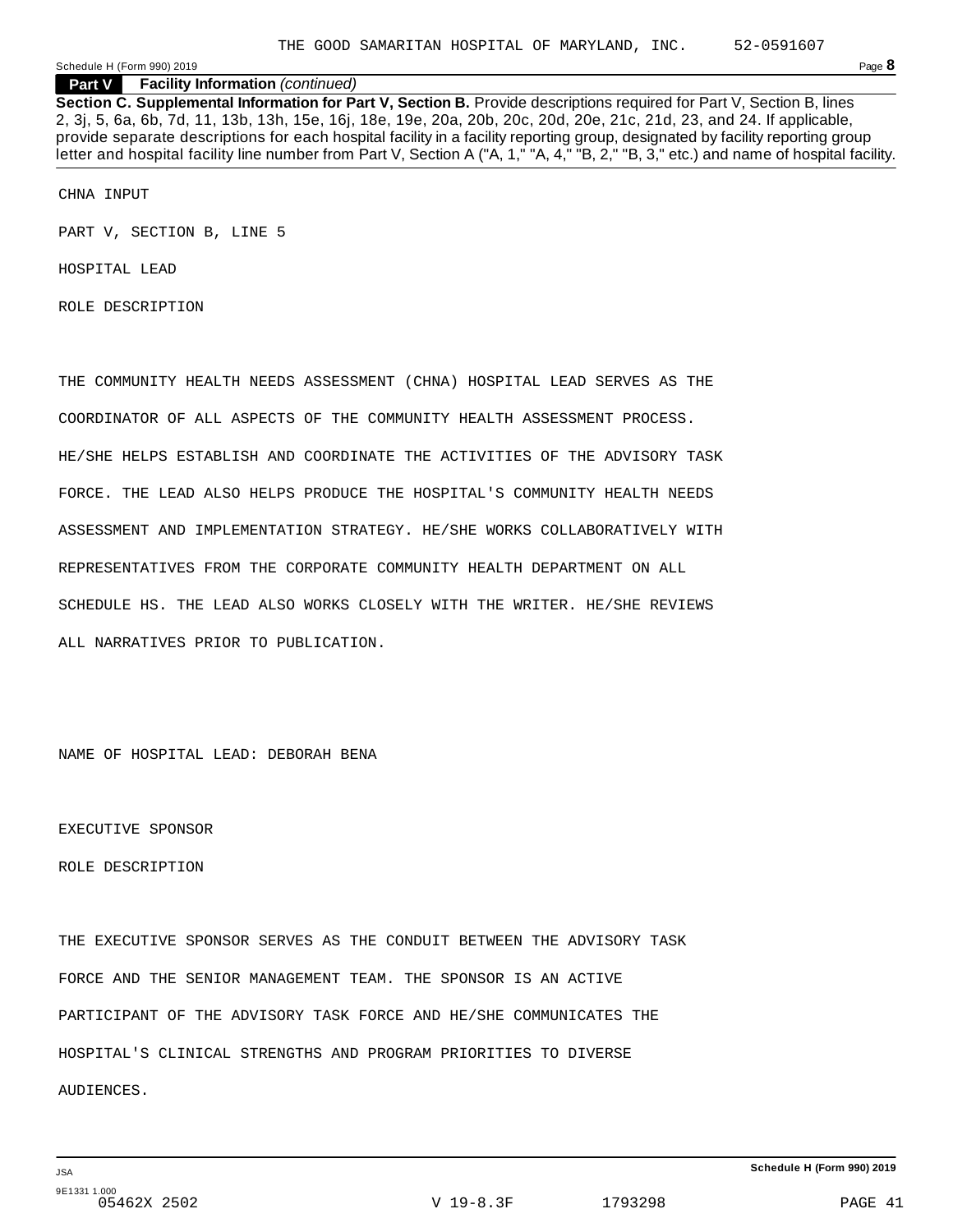Schedule H (Form 990) 2019 Page **8**

 **Part V Facility Information** *(continued)*

**Section C. Supplemental Information for Part V, Section B.** Provide descriptions required for Part V, Section B, lines 2, 3j, 5, 6a, 6b, 7d, 11, 13b, 13h, 15e, 16j, 18e, 19e, 20a, 20b, 20c, 20d, 20e, 21c, 21d, 23, and 24. If applicable, provide separate descriptions for each hospital facility in a facility reporting group, designated by facility reporting group letter and hospital facility line number from Part V, Section A ("A, 1," "A, 4," "B, 2," "B, 3," etc.) and name of hospital facility.

NAME OF EXECUTIVE SPONSOR: BRAD CHAMBERS AND MARTIN BINSTOCK, MD

ADVISORY TASK FORCE

ROLE DESCRIPTION

THE ADVISORY TASK FORCE (ATF) REVIEWS PRIMARY/SECONDARY DATA AND LOCAL/STATE/FEDERAL COMMUNITY HEALTH GOALS. BASED ON FINDINGS, THE ATF PROVIDES INPUT INTO THE HOSPITAL'S THREE-YEAR IMPLEMENTATION STRATEGY.

AS AMBASSADORS FOR THE CHNA PROCESS, THE ATF MEMBERS SUPPORT EFFORTS TO OPTIMIZE COMMUNITY PARTICIPATION.

NOTE: THE ATF SHOULD BE A COMBINATION OF COMMUNITY REPRESENTATIVES AND STAFF. COMMUNITY REPRESENTATIVES SHOULD MAKEUP AT LEAST 50% OF TOTAL PARTICIPANTS.

| NAME:         | TITLE/AFFILIATION WITH HOSPITAL: NAME OF ORGANIZATION |                    |
|---------------|-------------------------------------------------------|--------------------|
|               | AARON KAUFMAN COMMUNITY LEADER                        | CENTRAL BALTIMORE  |
|               |                                                       | PARTNERSHIP        |
|               | ALLAN NOONAN, MD BOARD MEMBER                         | MGSH               |
|               | BERNIE RAVITZ, MD PHYSICIAN ADVISOR                   | MGSH               |
|               | BRAD CHAMBERS EXECUTIVE SPONSOR                       | MGSH, MUMH         |
|               | PRESIDENT                                             |                    |
| CARMEL ROOUES | CEO                                                   | KESWICK - MARYLAND |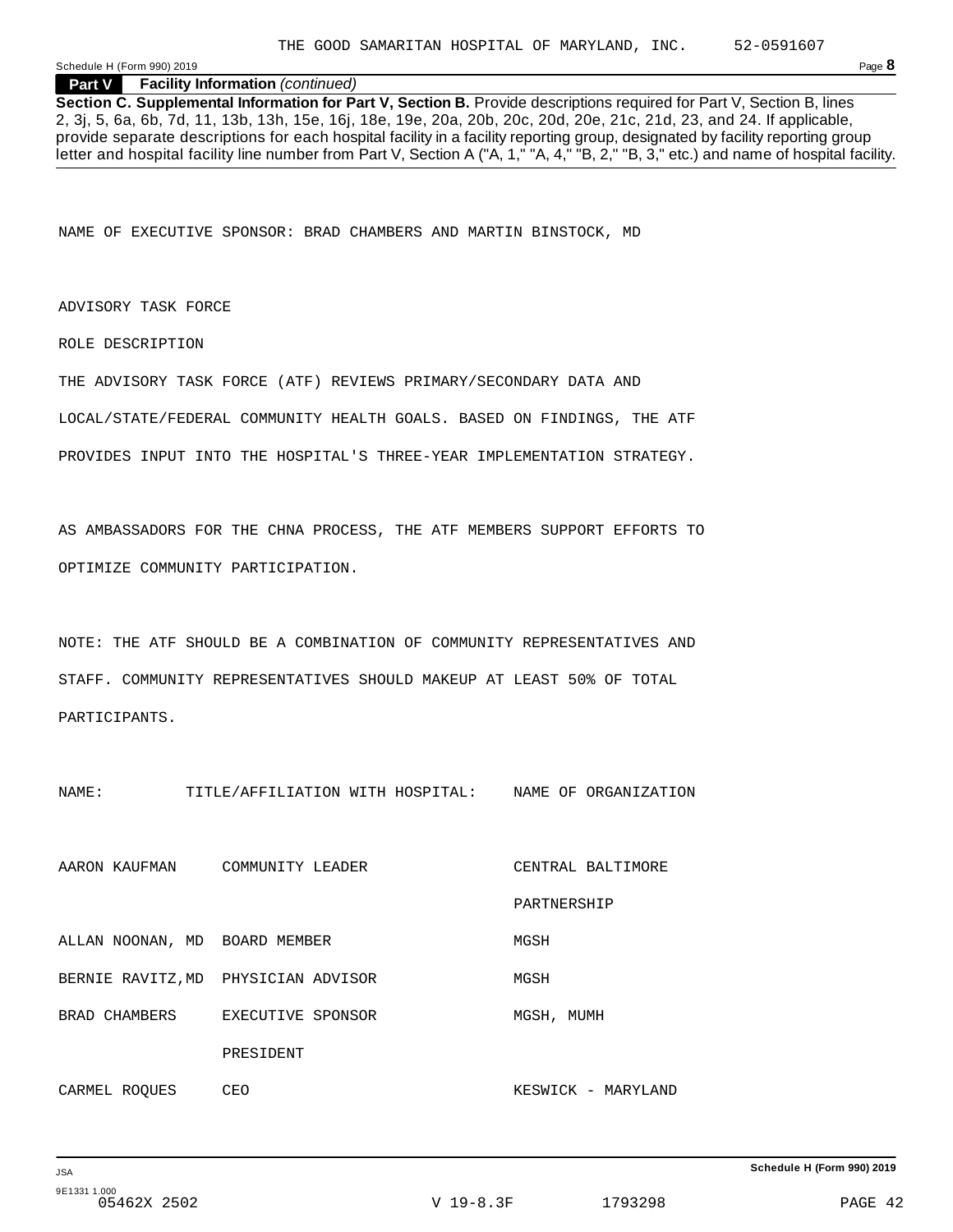letter and hospital facility line number from Part V, Section A ("A, 1," "A, 4," "B, 2," "B, 3," etc.) and name of hospital facility.

Schedule H (Form 990) 2019 Page **8**

| <b>Part V</b> Facility Information (continued)                                                                                 |
|--------------------------------------------------------------------------------------------------------------------------------|
| Section C. Supplemental Information for Part V, Section B. Provide descriptions required for Part V, Section B, lines          |
| 2, 3j, 5, 6a, 6b, 7d, 11, 13b, 13h, 15e, 16j, 18e, 19e, 20a, 20b, 20c, 20d, 20e, 21c, 21d, 23, and 24. If applicable,          |
| provide separate descriptions for each hospital facility in a facility reporting group, designated by facility reporting group |

|                              | DANA FRANK, MD CHAIRMAN, MEDICINE                        | MGSH, MUMH              |
|------------------------------|----------------------------------------------------------|-------------------------|
| DAWN MOTOVIDLAK BOARD MEMBER |                                                          | MUMH                    |
| DEBORAH                      | DIRECTOR, MARKETING AND                                  | MGSH                    |
| BANGLEDORF COMMUNICATIONS    |                                                          |                         |
|                              | DEBORAH BENA       COMMUNITY HEALTH AND                  | MGSH, MUMH              |
|                              | MINISTRY COORDINATOR                                     |                         |
| EMILIE GILDE                 | FORMER DIRECTOR, TOBACCO BALTIMORE CITY HEALTH           |                         |
|                              | USE/CVD/DIABETES/CANCER DEPARTMENT                       |                         |
|                              | PREVENTION                                               |                         |
|                              | EVANGELINE COMMUNITY REPRESENTATIVE ST. MATTHEW'S CHURCH |                         |
| WAIHENYA                     |                                                          |                         |
|                              | GEORGE FARLEY AVP, MISSION INTEGRATION                   | MGSH                    |
| KEN WALSCH                   | ASSISTANT VICE PRESIDENT, MGSH                           |                         |
|                              | QUALITY, SAFETY, RISK                                    |                         |
|                              | MANAGEMENT                                               |                         |
| KERRY MARTINEZ DIRECTOR      |                                                          | SHEPHERD'S JOY WELLNESS |
| KIM SYDNOR, PHD DEAN         |                                                          | MORGAN STATE UNIVERSITY |
| KIMBERLY MAYS                | SR. DIRECTOR, MULTICULTURAL AMERICAN HEART               |                         |
|                              | AFFAIRS                                                  | ASSOCIATION             |
|                              | LISA GHINGER BXECUTIVE DIRECTOR                          | HAMPDEN FAMILY CENTER   |
|                              | MARK FLETCHER COMMUNITY LEADER                           | BALTIMORE CITY EMS      |
|                              | MARTIN BINSTOCK, EXECUTIVE SPONSOR                       | MGSH                    |
| MD                           | VICE PRESIDENT, MEDICAL                                  |                         |
|                              | AFFAIRS                                                  |                         |
|                              | MELVIN WILSON EXECUTIVE DIRECTOR                         | TURNAROUND TUESDAY      |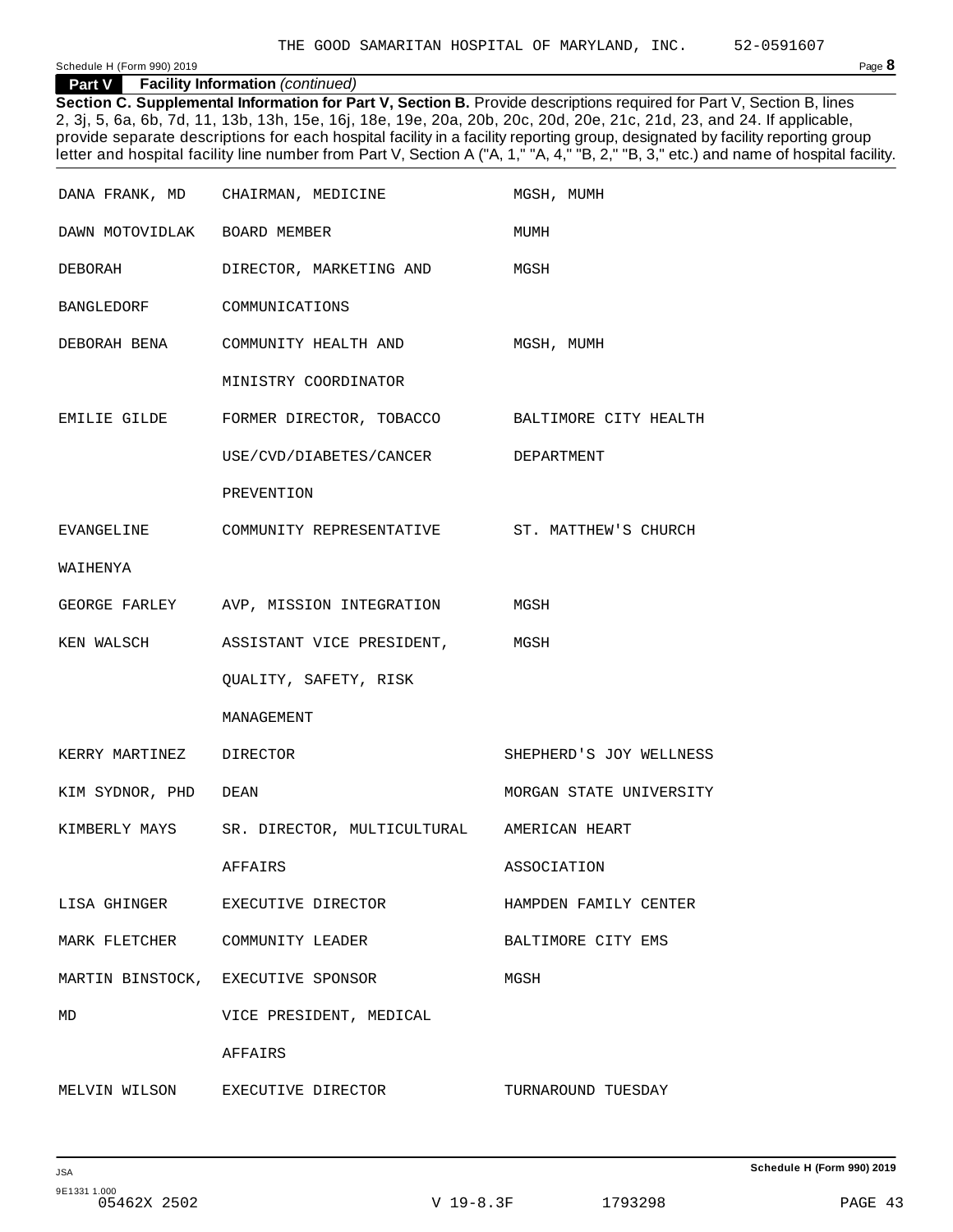Schedule H (Form 990) 2019 Page **8**

 **Part V Facility Information** *(continued)* **Section C. Supplemental Information for Part V, Section B.** Provide descriptions required for Part V, Section B, lines 2, 3j, 5, 6a, 6b, 7d, 11, 13b, 13h, 15e, 16j, 18e, 19e, 20a, 20b, 20c, 20d, 20e, 21c, 21d, 23, and 24. If applicable, provide separate descriptions for each hospital facility in a facility reporting group, designated by facility reporting group letter and hospital facility line number from Part V, Section A ("A, 1," "A, 4," "B, 2," "B, 3," etc.) and name of hospital facility.

| NICHOLE BATTLE CEO             |                                                                      | <b>GEDCO</b>            |
|--------------------------------|----------------------------------------------------------------------|-------------------------|
| NILESH                         | CHIEF HEALTH OFFICER THEALTHCARE FOR HOMELESS                        |                         |
| KALYANARAMAN                   |                                                                      |                         |
| PAT JONES                      | DIRECTOR, IMMIGRATION ST. MATTHEW'S CHURCH                           |                         |
|                                | OUTREACH SERVICE CENTER                                              |                         |
|                                | PEGGY THOMAS COMMUNITY REPRESENTATIVE COMMUNITY RESIDENT             |                         |
|                                | RANDOLPH ROWEL ASSOCIATE PROFESSOR, CHAIR OF MORGAN STATE UNIVERSITY |                         |
|                                | DEPARTMENT OF BEHAVIORAL                                             |                         |
|                                | HEALTH SCIENCES                                                      |                         |
|                                | RITU PRASAD, MD PHYSICIAN ADVISOR                                    | MUMH                    |
| RYAN MORAN                     | DIRECTOR, COMMUNITY HEALTH MGSH, MHH, MUMH                           |                         |
| SAVAS KARAS BOARD MEMBER       |                                                                      | MUMH                    |
|                                |                                                                      |                         |
|                                | SHELY CHOO       SENIOR MEDICAL ADVISOR       BALTIMORE CITY HEALTH  |                         |
|                                |                                                                      | DEPARTMENT              |
| SONIA FIERRO- COMMUNITY LEADER |                                                                      | SPANISH SPEAKING HEALTH |
| LUPERINI                       |                                                                      | LEADERS OF MARYLAND     |
| SONYA GRAY BOARD MEMBER        |                                                                      | MGSH                    |
|                                | STU BELL, MD VICE PRESIDENT, MEDICAL                                 | MUMH                    |
|                                | AFFAIRS                                                              |                         |
| TRACY HOLCOMB RN, CDE          |                                                                      | SHEPHERD'S CLINIC       |
|                                |                                                                      |                         |

## IMPLEMENTATION STRATEGY

PART V, SECTION B, LINE 11

THE IMPLEMENTATION STRATEGIES SERVE AS A ROADMAP FOR HOW COMMUNITY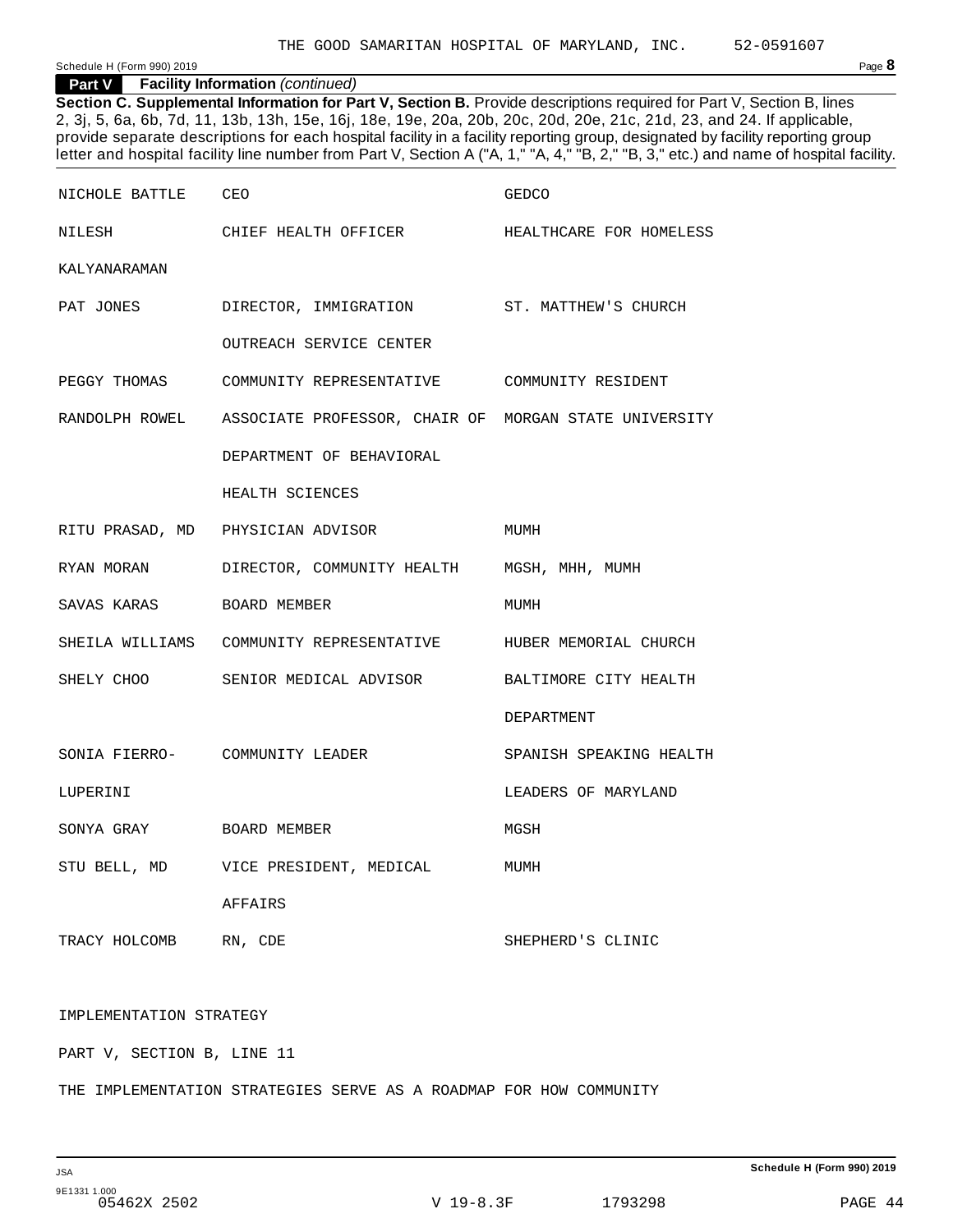**Part V Facility Information** *(continued)* **Section C. Supplemental Information for Part V, Section B.** Provide descriptions required for Part V, Section B, lines 2, 3j, 5, 6a, 6b, 7d, 11, 13b, 13h, 15e, 16j, 18e, 19e, 20a, 20b, 20c, 20d, 20e, 21c, 21d, 23, and 24. If applicable, provide separate descriptions for each hospital facility in a facility reporting group, designated by facility reporting group letter and hospital facility line number from Part V, Section A ("A, 1," "A, 4," "B, 2," "B, 3," etc.) and name of hospital facility. BENEFIT RESOURCES WILL BE ALLOCATED AND DEPLOYED. MEDSTAR'S HOSPITALS WILL BE ABLE TO MEASURE OUR CONTRIBUTION TO IMPROVING THE HEALTH OF UNDERSERVED AND VULNERABLE POPULATIONS IN THE REGIONS WE SERVE. THREE-YEAR IMPLEMENTATION STRATEGIES WITH MEASURABLE OBJECTIVES WERE DEVELOPED FOR EACH HOSPITAL'S COMMUNITY BENEFIT SERVICE AREA - A SPECIFIC COMMUNITY OR TARGET POPULATION OF FOCUS. PRIORITIES WERE BASED ON COMMUNITY NEED AS DETERMINED BY QUANTITATIVE DATA AND COMMUNITY INPUT, AS WELL AS ON HOSPITAL EXPERTISE, RESOURCES, STRENGTHS OF EXISTING PROGRAMMING AND PARTNERSHIPS, AND ALIGNMENT WITH NATIONAL, STATE, AND LOCAL HEALTH GOALS. THE MEDSTAR HEALTH CORPORATE COMMUNITY HEALTH DEPARTMENT WILL PROVIDE SYSTEM-WIDE COORDINATION AND OVERSIGHT OF COMMUNITY BENEFIT PROGRAMMING. HOSPITAL ADVISORY TASK FORCES CONVENE AT LEAST ANNUALLY TO MONITOR PROGRESS OF STRATEGY EXECUTION AND TO PROVIDE ONGOING RECOMMENDATIONS

RELATED TO OUTCOMES ACHIEVEMENT, PROGRAM DEVELOPMENT, PARTNERSHIP APPROACHES, AND OVERALL IMPLEMENTATION IMPROVEMENT.

FOR SIGNIFICANT NEEDS IDENTIFIED IN THE CHNA THAT THE HOSPITAL HAS NOT PRIORITIZED AS FOCUS AREAS THROUGH ITS IMPLEMENTATION STRATEGY, THESE NEEDS WILL BE ADDRESSED BY COLLABORATING WITH OTHER LEADING ORGANIZATIONS, AND BY TAKING A SUPPORTER ROLE ON IDENTIFIED NEEDS THAT ARE BEYOND THE SCOPE OF THE HOSPITAL'S STRENGTHS.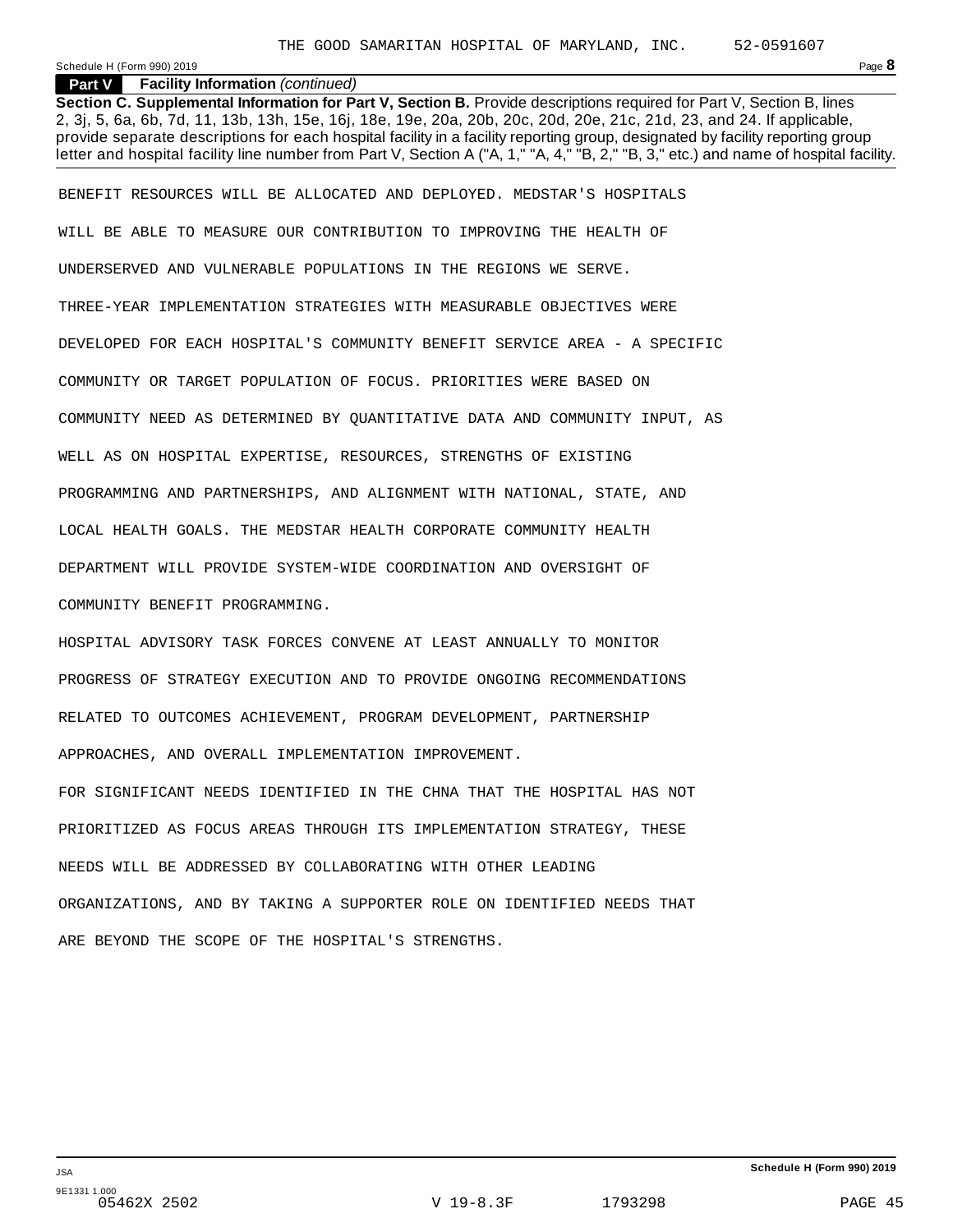Schedule H (Form 990) 2019 Page **9**

# **Part V Facility Information** *(continued)*

**Section D. Other Health Care Facilities That Are Not Licensed, Registered, or Similarly Recognized as a Hospital Facility** (list in order of size, from largest to smallest)

How many non-hospital health care facilities did the organization operate during the tax year?

| Name and address           | Type of Facility (describe) |
|----------------------------|-----------------------------|
| $\blacksquare$             |                             |
|                            |                             |
| $\overline{\phantom{0}2}$  |                             |
|                            |                             |
|                            |                             |
| $\overline{\mathbf{3}}$    |                             |
|                            |                             |
| $\overline{\mathbf{4}}$    |                             |
|                            |                             |
|                            |                             |
| $\overline{\phantom{0}}$   |                             |
|                            |                             |
| $\overline{\phantom{0}}$ 6 |                             |
|                            |                             |
|                            |                             |
| $\overline{\phantom{0}}$   |                             |
|                            |                             |
| $\overline{\mathbf{8}}$    |                             |
|                            |                             |
|                            |                             |
| $\overline{\phantom{a}}$   |                             |
|                            |                             |
| 10                         |                             |
|                            |                             |
|                            |                             |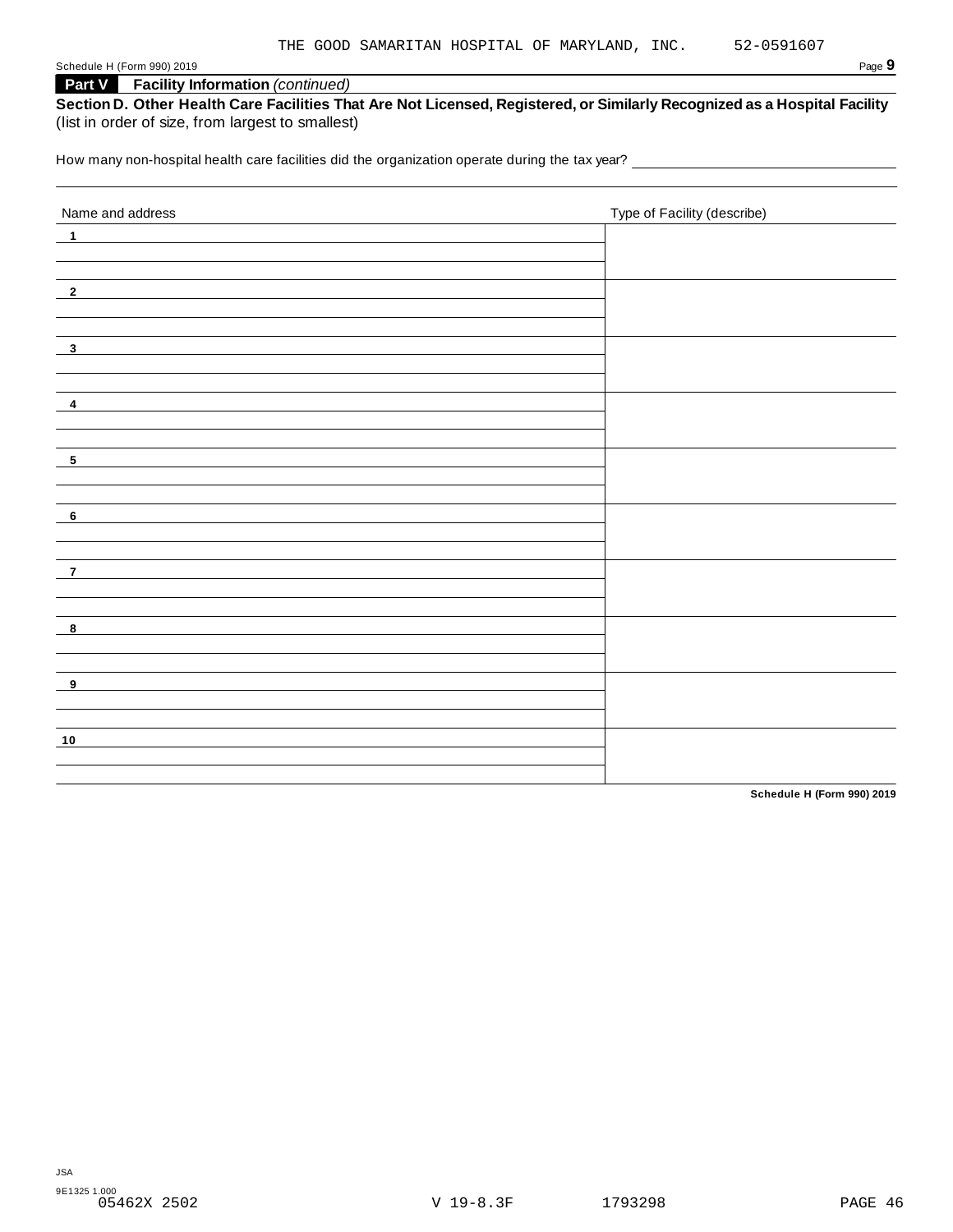Provide the following information.

- **1 Required descriptions.** Provide the descriptions required for Part I, lines 3c, 6a, and 7; Part II and Part III, lines 2, 3, 4, 8 and 9b.
- **2 Needs assessment.** Describe how the organization assesses the health care needs of the communities it serves, in addition to any CHNAs reported in Part V, Section B.
- **3 Patient education of eligibility for assistance.** Describe how the organization informs and educates patients and persons who may be billed for patient care about their eligibility for assistance under federal, state, or local government programs or under the organization's financial assistance policy.
- **4 Community information.** Describe the community the organization serves, taking into account the geographic area and demographic constituents it serves.
- **5 Promotion of community health.** Provide any other information important to describing how the organization's hospital facilities or other health care facilities further its exempt purpose by promoting the health of the community (e.g., open medical staff, community board, use of surplus funds, etc.).
- **6 Affiliated health care system.** If the organization is part of an affiliated health care system, describe the respective roles of the organization and its affiliates in promoting the health of the communities served.
- **7 State filing of community benefit report.** If applicable, identify all states with which the organization, or a related organization, files a community benefit report.

CHARITY CARE AT COST

PART I, LINE 7A

MARYLAND'S REGULATORY SYSTEM CREATES A UNIQUE PROCESS FOR HOSPITAL

PAYMENT THAT DIFFERS FROM THE REST OF THE NATION. THE HEALTH SERVICES

COST REVIEW COMMISSION (HSCRC), DETERMINES PAYMENT THROUGH A RATE-SETTING

PROCESS AND ALL PAYORS, INCLUDING GOVERNMENTAL PAYORS, PAY THE SAME

AMOUNT FOR THE SAME SERVICES DELIVERED AT THE SAME HOSPITAL. MARYLAND'S

UNIQUE ALL-PAYOR SYSTEM INCLUDES A METHOD FOR REFERENCING UNCOMPENSATED

CARE IN EACH PAYORS' RATES, WHICH DOES NOT ENABLE MARYLAND HOSPITALS TO

BREAKOUT ANY OFFSETTING REVENUE RELATED TO UNCOMPENSATED CARE.

UNREIMBURSED MEDICAID

#### PART I, LINE 7B

MARYLAND'S REGULATORY SYSTEM CREATES A UNIQUE PROCESS FOR HOSPITAL PAYMENT THAT DIFFERS FROM THE REST OF THE NATION. THE HEALTH SERVICES COST REVIEW COMMISSION (HSCRC), DETERMINES PAYMENT THROUGH A RATE-SETTING PROCESS AND ALL PAYORS, INCLUDING GOVERNMENTAL PAYORS, PAY THE SAME AMOUNT FOR THE SAME SERVICES DELIVERED AT THE SAME HOSPITAL. MARYLAND'S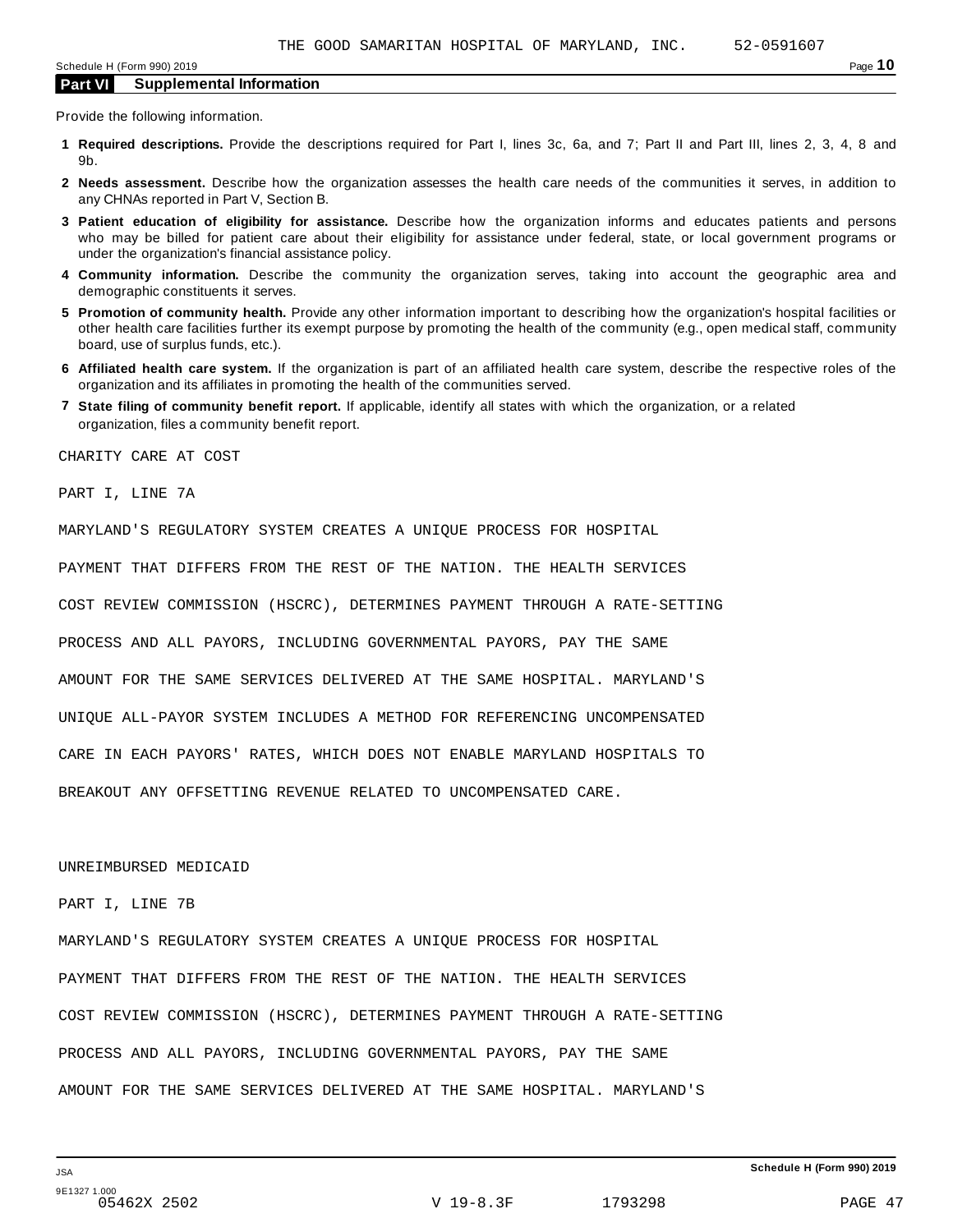Provide the following information.

- **1 Required descriptions.** Provide the descriptions required for Part I, lines 3c, 6a, and 7; Part II and Part III, lines 2, 3, 4, 8 and 9b.
- **2 Needs assessment.** Describe how the organization assesses the health care needs of the communities it serves, in addition to any CHNAs reported in Part V, Section B.
- **3 Patient education of eligibility for assistance.** Describe how the organization informs and educates patients and persons who may be billed for patient care about their eligibility for assistance under federal, state, or local government programs or under the organization's financial assistance policy.
- **4 Community information.** Describe the community the organization serves, taking into account the geographic area and demographic constituents it serves.
- **5 Promotion of community health.** Provide any other information important to describing how the organization's hospital facilities or other health care facilities further its exempt purpose by promoting the health of the community (e.g., open medical staff, community board, use of surplus funds, etc.).
- **6 Affiliated health care system.** If the organization is part of an affiliated health care system, describe the respective roles of the organization and its affiliates in promoting the health of the communities served.
- **7 State filing of community benefit report.** If applicable, identify all states with which the organization, or a related organization, files a community benefit report.

UNIQUE ALL-PAYOR SYSTEM INCLUDES A METHOD FOR REFERENCING UNCOMPENSATED

CARE IN EACH PAYORS' RATES, WHICH DOES NOT ENABLE MARYLAND HOSPITALS TO

BREAKOUT ANY OFFSETTING REVENUE RELATED TO UNCOMPENSATED CARE. COMMUNITY

BENEFIT EXPENSES ARE EQUAL TO MEDICAID REVENUES IN MARYLAND, AS SUCH, THE

NET EFFECT IS ZERO. THE EXCEPTION TO THIS IS THE IMPACT ON THE HOSPITAL

OF ITS SHARE OF THE MEDICAID ASSESSMENT. IN RECENT YEARS, THE STATE OF

MARYLAND HAS CLOSED FISCAL GAPS IN THE STATE MEDICAID BUDGET BY ASSESSING

HOSPITALS THROUGH THE RATE-SETTING SYSTEM.

#### BAD DEBT

PART III, LINES 2 & 4

MEDSTAR HEALTH AND ITS AFFILIATED ORGANIZATIONS REPORT BAD DEBT EXPENSE IN ACCORDANCE WITH ASU 2011-07, WHICH REQUIRES CERTAIN HEALTHCARE ENTITIES TO CHANGE THE PRESENTATION OF THEIR STATEMENT OF OPERATIONS BY RECLASSIFYING THE PROVISION FOR BAD DEBTS ASSOCIATED WITH PATIENT SERVICE REVENUE FROM AN OPERATING EXPENSE TO A DEDUCTION FROM PATIENT SERVICE REVENUE (NET OF CONTRACTUAL ALLOWANCES AND DISCOUNTS). HOWEVER, MEDSTAR AND ITS AFFILIATED ENTITIES DO NOT MAKE A DETERMINATION AS TO WHETHER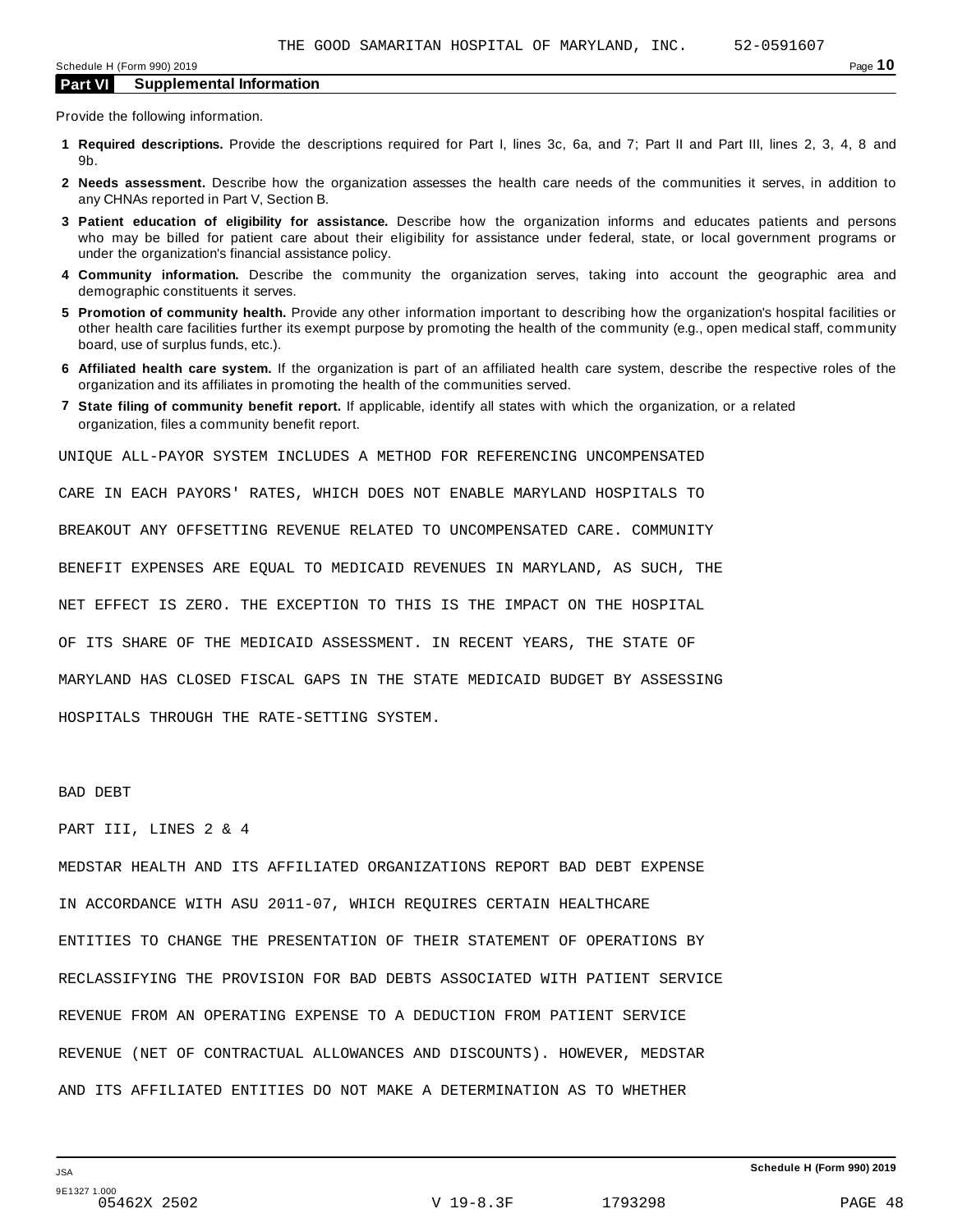Provide the following information.

- **1 Required descriptions.** Provide the descriptions required for Part I, lines 3c, 6a, and 7; Part II and Part III, lines 2, 3, 4, 8 and 9b.
- **2 Needs assessment.** Describe how the organization assesses the health care needs of the communities it serves, in addition to any CHNAs reported in Part V, Section B.
- **3 Patient education of eligibility for assistance.** Describe how the organization informs and educates patients and persons who may be billed for patient care about their eligibility for assistance under federal, state, or local government programs or under the organization's financial assistance policy.
- **4 Community information.** Describe the community the organization serves, taking into account the geographic area and demographic constituents it serves.
- **5 Promotion of community health.** Provide any other information important to describing how the organization's hospital facilities or other health care facilities further its exempt purpose by promoting the health of the community (e.g., open medical staff, community board, use of surplus funds, etc.).
- **6 Affiliated health care system.** If the organization is part of an affiliated health care system, describe the respective roles of the organization and its affiliates in promoting the health of the communities served.
- **7 State filing of community benefit report.** If applicable, identify all states with which the organization, or a related organization, files a community benefit report.

SELF PAY AMOUNTS ARE COLLECTIBLE IN DETERMINING REVENUE RECOGNITION.

RESERVE MODELS, WHICH HAVE BEEN DEVELOPED BASED ON HISTORICAL COLLECTION

RESULTS AND WHICH ARE ADJUSTED PERIODICALLY BASED ON ACTUAL COLLECTIONS

EXPERIENCE, ARE USED TO ESTIMATE UNCOLLECTIBLE AMOUNTS ACROSS ALL PAYORS

INCLUDING SELF PAY. BAD DEBT DETERMINATIONS ARE MADE ONLY AFTER

SUFFICIENT EVIDENCE IS OBTAINED TO SUPPORT THAT AN AMOUNT IS NOT

COLLECTIBLE.

#### MEDICARE

PART III, LINE 8

MARYLAND'S REGULATORY SYSTEM CREATES A UNIQUE PROCESS FOR HOSPITAL PAYMENT THAT DIFFERS FROM THE REST OF THE NATION. THE HEALTH SERVICES COST REVIEW COMMISSION (HSCRC) DETERMINES PAYMENT THROUGH A RATE-SETTING PROCESS AND ALL PAYORS, INCLUDING GOVERNMENTAL PAYORS, PAY THE SAME AMOUNT FOR THE SAME SERVICES DELIVERED AT THE SAME HOSPITAL. MARYLAND'S UNIQUE ALL-PAYOR SYSTEM INCLUDES A METHOD FOR REFERENCING UNCOMPENSATED CARE IN EACH PAYORS' RATES, WHICH DOES NOT ENABLE MARYLAND HOSPITALS TO BREAKOUT ANY OFFSETTING REVENUE RELATED TO UNCOMPENSATED CARE. AS SUCH,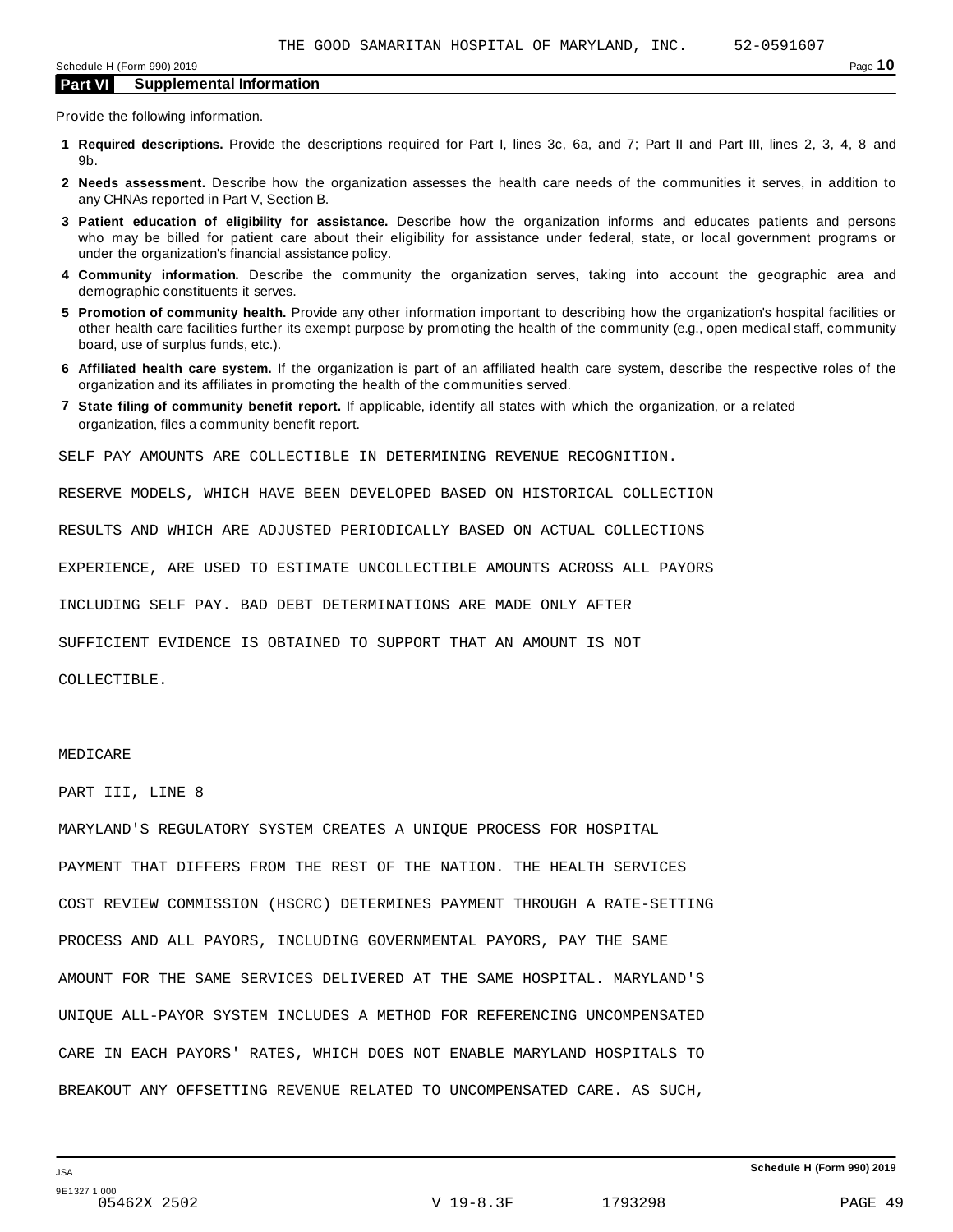Provide the following information.

- **1 Required descriptions.** Provide the descriptions required for Part I, lines 3c, 6a, and 7; Part II and Part III, lines 2, 3, 4, 8 and 9b.
- **2 Needs assessment.** Describe how the organization assesses the health care needs of the communities it serves, in addition to any CHNAs reported in Part V, Section B.
- **3 Patient education of eligibility for assistance.** Describe how the organization informs and educates patients and persons who may be billed for patient care about their eligibility for assistance under federal, state, or local government programs or under the organization's financial assistance policy.
- **4 Community information.** Describe the community the organization serves, taking into account the geographic area and demographic constituents it serves.
- **5 Promotion of community health.** Provide any other information important to describing how the organization's hospital facilities or other health care facilities further its exempt purpose by promoting the health of the community (e.g., open medical staff, community board, use of surplus funds, etc.).
- **6 Affiliated health care system.** If the organization is part of an affiliated health care system, describe the respective roles of the organization and its affiliates in promoting the health of the communities served.
- **7 State filing of community benefit report.** If applicable, identify all states with which the organization, or a related organization, files a community benefit report.

THE NET EFFECT FOR MEDICARE EXPENSES AND REVENUES IN MARYLAND IS ZERO.

#### PART III, LINE 9B

IF IT IS DETERMINED THAT A PATIENT MAY POTENTIALLY QUALIFY FOR A

CHARITABLE/FINANCIAL PROGRAM, A HOLD IS PLACED ON THE ACCOUNT TO PREVENT

IT FROM BEING REPORTED AS BAD DEBT UNTIL PROGRAM APPROVALS HAVE BEEN

OBTAINED. IF IT IS APPROVED, THE ACCOUNT IS DOCUMENTED AND THE NECESSARY

ADJUSTMENTS ARE MADE TO CLOSE THE ACCOUNT.

#### NEEDS ASSESSMENT

#### PART VI, LINE 2

IN FY18, MEDSTAR GOOD SAMARITAN HOSPITAL CONDUCTED A COMMUNITY HEALTH NEEDS ASSESSMENT (CHNA) IN ACCORDANCE WITH THE GUIDELINES ESTABLISHED BY THE PATIENT PROTECTION AND AFFORDABLE CARE ACT AND THE INTERNAL REVENUE SERVICE. THE HOSPITAL'S FY18 CHNA AND THREE-YEAR IMPLEMENTATION STRATEGIES WERE ENDORSED BY MEDSTAR GOOD SAMARITAN HOSPITAL'S BOARD OF DIRECTORS AND APPROVED BY THE MEDSTAR HEALTH BOARD OF DIRECTORS. THE DOCUMENT BECAME AVAILABLE ON THE HOSPITAL'S WEBSITE ON JUNE 30, 2018.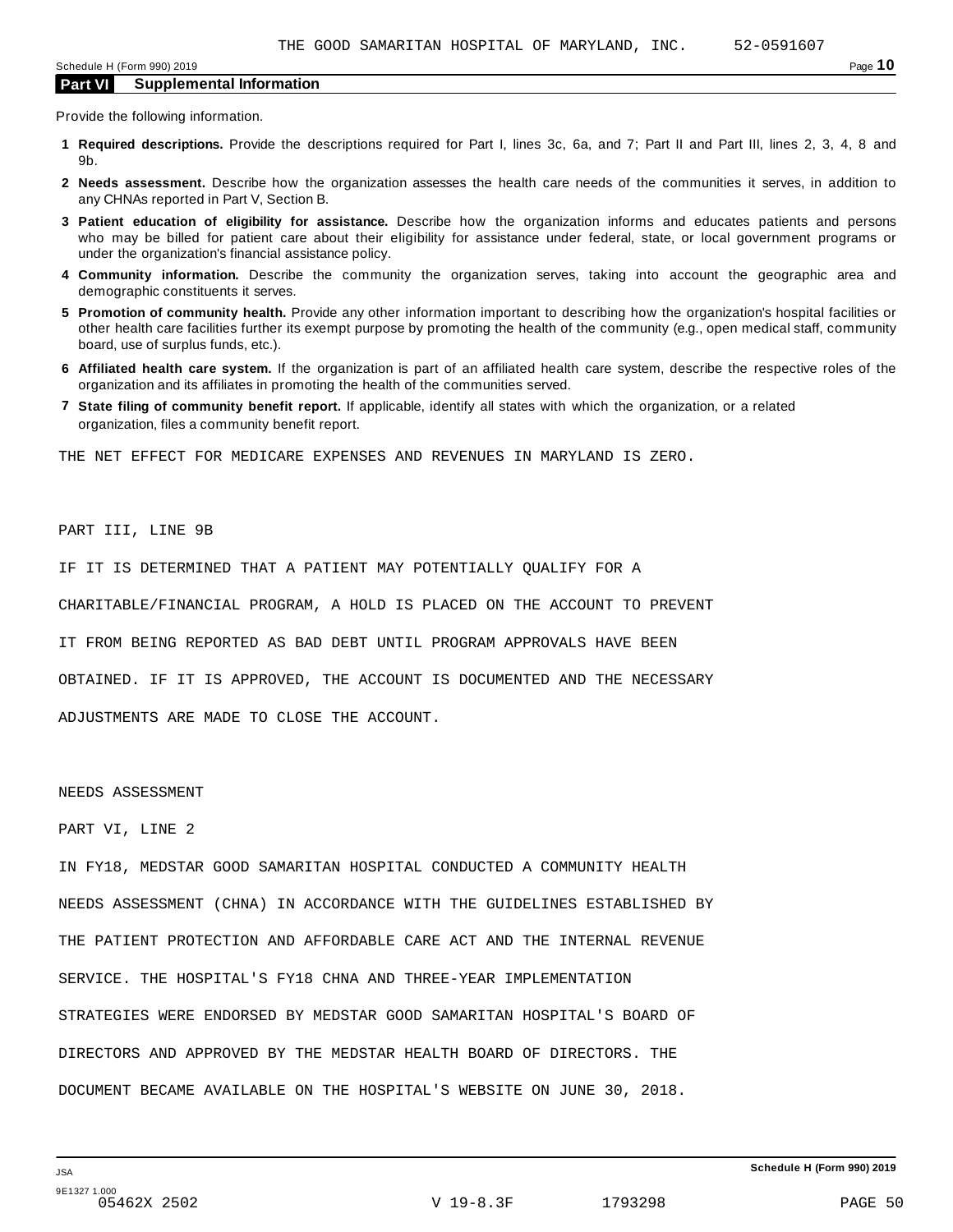Provide the following information.

- **1 Required descriptions.** Provide the descriptions required for Part I, lines 3c, 6a, and 7; Part II and Part III, lines 2, 3, 4, 8 and 9b.
- **2 Needs assessment.** Describe how the organization assesses the health care needs of the communities it serves, in addition to any CHNAs reported in Part V, Section B.
- **3 Patient education of eligibility for assistance.** Describe how the organization informs and educates patients and persons who may be billed for patient care about their eligibility for assistance under federal, state, or local government programs or under the organization's financial assistance policy.
- **4 Community information.** Describe the community the organization serves, taking into account the geographic area and demographic constituents it serves.
- **5 Promotion of community health.** Provide any other information important to describing how the organization's hospital facilities or other health care facilities further its exempt purpose by promoting the health of the community (e.g., open medical staff, community board, use of surplus funds, etc.).
- **6 Affiliated health care system.** If the organization is part of an affiliated health care system, describe the respective roles of the organization and its affiliates in promoting the health of the communities served.
- **7 State filing of community benefit report.** If applicable, identify all states with which the organization, or a related organization, files a community benefit report.

DURING FY19, KEY REVISIONS WERE MADE ACROSS MEDSTAR HEALTH TO MORE EFFECTIVELY IMPACT THE COMMUNITIES SERVED THROUGHOUT MARYLAND AND WASHINGTON, DC. SEVERAL INTERNAL MEETINGS WERE CONVENED WITH LEADERSHIP FROM EACH MEDSTAR HEALTH HOSPITAL TO REVIEW CURRENT PRACTICES AND STRATEGIES. AS A RESULT OF THESE MEETINGS, THE APPROACH TO THE CURRENT CHNA FOR THE REMAINDER OF THE THREE-YEAR CYCLE (FY19-FY21) WAS REVISED.

A KEY REVISION TO THE CHNA IS A GREATER FOCUS ON HOSPITAL AREA STRATEGIES THAT ARE MOST APPROPRIATE FOR THE LOCAL COMMUNITIES SERVED. THE NUMBER OF STRATEGIES EACH HOSPITAL IS ACCOUNTABLE FOR EXECUTING WAS REDUCED TO ENCOURAGE MORE MEANINGFUL REACH WITHIN KEY AREAS CONTRASTED WITH BROADER REACH WITH REDUCED IMPACT.

USING THE STANDARD CATEGORIES, HEALTH AND WELLNESS, ACCESS TO CARE AND SOCIAL DETERMINANTS OF HEALTH TO DETERMINE WHAT TO PRIORITIZE FOR THE CHNA IRS REQUIREMENTS, EACH HOSPITAL AGREED TO SELECT TWO TO THREE STRATEGIES AS PRIORITIES THAT HAVE SIZE AND SCALE IMPACT AND MEASURABLE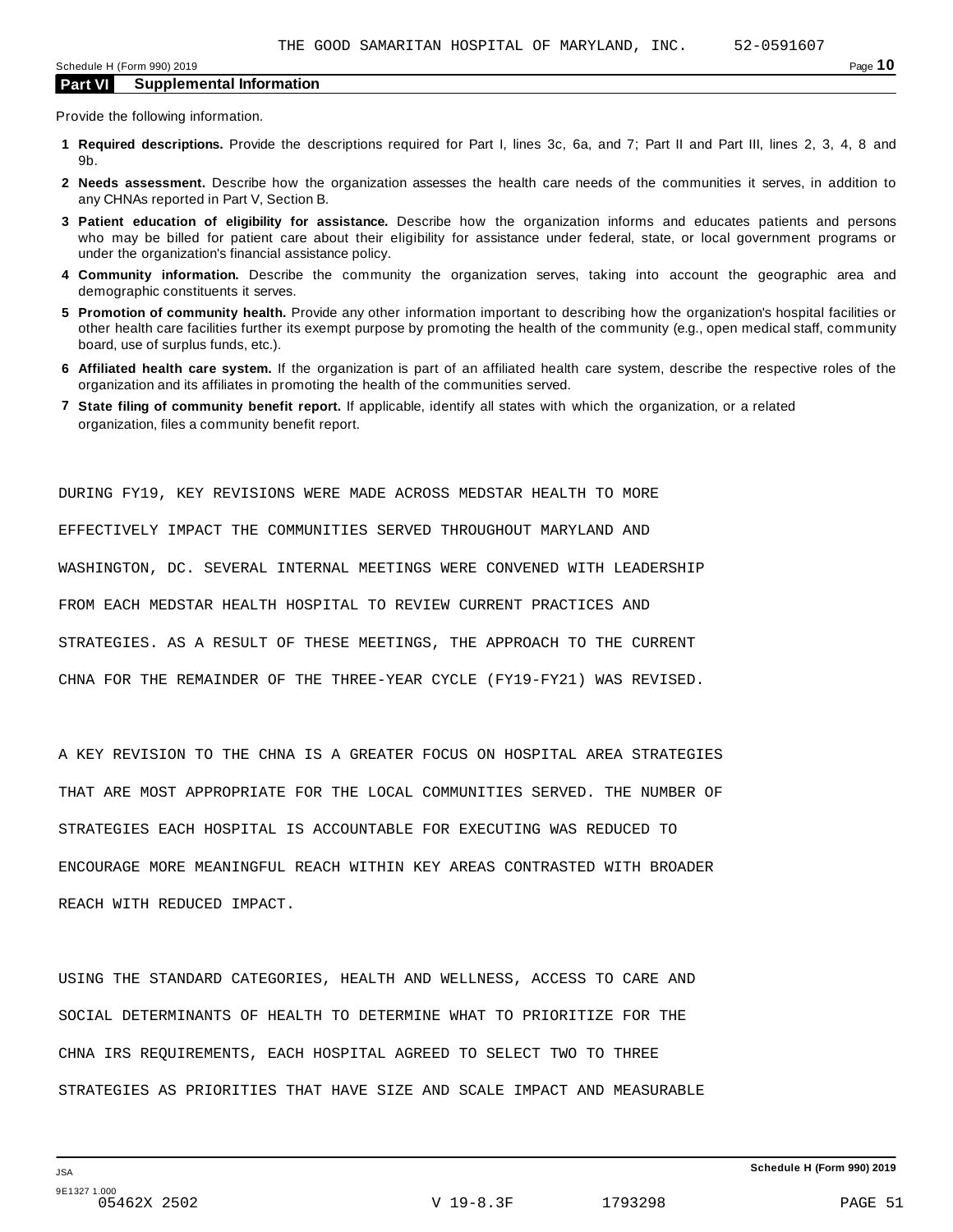Provide the following information.

- **1 Required descriptions.** Provide the descriptions required for Part I, lines 3c, 6a, and 7; Part II and Part III, lines 2, 3, 4, 8 and 9b.
- **2 Needs assessment.** Describe how the organization assesses the health care needs of the communities it serves, in addition to any CHNAs reported in Part V, Section B.
- **3 Patient education of eligibility for assistance.** Describe how the organization informs and educates patients and persons who may be billed for patient care about their eligibility for assistance under federal, state, or local government programs or under the organization's financial assistance policy.
- **4 Community information.** Describe the community the organization serves, taking into account the geographic area and demographic constituents it serves.
- **5 Promotion of community health.** Provide any other information important to describing how the organization's hospital facilities or other health care facilities further its exempt purpose by promoting the health of the community (e.g., open medical staff, community board, use of surplus funds, etc.).
- **6 Affiliated health care system.** If the organization is part of an affiliated health care system, describe the respective roles of the organization and its affiliates in promoting the health of the communities served.
- **7 State filing of community benefit report.** If applicable, identify all states with which the organization, or a related organization, files a community benefit report.

OUTCOMES. ALL OTHER PROGRAMMING WAS INTEGRATED AS PART OF THE HOSPITAL'S

OVERALL COMMUNITY HEALTH PORTFOLIO. THESE ADDITIONAL PROGRAMS WERE

CAPTURED IN THE INVENTORY FOR THE WHOLE PICTURE OF CONTRIBUTING TO THE

HEALTH OF THE COMMUNITIES SERVED AS WELL AS SORTED FOR WHAT COUNTS AS

COMMUNITY BENEFIT FOR REGULATORY REPORTING

THE HOSPITAL'S COMMUNITY BENEFIT SERVICE AREA (CBSA) REMAINS THE SAME, BASED ON THE ADVISORY TASK FORCE (ATF) RECOMMENDATION. THE HOSPITAL IDENTIFIED ZIP CODES 21206 AND 21239 AS ITS CBSA. THE HOSPITAL SELECTED THIS GEOGRAPHIC AREA BASED ON HOSPITAL UTILIZATION DATA AND SECONDARY PUBLIC HEALTH DATA AS WELL AS ITS PROXIMITY TO THE HOSPITAL. THE ATF INCLUDED A DIVERSE GROUP OF INDIVIDUALS, INCLUDING HOSPITAL LEADERS, GRASSROOTS ACTIVISTS, COMMUNITY RESIDENTS, FAITH-BASED LEADERS, HOSPITAL REPRESENTATIVES, PUBLIC HEALTH LEADERS AND OTHER STAKEHOLDER ORGANIZATIONS, SUCH AS REPRESENTATIVES FROM LOCAL HEALTH DEPARTMENTS.

MEDSTAR GOOD SAMARITAN HOSPITAL'S HEALTH PRIORITIES FOR THE CBSA INCLUDE HEALTH AND WELLNESS (CHRONIC DISEASE PREVENTION AND MANAGEMENT,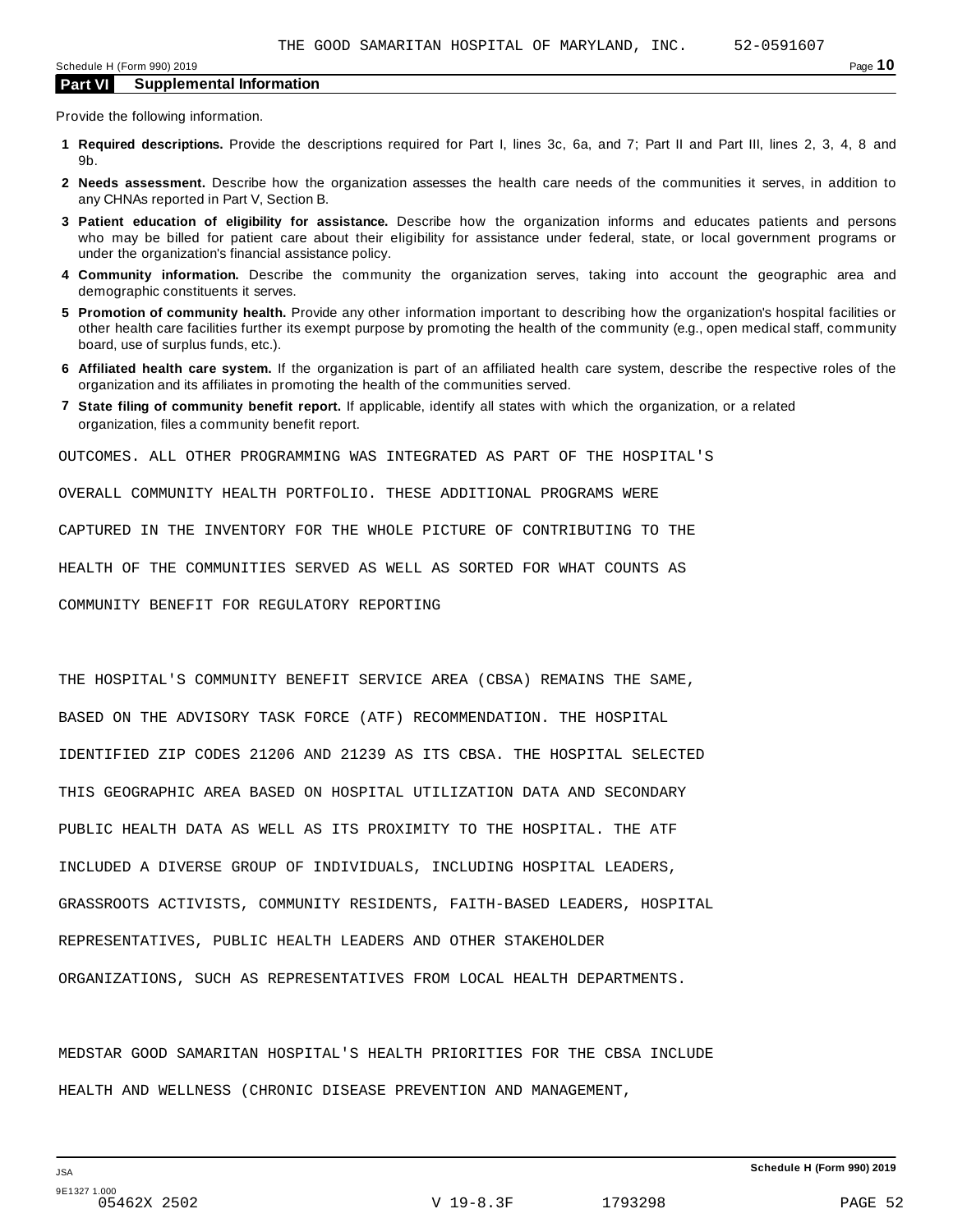Provide the following information.

- **1 Required descriptions.** Provide the descriptions required for Part I, lines 3c, 6a, and 7; Part II and Part III, lines 2, 3, 4, 8 and 9b.
- **2 Needs assessment.** Describe how the organization assesses the health care needs of the communities it serves, in addition to any CHNAs reported in Part V, Section B.
- **3 Patient education of eligibility for assistance.** Describe how the organization informs and educates patients and persons who may be billed for patient care about their eligibility for assistance under federal, state, or local government programs or under the organization's financial assistance policy.
- **4 Community information.** Describe the community the organization serves, taking into account the geographic area and demographic constituents it serves.
- **5 Promotion of community health.** Provide any other information important to describing how the organization's hospital facilities or other health care facilities further its exempt purpose by promoting the health of the community (e.g., open medical staff, community board, use of surplus funds, etc.).
- **6 Affiliated health care system.** If the organization is part of an affiliated health care system, describe the respective roles of the organization and its affiliates in promoting the health of the communities served.
- **7 State filing of community benefit report.** If applicable, identify all states with which the organization, or a related organization, files a community benefit report.

BEHAVIORAL HEALTH) AND SOCIAL DETERMINANTS OF HEALTH (SOCIAL NEEDS

SCREENINGS, BALTIMORE JOBS).

AS A PROUD MEMBER OF MEDSTAR HEALTH, REPRESENTATIVES FROM MEDSTAR GOOD SAMARITAN HOSPITAL ROUTINELY PARTICIPATE IN THE MEDSTAR HEALTH COMMUNITY HEALTH WORKGROUP. THE WORKGROUP IS COMPRISED OF COMMUNITY HEALTH PROFESSIONALS WHO REPRESENT ALL TEN MEDSTAR HOSPITALS. THE TEAM ANALYZES LOCAL AND REGIONAL COMMUNITY HEALTH DATA, ESTABLISHES SYSTEM-WIDE COMMUNITY HEALTH PROGRAMMING PERFORMANCE AND EVALUATION MEASURES AND SHARES BEST PRACTICES.

PATIENT EDUCATION OF ELIGIBILITY FOR ASSISTANCE

PART VI, LINE 3

AS ONE OF THE REGION'S LEADING NOT-FOR-PROFIT HEALTHCARE SYSTEMS, MEDSTAR HEALTH IS COMMITTED TO ENSURING THAT UNINSURED PATIENTS; UNDERINSURED PATIENTS MEETING MEDICAL HARDSHIP CRITERIA; AND PATIENTS DETERMINED ELIGIBLE FOR PRESUMPTIVE ELIGIBILITY WITHIN THE COMMUNITIES WE SERVE WHO LACK FINANCIAL RESOURCES HAVE ACCESS TO EMERGENCY AND MEDICALLY NECESSARY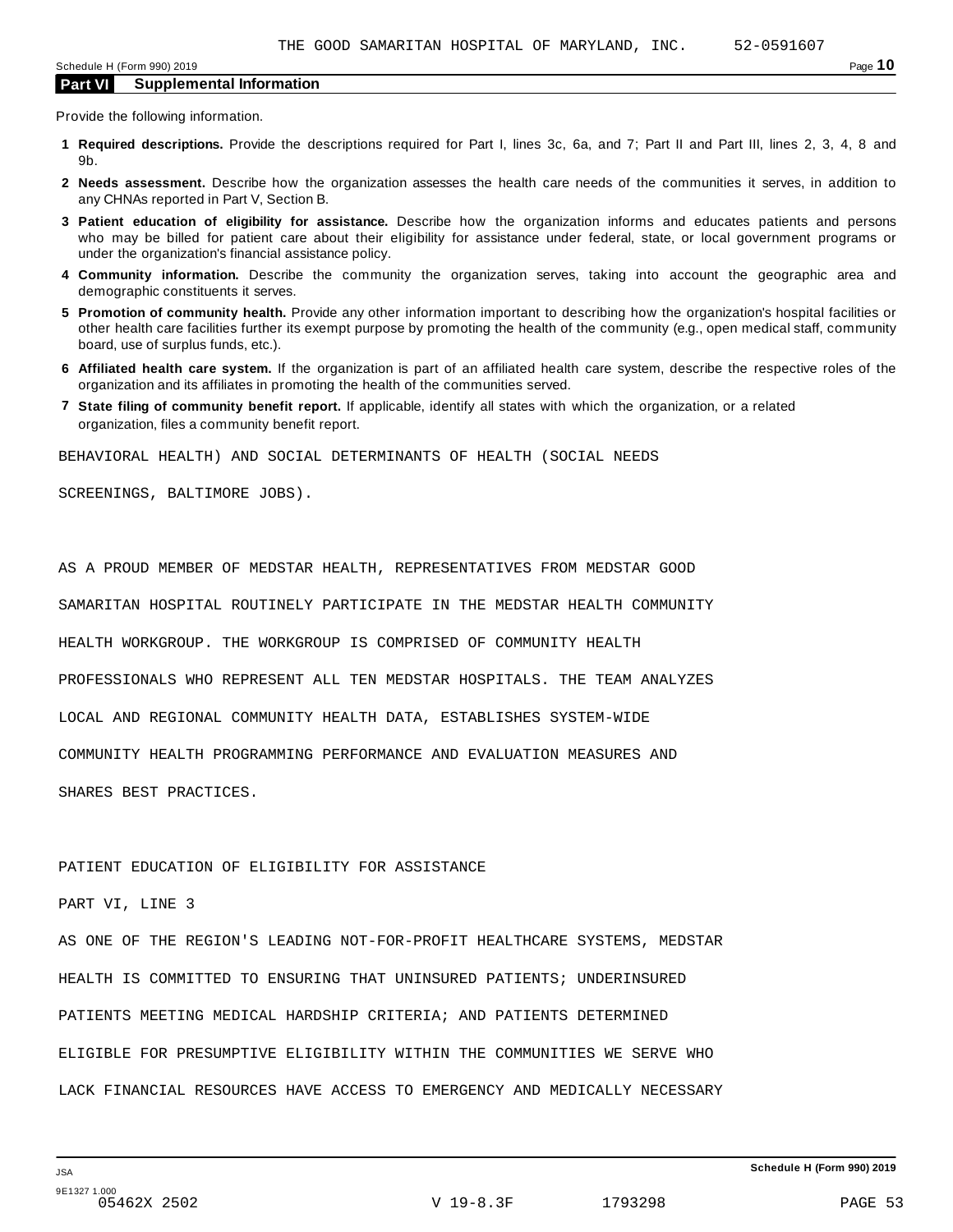Provide the following information.

- **1 Required descriptions.** Provide the descriptions required for Part I, lines 3c, 6a, and 7; Part II and Part III, lines 2, 3, 4, 8 and 9b.
- **2 Needs assessment.** Describe how the organization assesses the health care needs of the communities it serves, in addition to any CHNAs reported in Part V, Section B.
- **3 Patient education of eligibility for assistance.** Describe how the organization informs and educates patients and persons who may be billed for patient care about their eligibility for assistance under federal, state, or local government programs or under the organization's financial assistance policy.
- **4 Community information.** Describe the community the organization serves, taking into account the geographic area and demographic constituents it serves.
- **5 Promotion of community health.** Provide any other information important to describing how the organization's hospital facilities or other health care facilities further its exempt purpose by promoting the health of the community (e.g., open medical staff, community board, use of surplus funds, etc.).
- **6 Affiliated health care system.** If the organization is part of an affiliated health care system, describe the respective roles of the organization and its affiliates in promoting the health of the communities served.
- **7 State filing of community benefit report.** If applicable, identify all states with which the organization, or a related organization, files a community benefit report.

HOSPITAL SERVICES. MEDSTAR HOSPITALS AND HOSPITAL BASED-PHYSICIAN

PRACTICES WILL:

. TREAT ALL PATIENTS EQUITABLY, WITH DIGNITY, RESPECT, AND COMPASSION.

. SERVE THE EMERGENCY HEALTH CARE NEEDS OF EVERYONE WHO PRESENTS TO OUR

MEDSTAR HOSPITALS AND HOSPITAL-BASED PHYSICIAN PRACTICES REGARDLESS OF A

PATIENT'S ABILITY TO PAY FOR CARE.

. ASSIST THOSE PATIENTS WHO ARE ADMITTED THROUGH OUR ADMISSION PROCESS

FOR NON-URGENT, MEDICALLY NECESSARY CARE WHO CANNOT PAY FOR THE CARE THEY

RECEIVE.

. BALANCE NEEDED FINANCIAL ASSISTANCE FOR SOME PATIENTS WITH BROADER

FISCAL RESPONSIBILITIES IN ORDER TO KEEP ITS HOSPITALS' DOORS OPEN FOR

ALL WHO MAY NEED CARE IN THE COMMUNITY.

IN MEETING ITS COMMITMENTS, MEDSTAR HOSPITALS AND HOSPITAL-BASED PHYSICIAN PRACTICES WILL WORK WITH THEIR UNINSURED PATIENTS SEEKING EMERGENCY AND MEDICALLY NECESSARY CARE TO GAIN AN UNDERSTANDING OF EACH PATIENT'S FINANCIAL RESOURCES. BASED ON THIS INFORMATION AND ELIGIBILITY DETERMINATION, MEDSTAR HOSPITALS AND HOSPITAL-BASED PHYSICIAN PRACTICES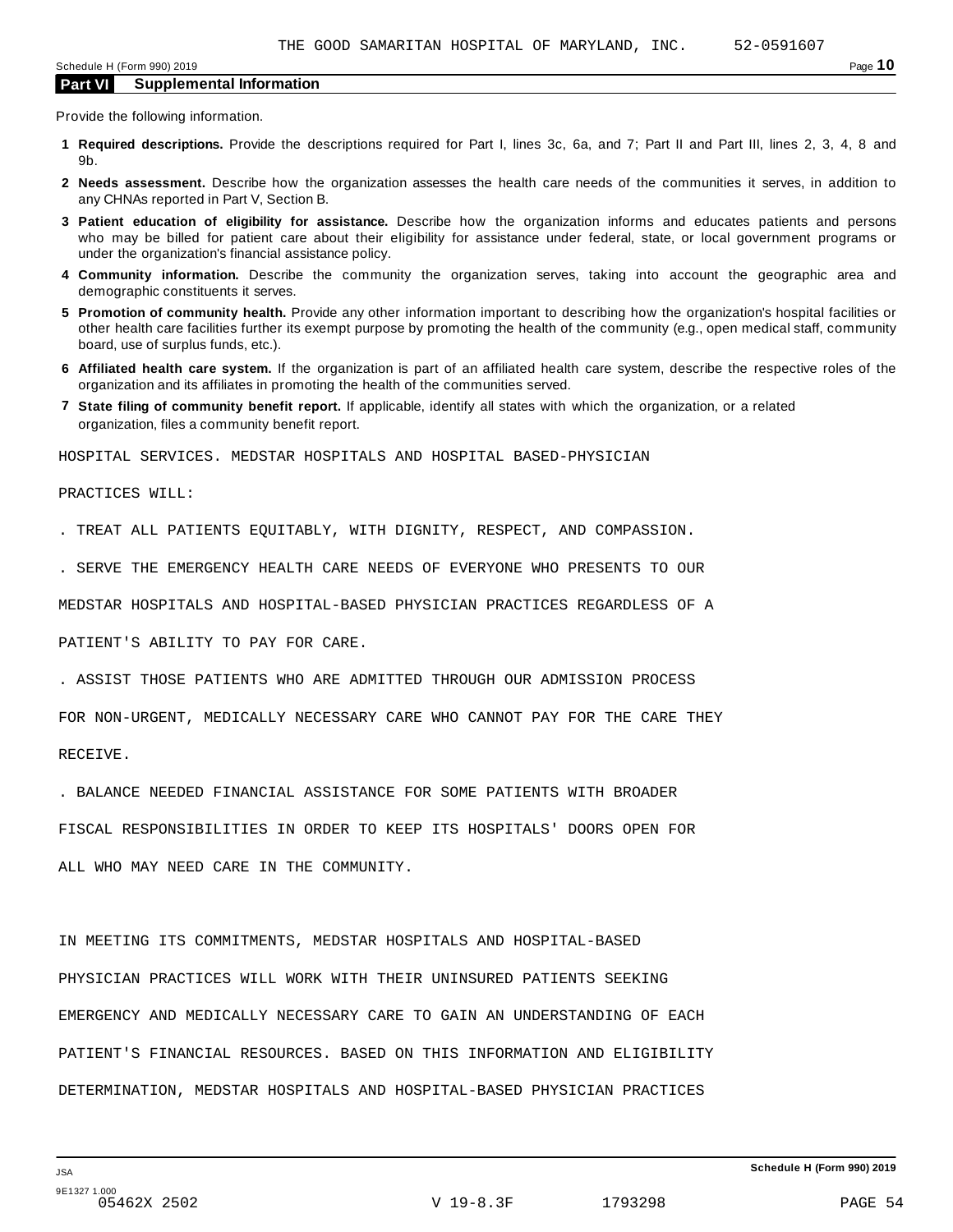Provide the following information.

- **1 Required descriptions.** Provide the descriptions required for Part I, lines 3c, 6a, and 7; Part II and Part III, lines 2, 3, 4, 8 and 9b.
- **2 Needs assessment.** Describe how the organization assesses the health care needs of the communities it serves, in addition to any CHNAs reported in Part V, Section B.
- **3 Patient education of eligibility for assistance.** Describe how the organization informs and educates patients and persons who may be billed for patient care about their eligibility for assistance under federal, state, or local government programs or under the organization's financial assistance policy.
- **4 Community information.** Describe the community the organization serves, taking into account the geographic area and demographic constituents it serves.
- **5 Promotion of community health.** Provide any other information important to describing how the organization's hospital facilities or other health care facilities further its exempt purpose by promoting the health of the community (e.g., open medical staff, community board, use of surplus funds, etc.).
- **6 Affiliated health care system.** If the organization is part of an affiliated health care system, describe the respective roles of the organization and its affiliates in promoting the health of the communities served.
- **7 State filing of community benefit report.** If applicable, identify all states with which the organization, or a related organization, files a community benefit report.

WILL PROVIDE FINANCIAL ASSISTANCE TO UNINSURED PATIENTS WHO RESIDE WITHIN

THE COMMUNITIES WE SERVE IN ONE OR MORE OF THE FOLLOWING WAYS:

. ASSIST WITH ENROLLMENT IN PUBLICLY-FUNDED ENTITLEMENT PROGRAMS (E.G.,

MEDICAID).

. REFER PATIENTS TO STATE OR FEDERAL INSURANCE EXCHANGE NAVIGATOR

RESOURCES.

. ASSIST WITH CONSIDERATION OF FUNDING THAT MAY BE AVAILABLE FROM OTHER

CHARITABLE ORGANIZATIONS.

- . PROVIDE FINANCIAL ASSISTANCE ACCORDING TO APPLICABLE POLICY GUIDELINES
- . PROVIDE FINANCIAL ASSISTANCE FOR PAYMENT OF MEDSTAR HOSPITAL AND

HOSPITAL-BASED PHYSICIAN PRACTICE CHARGES USING A SLIDING-SCALE BASED ON

THE PATIENT'S HOUSEHOLD INCOME AND FINANCIAL RESOURCES.

. OFFER PERIODIC PAYMENT PLANS TO ASSIST PATIENTS WITH FINANCING THEIR

HEALTHCARE SERVICES.

MEDSTAR HEALTH WILL WIDELY PUBLICIZE THE MEDSTAR FINANCIAL ASSISTANCE

POLICY BY:

. PROVIDING ACCESS TO THE MEDSTAR FINANCIAL ASSISTANCE POLICY, FINANCIAL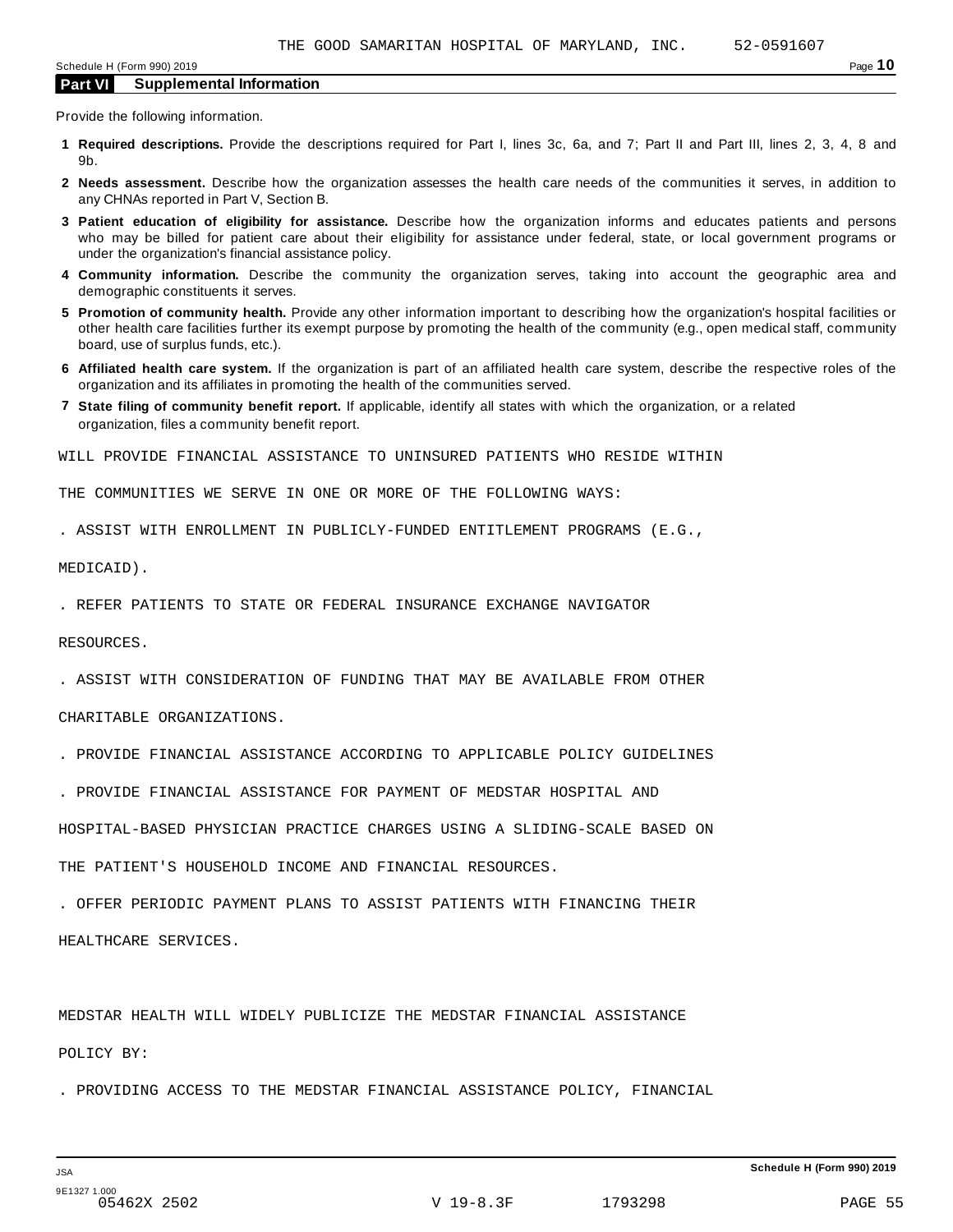Provide the following information.

- **1 Required descriptions.** Provide the descriptions required for Part I, lines 3c, 6a, and 7; Part II and Part III, lines 2, 3, 4, 8 and 9b.
- **2 Needs assessment.** Describe how the organization assesses the health care needs of the communities it serves, in addition to any CHNAs reported in Part V, Section B.
- **3 Patient education of eligibility for assistance.** Describe how the organization informs and educates patients and persons who may be billed for patient care about their eligibility for assistance under federal, state, or local government programs or under the organization's financial assistance policy.
- **4 Community information.** Describe the community the organization serves, taking into account the geographic area and demographic constituents it serves.
- **5 Promotion of community health.** Provide any other information important to describing how the organization's hospital facilities or other health care facilities further its exempt purpose by promoting the health of the community (e.g., open medical staff, community board, use of surplus funds, etc.).
- **6 Affiliated health care system.** If the organization is part of an affiliated health care system, describe the respective roles of the organization and its affiliates in promoting the health of the communities served.
- **7 State filing of community benefit report.** If applicable, identify all states with which the organization, or a related organization, files a community benefit report.

ASSISTANCE APPLICATIONS, AND MEDSTAR PATIENT INFORMATION SHEET ON ALL

HOSPITAL WEBSITES AND PATIENT PORTALS.

. PROVIDING HARD COPIES OF THE MEDSTAR FINANCIAL ASSISTANCE POLICY,

MEDSTAR UNIFORM FINANCIAL ASSISTANCE APPLICATION, AND MEDSTAR PATIENT

INFORMATION SHEET TO PATIENTS UPON REQUEST.

. PROVIDING HARD COPIES OF THE MEDSTAR FINANCIAL ASSISTANCE POLICY,

MEDSTAR UNIFORM FINANCIAL ASSISTANCE APPLICATION, AND MEDSTAR PATIENT

INFORMATION SHEET TO PATIENTS UPON REQUEST BY MAIL AND WITHOUT CHARGE.

. PROVIDING NOTIFICATION AND INFORMATION ABOUT THE MEDSTAR FINANCIAL

ASSISTANCE POLICY BY:

\* OFFERING COPIES AS PART OF ALL REGISTRATION OR DISCHARGES PROCESSES,

AND ANSWERING QUESTIONS ON HOW TO APPLY FOR ASSISTANCE.

- \* PROVIDING WRITTEN NOTICES ON BILLING STATEMENTS.
- \* DISPLAYING MEDSTAR FINANCIAL ASSISTANCE POLICY INFORMATION AT ALL

HOSPITAL REGISTRATION POINTS.

 \* TRANSLATING THE MEDSTAR FINANCIAL ASSISTANCE POLICY, MEDSTAR UNIFORM FINANCIAL ASSISTANCE APPLICATION, AND THE MEDSTAR PATIENT INFORMATION SHEET INTO PRIMARY LANGUAGES OF ALL SIGNIFICANT POPULATIONS WITH LIMITED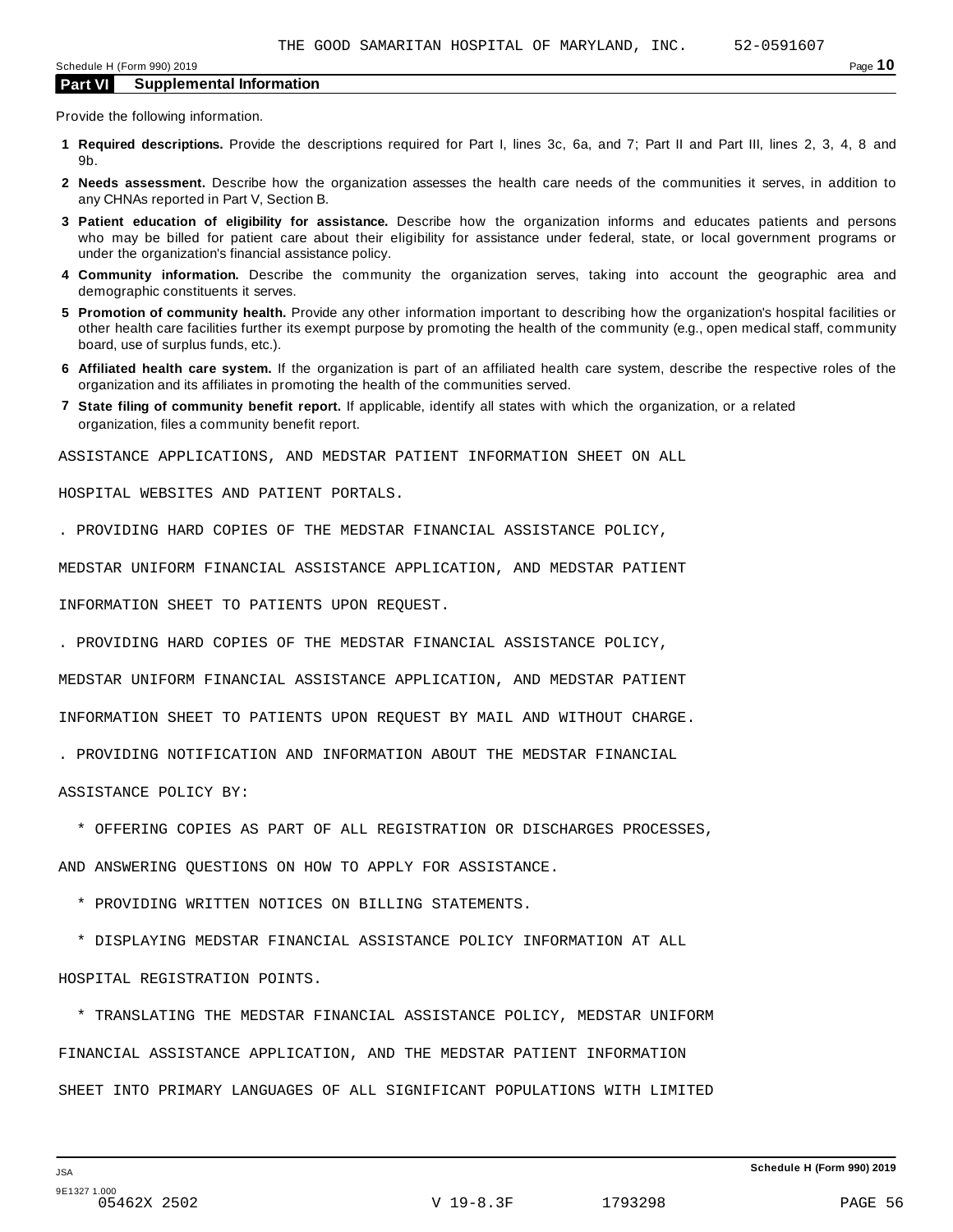Provide the following information.

- **1 Required descriptions.** Provide the descriptions required for Part I, lines 3c, 6a, and 7; Part II and Part III, lines 2, 3, 4, 8 and 9b.
- **2 Needs assessment.** Describe how the organization assesses the health care needs of the communities it serves, in addition to any CHNAs reported in Part V, Section B.
- **3 Patient education of eligibility for assistance.** Describe how the organization informs and educates patients and persons who may be billed for patient care about their eligibility for assistance under federal, state, or local government programs or under the organization's financial assistance policy.
- **4 Community information.** Describe the community the organization serves, taking into account the geographic area and demographic constituents it serves.
- **5 Promotion of community health.** Provide any other information important to describing how the organization's hospital facilities or other health care facilities further its exempt purpose by promoting the health of the community (e.g., open medical staff, community board, use of surplus funds, etc.).
- **6 Affiliated health care system.** If the organization is part of an affiliated health care system, describe the respective roles of the organization and its affiliates in promoting the health of the communities served.
- **7 State filing of community benefit report.** If applicable, identify all states with which the organization, or a related organization, files a community benefit report.

#### ENGLISH PROFICIENCY.

. MEDSTAR HEALTH WILL PROVIDE PUBLIC NOTICES YEARLY IN LOCAL NEWSPAPERS

SERVING ALL HOSPITAL TARGET POPULATIONS.

MEDSTAR HEALTH PROVIDES A FINANCIAL ASSISTANCE PROBABLE AND LIKELY

ELIGIBILITY DETERMINATION TO THE PATIENT WITHIN TWO BUSINESS DAYS FROM

RECEIPT OF THE INITIAL FINANCIAL ASSISTANCE APPLICATION. FINAL

ELIGIBILITY DETERMINATIONS ARE MADE AND COMMUNICATED TO THE PATIENT BASED

ON RECEIPT AND REVIEW OF A COMPLETED APPLICATION.

MEDSTAR HEALTH BELIEVES THAT ITS PATIENTS HAVE PERSONAL RESPONSIBILITIES RELATED TO THE FINANCIAL ASPECTS OF THEIR HEALTHCARE NEEDS. FINANCIAL ASSISTANCE AND PERIODIC PAYMENT PLANS AVAILABLE UNDER THIS POLICY WILL NOT BE AVAILABLE TO THOSE PATIENTS WHO FAIL TO FULFILL THEIR RESPONSIBILITIES. FOR PURPOSES OF THIS POLICY, PATIENT RESPONSIBILITIES INCLUDE:

. COMPLY WITH PROVIDING THE NECESSARY FINANCIAL DISCLOSURE FORMS TO EVALUATE THEIR ELIGIBILITY FOR PUBLICLY-FUNDED HEALTHCARE PROGRAMS,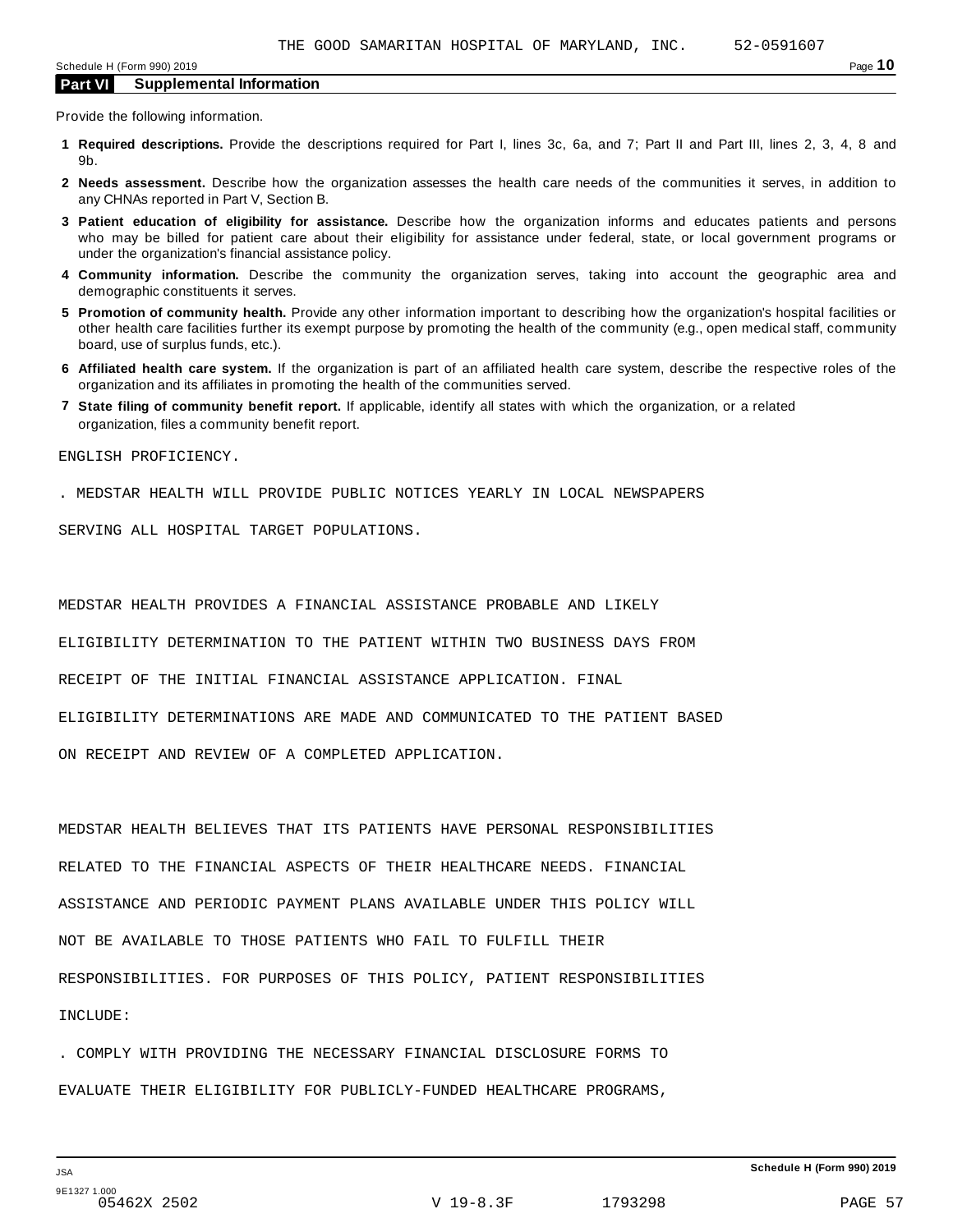Provide the following information.

- **1 Required descriptions.** Provide the descriptions required for Part I, lines 3c, 6a, and 7; Part II and Part III, lines 2, 3, 4, 8 and 9b.
- **2 Needs assessment.** Describe how the organization assesses the health care needs of the communities it serves, in addition to any CHNAs reported in Part V, Section B.
- **3 Patient education of eligibility for assistance.** Describe how the organization informs and educates patients and persons who may be billed for patient care about their eligibility for assistance under federal, state, or local government programs or under the organization's financial assistance policy.
- **4 Community information.** Describe the community the organization serves, taking into account the geographic area and demographic constituents it serves.
- **5 Promotion of community health.** Provide any other information important to describing how the organization's hospital facilities or other health care facilities further its exempt purpose by promoting the health of the community (e.g., open medical staff, community board, use of surplus funds, etc.).
- **6 Affiliated health care system.** If the organization is part of an affiliated health care system, describe the respective roles of the organization and its affiliates in promoting the health of the communities served.
- **7 State filing of community benefit report.** If applicable, identify all states with which the organization, or a related organization, files a community benefit report.

CHARITY CARE PROGRAMS, AND OTHER FORMS OF FINANCIAL ASSISTANCE. THESE

DISCLOSURE FORMS MUST BE COMPLETED ACCURATELY, TRUTHFULLY, AND TIMELY TO

ALLOW MEDSTAR HEALTH'S FACILITIES TO PROPERLY COUNSEL PATIENTS CONCERNING

THE AVAILABILITY OF FINANCIAL ASSISTANCE.

. WORKING WITH MEDSTAR HOSPITAL PATIENT ADVOCATES AND PATIENT FINANCIAL

SERVICES STAFF TO ENSURE THERE IS A COMPLETE UNDERSTANDING OF THE

PATIENT'S FINANCIAL SITUATION AND CONSTRAINTS.

. MAKING APPLICABLE PAYMENTS FOR SERVICES IN A TIMELY FASHION, INCLUDING

ANY PAYMENTS MADE PURSUANT TO DEFERRED AND PERIODIC PAYMENT SCHEDULES.

. PROVIDING UPDATED FINANCIAL INFORMATION TO MEDSTAR HOSPITAL PATIENT

ADVOCATES OR CUSTOMER SERVICE REPRESENTATIVES ON A TIMELY BASIS AS THE

PATIENT'S FINANCIAL CIRCUMSTANCES MAY CHANGE.

. IT IS A PATIENT'S RESPONSIBILITY, DURING THEIR 12-MONTH ELIGIBILITY

PERIOD, TO NOTIFY MEDSTAR HEALTH OF THEIR EXISTING HOUSEHOLD ELIGIBILITY

FOR FREE CARE, REDUCED COST-CARE, AND/OR ELIGIBILITY UNDER MEDICAL

HARDSHIP PROVISIONS FOR MEDICAL NECESSARY CARE RECEIVED DURING THE

12-MONTH ELIGIBILITY PERIOD.

. IN THE EVENT A PATIENT FAILS TO MEET THESE RESPONSIBILITIES, MEDSTAR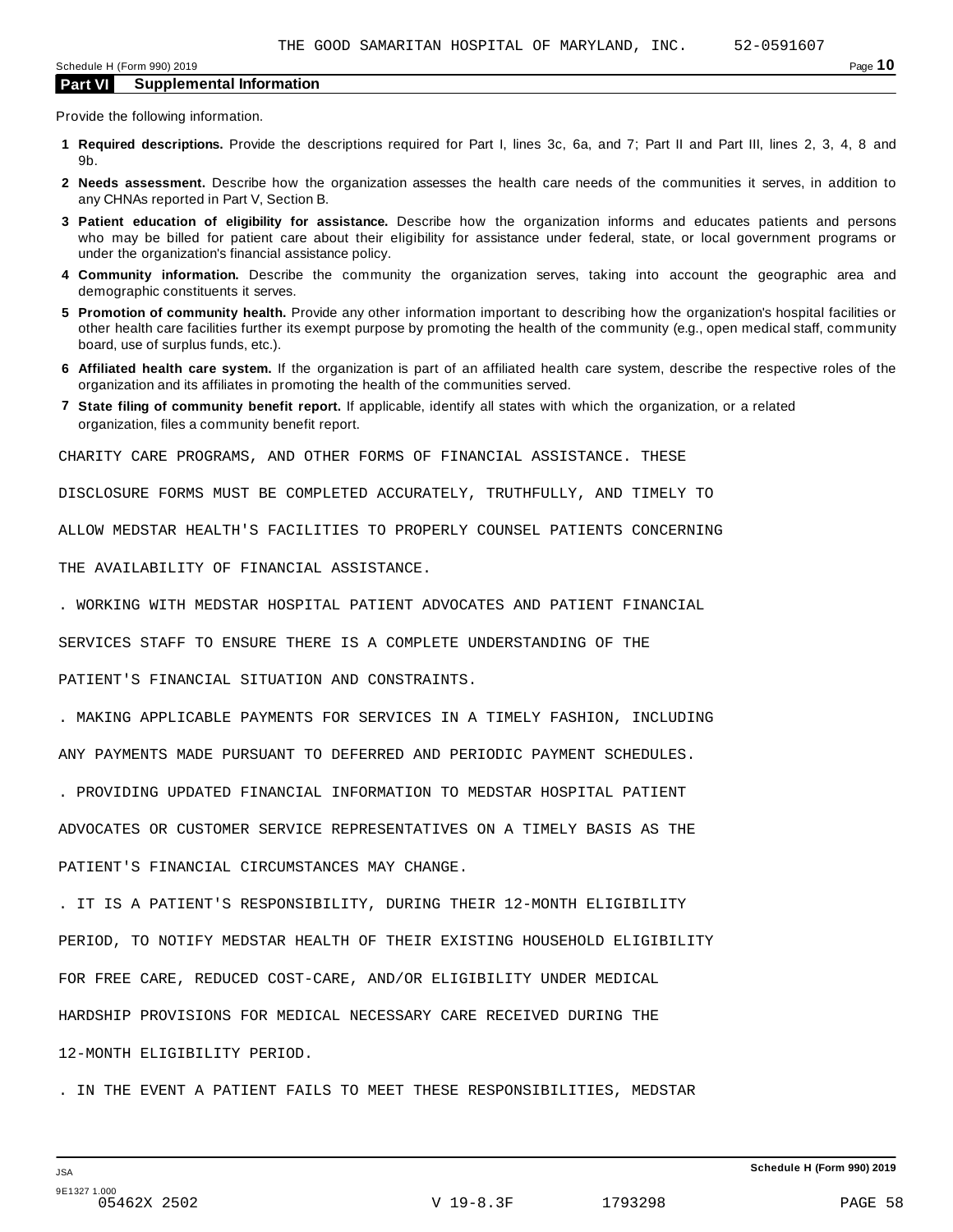Provide the following information.

- **1 Required descriptions.** Provide the descriptions required for Part I, lines 3c, 6a, and 7; Part II and Part III, lines 2, 3, 4, 8 and 9b.
- **2 Needs assessment.** Describe how the organization assesses the health care needs of the communities it serves, in addition to any CHNAs reported in Part V, Section B.
- **3 Patient education of eligibility for assistance.** Describe how the organization informs and educates patients and persons who may be billed for patient care about their eligibility for assistance under federal, state, or local government programs or under the organization's financial assistance policy.
- **4 Community information.** Describe the community the organization serves, taking into account the geographic area and demographic constituents it serves.
- **5 Promotion of community health.** Provide any other information important to describing how the organization's hospital facilities or other health care facilities further its exempt purpose by promoting the health of the community (e.g., open medical staff, community board, use of surplus funds, etc.).
- **6 Affiliated health care system.** If the organization is part of an affiliated health care system, describe the respective roles of the organization and its affiliates in promoting the health of the communities served.
- **7 State filing of community benefit report.** If applicable, identify all states with which the organization, or a related organization, files a community benefit report.

RESERVES THE RIGHT TO PURSUE ADDITIONAL BILLING AND COLLECTION EFFORTS.

IN THE EVENT OF NON-PAYMENT BILLING, AND COLLECTION EFFORTS ARE DEFINED

IN THE MEDSTAR BILLING AND COLLECTION POLICY. A FREE COPY IS AVAILABLE ON

ALL HOSPITAL WEBSITES AND PATIENT PORTALS VIA THE FOLLOWING URL:

WWW.MEDSTARHEALTH.ORG/FINANCIALASSISTANCE, OR BY CALL CUSTOMER SERVICE AT

1-800-280-9006.

UNINSURED PATIENTS OF MEDSTAR HEALTH'S FACILITIES MAY BE ELIGIBLE FOR FULL FINANCIAL ASSISTANCE OR PARTIAL SLIDING-SCALE FINANCIAL ASSISTANCE UNDER THIS POLICY. THE PATIENT ADVOCATE AND PATIENT FINANCIAL SERVICES STAFF WILL DETERMINE ELIGIBILITY FOR FULL FINANCIAL ASSISTANCE AND PARTIAL SLIDING-SCALE FINANCIAL ASSISTANCE BASED ON REVIEW OF INCOME FOR THE PATIENT AND THEIR FAMILY (HOUSEHOLD), OTHER FINANCIAL RESOURCES AVAILABLE TO THE PATIENT'S FAMILY, FAMILY SIZE, AND THE EXTENT OF THE MEDICAL COSTS TO BE INCURRED BY THE PATIENT.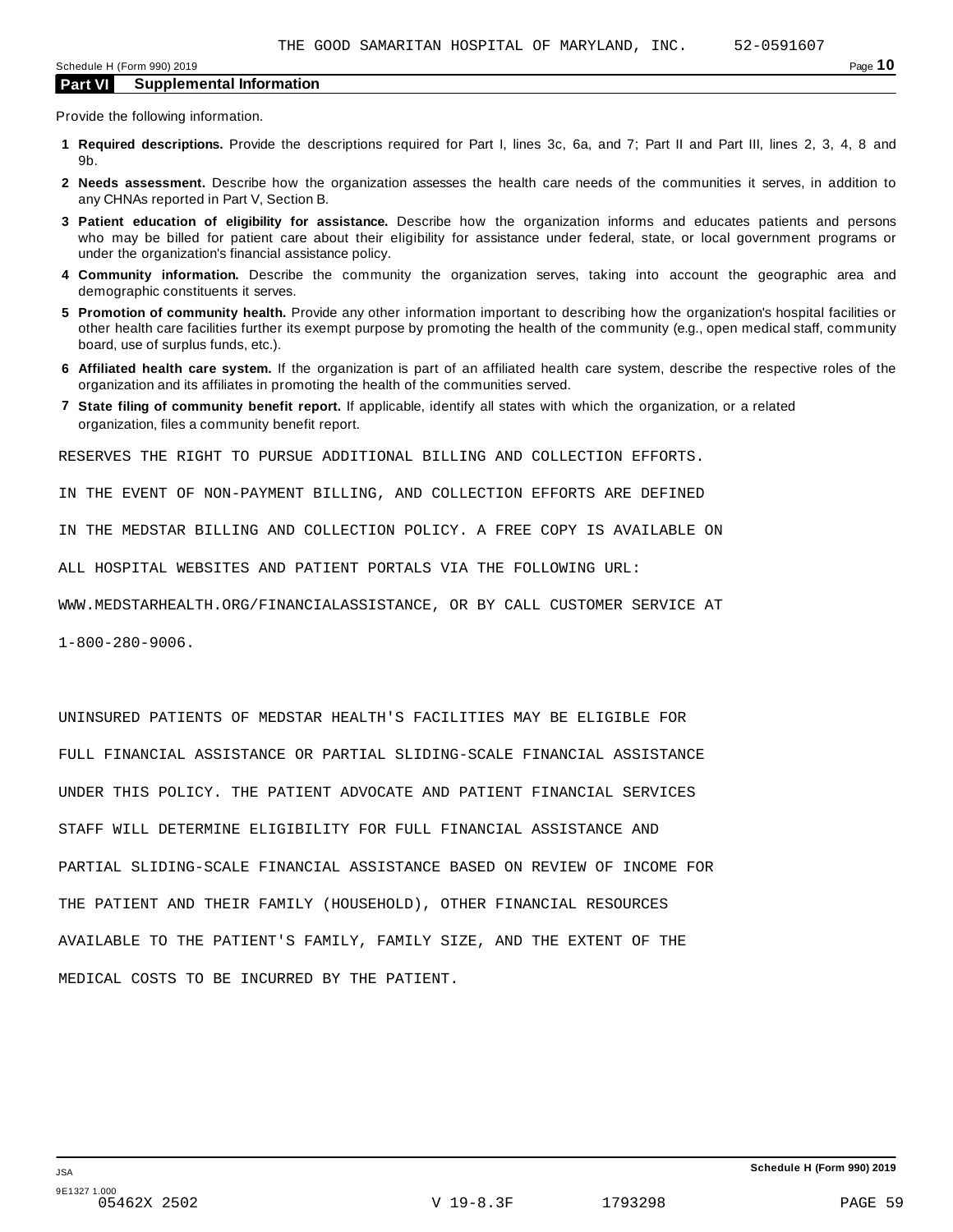Provide the following information.

- **1 Required descriptions.** Provide the descriptions required for Part I, lines 3c, 6a, and 7; Part II and Part III, lines 2, 3, 4, 8 and 9b.
- **2 Needs assessment.** Describe how the organization assesses the health care needs of the communities it serves, in addition to any CHNAs reported in Part V, Section B.
- **3 Patient education of eligibility for assistance.** Describe how the organization informs and educates patients and persons who may be billed for patient care about their eligibility for assistance under federal, state, or local government programs or under the organization's financial assistance policy.
- **4 Community information.** Describe the community the organization serves, taking into account the geographic area and demographic constituents it serves.
- **5 Promotion of community health.** Provide any other information important to describing how the organization's hospital facilities or other health care facilities further its exempt purpose by promoting the health of the community (e.g., open medical staff, community board, use of surplus funds, etc.).
- **6 Affiliated health care system.** If the organization is part of an affiliated health care system, describe the respective roles of the organization and its affiliates in promoting the health of the communities served.
- **7 State filing of community benefit report.** If applicable, identify all states with which the organization, or a related organization, files a community benefit report.

COMMUNITY INFORMATION

PART VI, LINE 4

GEOGRAPHIC:

MEDSTAR GOOD SAMARITAN HOSPITAL'S CBSA INCLUDES RESIDENTS IN THE ZIP

CODES OF 21239 AND 21206. BOTH AREAS ARE PRIMARILY LOCATED IN THE

NORTHEAST SECTION OF BALTIMORE CITY WITH SOME PORTIONS IN BALTIMORE

COUNTY, JUST OVER THE CITY LINE, AND CAN BE CLASSIFIED AS MIDDLE CLASS TO

LOWER INCOME AREAS COMPARED TO OTHERS IN MARYLAND. THIS GEOGRAPHIC AREA

WAS SELECTED BASED ON HOSPITAL UTILIZATION AND SECONDARY DATA, AS WELL AS

ITS PROXIMITY TO THE HOSPITAL AND OPPORTUNITIES TO BUILD ON PRE-EXISTING

PROGRAMS, SERVICES AND PARTNERSHIPS.

#### DEMOGRAPHICS:

21239 CONSISTS OF SEVERAL SMALL NEIGHBORHOODS INCLUDING LOCH RAVEN VILLAGE AND NORTHWOOD. THE TOTAL POPULATION IS 27,099 WITH 90% OF ITS RESIDENTS AFRICAN AMERICAN AND A MEDIAN AGE OF 36. THE MEDIAN HOUSEHOLD INCOME IS 47,058, POVERTY RATE IS 11.9%, UNINSURED OVER THE AGE OF 18 IS 9%, AND SINGLE PARENT HOUSEHOLDS ARE 65%. ACCORDING THE 2017 BALTIMORE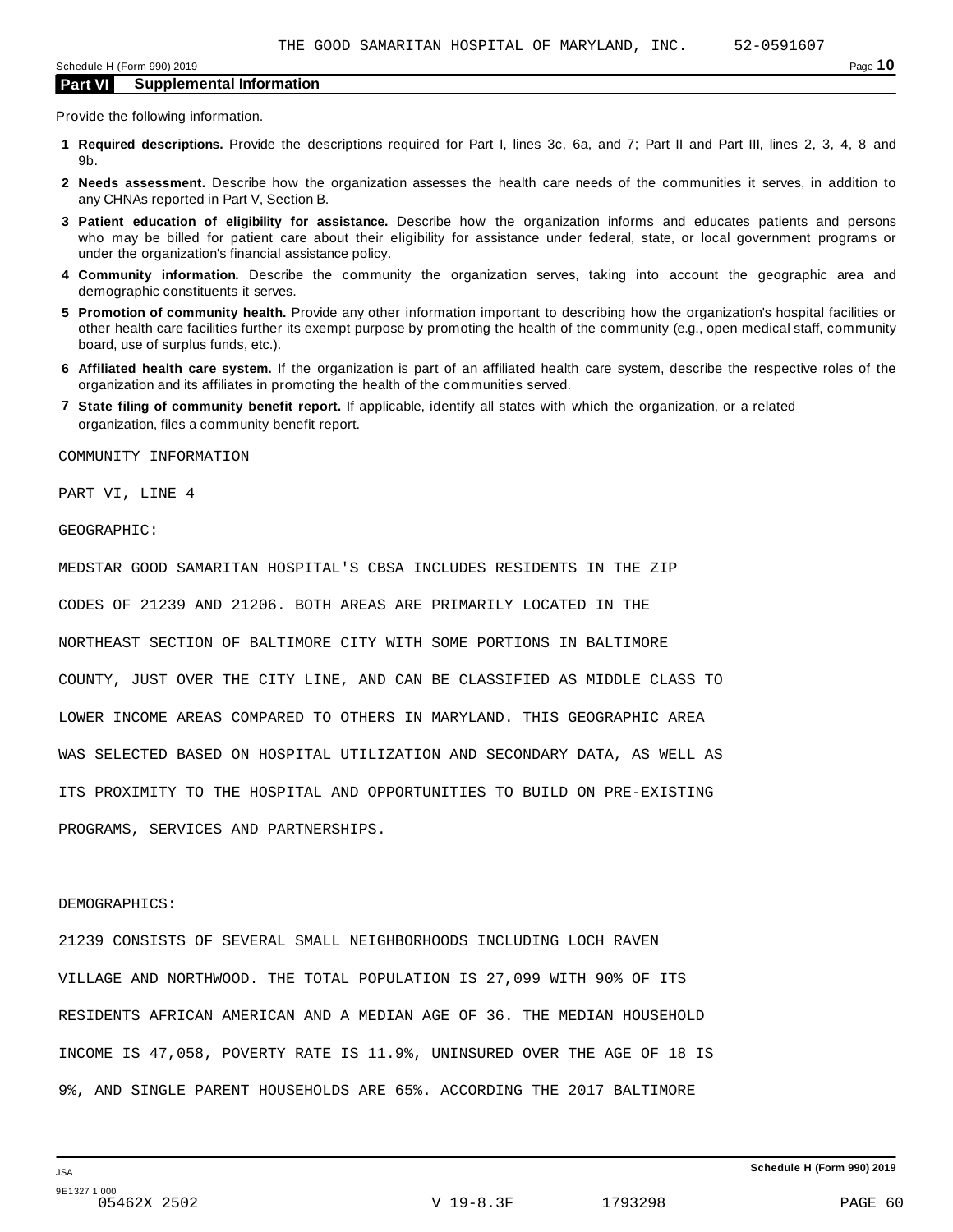Provide the following information.

- **1 Required descriptions.** Provide the descriptions required for Part I, lines 3c, 6a, and 7; Part II and Part III, lines 2, 3, 4, 8 and 9b.
- **2 Needs assessment.** Describe how the organization assesses the health care needs of the communities it serves, in addition to any CHNAs reported in Part V, Section B.
- **3 Patient education of eligibility for assistance.** Describe how the organization informs and educates patients and persons who may be billed for patient care about their eligibility for assistance under federal, state, or local government programs or under the organization's financial assistance policy.
- **4 Community information.** Describe the community the organization serves, taking into account the geographic area and demographic constituents it serves.
- **5 Promotion of community health.** Provide any other information important to describing how the organization's hospital facilities or other health care facilities further its exempt purpose by promoting the health of the community (e.g., open medical staff, community board, use of surplus funds, etc.).
- **6 Affiliated health care system.** If the organization is part of an affiliated health care system, describe the respective roles of the organization and its affiliates in promoting the health of the communities served.
- **7 State filing of community benefit report.** If applicable, identify all states with which the organization, or a related organization, files a community benefit report.

CITY NEIGHBORHOOD HEALTH PROFILE REPORT, THE LIFE EXPECTANCY IS 75.7,

HIGHER THAN THE AVERAGE OF BALTIMORE CITY'S 73.6, WITH HEART DISEASE AND

CANCER BEING THE LEADING CAUSES OF DEATH.

A LARGE PORTION OF 21206 IS IN THE BALTIMORE CITY NEIGHBORHOOD OF CEDONIA/FRANKFORD WHICH IS A PREDOMINANTLY MIDDLE CLASS TO LOWER INCOME RESIDENTIAL AREA. THE TOTAL POPULATION IS 23,701 WITH 76.3% OF ITS RESIDENTS AFRICAN AMERICAN AND A MEDIAN AGE OF 35. ACCORDING THE 2017 BALTIMORE CITY NEIGHBORHOOD HEALTH PROFILE REPORT, THE MEDIAN HOUSEHOLD INCOME IS 39,306, POVERTY RATE IS 23.7%, UNINSURED OVER THE AGE OF 18 IS 12.5%, SINGLE PARENT HOUSEHOLDS ARE 61.5%., THE LIFE EXPECTANCY IS 72.4, COMPARED TO 73.6 IN BALTIMORE CITY WITH HEART DISEASE AND CANCER BEING THE LEADING CAUSES OF DEATH.

#### PROMOTION OF COMMUNITY HEALTH

PART VI, LINE 5

AS A COMMUNITY PARTNER, MEDSTAR GOOD SAMARITAN HOSPITAL ENGAGES IN SEVERAL COMMUNITY BENEFIT ACTIVITIES TO IMPROVE AND PROMOTE THE HEALTH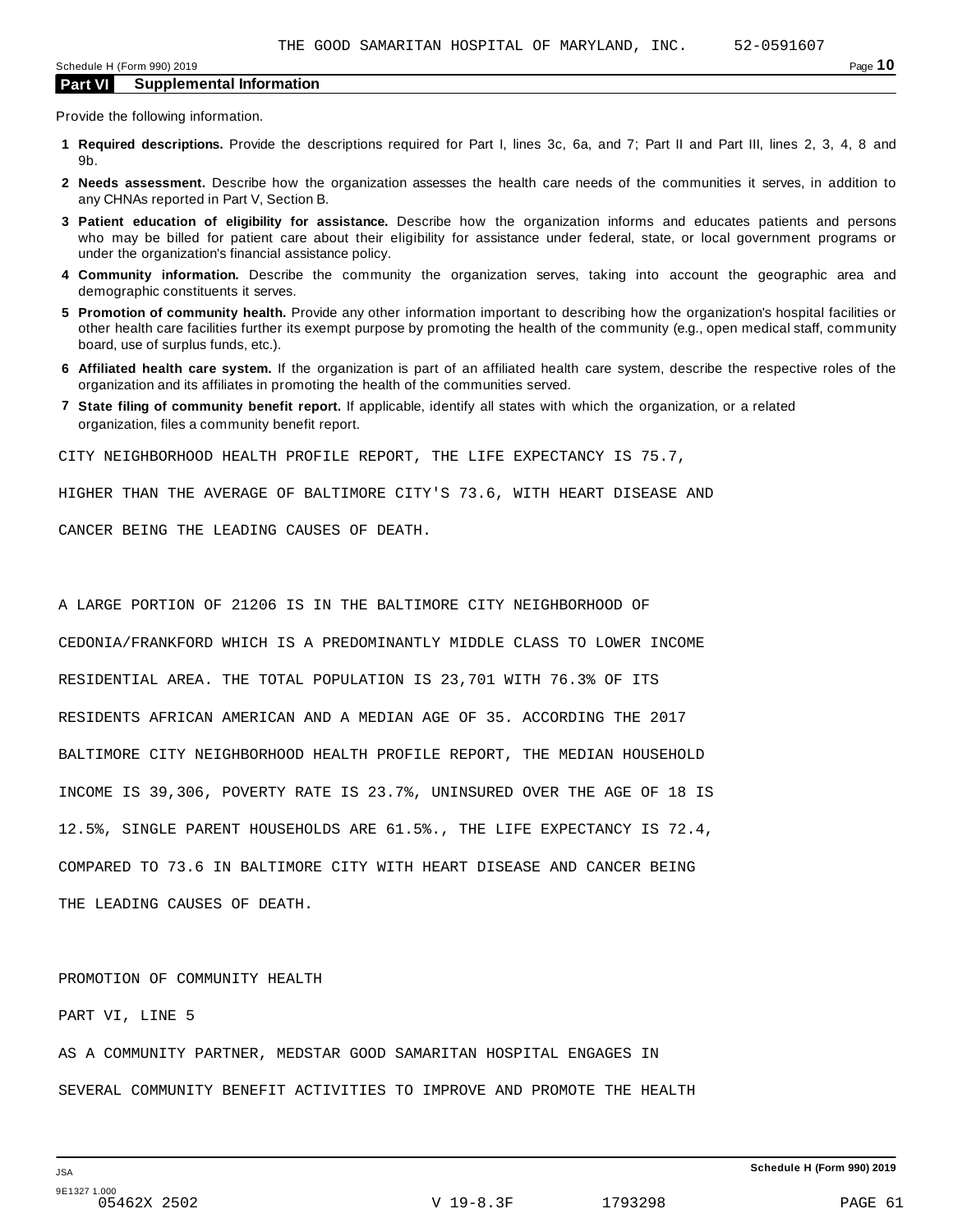Provide the following information.

- **1 Required descriptions.** Provide the descriptions required for Part I, lines 3c, 6a, and 7; Part II and Part III, lines 2, 3, 4, 8 and 9b.
- **2 Needs assessment.** Describe how the organization assesses the health care needs of the communities it serves, in addition to any CHNAs reported in Part V, Section B.
- **3 Patient education of eligibility for assistance.** Describe how the organization informs and educates patients and persons who may be billed for patient care about their eligibility for assistance under federal, state, or local government programs or under the organization's financial assistance policy.
- **4 Community information.** Describe the community the organization serves, taking into account the geographic area and demographic constituents it serves.
- **5 Promotion of community health.** Provide any other information important to describing how the organization's hospital facilities or other health care facilities further its exempt purpose by promoting the health of the community (e.g., open medical staff, community board, use of surplus funds, etc.).
- **6 Affiliated health care system.** If the organization is part of an affiliated health care system, describe the respective roles of the organization and its affiliates in promoting the health of the communities served.
- **7 State filing of community benefit report.** If applicable, identify all states with which the organization, or a related organization, files a community benefit report.

AND WELLBEING OF THE COMMUNITY. PRIORITY AREAS, AS DETERMINED BY THE 2018

CHNA, FALL UNDER THREE AREAS OF FOCUS INCLUDING HEALTH AND WELLNESS,

ACCESS TO CARE, AND SOCIAL DETERMINANTS OF HEALTH. PROGRAMS INCLUDE (BUT

ARE NOT LIMITED TO):

#### ACCESS TO CARE:

THE PRIORITY AREA IS ADDRESSING ACCESS TO BEHAVIORAL HEALTH SERVICES, INCLUDING MENTAL HEALTH AND SUBSTANCE USE. IN FY20, 27,547 PATIENTS WERE SCREENED FOR SUBSTANCE USE IN THE EMERGENCY DEPARTMENT THROUGH THE SCREENING, BRIEF INTERVENTION, AND REFERRAL TO TREATMENT (SBIRT) PROGRAM. AN ENHANCEMENT OF SBIRT INCLUDES THE OPIOID OVERDOSE SURVIVOR OUTREACH PROGRAM (OSOP). OSOP LINKS COMMUNITY MEMBERS WITH A HISTORY OF SUBSTANCE ABUSE TREATMENT WITH THE RESOURCES THEY NEED TO PREVENT A FUTURE OVERDOSE.

MEDSTAR GOOD SAMARITAN HOSPITAL ALSO ADDRESSES ACCESS TO CARE BY HELPING TO REDUCE THE FINANCIAL BURDEN FOR PATIENTS AND THEIR FAMILIES. PATIENT FINANCIAL SERVICES PROVIDES FINANCIAL ASSISTANCE TO UNINSURED PATIENTS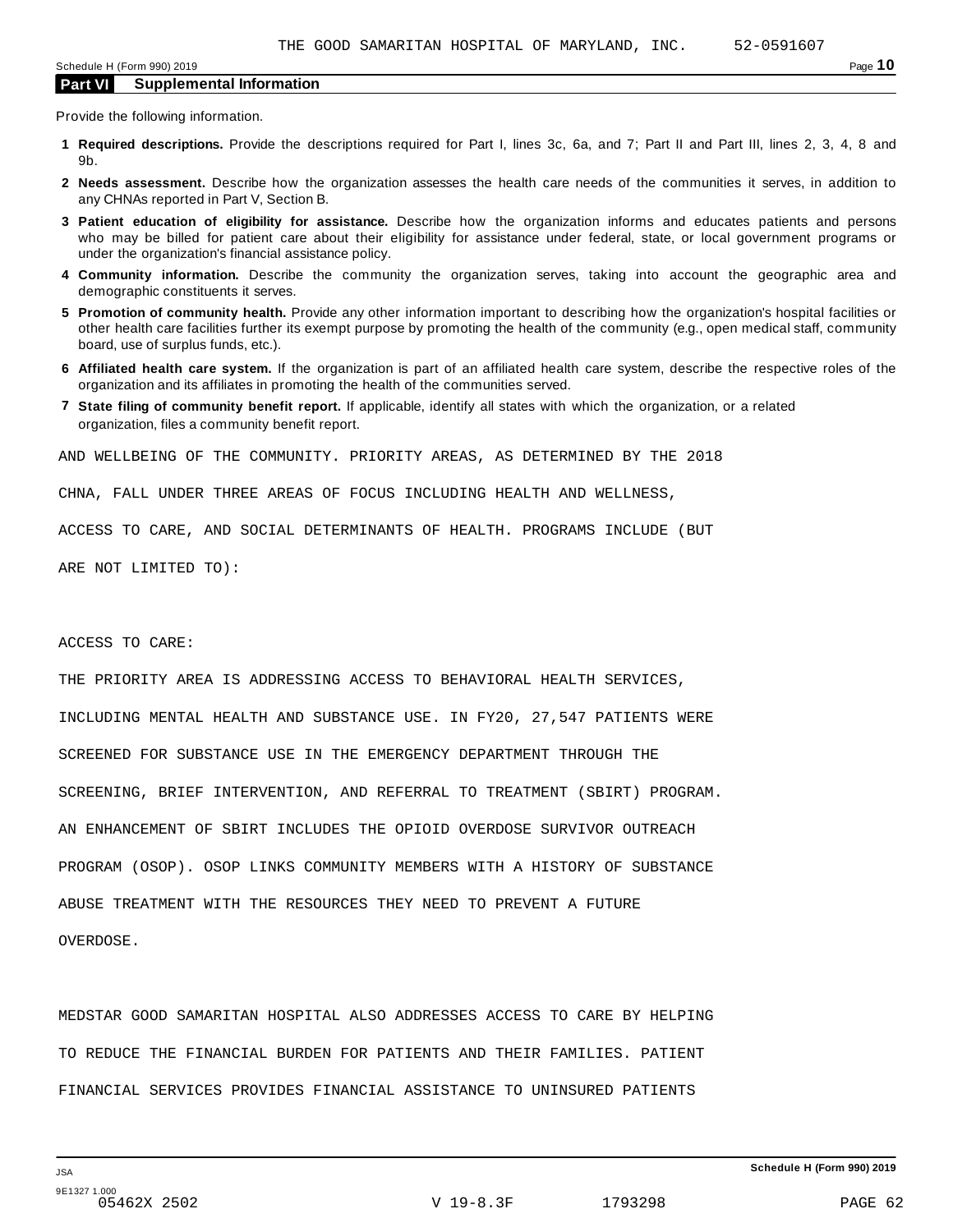Provide the following information.

- **1 Required descriptions.** Provide the descriptions required for Part I, lines 3c, 6a, and 7; Part II and Part III, lines 2, 3, 4, 8 and 9b.
- **2 Needs assessment.** Describe how the organization assesses the health care needs of the communities it serves, in addition to any CHNAs reported in Part V, Section B.
- **3 Patient education of eligibility for assistance.** Describe how the organization informs and educates patients and persons who may be billed for patient care about their eligibility for assistance under federal, state, or local government programs or under the organization's financial assistance policy.
- **4 Community information.** Describe the community the organization serves, taking into account the geographic area and demographic constituents it serves.
- **5 Promotion of community health.** Provide any other information important to describing how the organization's hospital facilities or other health care facilities further its exempt purpose by promoting the health of the community (e.g., open medical staff, community board, use of surplus funds, etc.).
- **6 Affiliated health care system.** If the organization is part of an affiliated health care system, describe the respective roles of the organization and its affiliates in promoting the health of the communities served.
- **7 State filing of community benefit report.** If applicable, identify all states with which the organization, or a related organization, files a community benefit report.

WHO RESIDE WITHIN THE COMMUNITY BY ASSISTING WITH ENROLLMENT IN PUBLICLY

FUNDED ENTITLEMENT PROGRAMS, REFERRING PATIENTS TO STATE OR FEDERAL

INSURANCE EXCHANGE NAVIGATOR RESOURCES AND ASSISTING WITH CONSIDERATION

OF FUNDING THAT MAY BE AVAILABLE FROM OTHER CHARITABLE ORGANIZATIONS.

#### HEALTH AND WELLNESS:

MEDSTAR GOOD SAMARITAN HOSPITAL ADDRESSES HEALTH AND WELLNESS BY OFFERING A VARIETY OF PROGRAMS AND RESOURCES THAT SEEK TO ADDRESS CHRONIC DISEASE PREVENTION AND MANAGEMENT. MEDSTAR GOOD SAMARITAN HOSPITAL SERVES AS A HUB TO SCREEN INDIVIDUALS FOR BREAST, CERVICAL, AND COLON CANCER. A UNIQUE ASPECT OF THIS PROGRAM IS THAT IT PROVIDES SCREENING TO INDIVIDUALS WITHOUT INSURANCE AND/OR DOCUMENTATION. AS A RESULT, MORE THAN 50% OF PEOPLE SERVED ARE HISPANIC/LATINO.

MEDSTAR GOOD SAMARITAN HOSPITAL'S COMMUNITY-BASED EDUCATION COURSES ARE OFFERED TO SUPPORT HEALTHY LIFESTYLE CHANGES FOR COMMUNITY MEMBERS. PROGRAMS INCLUDE CENTERS FOR DISEASE CONTROL DIABETES PREVENTION, DIABETES SELF-MANAGEMENT EDUCATION, FLU VACCINATION CLINICS, YOGA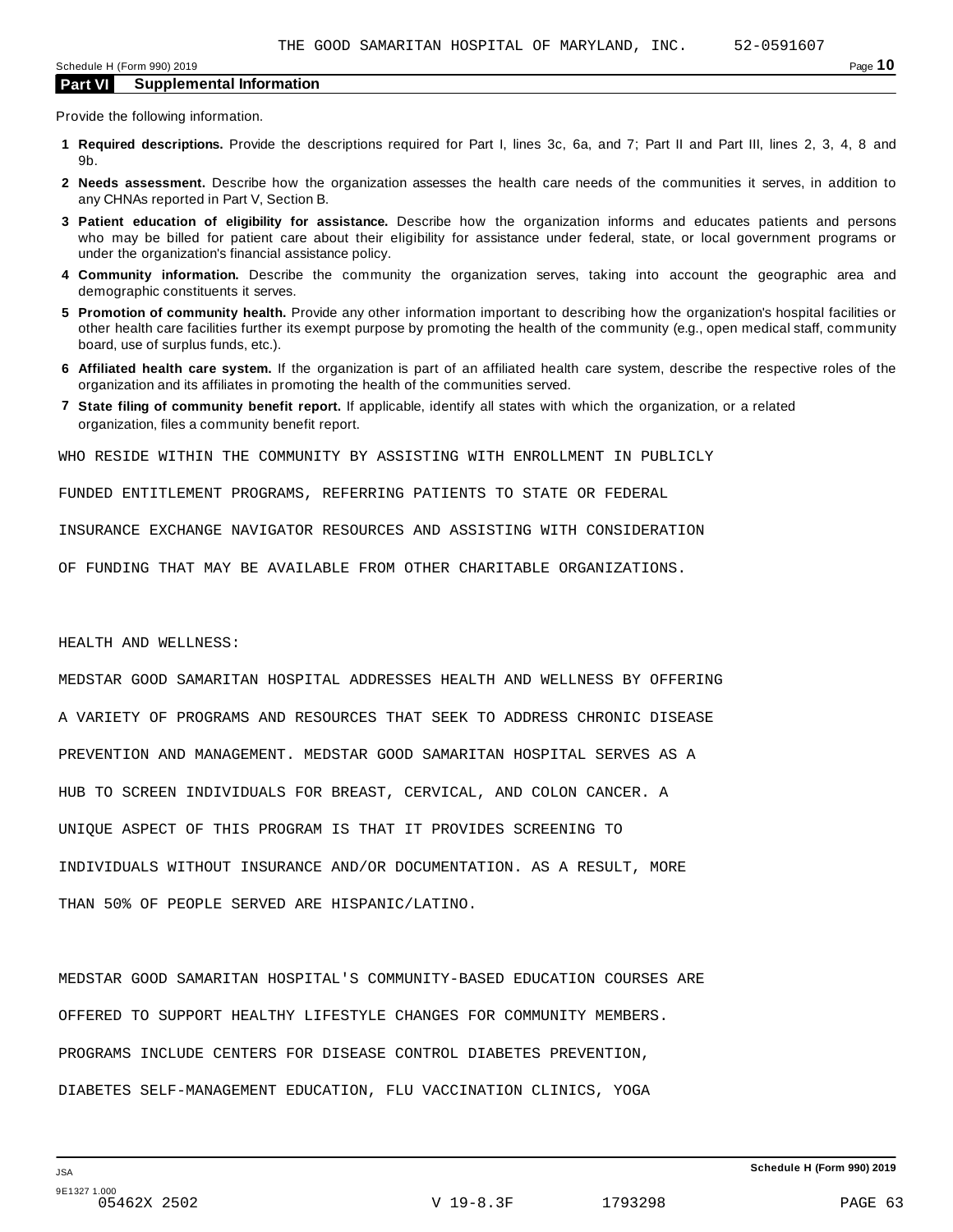Provide the following information.

- **1 Required descriptions.** Provide the descriptions required for Part I, lines 3c, 6a, and 7; Part II and Part III, lines 2, 3, 4, 8 and 9b.
- **2 Needs assessment.** Describe how the organization assesses the health care needs of the communities it serves, in addition to any CHNAs reported in Part V, Section B.
- **3 Patient education of eligibility for assistance.** Describe how the organization informs and educates patients and persons who may be billed for patient care about their eligibility for assistance under federal, state, or local government programs or under the organization's financial assistance policy.
- **4 Community information.** Describe the community the organization serves, taking into account the geographic area and demographic constituents it serves.
- **5 Promotion of community health.** Provide any other information important to describing how the organization's hospital facilities or other health care facilities further its exempt purpose by promoting the health of the community (e.g., open medical staff, community board, use of surplus funds, etc.).
- **6 Affiliated health care system.** If the organization is part of an affiliated health care system, describe the respective roles of the organization and its affiliates in promoting the health of the communities served.
- **7 State filing of community benefit report.** If applicable, identify all states with which the organization, or a related organization, files a community benefit report.

SERVICES, SENIOR PHYSICAL FITNESS, AND SMOKING CESSATION. FURTHER,

SUPPORT GROUPS ARE OFFERED TO COMMUNITY MEMBERS FOR A VARIETY OF TOPICS

INCLUDING MENTAL HEALTH, DIABETES, CANCER, AND STROKE. STAFF PARTICIPATE

IN COMMUNITY HEALTH EVENTS SUCH AS HEALTH FAIRS, FESTIVALS AND

EXPOSITIONS WHERE SCREENINGS ARE PERFORMED, AND HEALTH INFORMATION IS

SHARED.

#### SOCIAL DETERMINANTS OF HEALTH:

MEDSTAR GOOD SAMARITAN HOSPITAL'S OTHER PRIORITY IS ADDRESSING THE SOCIAL DETERMINANTS OF HEALTH OF THE COMMUNITY. COMMUNITY RESIDENTS SURROUNDING THE HOSPITAL HAVE BEEN TRAINED AND HIRED AS EITHER A COMMUNITY HEALTH ADVOCATE OR PEER RECOVERY COACH AS PART OF THE POPULATION HEALTH WORKFORCE DEVELOPMENT PROGRAM. THESE POSITIONS SERVE TO EMPOWER INDIVIDUALS AND THEIR FAMILIES INTO BETTER ECONOMIC CONDITIONS.

AS PART OF THEIR RESPONSIBILITIES, THE COMMUNITY HEALTH ADVOCATE ROLES CONDUCT SOCIAL NEEDS SCREENINGS. SOCIAL NEEDS SCREENINGS ARE PROVIDED TO SCREEN FOR FOOD AND HOUSING INSECURITY, AND BARRIERS RELATED TO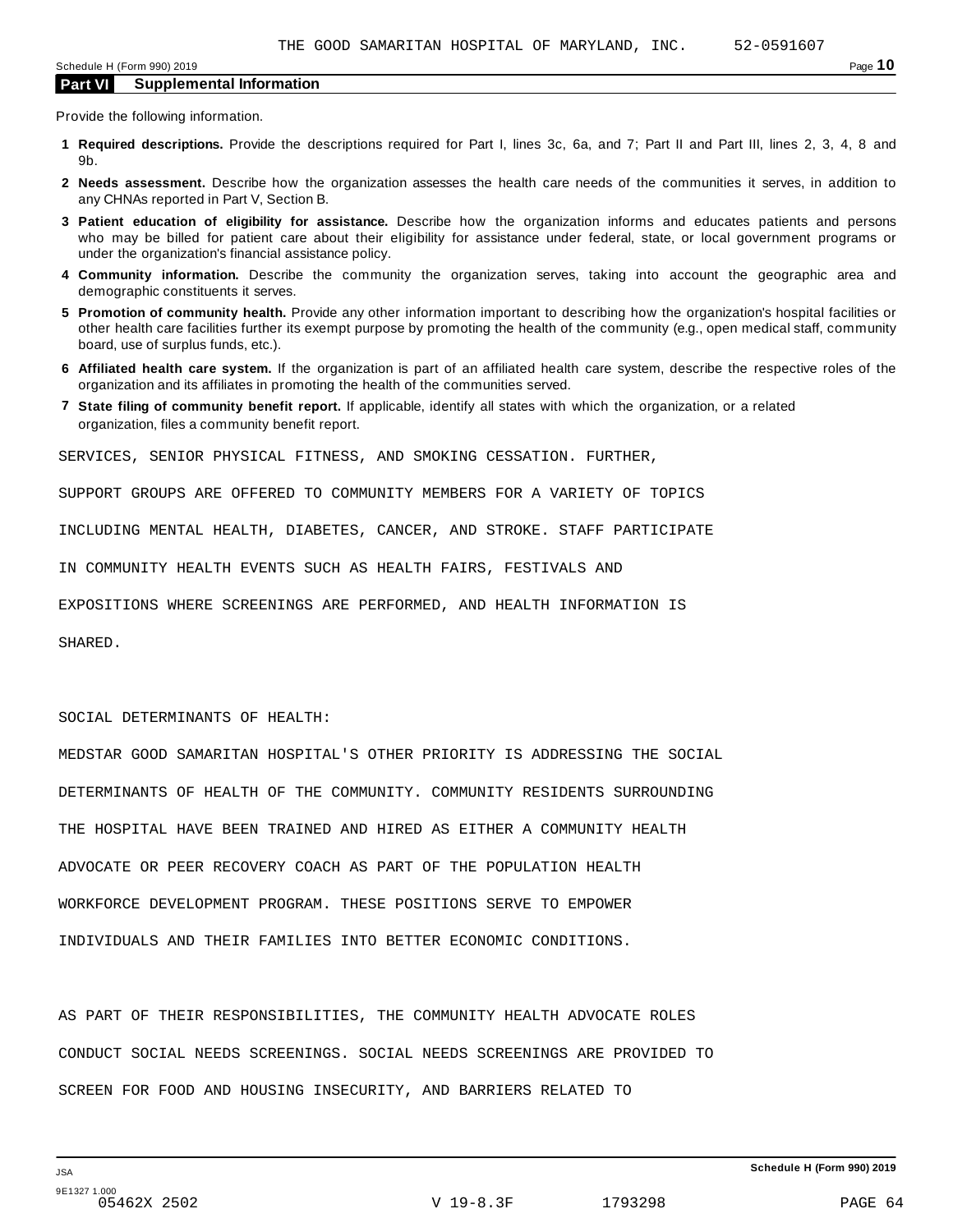Provide the following information.

- **1 Required descriptions.** Provide the descriptions required for Part I, lines 3c, 6a, and 7; Part II and Part III, lines 2, 3, 4, 8 and 9b.
- **2 Needs assessment.** Describe how the organization assesses the health care needs of the communities it serves, in addition to any CHNAs reported in Part V, Section B.
- **3 Patient education of eligibility for assistance.** Describe how the organization informs and educates patients and persons who may be billed for patient care about their eligibility for assistance under federal, state, or local government programs or under the organization's financial assistance policy.
- **4 Community information.** Describe the community the organization serves, taking into account the geographic area and demographic constituents it serves.
- **5 Promotion of community health.** Provide any other information important to describing how the organization's hospital facilities or other health care facilities further its exempt purpose by promoting the health of the community (e.g., open medical staff, community board, use of surplus funds, etc.).
- **6 Affiliated health care system.** If the organization is part of an affiliated health care system, describe the respective roles of the organization and its affiliates in promoting the health of the communities served.
- **7 State filing of community benefit report.** If applicable, identify all states with which the organization, or a related organization, files a community benefit report.

TRANSPORTATION, EMPLOYMENT, AND UTILITIES. IDENTIFIED NEEDS ARE ADDRESSED

BY CONNECTING THE PARTICIPANT TO SOCIAL SERVICES AND OTHER RESOURCES IN

THE COMMUNITY. OF THOSE SCREENED, 63% REPORTED FOOD INSECURITY; 46%

REPORTED TRANSPORTATION BARRIERS; 13% REPORTED THE NEED FOR EMPLOYMENT

ASSISTANCE; 19% REPORTED THE NEED FOR UTILITY ASSISTANCE; 22% REPORTED

THE NEED FOR HOUSING ASSISTANCE; 63% REPORTED HAVING FINANCIAL STRAIN.

MEDSTAR GOOD SAMARITAN HOSPITAL HAS A PARTNERSHIP WITH UBER TO ADDRESS TRANSPORTATION BARRIERS TO ACCESS MEDICAL SERVICES. THROUGH THIS PARTNERSHIP, RIDES ARE PROVIDED TO PATIENTS AND/OR FAMILIES WITH FINANCIAL NEED. THE TRANSPORTATION ASSISTANCE ENABLES PATIENTS TO ATTEND NECESSARY APPOINTMENTS WITH THEIR HEALTH CARE PROVIDERS. FURTHER, MEDSTAR GOOD SAMARITAN HOSPITAL ADDRESSES FOOD INSECURITY BY ENROLLING PATIENTS INTO A FOOD PRESCRIPTION DELIVERY PROGRAM THROUGH ITS PARTNER HUNGRY HARVEST. THIS TEMPORARY SOURCE OF FOOD ASSISTANCE ALLOWS COMMUNITY HEALTH ADVOCATES TO ADDRESS A LONG-TERM STRATEGY FOR FOOD ACCESS (E.G. MEALS ON WHEELS, ETC.)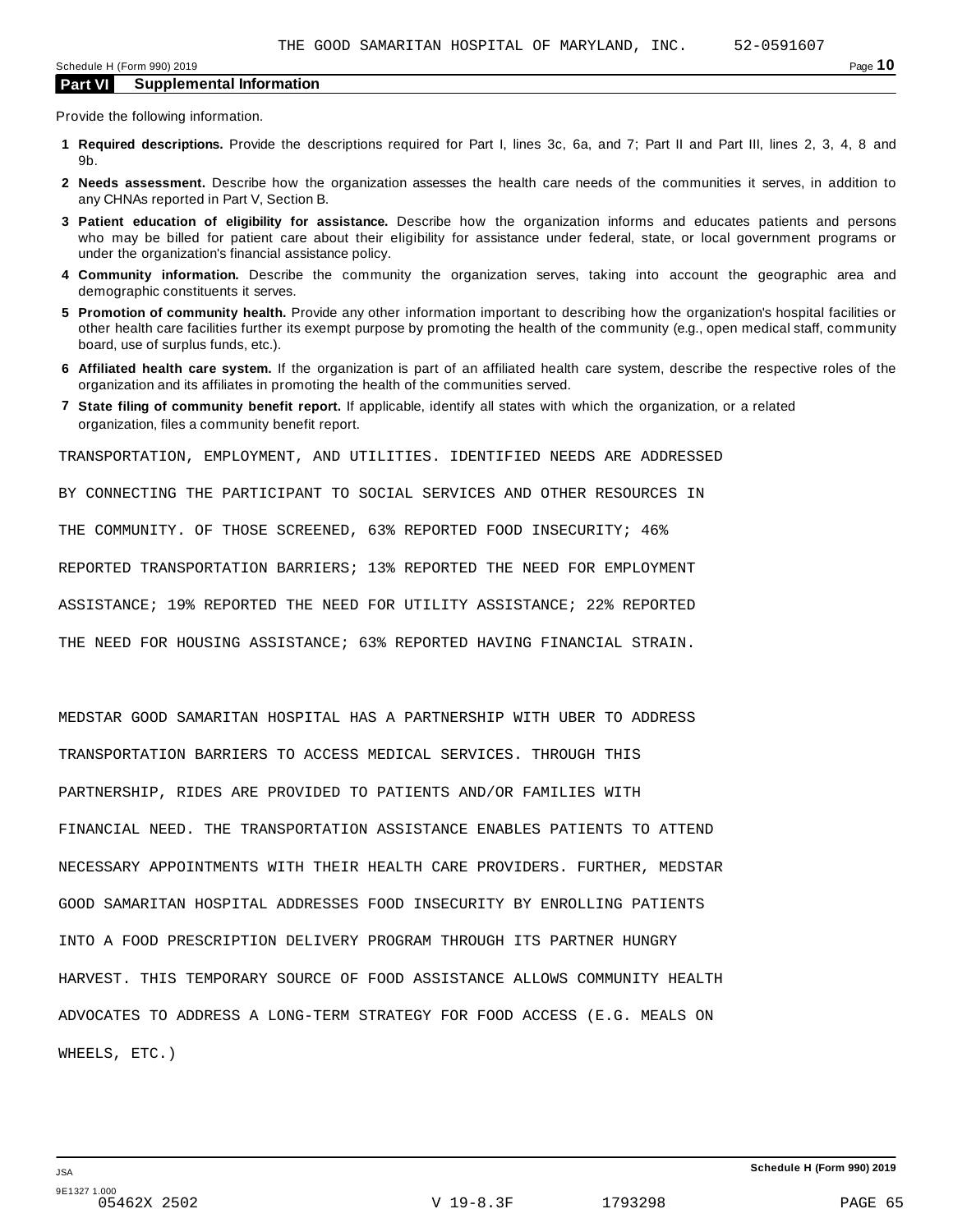Provide the following information.

- **1 Required descriptions.** Provide the descriptions required for Part I, lines 3c, 6a, and 7; Part II and Part III, lines 2, 3, 4, 8 and 9b.
- **2 Needs assessment.** Describe how the organization assesses the health care needs of the communities it serves, in addition to any CHNAs reported in Part V, Section B.
- **3 Patient education of eligibility for assistance.** Describe how the organization informs and educates patients and persons who may be billed for patient care about their eligibility for assistance under federal, state, or local government programs or under the organization's financial assistance policy.
- **4 Community information.** Describe the community the organization serves, taking into account the geographic area and demographic constituents it serves.
- **5 Promotion of community health.** Provide any other information important to describing how the organization's hospital facilities or other health care facilities further its exempt purpose by promoting the health of the community (e.g., open medical staff, community board, use of surplus funds, etc.).
- **6 Affiliated health care system.** If the organization is part of an affiliated health care system, describe the respective roles of the organization and its affiliates in promoting the health of the communities served.
- **7 State filing of community benefit report.** If applicable, identify all states with which the organization, or a related organization, files a community benefit report.

MEDSTAR GOOD SAMARITAN HOSPITAL ALSO PROVIDES PATHWAYS FOR HEALTHCARE

CAREERS FOR THE YOUTH IN ITS SURROUNDING COMMUNITY. RX FOR SUCCESS

PROVIDES ROBUST STUDENT INTERNSHIP EXPERIENCES FOR HIGH-RISK YOUTH. THIS

EIGHT-WEEK SUMMER INTERNSHIP CONNECTS THE COURSE CURRICULUM WITH TANGIBLE

ONSITE EXPERIENCE. THIS ALLOWS STUDENTS TO DEMONSTRATE SKILL DEVELOPMENT

AND EXPERIENCE WORKING IN THE MEDICAL FIELD. OTHER PARTNERSHIPS TO EXPOSE

COMMUNITY YOUTH TO HEALTHCARE CAREERS INCLUDE PARTNERSHIPS WITH MERCY

HIGH SCHOOL AND CRISTO REY.

DISASTER READINESS:

THE HOSPITAL STRENGTHENED THE COMMUNITY HEALTH RESILIENCE BY IMPROVING THE ABILITY OF THE COMMUNITY TO WITHSTAND AND RECOVER FROM CORONAVIRUS, A PUBLIC HEALTH EMERGENCY THAT SURFACED IN MARCH 2020. LEADERSHIP PARTICIPATED IN COMMUNITY-WIDE TASK FORCES AND STAFF IMPLEMENTED PROGRAMS ASSOCIATED WITH ADDRESSING HEALTH NEEDS ARISING FROM CORONAVIRUS.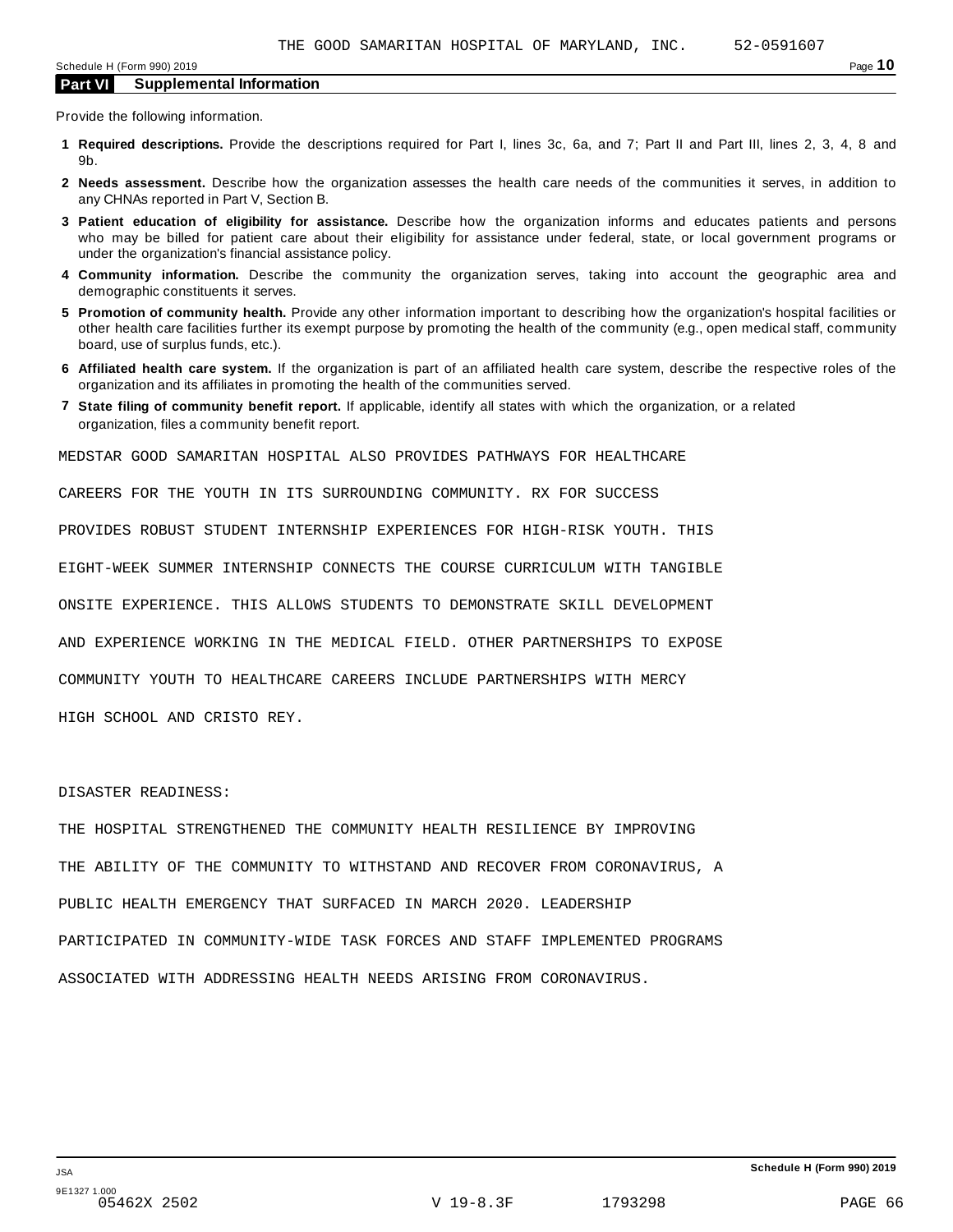Provide the following information.

- **1 Required descriptions.** Provide the descriptions required for Part I, lines 3c, 6a, and 7; Part II and Part III, lines 2, 3, 4, 8 and 9b.
- **2 Needs assessment.** Describe how the organization assesses the health care needs of the communities it serves, in addition to any CHNAs reported in Part V, Section B.
- **3 Patient education of eligibility for assistance.** Describe how the organization informs and educates patients and persons who may be billed for patient care about their eligibility for assistance under federal, state, or local government programs or under the organization's financial assistance policy.
- **4 Community information.** Describe the community the organization serves, taking into account the geographic area and demographic constituents it serves.
- **5 Promotion of community health.** Provide any other information important to describing how the organization's hospital facilities or other health care facilities further its exempt purpose by promoting the health of the community (e.g., open medical staff, community board, use of surplus funds, etc.).
- **6 Affiliated health care system.** If the organization is part of an affiliated health care system, describe the respective roles of the organization and its affiliates in promoting the health of the communities served.
- **7 State filing of community benefit report.** If applicable, identify all states with which the organization, or a related organization, files a community benefit report.

AFFILIATED HEALTH CARE SYSTEM

PART VI, LINE 6

AS A PROUD MEMBER OF MEDSTAR HEALTH, MEDSTAR GOOD SAMARITAN HOSPITAL IS ABLE TO EXPAND ITS CAPACITY TO MEET THE NEEDS OF THE COMMUNITY BY PARTNERING WITH OTHER MEDSTAR HOSPITALS AND ASSOCIATED ENTITIES. MEDSTAR HEALTH RESOURCES ASSIST THE HOSPITAL IN COMMUNITY HEALTH PLANNING TO MEET THE NEEDS OF THE UNINSURED AND OTHER VULNERABLE POPULATIONS. THROUGH ITS COMMUNITY HEALTH FUNCTION, MEDSTAR HEALTH PROVIDES MEDSTAR GOOD SAMARITAN HOSPITAL TECHNICAL SUPPORT TO ENHANCE COMMUNITY HEALTH PROGRAMMING AND EVALUATION. MEDSTAR'S CORPORATE PHILANTHROPY DEPARTMENT IDENTIFIES AND SEEKS PUBLIC AND PRIVATE FUNDING SOURCES TO ENSURE THE AVAILABILITY OF HIGH-QUALITY HEALTH SERVICES, REGARDLESS OF ABILITY TO PAY.

STATE FILING OF COMMUNITY BENEFIT REPORT

PART VI, LINE 7

THE COMMUNITY BENEFIT REPORT FOR MEDSTAR GOOD SAMARITAN HOSPITAL IS FILED IN THE STATE OF MARYLAND.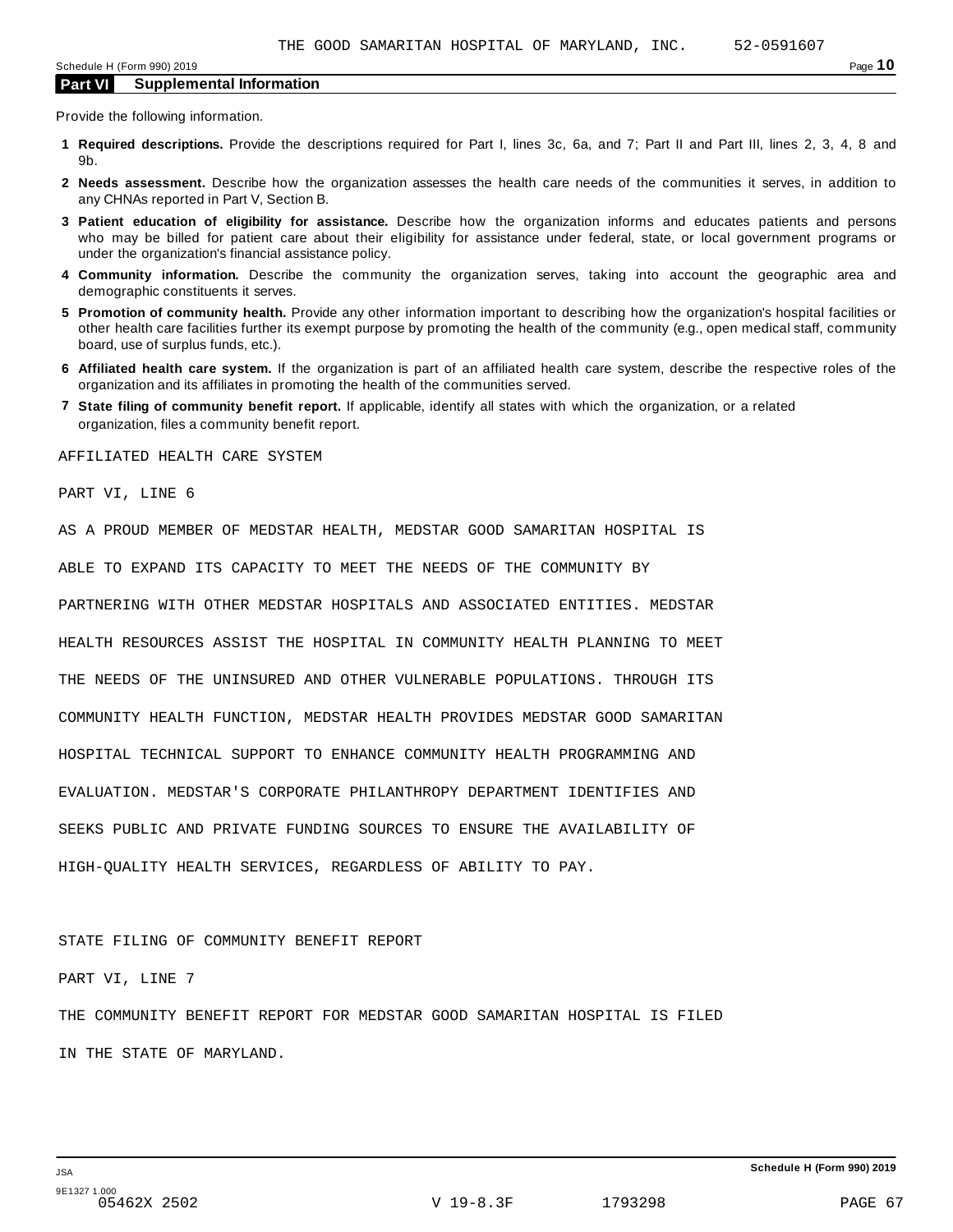| <b>SCHEDULE I</b><br>(Form 990)                      |                                                                                                                                                                                                                                                                           |            |                                    | <b>Grants and Other Assistance to Organizations,</b><br>Governments, and Individuals in the United States |                                       |                                                             |                                          | OMB No. 1545-0047<br>$20$ 19          |
|------------------------------------------------------|---------------------------------------------------------------------------------------------------------------------------------------------------------------------------------------------------------------------------------------------------------------------------|------------|------------------------------------|-----------------------------------------------------------------------------------------------------------|---------------------------------------|-------------------------------------------------------------|------------------------------------------|---------------------------------------|
|                                                      |                                                                                                                                                                                                                                                                           |            |                                    | Complete if the organization answered "Yes" on Form 990, Part IV, line 21 or 22.                          |                                       |                                                             |                                          |                                       |
| Department of the Treasury                           |                                                                                                                                                                                                                                                                           |            |                                    | Attach to Form 990.                                                                                       |                                       |                                                             |                                          | <b>Open to Public</b><br>Inspection   |
| Internal Revenue Service<br>Name of the organization |                                                                                                                                                                                                                                                                           |            |                                    | Go to www.irs.gov/Form990 for the latest information.                                                     |                                       |                                                             | <b>Employer identification number</b>    |                                       |
|                                                      | THE GOOD SAMARITAN HOSPITAL OF MARYLAND, INC.                                                                                                                                                                                                                             |            |                                    |                                                                                                           |                                       |                                                             | 52-0591607                               |                                       |
| Part I                                               | <b>General Information on Grants and Assistance</b>                                                                                                                                                                                                                       |            |                                    |                                                                                                           |                                       |                                                             |                                          |                                       |
| 1                                                    | Does the organization maintain records to substantiate the amount of the grants or assistance, the grantees' eligibility for the grants or assistance, and                                                                                                                |            |                                    |                                                                                                           |                                       |                                                             |                                          |                                       |
|                                                      |                                                                                                                                                                                                                                                                           |            |                                    |                                                                                                           |                                       |                                                             |                                          | $X$ Yes<br>No                         |
|                                                      | 2 Describe in Part IV the organization's procedures for monitoring the use of grant funds in the United States.                                                                                                                                                           |            |                                    |                                                                                                           |                                       |                                                             |                                          |                                       |
| <b>Part II</b>                                       | Grants and Other Assistance to Domestic Organizations and Domestic Governments. Complete if the organization answered "Yes" on Form 990,<br>Part IV, line 21, for any recipient that received more than \$5,000. Part II can be duplicated if additional space is needed. |            |                                    |                                                                                                           |                                       |                                                             |                                          |                                       |
|                                                      | 1 (a) Name and address of organization<br>or government                                                                                                                                                                                                                   | $(b)$ EIN  | (c) IRC section<br>(if applicable) | (d) Amount of cash<br>grant                                                                               | (e) Amount of non-<br>cash assistance | (f) Method of valuation<br>(book, FMV, appraisal,<br>other) | (g) Description of<br>noncash assistance | (h) Purpose of grant<br>or assistance |
| (1) CRISTO REY JESUIT HIGH SCHOOL                    |                                                                                                                                                                                                                                                                           |            |                                    |                                                                                                           |                                       |                                                             |                                          |                                       |
|                                                      | 420 SOUTH CHESTER STREET, BALTIMORE, MD                                                                                                                                                                                                                                   | 20-5300491 | 501(C)(3)                          | 20,900.                                                                                                   |                                       |                                                             |                                          | CHARITABLE SUPPORT                    |
| (2)                                                  |                                                                                                                                                                                                                                                                           |            |                                    |                                                                                                           |                                       |                                                             |                                          |                                       |
| (3)                                                  |                                                                                                                                                                                                                                                                           |            |                                    |                                                                                                           |                                       |                                                             |                                          |                                       |
|                                                      |                                                                                                                                                                                                                                                                           |            |                                    |                                                                                                           |                                       |                                                             |                                          |                                       |
| (4)                                                  |                                                                                                                                                                                                                                                                           |            |                                    |                                                                                                           |                                       |                                                             |                                          |                                       |
| (5)                                                  |                                                                                                                                                                                                                                                                           |            |                                    |                                                                                                           |                                       |                                                             |                                          |                                       |
| (6)                                                  |                                                                                                                                                                                                                                                                           |            |                                    |                                                                                                           |                                       |                                                             |                                          |                                       |
| (7)                                                  |                                                                                                                                                                                                                                                                           |            |                                    |                                                                                                           |                                       |                                                             |                                          |                                       |
|                                                      |                                                                                                                                                                                                                                                                           |            |                                    |                                                                                                           |                                       |                                                             |                                          |                                       |
| (8)                                                  |                                                                                                                                                                                                                                                                           |            |                                    |                                                                                                           |                                       |                                                             |                                          |                                       |
| (9)                                                  |                                                                                                                                                                                                                                                                           |            |                                    |                                                                                                           |                                       |                                                             |                                          |                                       |
| (10)                                                 |                                                                                                                                                                                                                                                                           |            |                                    |                                                                                                           |                                       |                                                             |                                          |                                       |
| (11)                                                 |                                                                                                                                                                                                                                                                           |            |                                    |                                                                                                           |                                       |                                                             |                                          |                                       |
| (12)                                                 |                                                                                                                                                                                                                                                                           |            |                                    |                                                                                                           |                                       |                                                             |                                          |                                       |
| $\mathbf{2}$                                         |                                                                                                                                                                                                                                                                           |            |                                    |                                                                                                           |                                       |                                                             |                                          | 1.                                    |
| 3                                                    | For Paperwork Reduction Act Notice, see the Instructions for Form 990.                                                                                                                                                                                                    |            |                                    |                                                                                                           |                                       |                                                             |                                          | Schedule I (Form 990) (2019)          |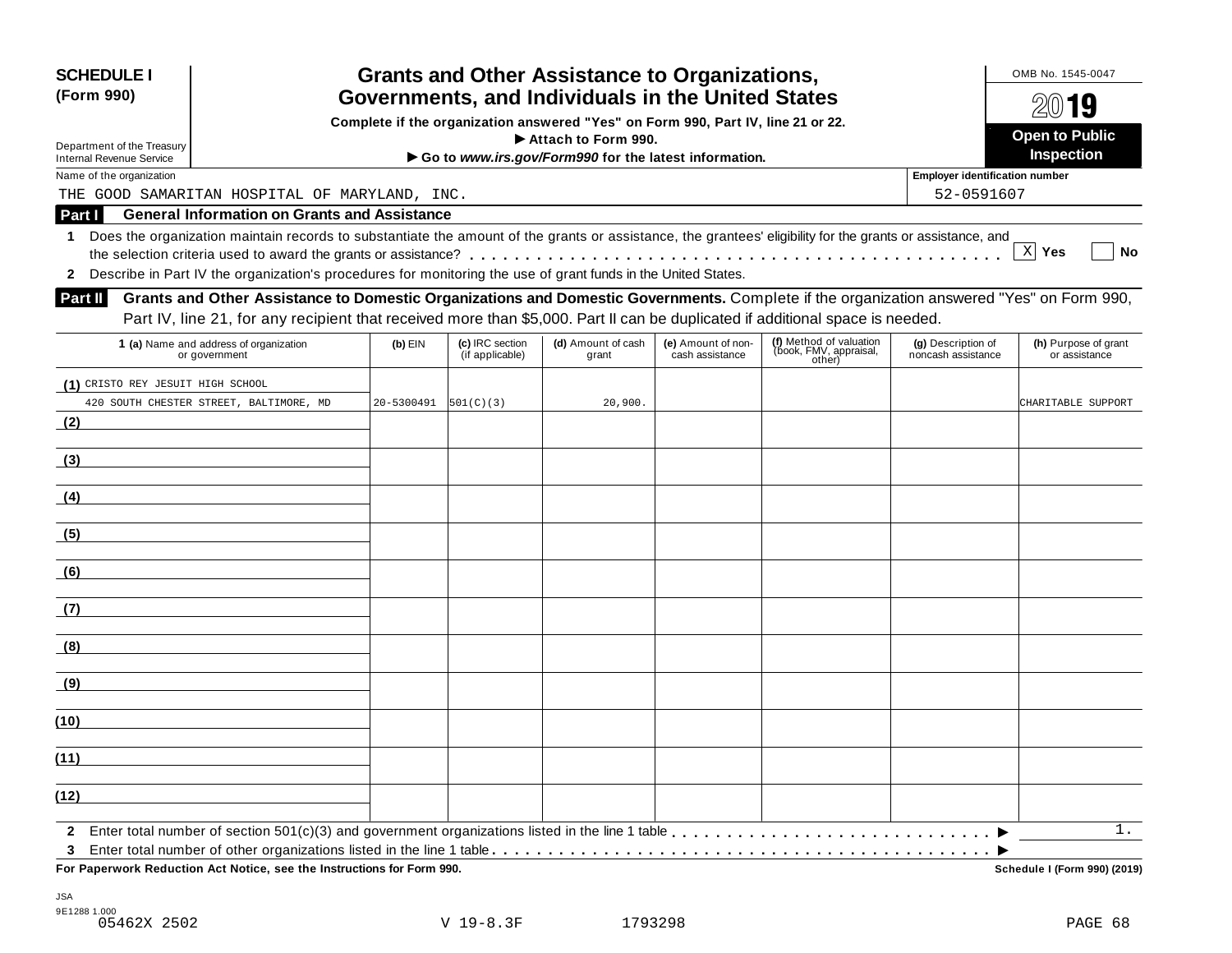| Part III Grants and Other Assistance to Domestic Individuals. Complete if the organization answered "Yes" on Form 990, Part IV, line 22. |  |
|------------------------------------------------------------------------------------------------------------------------------------------|--|
| Part III can be duplicated if additional space is needed.                                                                                |  |

| (a) Type of grant or assistance                                                                                                         | (b) Number of<br>recipients | (c) Amount of<br>cash grant | (d) Amount of<br>non-cash assistance | (e) Method of valuation (book,<br>FMV, appraisal, other) | (f) Description of non-cash assistance |
|-----------------------------------------------------------------------------------------------------------------------------------------|-----------------------------|-----------------------------|--------------------------------------|----------------------------------------------------------|----------------------------------------|
|                                                                                                                                         |                             |                             |                                      |                                                          |                                        |
|                                                                                                                                         |                             |                             |                                      |                                                          |                                        |
|                                                                                                                                         |                             |                             |                                      |                                                          |                                        |
|                                                                                                                                         |                             |                             |                                      |                                                          |                                        |
|                                                                                                                                         |                             |                             |                                      |                                                          |                                        |
| 3                                                                                                                                       |                             |                             |                                      |                                                          |                                        |
|                                                                                                                                         |                             |                             |                                      |                                                          |                                        |
|                                                                                                                                         |                             |                             |                                      |                                                          |                                        |
|                                                                                                                                         |                             |                             |                                      |                                                          |                                        |
|                                                                                                                                         |                             |                             |                                      |                                                          |                                        |
|                                                                                                                                         |                             |                             |                                      |                                                          |                                        |
|                                                                                                                                         |                             |                             |                                      |                                                          |                                        |
|                                                                                                                                         |                             |                             |                                      |                                                          |                                        |
|                                                                                                                                         |                             |                             |                                      |                                                          |                                        |
| Part IV<br>Supplemental Information. Provide the information required in Part I, line 2, Part III, column (b); and any other additional |                             |                             |                                      |                                                          |                                        |

information.

SCHEDULE I, PART I, LINE 2

OUR GRANT MONITORING PROCEDURE BRINGS TOGETHER ALL KEY PERSONNEL INVOLVED

IN THE GRANT AT THE ONSET OF THE AWARD TO DISCUSS MANAGEMENT,

RESPONSIBILITIES, BUDGETS, AND REPORTING. THIS INITIAL MEETING IS

DOCUMENTED AND DISBURSED TO ALL INVOLVED.

THE ACTUAL GRANT MONITORING IS DONE BY THE HOSPITAL DEPARTMENT

IMPLEMENTING THE GRANT. MEDSTAR CORPORATE'S GRANTS AND PHILANTHROPY

DEPARTMENT ENSURES THAT EACH GRANT HAS A COST CENTER AND/OR GRANT ACCOUNT

SET UP BASED ON THE TERMS OF THE GRANT AWARD. MEDSTAR CORPORATE'S GRANTS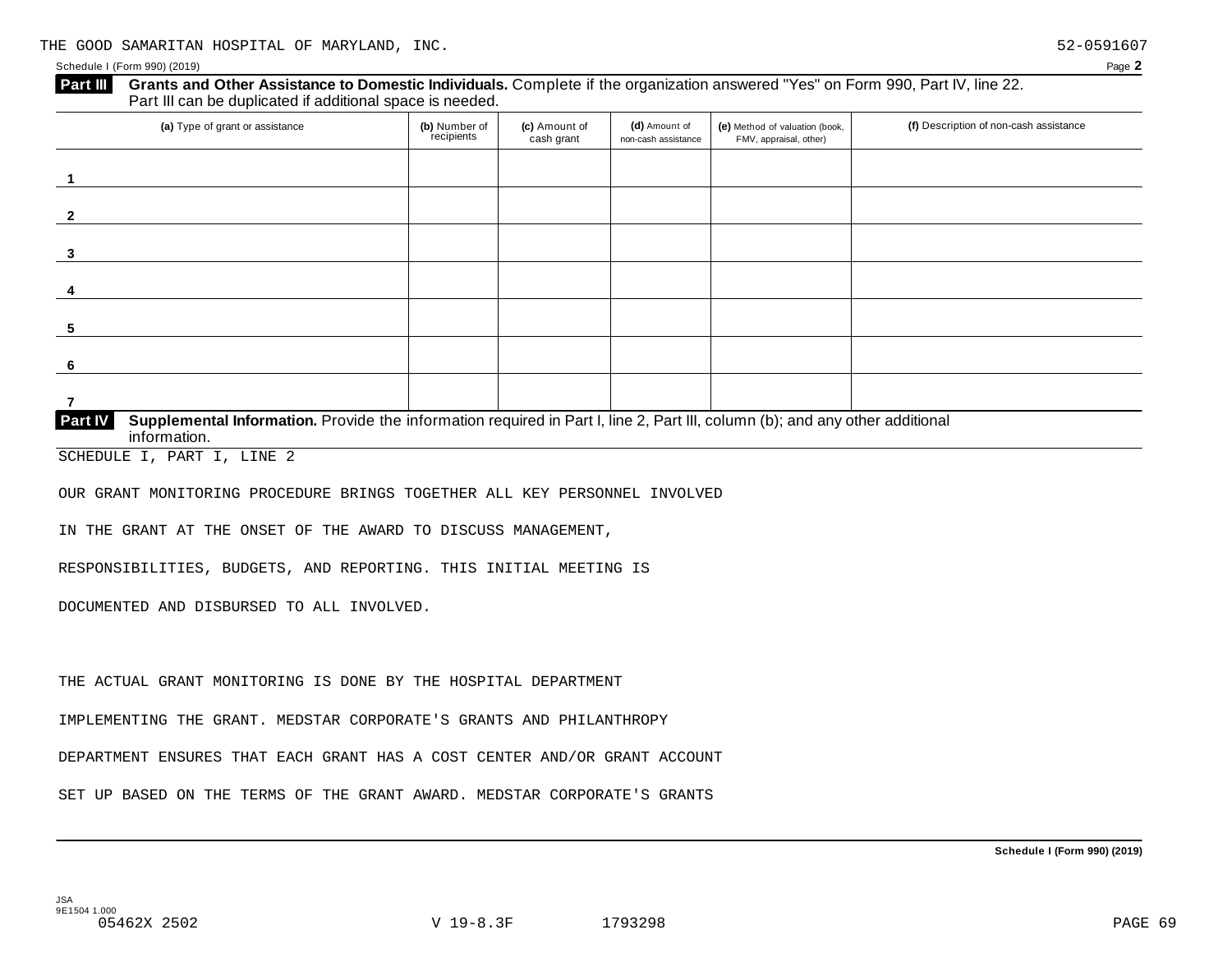#### **Grants and Other Assistance to Domestic Individuals.** Complete if the organization answered "Yes" on Form 990, Part IV, line 22. Part III can be duplicated if additional space is needed. **Part III**

| (a) Type of grant or assistance                                                                                                                                | (b) Number of<br>recipients | (c) Amount of<br>cash grant | (d) Amount of<br>non-cash assistance | (e) Method of valuation (book,<br>FMV, appraisal, other) | (f) Description of non-cash assistance |
|----------------------------------------------------------------------------------------------------------------------------------------------------------------|-----------------------------|-----------------------------|--------------------------------------|----------------------------------------------------------|----------------------------------------|
|                                                                                                                                                                |                             |                             |                                      |                                                          |                                        |
|                                                                                                                                                                |                             |                             |                                      |                                                          |                                        |
| 3                                                                                                                                                              |                             |                             |                                      |                                                          |                                        |
|                                                                                                                                                                |                             |                             |                                      |                                                          |                                        |
| 5                                                                                                                                                              |                             |                             |                                      |                                                          |                                        |
| -6                                                                                                                                                             |                             |                             |                                      |                                                          |                                        |
|                                                                                                                                                                |                             |                             |                                      |                                                          |                                        |
| Supplemental Information. Provide the information required in Part I, line 2, Part III, column (b); and any other additional<br><b>Part IV</b><br>information. |                             |                             |                                      |                                                          |                                        |

AND PHILANTHROPY DEPARTMENT ALSO TRACKS AND REMINDS HOSPITAL DEPARTMENTS

WHEN PROGRESS REPORTS ARE DUE THROUGHOUT THE LIFE OF THE GRANT.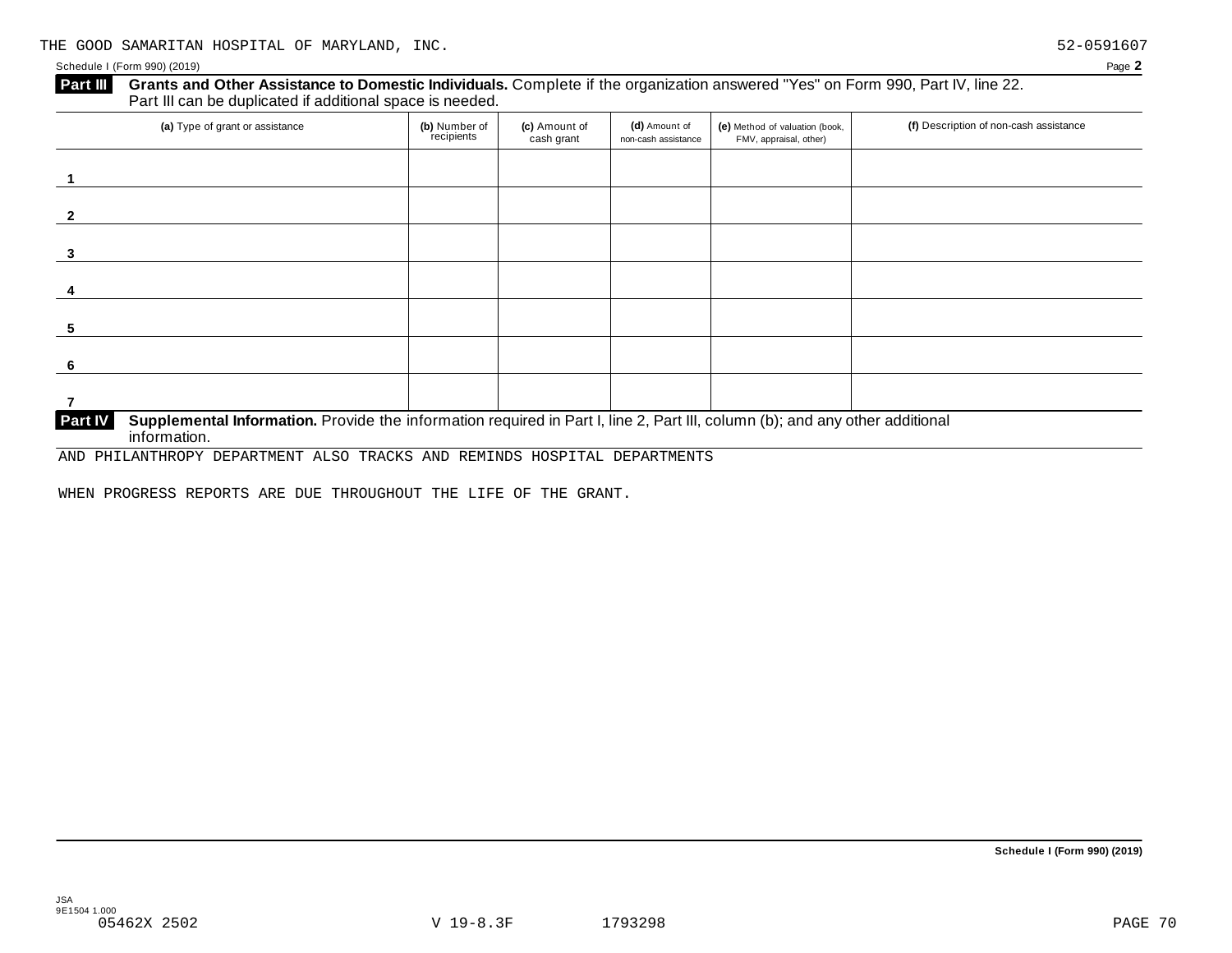| <b>SCHEDULE J</b>                                                                                                   |                                                      | <b>Compensation Information</b>                                                                                                                                                                                   | OMB No. 1545-0047                          |                            |             |  |  |
|---------------------------------------------------------------------------------------------------------------------|------------------------------------------------------|-------------------------------------------------------------------------------------------------------------------------------------------------------------------------------------------------------------------|--------------------------------------------|----------------------------|-------------|--|--|
| (Form 990)<br>For certain Officers, Directors, Trustees, Key Employees, and Highest<br><b>Compensated Employees</b> |                                                      |                                                                                                                                                                                                                   |                                            | 19                         |             |  |  |
|                                                                                                                     |                                                      | Complete if the organization answered "Yes" on Form 990, Part IV, line 23.                                                                                                                                        |                                            |                            |             |  |  |
|                                                                                                                     | Department of the Treasury                           | Attach to Form 990.<br>Go to www.irs.gov/Form990 for instructions and the latest information.                                                                                                                     | <b>Open to Public</b><br><b>Inspection</b> |                            |             |  |  |
|                                                                                                                     | Internal Revenue Service<br>Name of the organization | <b>Employer identification number</b>                                                                                                                                                                             |                                            |                            |             |  |  |
|                                                                                                                     |                                                      | 52-0591607<br>THE GOOD SAMARITAN HOSPITAL OF MARYLAND, INC.                                                                                                                                                       |                                            |                            |             |  |  |
| Part I                                                                                                              |                                                      | <b>Questions Regarding Compensation</b>                                                                                                                                                                           |                                            |                            |             |  |  |
|                                                                                                                     |                                                      |                                                                                                                                                                                                                   |                                            | Yes                        | <b>No</b>   |  |  |
|                                                                                                                     |                                                      | 1a Check the appropriate box(es) if the organization provided any of the following to or for a person listed on Form                                                                                              |                                            |                            |             |  |  |
|                                                                                                                     |                                                      | 990, Part VII, Section A, line 1a. Complete Part III to provide any relevant information regarding these items.                                                                                                   |                                            |                            |             |  |  |
|                                                                                                                     |                                                      | First-class or charter travel<br>Housing allowance or residence for personal use                                                                                                                                  |                                            |                            |             |  |  |
|                                                                                                                     |                                                      | Payments for business use of personal residence<br>Travel for companions                                                                                                                                          |                                            |                            |             |  |  |
|                                                                                                                     |                                                      | X<br>Tax indemnification and gross-up payments<br>Health or social club dues or initiation fees                                                                                                                   |                                            |                            |             |  |  |
|                                                                                                                     |                                                      | Discretionary spending account<br>Personal services (such as maid, chauffeur, chef)                                                                                                                               |                                            |                            |             |  |  |
|                                                                                                                     |                                                      |                                                                                                                                                                                                                   |                                            |                            |             |  |  |
| b                                                                                                                   |                                                      | If any of the boxes on line 1a are checked, did the organization follow a written policy regarding payment<br>or reimbursement or provision of all of the expenses described above? If "No," complete Part III to |                                            |                            |             |  |  |
|                                                                                                                     |                                                      |                                                                                                                                                                                                                   | 1 <sub>b</sub>                             | Χ                          |             |  |  |
| $\mathbf{2}$                                                                                                        |                                                      | Did the organization require substantiation prior to reimbursing or allowing expenses incurred by all                                                                                                             |                                            |                            |             |  |  |
|                                                                                                                     |                                                      | directors, trustees, and officers, including the CEO/Executive Director, regarding the items checked on line                                                                                                      |                                            |                            |             |  |  |
|                                                                                                                     |                                                      |                                                                                                                                                                                                                   | $\mathbf{2}$                               | Χ                          |             |  |  |
| 3                                                                                                                   |                                                      | Indicate which, if any, of the following the organization used to establish the compensation of the                                                                                                               |                                            |                            |             |  |  |
|                                                                                                                     |                                                      | organization's CEO/Executive Director. Check all that apply. Do not check any boxes for methods used by a                                                                                                         |                                            |                            |             |  |  |
|                                                                                                                     |                                                      | related organization to establish compensation of the CEO/Executive Director, but explain in Part III.                                                                                                            |                                            |                            |             |  |  |
|                                                                                                                     | X                                                    | $\mathbf{X}$<br>Compensation committee<br>Written employment contract                                                                                                                                             |                                            |                            |             |  |  |
|                                                                                                                     | $\mathbf X$                                          | $\overline{X}$ Compensation survey or study<br>Independent compensation consultant                                                                                                                                |                                            |                            |             |  |  |
|                                                                                                                     | $\overline{\mathbf{x}}$                              | $\overline{\mathbf{x}}$<br>Form 990 of other organizations<br>Approval by the board or compensation committee                                                                                                     |                                            |                            |             |  |  |
| 4                                                                                                                   |                                                      | During the year, did any person listed on Form 990, Part VII, Section A, line 1a, with respect to the filing                                                                                                      |                                            |                            |             |  |  |
|                                                                                                                     |                                                      | organization or a related organization:                                                                                                                                                                           |                                            |                            |             |  |  |
| а                                                                                                                   |                                                      |                                                                                                                                                                                                                   | 4a                                         |                            | Χ           |  |  |
| b                                                                                                                   |                                                      | Participate in, or receive payment from, a supplemental nonqualified retirement plan?.                                                                                                                            | 4b                                         |                            | $\mathbf X$ |  |  |
| c                                                                                                                   |                                                      | Participate in, or receive payment from, an equity-based compensation arrangement?                                                                                                                                | 4c                                         |                            | X           |  |  |
|                                                                                                                     |                                                      | If "Yes" to any of lines 4a-c, list the persons and provide the applicable amounts for each item in Part III.                                                                                                     |                                            |                            |             |  |  |
|                                                                                                                     |                                                      |                                                                                                                                                                                                                   |                                            |                            |             |  |  |
|                                                                                                                     |                                                      | Only section $501(c)(3)$ , $501(c)(4)$ , and $501(c)(29)$ organizations must complete lines 5-9.                                                                                                                  |                                            |                            |             |  |  |
| 5                                                                                                                   |                                                      | For persons listed on Form 990, Part VII, Section A, line 1a, did the organization pay or accrue any                                                                                                              |                                            |                            |             |  |  |
|                                                                                                                     |                                                      | compensation contingent on the revenues of:                                                                                                                                                                       |                                            |                            |             |  |  |
| а                                                                                                                   |                                                      |                                                                                                                                                                                                                   | 5a                                         |                            | Χ           |  |  |
| b                                                                                                                   |                                                      |                                                                                                                                                                                                                   | 5b                                         |                            | Χ           |  |  |
|                                                                                                                     |                                                      | If "Yes" on line 5a or 5b, describe in Part III.                                                                                                                                                                  |                                            |                            |             |  |  |
| 6                                                                                                                   |                                                      | For persons listed on Form 990, Part VII, Section A, line 1a, did the organization pay or accrue any                                                                                                              |                                            |                            |             |  |  |
|                                                                                                                     |                                                      | compensation contingent on the net earnings of:                                                                                                                                                                   |                                            |                            | х           |  |  |
| а                                                                                                                   |                                                      |                                                                                                                                                                                                                   | 6а<br>6b                                   |                            | X           |  |  |
| b                                                                                                                   |                                                      | If "Yes" on line 6a or 6b, describe in Part III.                                                                                                                                                                  |                                            |                            |             |  |  |
|                                                                                                                     |                                                      |                                                                                                                                                                                                                   |                                            |                            |             |  |  |
| 7                                                                                                                   |                                                      | For persons listed on Form 990, Part VII, Section A, line 1a, did the organization provide any nonfixed<br>payments not described on lines 5 and 6? If "Yes," describe in Part III.                               | 7                                          |                            | X           |  |  |
| 8                                                                                                                   |                                                      | Were any amounts reported on Form 990, Part VII, paid or accrued pursuant to a contract that was subject                                                                                                          |                                            |                            |             |  |  |
|                                                                                                                     |                                                      | to the initial contract exception described in Regulations section 53.4958-4(a)(3)? If "Yes," describe                                                                                                            |                                            |                            |             |  |  |
|                                                                                                                     |                                                      |                                                                                                                                                                                                                   | 8                                          |                            | X           |  |  |
| 9                                                                                                                   |                                                      | If "Yes" on line 8, did the organization also follow the rebuttable presumption procedure described in                                                                                                            |                                            |                            |             |  |  |
|                                                                                                                     |                                                      |                                                                                                                                                                                                                   | 9                                          |                            |             |  |  |
|                                                                                                                     |                                                      | For Paperwork Reduction Act Notice, see the Instructions for Form 990.                                                                                                                                            |                                            | Schedule J (Form 990) 2019 |             |  |  |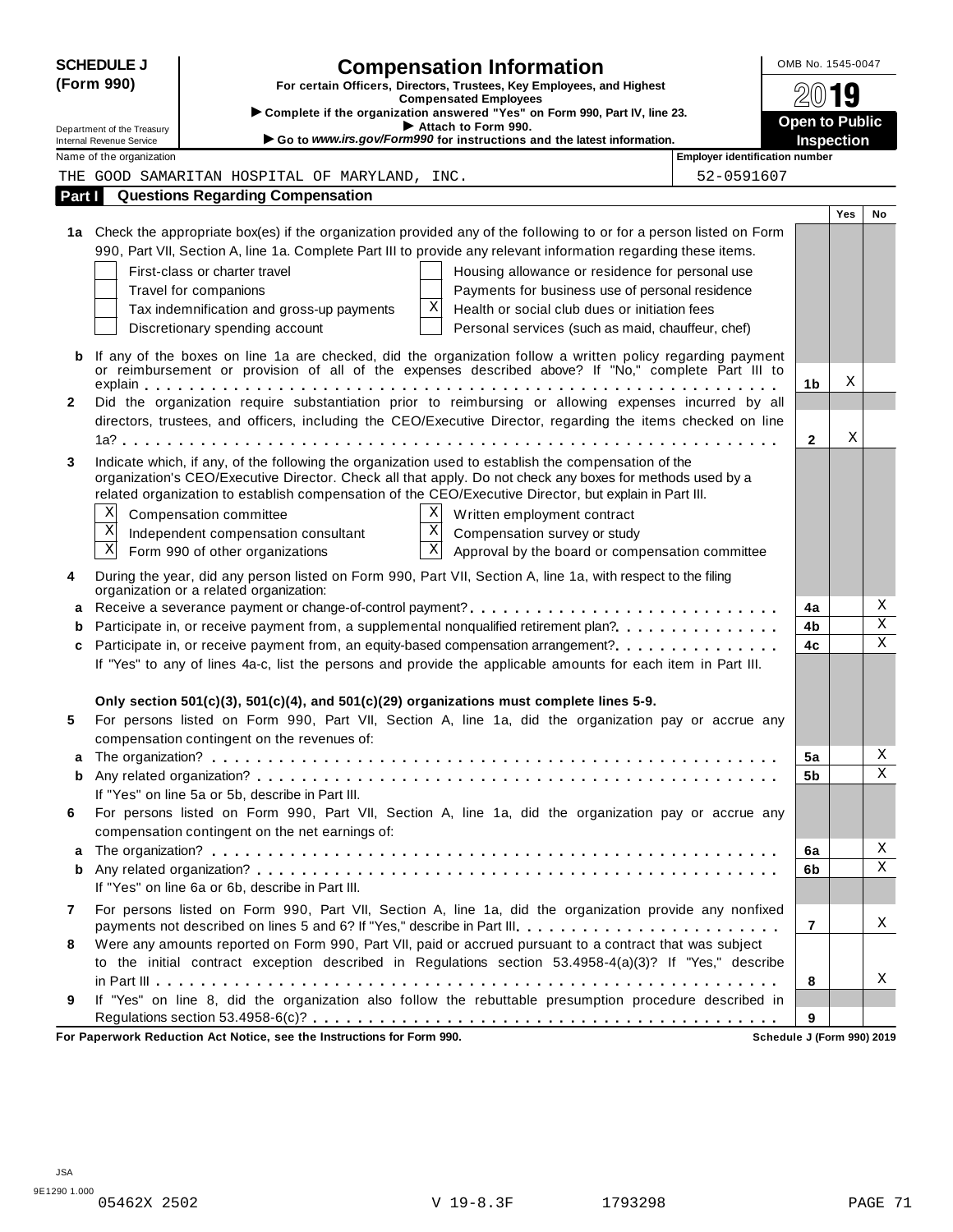### **Part II** Officers, Directors, Trustees, Key Employees, and Highest Compensated Employees. Use duplicate copies if additional space is needed.

For each individual whose compensation must be reported on Schedule J, report compensation from the organization on row (i) and from related organizations, described in the instructions, on row (ii). Do not list any individuals that aren't listed on Form 990, Part VII.

Note: The sum of columns (B)(i)-(iii) for each listed individual must equal the total amount of Form 990, Part VII, Section A, line 1a, applicable column (D) and (E) amounts for that individual.

|                             |      |                          | (B) Breakdown of W-2 and/or 1099-MISC compensation |                                           | (C) Retirement and             | (D) Nontaxable | (E) Total of columns | (F) Compensation                                           |  |
|-----------------------------|------|--------------------------|----------------------------------------------------|-------------------------------------------|--------------------------------|----------------|----------------------|------------------------------------------------------------|--|
| (A) Name and Title          |      | (i) Base<br>compensation | (ii) Bonus & incentive<br>compensation             | (iii) Other<br>reportable<br>compensation | other deferred<br>compensation | benefits       | $(B)(i)-(D)$         | in column (B) reported<br>as deferred on prior<br>Form 990 |  |
| MOIRA P. LARSEN, M.D.       | (i)  | 204,766.                 | 23,580.                                            | 511.                                      | 4,200.                         | 10,060.        | 243,117.             | 0.                                                         |  |
| 1BOARD MEMBER               | (ii) | 204,765.                 | 23,580.                                            | 512.                                      | 4,200.                         | 10,059.        | 243, 116.            | $0$ .                                                      |  |
| JEFFREY A. MATTON           | (i)  | $\Omega$                 | $\Omega$ .                                         | $\mathbf{0}$                              | $\Omega$ .                     | 0.             | $\Omega$ .           | 0.                                                         |  |
| 2FORMER PRESIDENT           | (ii) | 579,298                  | 547,707                                            | 0                                         | 18,966.                        | 35,565.        | 1,181,536            | 0.                                                         |  |
| KENNETH A. SAMET            | (i)  | 0                        | $\Omega$                                           | 0.                                        | Ω.                             | $\Omega$ .     | 0                    | 0.                                                         |  |
| 3BOARD MEMBER               | (ii) | 1,965,427                | 5,633,373                                          | 0                                         | 54,494.                        | 36,202.        | 7,689,496            | 0.                                                         |  |
| HOWARD S. FREELAND, M.D     | (i)  | $\Omega$                 | $\Omega$                                           | 0                                         | $\Omega$ .                     | 0.             | 0                    | 0.                                                         |  |
| 4BOARD MEMBER               | (ii) | 236,951                  | 5,000                                              | $\mathbf{0}$                              | 7,395.                         | 19,845.        | 269,191              | 0.                                                         |  |
| JEREMY P. WEINER, M.D.      | (i)  | 358,073                  | 14,100.                                            | 0                                         | 8,400                          | 14,710.        | 395,283              | 0.                                                         |  |
| 5PHYSICIAN                  | (i)  | $\Omega$                 | $\Omega$                                           | $\mathbf{0}$                              | $\Omega$ .                     | 0.             | $\mathbf{0}$ .       | 0.                                                         |  |
| DAVID WEISMAN, D.O.         | (i)  | 193,578                  | 14,727.                                            | 0                                         | 9,995.                         | 25,492.        | 243,792              | 0.                                                         |  |
| 6BOARD MEMBER               | (i)  | 0                        | 0                                                  | 0                                         | 0.                             | 0.             | $\mathsf{O}$ .       | 0.                                                         |  |
| ELIAS SHAYA, M.D.           | (i)  | $\Omega$                 | $\Omega$                                           | 0                                         | $\Omega$                       | 0.             | $\Omega$             | 0.                                                         |  |
| 7BOARD MEMBER               | (ii) | 411,560                  | 33,077.                                            | $\mathbf 0$                               | 9,009.                         | 1,129.         | 454,775.             | $0$ .                                                      |  |
| MICHAEL JACOBS, M.D.        | (i)  | 1,131,701                | $0$ .                                              | 0                                         | 8,400.                         | 20,384.        | 1,160,485.           | $0$ .                                                      |  |
| 8PHYSICIAN                  | (ii) | 0                        | $\Omega$ .                                         | $\mathbf{0}$                              | $\Omega$                       | 0.             | $0$ .                | 0.                                                         |  |
| THOMAS SENKER               | (i)  | $\Omega$                 | $\Omega$                                           | $\mathbf{0}$                              | $\Omega$                       | 0.             | $\Omega$             | 0.                                                         |  |
| <b>9FORMER SECRETARY</b>    | (i)  | 390,201                  | 352,010.                                           | $\Omega$ .                                | 8,400.                         | 35,408.        | 786,019              | 0.                                                         |  |
| DEANA STOUT                 | (i)  | 156,316.                 | 71,117.                                            | 34,755.                                   | 13,583.                        | 13,092.        | 288,863.             | 0.                                                         |  |
| 10 CHIEF FINANCIAL OFFICER  | (ii) | 156,317.                 | 71,116.                                            | 34,755.                                   | 13,582.                        | 13,092.        | 288,862.             | $0$ .                                                      |  |
| BRADLEY CHAMBERS            | (i)  | 318,658.                 | 276,652.                                           | $\mathbf 0$ .                             | 10,742.                        | 18, 248.       | 624,300.             | 0.                                                         |  |
| 11 PRESIDENT / BOARD MEMBER | (i)  | 318,658.                 | 276,652.                                           | $\mathbf 0$ .                             | 10,741.                        | 18,248.        | 624,299.             | 0.                                                         |  |
| GEORGE HENNAWI, M.D.        | (i)  | 312,797.                 | 21,500.                                            | $\mathbf{0}$                              | 5,768.                         | 25,725.        | 365,790.             | 0.                                                         |  |
| 12BOARD MEMBER              | (i)  | 0                        |                                                    | $\Omega$                                  | $\Omega$ .                     | 0.             | 0.                   | 0.                                                         |  |
| DAVID ZACHARY MARTIN, M     | (i)  | 880,309                  | 256,693.                                           | 47,946.                                   | 8,400.                         | 26,199.        | 1,219,547.           | $0$ .                                                      |  |
| 13BOARD MEMBER              | (ii) | $\Omega$                 | $\Omega$ .                                         | 0                                         | $\Omega$                       | $\cap$         | $\Omega$ .           | 0.                                                         |  |
| NEIL MACDONALD              | (i)  | 159,971                  | 39,817.                                            | 0                                         | 20,077.                        | 11,085.        | 230,950              | 0.                                                         |  |
| 14VP, OPERATIONS            | (i)  | 159,971.                 | 39,816.                                            | 0.                                        | 20,078.                        | 11,084.        | 230,949.             | 0.                                                         |  |
| STUART BELL                 | (i)  | 261,206.                 | 156,868.                                           | 0                                         | 4,200.                         | 11,358.        | 433,632.             | 0.                                                         |  |
| 15VP, MEDICAL AFFAIRS       | (ii) | 261,206.                 | 156,868.                                           | 0                                         | 4,200.                         | 11,359.        | 433,633.             | $0$ .                                                      |  |
| MARGIE BANZUELO-RIO         | (i)  | 532,755.                 | 5,775.                                             | $\mathbf{0}$                              | 8,400.                         | 25,594.        | 572,524.             | 0.                                                         |  |
| 16PHYSICIAN                 | (i)  | $\mathbf{0}$ .           | 0.                                                 | 0.                                        | 0.                             | 0.             | 0.                   | $0$ .                                                      |  |

**Schedule J (Form 990) 2019**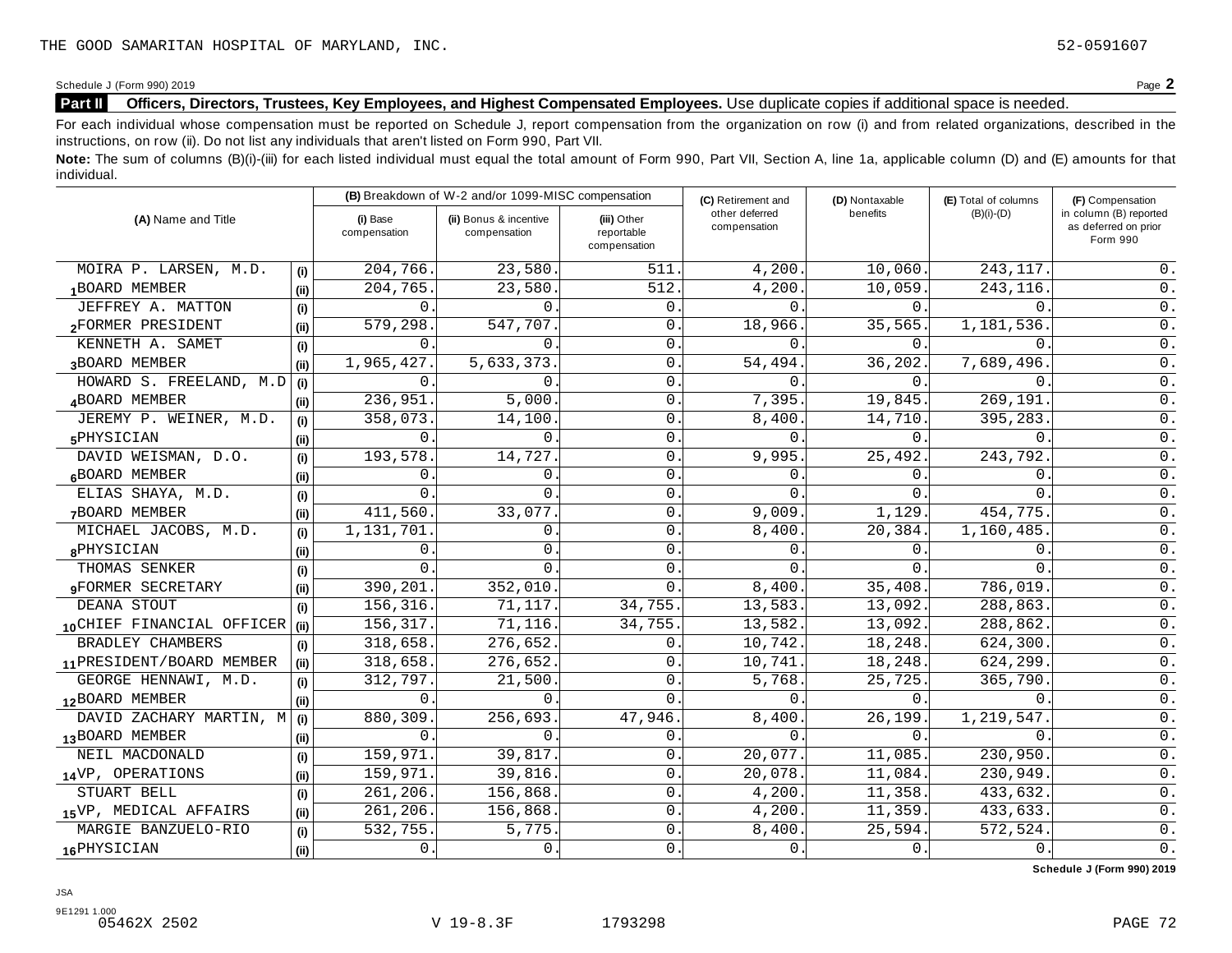### **Part II** Officers, Directors, Trustees, Key Employees, and Highest Compensated Employees. Use duplicate copies if additional space is needed.

For each individual whose compensation must be reported on Schedule J, report compensation from the organization on row (i) and from related organizations, described in the instructions, on row (ii). Do not list any individuals that aren't listed on Form 990, Part VII.

Note: The sum of columns (B)(i)-(iii) for each listed individual must equal the total amount of Form 990, Part VII, Section A, line 1a, applicable column (D) and (E) amounts for that individual.

|                       |                              |                          | (B) Breakdown of W-2 and/or 1099-MISC compensation |                                           | (C) Retirement and             | (D) Nontaxable   | (E) Total of columns | (F) Compensation                                           |  |
|-----------------------|------------------------------|--------------------------|----------------------------------------------------|-------------------------------------------|--------------------------------|------------------|----------------------|------------------------------------------------------------|--|
| (A) Name and Title    |                              | (i) Base<br>compensation | (ii) Bonus & incentive<br>compensation             | (iii) Other<br>reportable<br>compensation | other deferred<br>compensation | benefits         | $(B)(i)-(D)$         | in column (B) reported<br>as deferred on prior<br>Form 990 |  |
| CARMEN PICHARD-ENCINA | (i)                          | 504, 732.                | $\mathsf{O}$ .                                     | $\overline{0}$ .                          | 8,400.                         | 17,836.          | 530,968.             | $\mathsf{0}$ .                                             |  |
| 1PHYSICIAN            | (i)                          | $\mathbf 0$              | $\mathsf{0}$ .                                     | $\overline{0}$ .                          | $\mathbf{0}$                   | 0.               | $\mathbf{0}$         | $\overline{0}$ .                                           |  |
| SHAMS QUAZI           | (i)                          | 329,366                  | 50,000                                             | $\overline{0}$ .                          | 8,400                          | 25,857.          | 413,623.             | $\overline{0}$ .                                           |  |
| 2PHYSICIAN            | (i)                          | $\mathsf{O}$ .           | $\overline{0}$ .                                   | $\overline{0}$ .                          | $0$ .                          | $\overline{0}$ . | $\mathsf{O}$ .       | $\overline{0}$ .                                           |  |
|                       | (i)                          |                          |                                                    |                                           |                                |                  |                      |                                                            |  |
| $\mathbf{3}$          | (i)                          |                          |                                                    |                                           |                                |                  |                      |                                                            |  |
|                       | (i)                          |                          |                                                    |                                           |                                |                  |                      |                                                            |  |
| 4                     | (i)                          |                          |                                                    |                                           |                                |                  |                      |                                                            |  |
|                       | (i)                          |                          |                                                    |                                           |                                |                  |                      |                                                            |  |
| 5                     | (i)                          |                          |                                                    |                                           |                                |                  |                      |                                                            |  |
|                       | (i)                          |                          |                                                    |                                           |                                |                  |                      |                                                            |  |
| 6                     | (i)                          |                          |                                                    |                                           |                                |                  |                      |                                                            |  |
|                       | (i)                          |                          |                                                    |                                           |                                |                  |                      |                                                            |  |
| $\overline{7}$        | (i)                          |                          |                                                    |                                           |                                |                  |                      |                                                            |  |
|                       | (i)                          |                          |                                                    |                                           |                                |                  |                      |                                                            |  |
| 8                     | (i)                          |                          |                                                    |                                           |                                |                  |                      |                                                            |  |
|                       | $\qquad \qquad \textbf{(i)}$ |                          |                                                    |                                           |                                |                  |                      |                                                            |  |
| 9                     | (ii)                         |                          |                                                    |                                           |                                |                  |                      |                                                            |  |
|                       | (i)                          |                          |                                                    |                                           |                                |                  |                      |                                                            |  |
| 10                    | (i)                          |                          |                                                    |                                           |                                |                  |                      |                                                            |  |
|                       | (i)                          |                          |                                                    |                                           |                                |                  |                      |                                                            |  |
| 11                    | (i)                          |                          |                                                    |                                           |                                |                  |                      |                                                            |  |
|                       | (i)                          |                          |                                                    |                                           |                                |                  |                      |                                                            |  |
| $12$                  | (i)                          |                          |                                                    |                                           |                                |                  |                      |                                                            |  |
|                       | (i)                          |                          |                                                    |                                           |                                |                  |                      |                                                            |  |
| 13                    | (i)                          |                          |                                                    |                                           |                                |                  |                      |                                                            |  |
|                       | (i)                          |                          |                                                    |                                           |                                |                  |                      |                                                            |  |
| 14                    | (i)                          |                          |                                                    |                                           |                                |                  |                      |                                                            |  |
|                       | (i)                          |                          |                                                    |                                           |                                |                  |                      |                                                            |  |
| 15                    | (i)                          |                          |                                                    |                                           |                                |                  |                      |                                                            |  |
|                       | (i)                          |                          |                                                    |                                           |                                |                  |                      |                                                            |  |
| 16                    | (i)                          |                          |                                                    |                                           |                                |                  |                      |                                                            |  |

**Schedule J (Form 990) 2019**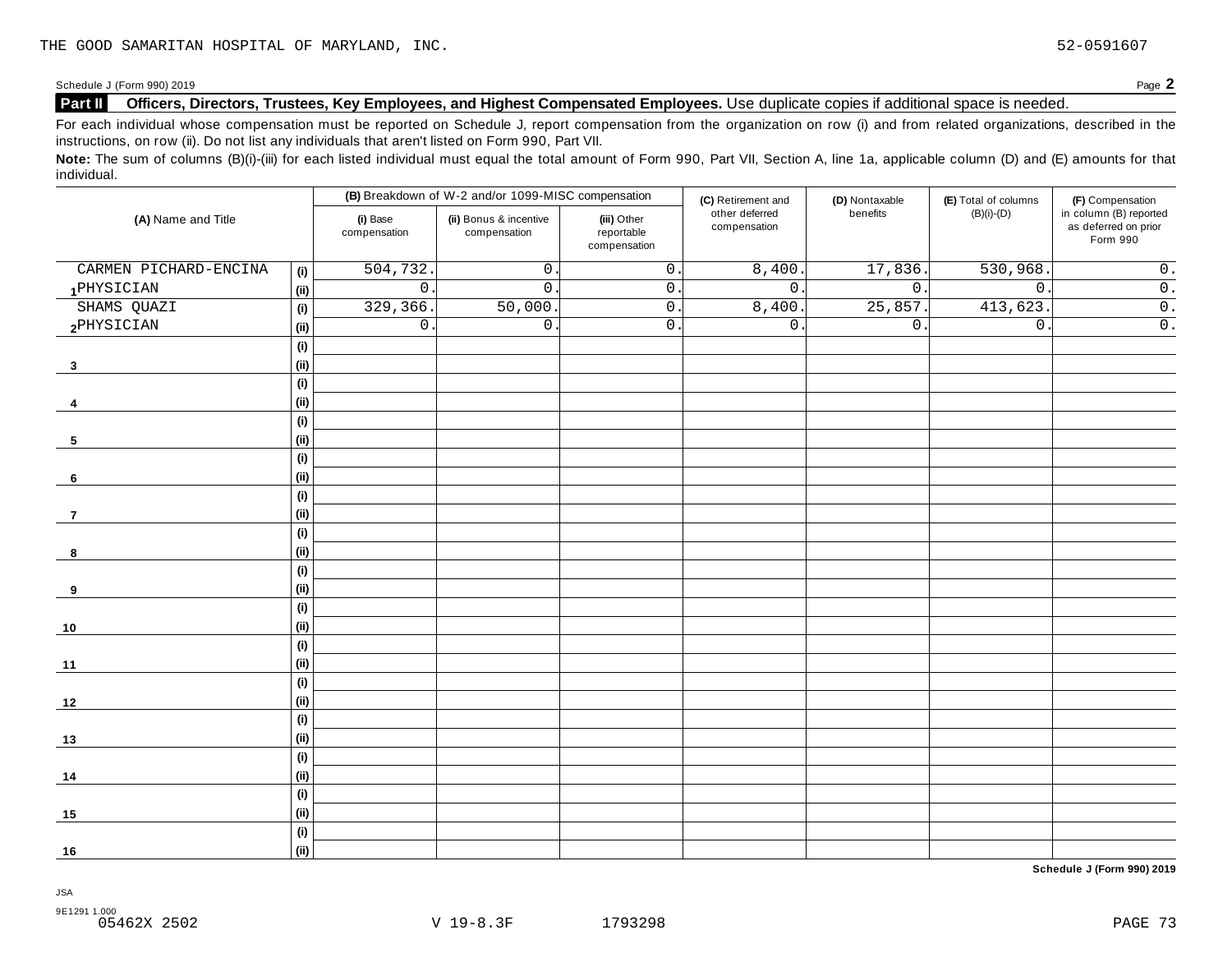### **Part III** Supplemental Information

Provide the information, explanation, or descriptions required for Part I, lines 1a, 1b, 3, 4a, 4b, 4c, 5a, 5b, 6a, 6b, 7, and 8, and for Part II. Also complete this part for any additional information.

SOCIAL CLUB DUES

SCHEDULE J, PART I, LINE 1

THE ORGANIZATION PAID BUSINESS CLUB DUES FOR ONE OF ITS OFFICERS DURING

THIS YEAR. PARTICIPATION IN THESE ACTIVITIES BY THE OFFICER WAS FOR

BUSINESS PURPOSES, AND HELPED THE ORGANIZATION FURTHER ITS EXEMPT

PURPOSES.

SCHEDULE J, PART III

MR. SAMET'S COMPENSATION IN PART II, COLUMN (B) INCLUDES \$2,636,097

REPRESENTING BENEFITS RECEIVED FROM EXECUTIVE RETIREMENT PLANS THAT ARE

COMPRISED OF TARGET BENEFITS DETERMINED ANNUALLY BASED ON COMPENSATION

AND YEARS OF SERVICE AND LONG-TERM RETENTION ARRANGEMENTS.

BRADLEY CHAMBERS' COMPENSATION IS FOR SERVICES PROVIDED AS PRESIDENT TO BOTH MEDSTAR GOOD SAMARITAN HOSPITAL AND MEDSTAR UNION MEMORIAL HOSPITAL.

DEANA STOUT'S COMPENSATION IS FOR SERVICES PROVIDED AS CFO TO BOTH

MEDSTAR GOOD SAMARITAN HOSPITAL AND MEDSTAR UNION MEMORIAL HOSPITAL.

**Schedule J (Form 990) 2019**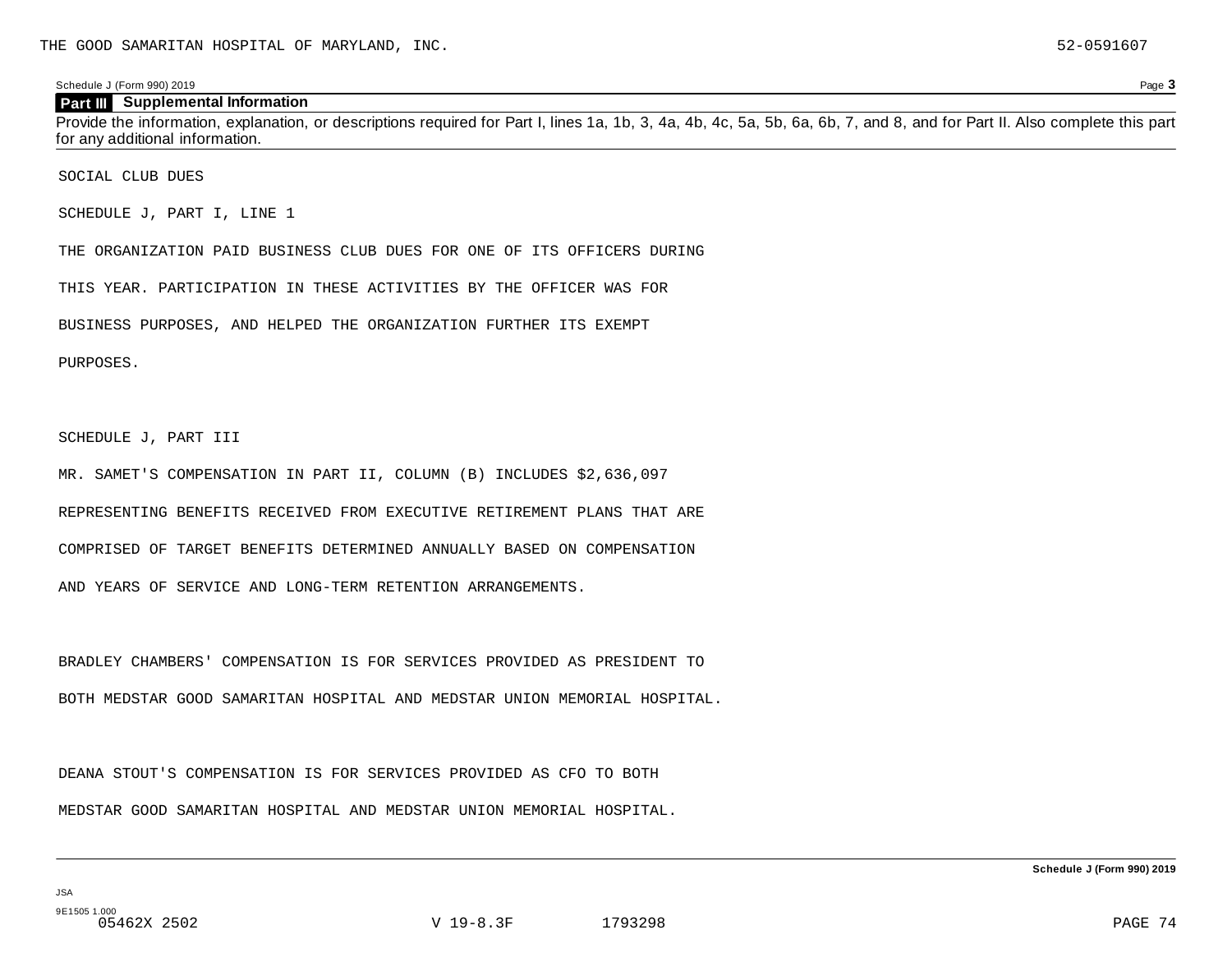### **Part III** Supplemental Information

Provide the information, explanation, or descriptions required for Part I, lines 1a, 1b, 3, 4a, 4b, 4c, 5a, 5b, 6a, 6b, 7, and 8, and for Part II. Also complete this part for any additional information.

STUART BELL AND NEIL MACDONALD'S COMPENSATION IS FOR SERVICES PROVIDED AS

VP MEDICAL AFFAIRS AND VP OPERATIONS, RESPECTIVELY, AT BOTH MEDSTAR GOOD

SAMARITAN HOSPITAL AND MEDSTAR UNION MEMORIAL HOSPITAL.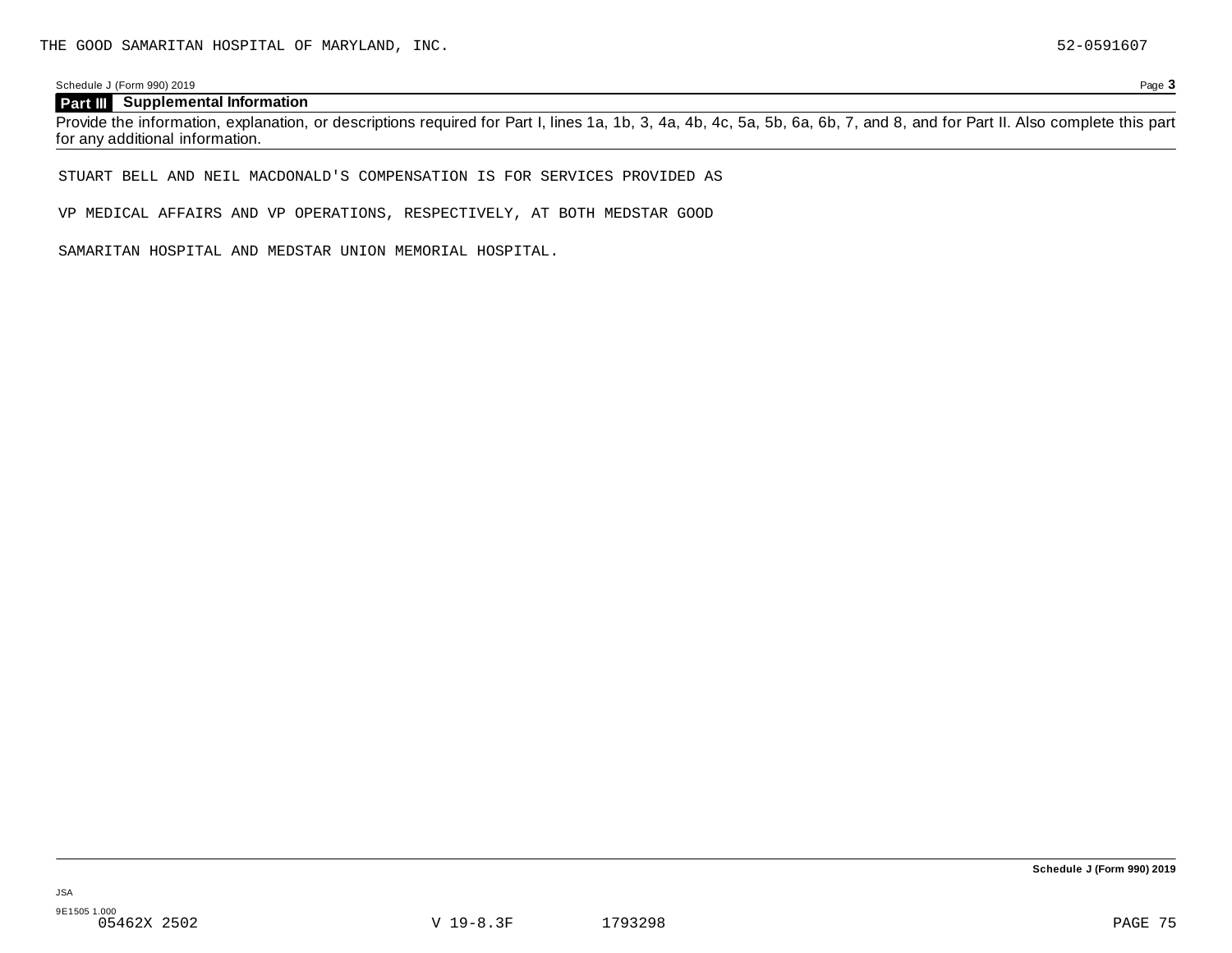| (Form 990 or 990-EZ) > Complete if the organization answered "Yes" on Form 990, Part IV, line 25a, 25b, 26, 27, 28a,<br>28b, or 28c, or Form 990-EZ, Part V, line 38a or 40b.<br>Attach to Form 990 or Form 990-EZ.<br><b>Open To Public</b><br>Go to www.irs.gov/Form990 for instructions and the latest information.<br><b>Inspection</b><br><b>Internal Revenue Service</b><br><b>Employer identification number</b><br>52-0591607<br>THE GOOD SAMARITAN HOSPITAL OF MARYLAND, INC.<br>Part I<br>Excess Benefit Transactions (section 501(c)(3), section 501(c)(4), and 501(c)(29) organizations only).<br>Complete if the organization answered "Yes" on Form 990, Part IV, line 25a or 25b, or Form 990-EZ, Part V, line 40b.<br>(d) Corrected?<br>(b) Relationship between disqualified person and<br>(a) Name of disqualified person<br>(c) Description of transaction<br>organization<br>Yes No<br>(5)<br>$\mathbf{2}$<br>Enter the amount of tax incurred by the organization managers or disqualified persons during the year<br>3<br>Part II<br>Loans to and/or From Interested Persons.<br>Complete if the organization answered "Yes" on Form 990-EZ, Part V, line 38a or Form 990, Part IV, line 26; or if the<br>organization reported an amount on Form 990, Part X, line 5, 6, or 22.<br>(e) Original<br>(f) Balance due<br>(g) In default? (h) Approved<br>(i) Written<br>(a) Name of interested person<br>(b) Relationship<br>(c) Purpose of<br>(d) Loan to or<br>principal amount<br>by board or<br>agreement?<br>with organization<br>loan<br>from the<br>committee?<br>organization?<br>To<br>From<br>Yes<br>Yes<br>Yes<br>No.<br>No<br>\$<br><b>Grants or Assistance Benefiting Interested Persons.</b><br>Complete if the organization answered "Yes" on Form 990, Part IV, line 27.<br>(b) Relationship between interested (c) Amount of assistance<br>(a) Name of interested person<br>(d) Type of assistance<br>(e) Purpose of assistance<br>person and the organization<br>(9)<br>(10) | <b>SCHEDULE L</b>                                                                        |  |  | <b>Transactions With Interested Persons</b> |  |  | OMB No. 1545-0047 |     |
|--------------------------------------------------------------------------------------------------------------------------------------------------------------------------------------------------------------------------------------------------------------------------------------------------------------------------------------------------------------------------------------------------------------------------------------------------------------------------------------------------------------------------------------------------------------------------------------------------------------------------------------------------------------------------------------------------------------------------------------------------------------------------------------------------------------------------------------------------------------------------------------------------------------------------------------------------------------------------------------------------------------------------------------------------------------------------------------------------------------------------------------------------------------------------------------------------------------------------------------------------------------------------------------------------------------------------------------------------------------------------------------------------------------------------------------------------------------------------------------------------------------------------------------------------------------------------------------------------------------------------------------------------------------------------------------------------------------------------------------------------------------------------------------------------------------------------------------------------------------------------------------------------------------------------------------------------------------------------------------------------------------------|------------------------------------------------------------------------------------------|--|--|---------------------------------------------|--|--|-------------------|-----|
|                                                                                                                                                                                                                                                                                                                                                                                                                                                                                                                                                                                                                                                                                                                                                                                                                                                                                                                                                                                                                                                                                                                                                                                                                                                                                                                                                                                                                                                                                                                                                                                                                                                                                                                                                                                                                                                                                                                                                                                                                    |                                                                                          |  |  |                                             |  |  |                   |     |
|                                                                                                                                                                                                                                                                                                                                                                                                                                                                                                                                                                                                                                                                                                                                                                                                                                                                                                                                                                                                                                                                                                                                                                                                                                                                                                                                                                                                                                                                                                                                                                                                                                                                                                                                                                                                                                                                                                                                                                                                                    | Department of the Treasury                                                               |  |  |                                             |  |  |                   |     |
|                                                                                                                                                                                                                                                                                                                                                                                                                                                                                                                                                                                                                                                                                                                                                                                                                                                                                                                                                                                                                                                                                                                                                                                                                                                                                                                                                                                                                                                                                                                                                                                                                                                                                                                                                                                                                                                                                                                                                                                                                    | Name of the organization                                                                 |  |  |                                             |  |  |                   |     |
|                                                                                                                                                                                                                                                                                                                                                                                                                                                                                                                                                                                                                                                                                                                                                                                                                                                                                                                                                                                                                                                                                                                                                                                                                                                                                                                                                                                                                                                                                                                                                                                                                                                                                                                                                                                                                                                                                                                                                                                                                    |                                                                                          |  |  |                                             |  |  |                   |     |
|                                                                                                                                                                                                                                                                                                                                                                                                                                                                                                                                                                                                                                                                                                                                                                                                                                                                                                                                                                                                                                                                                                                                                                                                                                                                                                                                                                                                                                                                                                                                                                                                                                                                                                                                                                                                                                                                                                                                                                                                                    |                                                                                          |  |  |                                             |  |  |                   |     |
|                                                                                                                                                                                                                                                                                                                                                                                                                                                                                                                                                                                                                                                                                                                                                                                                                                                                                                                                                                                                                                                                                                                                                                                                                                                                                                                                                                                                                                                                                                                                                                                                                                                                                                                                                                                                                                                                                                                                                                                                                    |                                                                                          |  |  |                                             |  |  |                   |     |
|                                                                                                                                                                                                                                                                                                                                                                                                                                                                                                                                                                                                                                                                                                                                                                                                                                                                                                                                                                                                                                                                                                                                                                                                                                                                                                                                                                                                                                                                                                                                                                                                                                                                                                                                                                                                                                                                                                                                                                                                                    | 1                                                                                        |  |  |                                             |  |  |                   |     |
|                                                                                                                                                                                                                                                                                                                                                                                                                                                                                                                                                                                                                                                                                                                                                                                                                                                                                                                                                                                                                                                                                                                                                                                                                                                                                                                                                                                                                                                                                                                                                                                                                                                                                                                                                                                                                                                                                                                                                                                                                    | (1)                                                                                      |  |  |                                             |  |  |                   |     |
|                                                                                                                                                                                                                                                                                                                                                                                                                                                                                                                                                                                                                                                                                                                                                                                                                                                                                                                                                                                                                                                                                                                                                                                                                                                                                                                                                                                                                                                                                                                                                                                                                                                                                                                                                                                                                                                                                                                                                                                                                    | (2)                                                                                      |  |  |                                             |  |  |                   |     |
|                                                                                                                                                                                                                                                                                                                                                                                                                                                                                                                                                                                                                                                                                                                                                                                                                                                                                                                                                                                                                                                                                                                                                                                                                                                                                                                                                                                                                                                                                                                                                                                                                                                                                                                                                                                                                                                                                                                                                                                                                    | (3)                                                                                      |  |  |                                             |  |  |                   |     |
|                                                                                                                                                                                                                                                                                                                                                                                                                                                                                                                                                                                                                                                                                                                                                                                                                                                                                                                                                                                                                                                                                                                                                                                                                                                                                                                                                                                                                                                                                                                                                                                                                                                                                                                                                                                                                                                                                                                                                                                                                    | (4)                                                                                      |  |  |                                             |  |  |                   |     |
|                                                                                                                                                                                                                                                                                                                                                                                                                                                                                                                                                                                                                                                                                                                                                                                                                                                                                                                                                                                                                                                                                                                                                                                                                                                                                                                                                                                                                                                                                                                                                                                                                                                                                                                                                                                                                                                                                                                                                                                                                    |                                                                                          |  |  |                                             |  |  |                   |     |
|                                                                                                                                                                                                                                                                                                                                                                                                                                                                                                                                                                                                                                                                                                                                                                                                                                                                                                                                                                                                                                                                                                                                                                                                                                                                                                                                                                                                                                                                                                                                                                                                                                                                                                                                                                                                                                                                                                                                                                                                                    | (6)                                                                                      |  |  |                                             |  |  |                   |     |
|                                                                                                                                                                                                                                                                                                                                                                                                                                                                                                                                                                                                                                                                                                                                                                                                                                                                                                                                                                                                                                                                                                                                                                                                                                                                                                                                                                                                                                                                                                                                                                                                                                                                                                                                                                                                                                                                                                                                                                                                                    |                                                                                          |  |  |                                             |  |  |                   |     |
|                                                                                                                                                                                                                                                                                                                                                                                                                                                                                                                                                                                                                                                                                                                                                                                                                                                                                                                                                                                                                                                                                                                                                                                                                                                                                                                                                                                                                                                                                                                                                                                                                                                                                                                                                                                                                                                                                                                                                                                                                    |                                                                                          |  |  |                                             |  |  |                   |     |
|                                                                                                                                                                                                                                                                                                                                                                                                                                                                                                                                                                                                                                                                                                                                                                                                                                                                                                                                                                                                                                                                                                                                                                                                                                                                                                                                                                                                                                                                                                                                                                                                                                                                                                                                                                                                                                                                                                                                                                                                                    |                                                                                          |  |  |                                             |  |  |                   |     |
|                                                                                                                                                                                                                                                                                                                                                                                                                                                                                                                                                                                                                                                                                                                                                                                                                                                                                                                                                                                                                                                                                                                                                                                                                                                                                                                                                                                                                                                                                                                                                                                                                                                                                                                                                                                                                                                                                                                                                                                                                    |                                                                                          |  |  |                                             |  |  |                   |     |
|                                                                                                                                                                                                                                                                                                                                                                                                                                                                                                                                                                                                                                                                                                                                                                                                                                                                                                                                                                                                                                                                                                                                                                                                                                                                                                                                                                                                                                                                                                                                                                                                                                                                                                                                                                                                                                                                                                                                                                                                                    |                                                                                          |  |  |                                             |  |  |                   |     |
|                                                                                                                                                                                                                                                                                                                                                                                                                                                                                                                                                                                                                                                                                                                                                                                                                                                                                                                                                                                                                                                                                                                                                                                                                                                                                                                                                                                                                                                                                                                                                                                                                                                                                                                                                                                                                                                                                                                                                                                                                    |                                                                                          |  |  |                                             |  |  |                   |     |
|                                                                                                                                                                                                                                                                                                                                                                                                                                                                                                                                                                                                                                                                                                                                                                                                                                                                                                                                                                                                                                                                                                                                                                                                                                                                                                                                                                                                                                                                                                                                                                                                                                                                                                                                                                                                                                                                                                                                                                                                                    |                                                                                          |  |  |                                             |  |  |                   |     |
|                                                                                                                                                                                                                                                                                                                                                                                                                                                                                                                                                                                                                                                                                                                                                                                                                                                                                                                                                                                                                                                                                                                                                                                                                                                                                                                                                                                                                                                                                                                                                                                                                                                                                                                                                                                                                                                                                                                                                                                                                    |                                                                                          |  |  |                                             |  |  |                   |     |
|                                                                                                                                                                                                                                                                                                                                                                                                                                                                                                                                                                                                                                                                                                                                                                                                                                                                                                                                                                                                                                                                                                                                                                                                                                                                                                                                                                                                                                                                                                                                                                                                                                                                                                                                                                                                                                                                                                                                                                                                                    |                                                                                          |  |  |                                             |  |  |                   |     |
|                                                                                                                                                                                                                                                                                                                                                                                                                                                                                                                                                                                                                                                                                                                                                                                                                                                                                                                                                                                                                                                                                                                                                                                                                                                                                                                                                                                                                                                                                                                                                                                                                                                                                                                                                                                                                                                                                                                                                                                                                    |                                                                                          |  |  |                                             |  |  |                   |     |
|                                                                                                                                                                                                                                                                                                                                                                                                                                                                                                                                                                                                                                                                                                                                                                                                                                                                                                                                                                                                                                                                                                                                                                                                                                                                                                                                                                                                                                                                                                                                                                                                                                                                                                                                                                                                                                                                                                                                                                                                                    |                                                                                          |  |  |                                             |  |  |                   |     |
|                                                                                                                                                                                                                                                                                                                                                                                                                                                                                                                                                                                                                                                                                                                                                                                                                                                                                                                                                                                                                                                                                                                                                                                                                                                                                                                                                                                                                                                                                                                                                                                                                                                                                                                                                                                                                                                                                                                                                                                                                    |                                                                                          |  |  |                                             |  |  |                   | No. |
|                                                                                                                                                                                                                                                                                                                                                                                                                                                                                                                                                                                                                                                                                                                                                                                                                                                                                                                                                                                                                                                                                                                                                                                                                                                                                                                                                                                                                                                                                                                                                                                                                                                                                                                                                                                                                                                                                                                                                                                                                    |                                                                                          |  |  |                                             |  |  |                   |     |
|                                                                                                                                                                                                                                                                                                                                                                                                                                                                                                                                                                                                                                                                                                                                                                                                                                                                                                                                                                                                                                                                                                                                                                                                                                                                                                                                                                                                                                                                                                                                                                                                                                                                                                                                                                                                                                                                                                                                                                                                                    |                                                                                          |  |  |                                             |  |  |                   |     |
|                                                                                                                                                                                                                                                                                                                                                                                                                                                                                                                                                                                                                                                                                                                                                                                                                                                                                                                                                                                                                                                                                                                                                                                                                                                                                                                                                                                                                                                                                                                                                                                                                                                                                                                                                                                                                                                                                                                                                                                                                    |                                                                                          |  |  |                                             |  |  |                   |     |
|                                                                                                                                                                                                                                                                                                                                                                                                                                                                                                                                                                                                                                                                                                                                                                                                                                                                                                                                                                                                                                                                                                                                                                                                                                                                                                                                                                                                                                                                                                                                                                                                                                                                                                                                                                                                                                                                                                                                                                                                                    |                                                                                          |  |  |                                             |  |  |                   |     |
|                                                                                                                                                                                                                                                                                                                                                                                                                                                                                                                                                                                                                                                                                                                                                                                                                                                                                                                                                                                                                                                                                                                                                                                                                                                                                                                                                                                                                                                                                                                                                                                                                                                                                                                                                                                                                                                                                                                                                                                                                    |                                                                                          |  |  |                                             |  |  |                   |     |
|                                                                                                                                                                                                                                                                                                                                                                                                                                                                                                                                                                                                                                                                                                                                                                                                                                                                                                                                                                                                                                                                                                                                                                                                                                                                                                                                                                                                                                                                                                                                                                                                                                                                                                                                                                                                                                                                                                                                                                                                                    |                                                                                          |  |  |                                             |  |  |                   |     |
|                                                                                                                                                                                                                                                                                                                                                                                                                                                                                                                                                                                                                                                                                                                                                                                                                                                                                                                                                                                                                                                                                                                                                                                                                                                                                                                                                                                                                                                                                                                                                                                                                                                                                                                                                                                                                                                                                                                                                                                                                    |                                                                                          |  |  |                                             |  |  |                   |     |
|                                                                                                                                                                                                                                                                                                                                                                                                                                                                                                                                                                                                                                                                                                                                                                                                                                                                                                                                                                                                                                                                                                                                                                                                                                                                                                                                                                                                                                                                                                                                                                                                                                                                                                                                                                                                                                                                                                                                                                                                                    |                                                                                          |  |  |                                             |  |  |                   |     |
|                                                                                                                                                                                                                                                                                                                                                                                                                                                                                                                                                                                                                                                                                                                                                                                                                                                                                                                                                                                                                                                                                                                                                                                                                                                                                                                                                                                                                                                                                                                                                                                                                                                                                                                                                                                                                                                                                                                                                                                                                    |                                                                                          |  |  |                                             |  |  |                   |     |
|                                                                                                                                                                                                                                                                                                                                                                                                                                                                                                                                                                                                                                                                                                                                                                                                                                                                                                                                                                                                                                                                                                                                                                                                                                                                                                                                                                                                                                                                                                                                                                                                                                                                                                                                                                                                                                                                                                                                                                                                                    |                                                                                          |  |  |                                             |  |  |                   |     |
|                                                                                                                                                                                                                                                                                                                                                                                                                                                                                                                                                                                                                                                                                                                                                                                                                                                                                                                                                                                                                                                                                                                                                                                                                                                                                                                                                                                                                                                                                                                                                                                                                                                                                                                                                                                                                                                                                                                                                                                                                    |                                                                                          |  |  |                                             |  |  |                   |     |
|                                                                                                                                                                                                                                                                                                                                                                                                                                                                                                                                                                                                                                                                                                                                                                                                                                                                                                                                                                                                                                                                                                                                                                                                                                                                                                                                                                                                                                                                                                                                                                                                                                                                                                                                                                                                                                                                                                                                                                                                                    | (1)<br>(2)<br>(3)<br>(4)<br>(5)<br>(6)<br>(7)<br>(8)<br>(9)<br>(10)<br>Total<br>Part III |  |  |                                             |  |  |                   |     |
|                                                                                                                                                                                                                                                                                                                                                                                                                                                                                                                                                                                                                                                                                                                                                                                                                                                                                                                                                                                                                                                                                                                                                                                                                                                                                                                                                                                                                                                                                                                                                                                                                                                                                                                                                                                                                                                                                                                                                                                                                    |                                                                                          |  |  |                                             |  |  |                   |     |
|                                                                                                                                                                                                                                                                                                                                                                                                                                                                                                                                                                                                                                                                                                                                                                                                                                                                                                                                                                                                                                                                                                                                                                                                                                                                                                                                                                                                                                                                                                                                                                                                                                                                                                                                                                                                                                                                                                                                                                                                                    |                                                                                          |  |  |                                             |  |  |                   |     |
|                                                                                                                                                                                                                                                                                                                                                                                                                                                                                                                                                                                                                                                                                                                                                                                                                                                                                                                                                                                                                                                                                                                                                                                                                                                                                                                                                                                                                                                                                                                                                                                                                                                                                                                                                                                                                                                                                                                                                                                                                    |                                                                                          |  |  |                                             |  |  |                   |     |
|                                                                                                                                                                                                                                                                                                                                                                                                                                                                                                                                                                                                                                                                                                                                                                                                                                                                                                                                                                                                                                                                                                                                                                                                                                                                                                                                                                                                                                                                                                                                                                                                                                                                                                                                                                                                                                                                                                                                                                                                                    |                                                                                          |  |  |                                             |  |  |                   |     |
|                                                                                                                                                                                                                                                                                                                                                                                                                                                                                                                                                                                                                                                                                                                                                                                                                                                                                                                                                                                                                                                                                                                                                                                                                                                                                                                                                                                                                                                                                                                                                                                                                                                                                                                                                                                                                                                                                                                                                                                                                    |                                                                                          |  |  |                                             |  |  |                   |     |
|                                                                                                                                                                                                                                                                                                                                                                                                                                                                                                                                                                                                                                                                                                                                                                                                                                                                                                                                                                                                                                                                                                                                                                                                                                                                                                                                                                                                                                                                                                                                                                                                                                                                                                                                                                                                                                                                                                                                                                                                                    |                                                                                          |  |  |                                             |  |  |                   |     |
|                                                                                                                                                                                                                                                                                                                                                                                                                                                                                                                                                                                                                                                                                                                                                                                                                                                                                                                                                                                                                                                                                                                                                                                                                                                                                                                                                                                                                                                                                                                                                                                                                                                                                                                                                                                                                                                                                                                                                                                                                    | (1)<br>(2)<br>(3)<br>(4)<br>(5)<br>(6)                                                   |  |  |                                             |  |  |                   |     |
|                                                                                                                                                                                                                                                                                                                                                                                                                                                                                                                                                                                                                                                                                                                                                                                                                                                                                                                                                                                                                                                                                                                                                                                                                                                                                                                                                                                                                                                                                                                                                                                                                                                                                                                                                                                                                                                                                                                                                                                                                    | (7)                                                                                      |  |  |                                             |  |  |                   |     |
|                                                                                                                                                                                                                                                                                                                                                                                                                                                                                                                                                                                                                                                                                                                                                                                                                                                                                                                                                                                                                                                                                                                                                                                                                                                                                                                                                                                                                                                                                                                                                                                                                                                                                                                                                                                                                                                                                                                                                                                                                    | (8)                                                                                      |  |  |                                             |  |  |                   |     |

 $\ddot{\phantom{a}}$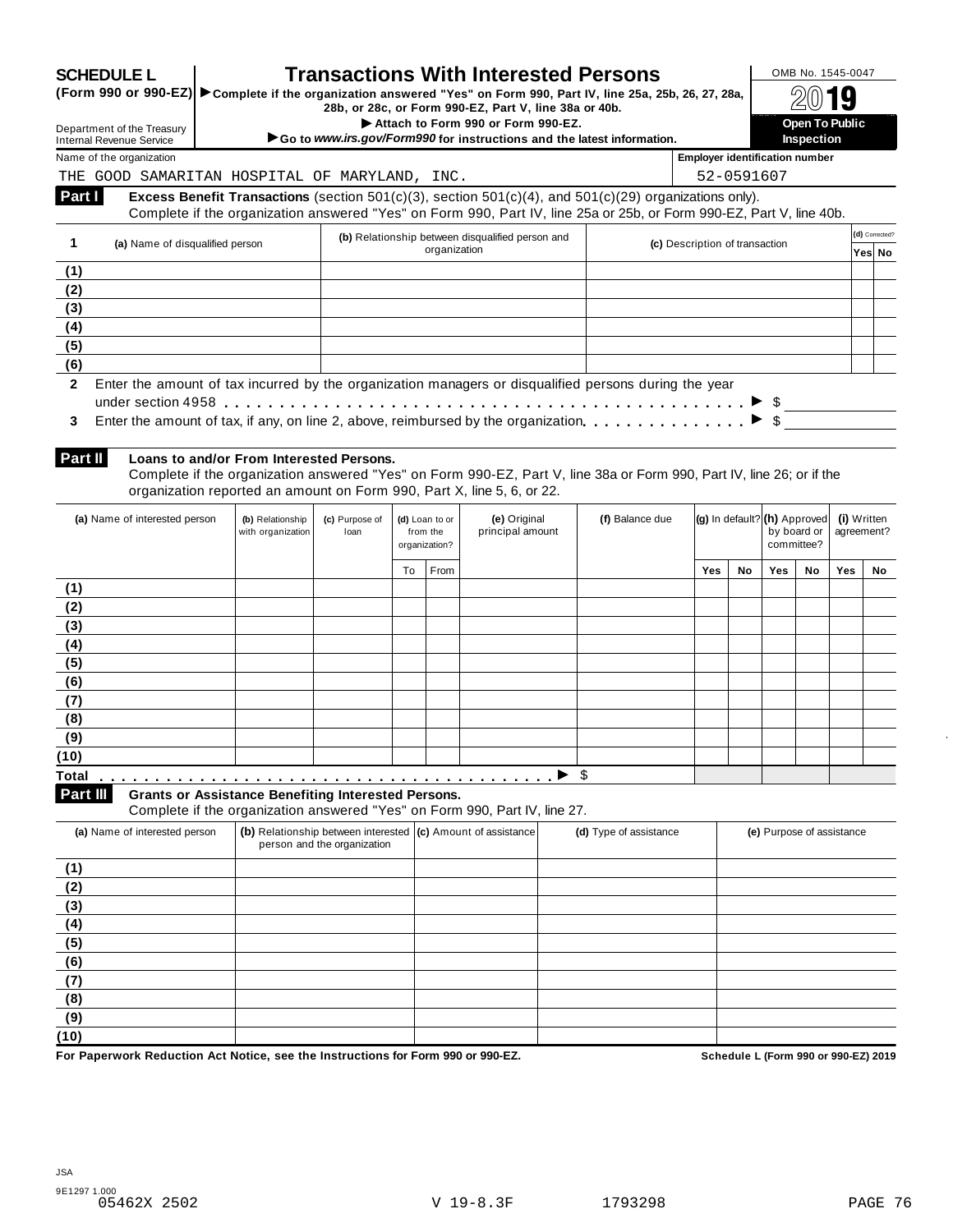### Schedule L (Form 990 or 990-EZ) 2019 Page **2**

**Business Transactions Involving Interested Persons.** Complete if the organization answered "Yes" on Form 990, Part IV, line 28a, 28b, or 28c. **Part IV** 

| (a) Name of interested person             | (b) Relationship between<br>interested person and the<br>organization | (c) Amount of<br>transaction | (d) Description of transaction |            | (e) Sharing of<br>organization's<br>revenues? |
|-------------------------------------------|-----------------------------------------------------------------------|------------------------------|--------------------------------|------------|-----------------------------------------------|
|                                           |                                                                       |                              |                                | <b>Yes</b> | No                                            |
| (1)<br>WHITING-TURNER CONTRACTING COMPANY | SEE PART V                                                            | 2,342,167.                   | CONSTRUCTION                   |            | Χ                                             |
| (2)                                       |                                                                       |                              |                                |            |                                               |
| (3)                                       |                                                                       |                              |                                |            |                                               |
| (4)                                       |                                                                       |                              |                                |            |                                               |
| (5)                                       |                                                                       |                              |                                |            |                                               |
| (6)                                       |                                                                       |                              |                                |            |                                               |
| (7)                                       |                                                                       |                              |                                |            |                                               |
| (8)                                       |                                                                       |                              |                                |            |                                               |
| (9)                                       |                                                                       |                              |                                |            |                                               |
| (10)                                      |                                                                       |                              |                                |            |                                               |

### **Supplemental Information Part V**

Provide additional information for responses to questions on Schedule L (see instructions).

BUSINESS TRANSACTIONS INVOLVING INTERESTED PERSONS

SCHEDULE L, PART IV

THE FOLLOWING WERE SUBSTANTIAL CONTRIBUTORS (IN EXCESS OF \$5,000) THAT

ALSO PROVIDED SERVICES TO MEDSTAR GOOD SAMARITAN VALUED IN EXCESS OF

\$100,000: WHITING-TURNER CONTRACTING COMPANY.

PER MEDSTAR'S CONFLICT OF INTEREST POLICY, THESE TRANSACTIONS ARE AT

ARMS-LENGTH FOR FAIR MARKET VALUE.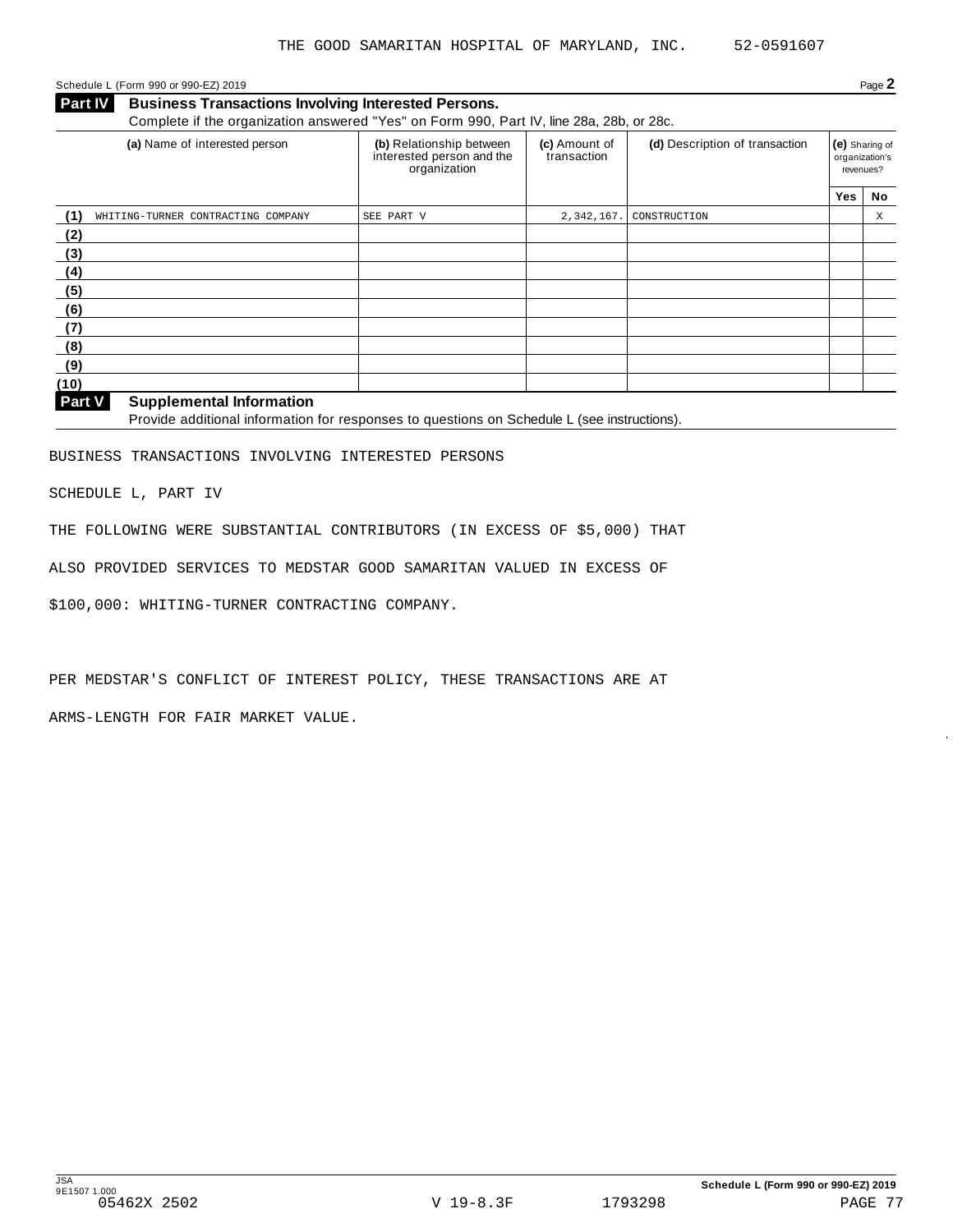## **SCHEDULE O** Supplemental Information to Form 990 or 990-EZ MB No. 1545-0047

**(Form 990 or 990-EZ)** Complete to provide information for responses to specific questions on  $\boxed{\bigcirc\, 2019}$ Form 990 or 990-EZ or to provide any additional information.<br>■ ● Attach to Form 990 or 990-EZ. **Open to Public** 

**Department of the Treasury III Department of the Treasury III Department of the Treasury III Department of the Treasury III Department of Pullishers in the Treasury III Department of Pu<br>Internal Revenue Service III Depar Name of the organization** 

|     |                          |                 |              |    |               |      |                                       | 111313311311 |
|-----|--------------------------|-----------------|--------------|----|---------------|------|---------------------------------------|--------------|
|     | Name of the organization |                 |              |    |               |      | <b>Employer identification number</b> |              |
| THE | GOOD                     | ;AMAR<br>L'I'AN | :TAL<br>HUGD | JF | ANT.<br>MARY. | INC. | 、<br>----                             | <u>61</u>    |

ORGANIZATION MEMBERS

PART VI, LINE 6

THE ORGANIZATION IS AN AFFILIATE AND SUBSIDIARY OF MEDSTAR HEALTH, INC.,

A TAX-EXEMPT MARYLAND NON-STOCK CORPORATION. MEDSTAR HEALTH, INC., OR ONE

OF ITS AFFILIATES AND SUBSIDIARIES, IS THE SOLE MEMBER OF THE

ORGANIZATION.

DESCRIPTION OF MEMBERS

PART VI, LINE 7A

AS AN AFFILIATE AND SUBSIDIARY OF MEDSTAR HEALTH, INC., A TAX-EXEMPT MARYLAND NON-STOCK CORPORATION, THE ORGANIZATION MAY RECOMMEND PERSON(S) FOR MEMBERSHIP ON THE ORGANIZATION'S GOVERNING BODY. ANY SUCH RECOMMENDATION BY THE ORGANIZATION IS SUBJECT TO APPROVAL BY THE GOVERNANCE COMMITTEE OF THE BOARD OF DIRECTORS OF MEDSTAR HEALTH, INC. THE BOARD OF MEDSTAR HEALTH, INC. HAS DELEGATED CERTAIN APPROVAL AUTHORITY TO THE GOVERNANCE COMMITTEE AND THE PRESIDENT & CEO OF MEDSTAR HEALTH, INC.

DECISIONS OF GOVERNING BODY

PART VI, LINE 7B

AS AN AFFILIATE AND SUBSIDIARY OF MEDSTAR HEALTH, INC., A TAX-EXEMPT MARYLAND NON-STOCK CORPORATION, THE BYLAWS OF THE ORGANIZATION ARE SUBJECT TO CERTAIN RESERVED POWERS, WHICH PROVIDE THAT THE SOLE MEMBER OF THE ORGANIZATION MUST APPROVE CERTAIN DECISIONS, INCLUDING BUT NOT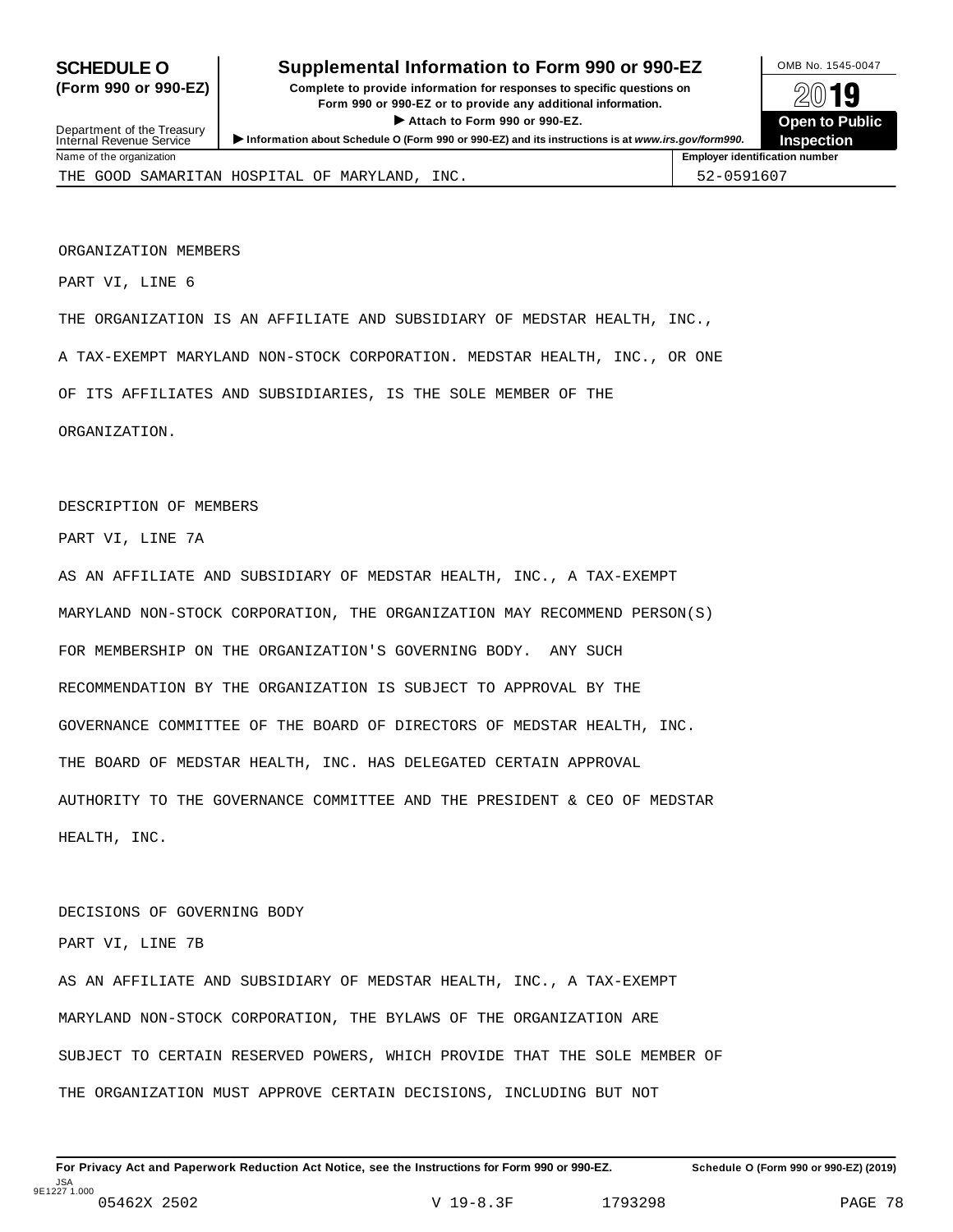| Schedule O (Form 990 or 990-EZ) 2019             |                                       |  |  |  |  |
|--------------------------------------------------|---------------------------------------|--|--|--|--|
| Name of the organization                         | <b>Employer identification number</b> |  |  |  |  |
| THE GOOD SAMARITAN HOSPITAL OF MARYLAND.<br>INC. | 52-0591607                            |  |  |  |  |

LIMITED TO MATTERS CONCERNING THE SALE OR PURCHASE OF REAL OR PERSONAL PROPERTY, CAPITAL BUDGETS, STRATEGIC PLANNING, INVESTMENTS, AND CORPORATE GOVERNANCE.

PROCESS FOR REVIEWING FORM 990

PART VI, LINE 11B

THE PROCESS FOR REVIEWING THE FORM 990 INCLUDED EDUCATION AND TRANSPARENCY. SENIOR FINANCIAL EXECUTIVES, WORKING WITH INDEPENDENT OUTSIDE EXPERTS, THOROUGHLY REVIEWED FORM 990 AND ACCOMPANYING INSTRUCTIONS. IN ADDITION, SENIOR EXECUTIVES REVIEWED THE RELEVANT SECTIONS OF THE FORM 990 WITH THE FOLLOWING COMMITTEES OF THE ORGANIZATION'S GOVERNING BODY: FINANCE, AUDIT, GOVERNANCE, STRATEGIC PLANNING, AND EXECUTIVE COMPENSATION. FOLLOWING THESE MEETINGS, THE GOVERNING BODY WAS PROVIDED A COPY OF THE FORM 990 IN ITS FINAL FORM AND GIVEN AN OPPORTUNITY TO PROVIDE ANY INPUT OR COMMENTS RELATING TO THE FORM 990 PRIOR TO ITS FILING.

CONFLICT OF INTEREST POLICY

PART VI, LINE 12C

APPOINTMENT OF BOARDS OF DIRECTORS

MEDSTAR HEALTH (AND ITS SUBSIDIARIES) REQUIRE ALL NOMINATED DIRECTORS, PRIOR TO THEIR APPOINTMENT OR ELECTION, TO DISCLOSE THE EXISTENCE OF (OR POTENTIAL EXISTENCE OF) ANY TRANSACTION WITH MEDSTAR THAT WOULD RESULT IN A CONFLICT OF INTEREST. SUCH DISCLOSURES (IF ANY) ARE REVIEWED BY THE GOVERNANCE COMMITTEE OF THE MEDSTAR HEALTH BOARD OF DIRECTORS WHICH DETERMINES HOW THE MATTER SHOULD BE RESOLVED.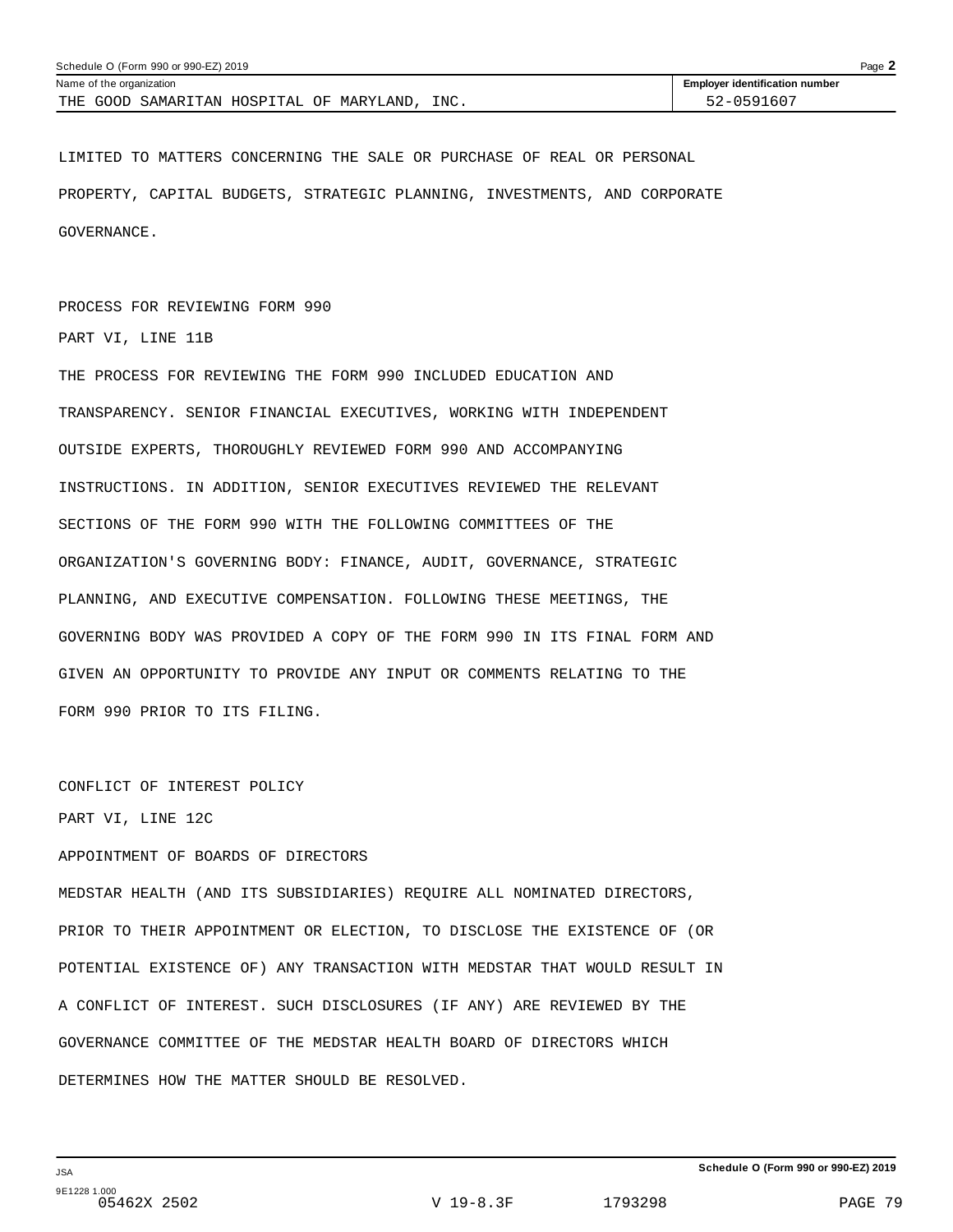| Schedule O (Form 990 or 990-EZ) 2019             | Page $\blacktriangle$                 |
|--------------------------------------------------|---------------------------------------|
| Name of the organization                         | <b>Employer identification number</b> |
| INC.<br>THE GOOD SAMARITAN HOSPITAL OF MARYLAND, | 52-0591607                            |

ANNUAL DISCLOSURES - ALL OFFICERS, DIRECTORS, AND SENIOR MANAGERS ALL OFFICERS, DIRECTORS AND SENIOR MANAGERS ARE REQUIRED, NOT LESS THAN ANNUALLY, TO COMPLETE A SURVEY OF QUESTIONS CONCERNING ANY TRANSACTIONS OR RELATIONSHIPS WHICH WOULD OR COULD REPRESENT A CONFLICT OF INTEREST. SUCH DISCLOSURES (IF ANY) RELATED TO DIRECTORS ARE REVIEWED BY THE GOVERNANCE COMMITTEE OF THE MEDSTAR HEALTH BOARD OF DIRECTORS WHICH DETERMINES HOW THE MATTER SHOULD BE RESOLVED. SUCH DISCLOSURES (IF ANY) RELATED TO OFFICERS AND SENIOR MANAGERS ARE REVIEWED BY AN APPROPRIATE EXECUTIVE WHO DETERMINES HOW THE MATTER SHOULD BE RESOLVED IN ADDITION, OFFICERS AND DIRECTORS OF MARYLAND HOSPITALS AND NURSING CENTERS ARE REQUIRED TO ANNUALLY DISCLOSE ADDITIONAL INFORMATION RELATING TO POTENTIAL CONFLICTS OF INTEREST AND SUCH DISCLOSURES ARE REPORTED TO THE MARYLAND HEALTH SERVICES COST REVIEW COMMISSION (HSCRC).

### DESCRIPTION OF EXECUTIVE COMPENSATION PROCESS

PART VI, LINE 15

THE EXECUTIVE COMPENSATION COMMITTEE OF THE BOARD OF DIRECTORS OF MEDSTAR HEALTH, INC. (THE "COMMITTEE") HAS OVERSIGHT OVER THE EXECUTIVE COMPENSATION PROGRAM (THE "PROGRAM") OF MEDSTAR HEALTH, INC. AND ITS AFFILIATES. TOTAL COMPENSATION FOR THE TOP MANAGEMENT OFFICIALS, OFFICERS AND KEY EMPLOYEES OF MEDSTAR HEALTH, INC. AND ITS AFFILIATES ARE REVIEWED AND APPROVED BY THE COMMITTEE WITH ASSISTANCE AND GUIDANCE FROM AN INDEPENDENT THIRD PARTY ADVISOR. THE MEMBERS OF THE COMMITTEE ARE INDEPENDENT FROM ALL OF THE PARTICIPANTS IN THE PROGRAM.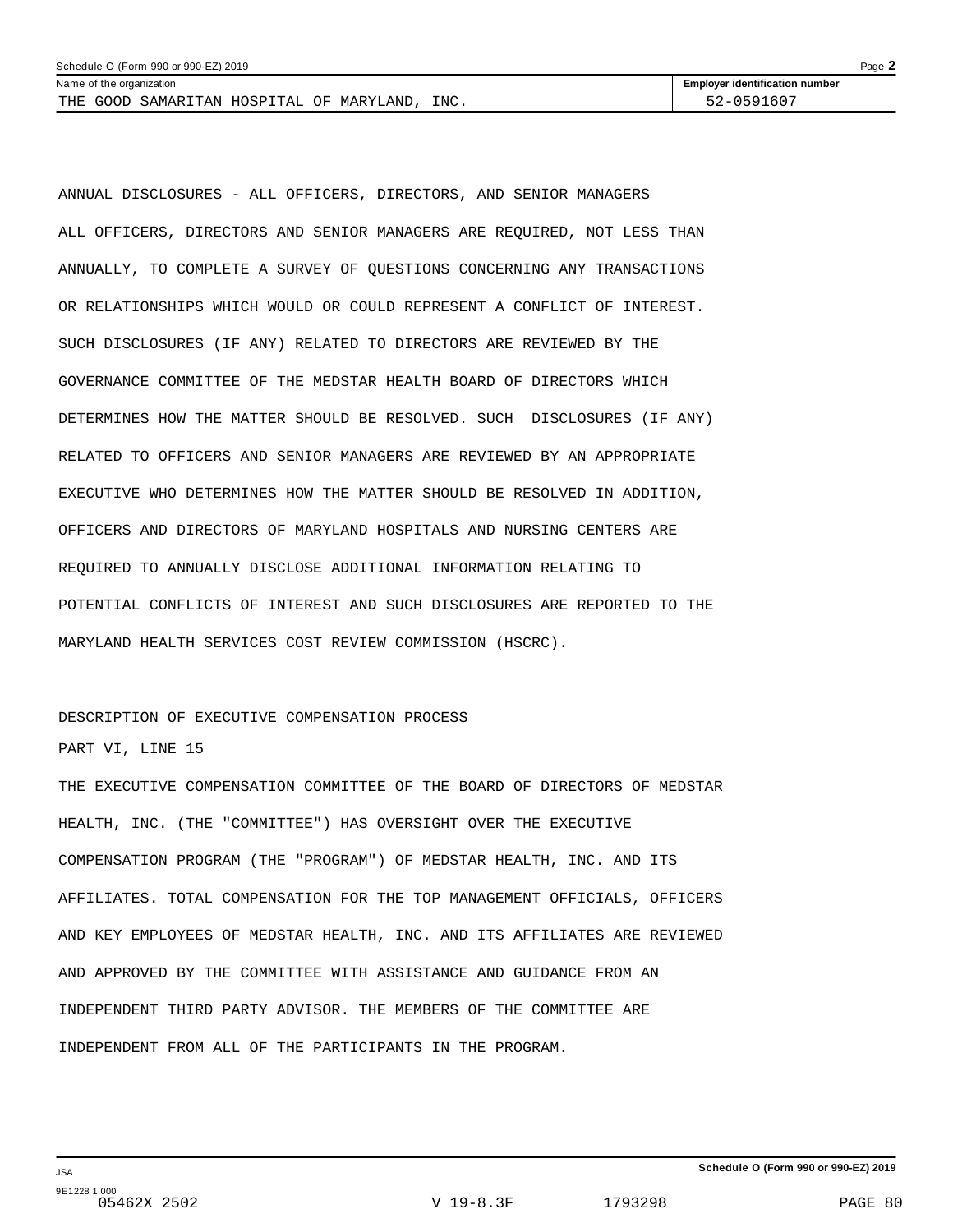| Schedule O (Form 990 or 990-EZ) 2019             | Page $\blacktriangle$                 |
|--------------------------------------------------|---------------------------------------|
| Name of the organization                         | <b>Employer identification number</b> |
| INC.<br>THE GOOD SAMARITAN HOSPITAL OF MARYLAND, | 52-0591607                            |

THE MAIN OBJECTIVE OF THE PROGRAM IS TO PROVIDE MARKET COMPETITIVE TOTAL COMPENSATION THAT IS INTERNALLY EQUITABLE AND HAS A STRONG PAY-FOR-PERFORMANCE LINKAGE. PERFORMANCE IS EVALUATED AT THE SYSTEM, OPERATING UNIT, AND INDIVIDUAL LEVELS. THE OVERALL TOTAL COMPENSATION PHILOSOPHY IS MANAGED AT THE 75TH PERCENTILE OF THE COMPETITIVE MARKET FOR COMPARABLE SIZE (NET REVENUE) AND TYPE (TAX-EXEMPT HEALTHCARE ORGANIZATIONS). WHERE APPROPRIATE, ADDITIONAL INDUSTRY DATA IS CONSIDERED (GENERAL BUSINESS AND/OR TAXABLE HEALTHCARE) FOR SELECTED POSITIONS THAT CAN BE RECRUITED FROM OR POTENTIALLY LOST TO THESE INDUSTRIES (E.G., INFORMATION TECHNOLOGY, FINANCE, ETC.).

THE COMMITTEE HAS ENGAGED ERNST & YOUNG LLP ("E&Y") TO SERVE AS AN ADVISOR ON THE REASONABLENESS AND COMPETITIVENESS OF THE PROGRAM. IN DETERMINING REASONABLENESS AND COMPETITIVENESS, E&Y REVIEWS MARKET PRACTICES AND TRENDS, AND MAKES RECOMMENDATIONS RELATED TO THE PROGRAM. E&Y UTILIZES INFORMATION FROM CUSTOM SURVEYS, NATIONAL COMPENSATION SURVEYS, PROPRIETARY DATABASES, AND CLIENT EXPERIENCES TO DETERMINE ITS FINAL RECOMMENDATIONS. E&Y PRESENTS THEIR FINDINGS AND RECOMMENDATIONS TO THE COMMITTEE. THE COMMITTEE MAKES THE FINAL DECISIONS ON ALL OF THE COMPENSATION DETERMINATIONS OF THE PROGRAM. ALL DECISIONS MADE BY THE COMMITTEE ARE CONTEMPORANEOUSLY DOCUMENTED.

FINANCIAL STATEMENT AVAILABILITY PART VI, LINE 19 MEDSTAR HEALTH POSTS ITS ANNUAL FINANCIAL AUDIT AND QUARTERLY FINANCIAL REPORTS TO THE ELECTRONIC MUNICIPAL MARKET ACCESS (EMMA) SYSTEM. THE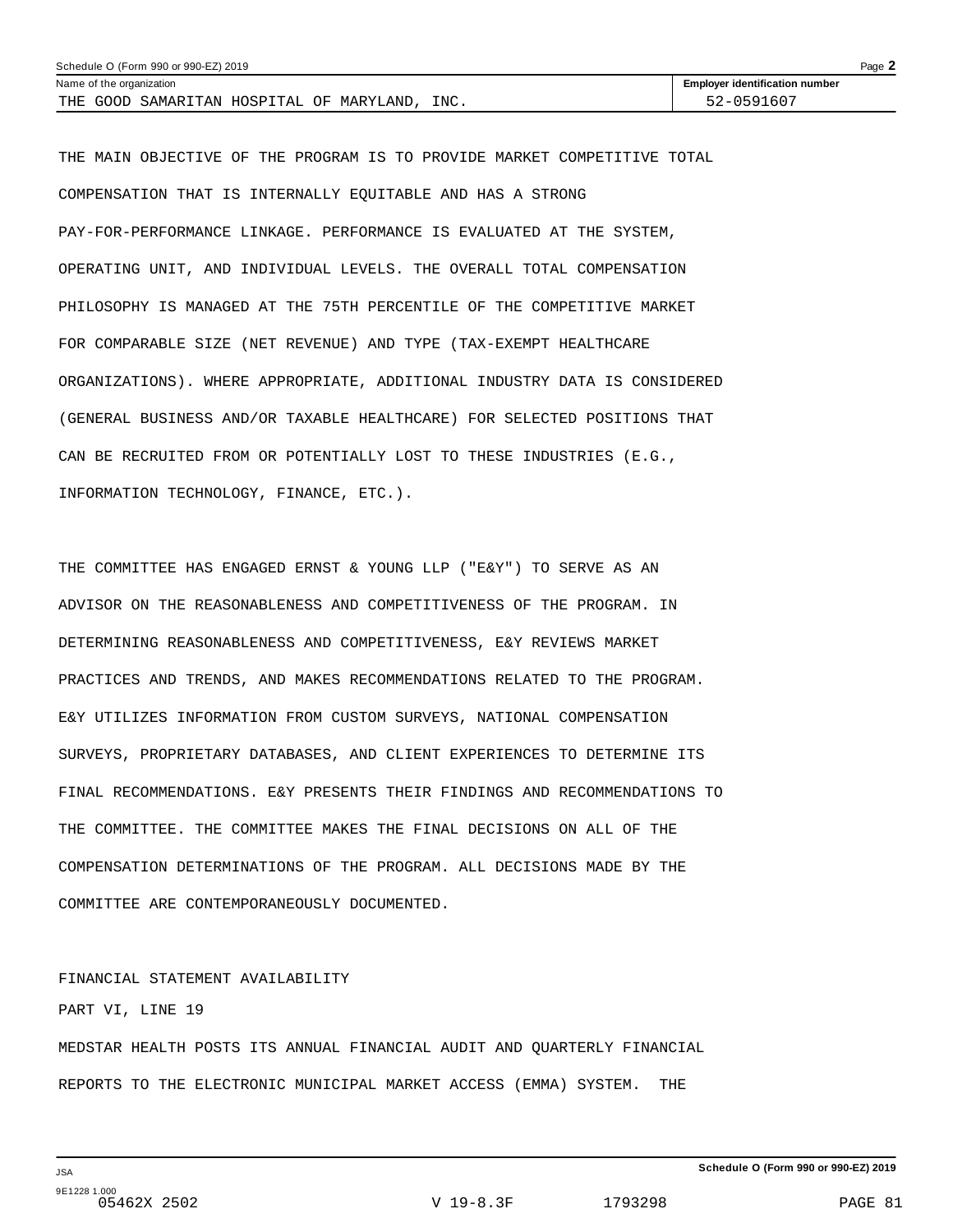| Schedule O (Form 990 or 990-EZ) 2019<br>Page $\blacktriangle$ |                                       |  |  |  |  |
|---------------------------------------------------------------|---------------------------------------|--|--|--|--|
| Name of the organization                                      | <b>Employer identification number</b> |  |  |  |  |
| THE GOOD SAMARITAN HOSPITAL OF MARYLAND,<br>INC.              | 52-0591607                            |  |  |  |  |

ORGANIZATION ALSO E-MAILS ITS ANNUAL AND QUARTERLY DISCLOSURES TO HOLDERS OF THE COMPANY'S PUBLICLY TRADED DEBT. THE COMPANY'S GOVERNANCE DOCUMENTS AND CONFLICTS OF INTEREST POLICIES ARE AVAILABLE UPON REQUEST THROUGH ITS CORPORATE (OR AS APPLICABLE ENTITY) PUBLIC INFORMATION OFFICES.

FINANCIAL STATEMENTS AND REPORTING PART XII, LINE 2C THE GOOD SAMARITAN HOSPITAL OF MARYLAND, INC. IS AN AFFILIATE OF THE MEDSTAR HEALTH, INC. AUDIT AND SUBJECT TO OVERSIGHT BY THE AUDIT COMMITTEE OF THE MEDSTAR BOARD.

OTHER CHANGES IN NET ASSETS PART XI, LINE 9

| EOUITY TRANSFERS - NET ASSETS\$ $(59, 319, 403)$ |  |  |  |  |  |  |
|--------------------------------------------------|--|--|--|--|--|--|
|                                                  |  |  |  |  |  |  |
|                                                  |  |  |  |  |  |  |

TOTAL OTHER CHANGES IN NET ASSETS..................\$ (58,904,385)

### FORM 990, PART III, LINE 1 - ORGANIZATION'S MISSION

AS A PROUD MEMBER OF MEDSTAR HEALTH, MEDSTAR GOOD SAMARITAN HOSPITAL'S (MEDSTAR GOOD SAMARITAN) MISSION IS TO BE GOOD SAMARITANS, GUIDED BY CATHOLIC TRADITION AND TRUSTED TO DELIVER IDEAL HEALTH EXPERIENCES. MEDSTAR GOOD SAMARITAN, LOCATED IN NORTHEAST BALTIMORE CITY, MARYLAND, IS KNOWN FOR ITS SPECIALTIES IN ORTHOPEDICS, RHEUMATOLOGY, NEPHROLOGY, AND PHYSICAL MEDICINE AND REHABILITATION PROGRAMS. IN ADDITION TO GENERAL ADULT ACUTE CARE SERVICES, MEDSTAR

ATTACHMENT 1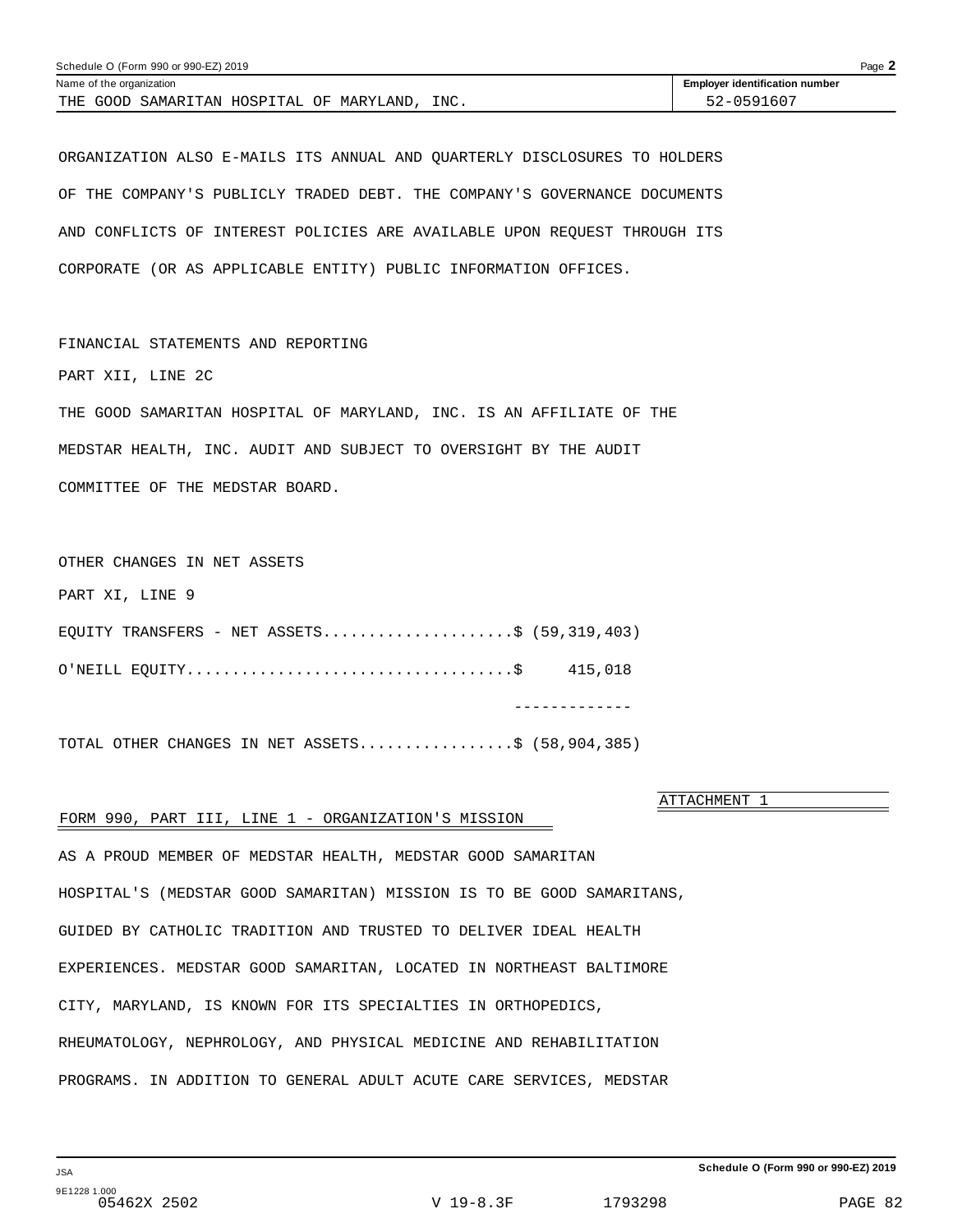| Page 2<br>Schedule O (Form 990 or 990-EZ) 2019      |                                       |  |  |  |  |  |
|-----------------------------------------------------|---------------------------------------|--|--|--|--|--|
| Name of the organization                            | <b>Employer identification number</b> |  |  |  |  |  |
| THE GOOD SAMARITAN HOSPITAL OF MARYLAND, INC.       | 52-0591607                            |  |  |  |  |  |
|                                                     | ATTACHMENT 1 (CONT'D)                 |  |  |  |  |  |
| FORM 990, PART III, LINE 1 - ORGANIZATION'S MISSION |                                       |  |  |  |  |  |

GOOD SAMARITAN HAS A COMPREHENSIVE INPATIENT REHABILITATION UNIT AND A SUB-ACUTE CARE UNIT. THROUGH MGSH'S CENTER FOR SUCCESSFUL AGING, INTEGRATED CARE IS PROVIDED TO PATIENTS WHO EXPERIENCE AGE-RELATED HEALTH CONDITIONS. IN FISCAL YEAR 2020, MEDSTAR GOOD SAMARITAN HAD APPROXIMATELY 6,690 INPATIENT ADMISSIONS AND APPROXIMATELY 200,459 OUTPATIENT VISITS INCLUDING 39,977 EMERGENCY VISITS.

ATTACHMENT 2

### FORM 990, PART III - PROGRAM SERVICE, LINE 4A

MEDSTAR GOOD SAMARITAN'S LARGEST PROGRAM IS ACCESS TO AND THE PROVISION OF ACUTE HOSPITAL SERVICES TO THE COMMUNITIES OF NORTHEASTERN BALTIMORE CITY, MARYLAND AND THE SURROUNDING AREAS. IN ADDITION TO THE PROGRAM SERVICE EXPENSES LISTED ABOVE, MEDSTAR GOOD SAMARITAN INCURRED \$61.2M OF MANAGEMENT AND GENERAL EXPENSES IN PROVIDING SERVICES TO ITS COMMUNITIES. MEDSTAR GOOD SAMARITAN IS A JOINT COMMISSION ACCREDITED ACUTE CARE COMMUNITY HOSPITAL LOCATED IN THE NORTHEAST SECTION OF BALTIMORE CITY, MARYLAND. THE HOSPITAL OFFERS CLINICAL SERVICES IN GENERAL MEDICINE AND SURGERY AND HAS SPECIALTY SERVICES IN CANCER CARE THROUGH THE MEDSTAR HEALTH CANCER NETWORK, DIABETES CARE, AND EMERGENCY MEDICINE. MEDSTAR GOOD SAMARITAN IS ALSO NATIONALLY KNOWN FOR GERIATRICS THROUGH THE CENTER FOR SUCCESSFUL AGING, A MODEL OF CARE THAT HELPS PATIENTS WITH COMPLEX MEDICAL AND SOCIAL CONCERNS AS WELL AS THEIR CAREGIVERS. THE HOSPITAL PROVIDES COMMUNITY-BASED HEALTH AND WELLNESS SERVICES THROUGH THE GOOD HEALTH CENTER, AND WOUND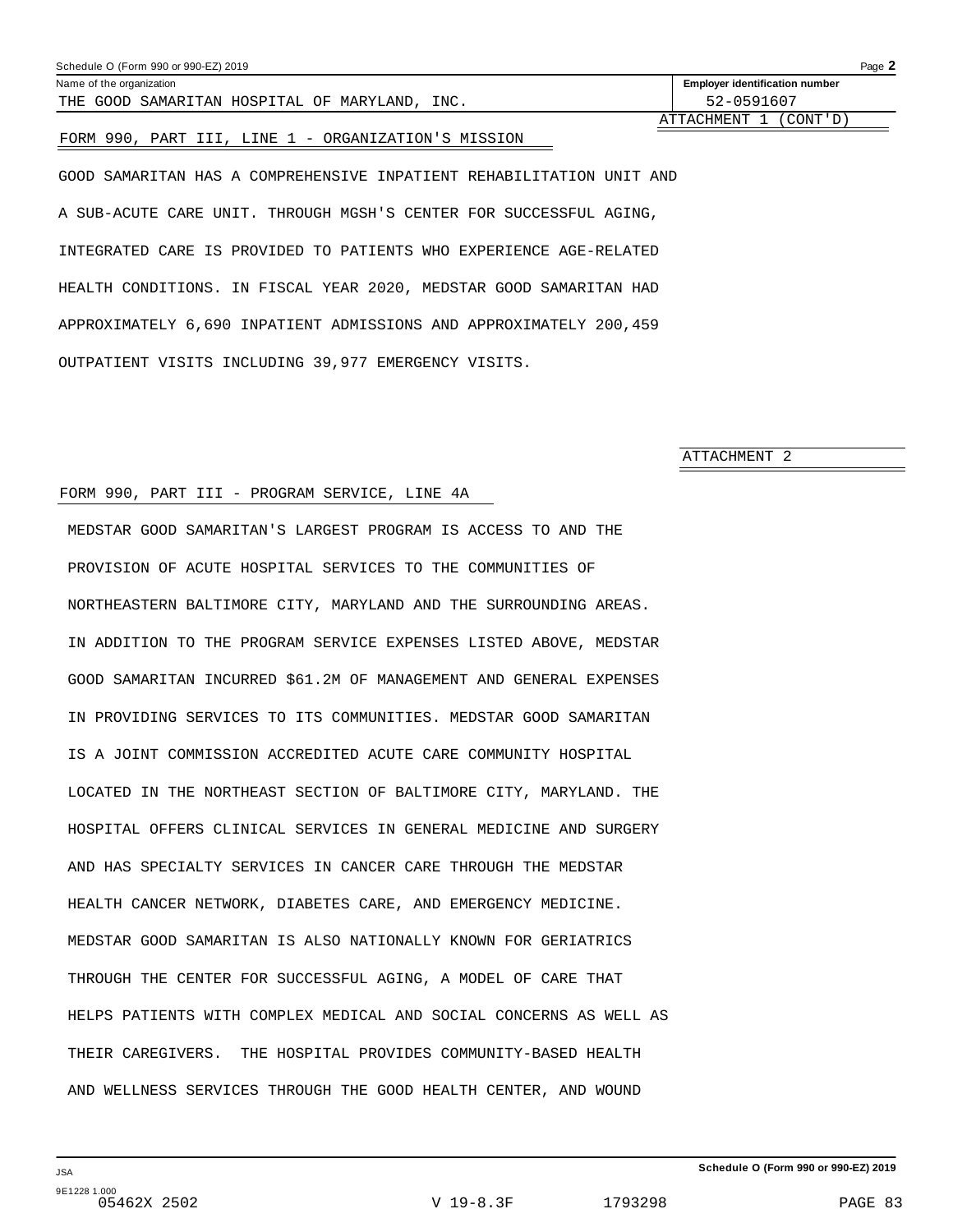| $\sim$<br>റററ<br>റററ<br>2019<br>Schedule<br>⊦orm<br>- 390-1<br>---- | - ההר<br>$\sim$ |
|---------------------------------------------------------------------|-----------------|
|                                                                     |                 |

THE GOOD SAMARITAN HOSPITAL OF MARYLAND, INC.  $\vert$  52-0591607

Name of the organization **Employer identification number Employer identification number** 

ATTACHMENT 2 (CONT'D)

CARE THROUGH THE CENTER FOR WOUND HEALING, HYPERBARIC MEDICINE, AND LIMB SALVAGE IN PARTNERSHIP WITH MEDSTAR GEORGETOWN UNIVERSITY HOSPITAL. MEDSTAR GOOD SAMARITAN IS KNOWN FOR ITS HIGH-QUALITY INPATIENT REHABILITATION PROGRAM. TODAY, THE PROGRAM HAS MOVED INTO A NEW, \$17.5 MILLION, STATE-OF-THE-ART INPATIENT REHABILITATION CENTER, OFFERING 60,000 SQUARE FEET OF MEDICAL CARE AND THERAPY. THE INPATIENT REHABILITATION PROGRAM, WHICH IS ACCREDITED BY THE COMMISSION ON ACCREDITATION OF REHABILITATION FACILITIES, SERVES PATIENTS FROM WITHIN CENTRAL MARYLAND. THE STROKE PROGRAM HAS RECEIVED ACCREDITATION AS A PRIMARY STROKE CENTER FROM THE STATE OF MARYLAND AND RECEIVED THE AMERICAN HEART ASSOCIATION/AMERICAN STROKE ASSOCIATION'S GET WITH THE GUIDELINES® - STROKE GOLD PLUS QUALITY ACHIEVEMENT AWARD. MEDSTAR GOOD SAMARITAN HAS BEEN AWARDED THE 5 STAR RATING, THE HIGHEST POSSIBLE, BY CMS.

AS ONE OF THE LARGEST HEALTHCARE SYSTEMS IN MARYLAND AND THE WASHINGTON, D.C., REGION, MEDSTAR HEALTH AND ITS AFFILIATED ENTITIES CARED FOR ONE IN FOUR COVID-19 PATIENTS IN THE REGION SINCE MARCH 2020. OPERATING AS ONE MEDSTAR AND ALIGNING WITH GUIDANCE FROM THE CENTERS FOR DISEASE CONTROL AND PREVENTION (CDC) AND LOCAL DEPARTMENTS OF HEALTH, MEDSTAR HEALTH'S COVID-19 PREPARATIONS AND RESPONSE WERE GUIDED BY TWO CRITICAL DRIVERS: PROVIDING A SAFE CARE ENVIRONMENT FOR PATIENTS AND ASSOCIATES AND ENSURING OPERATIONAL CONTINUITY TO FULFILL OUR CORE MISSION OF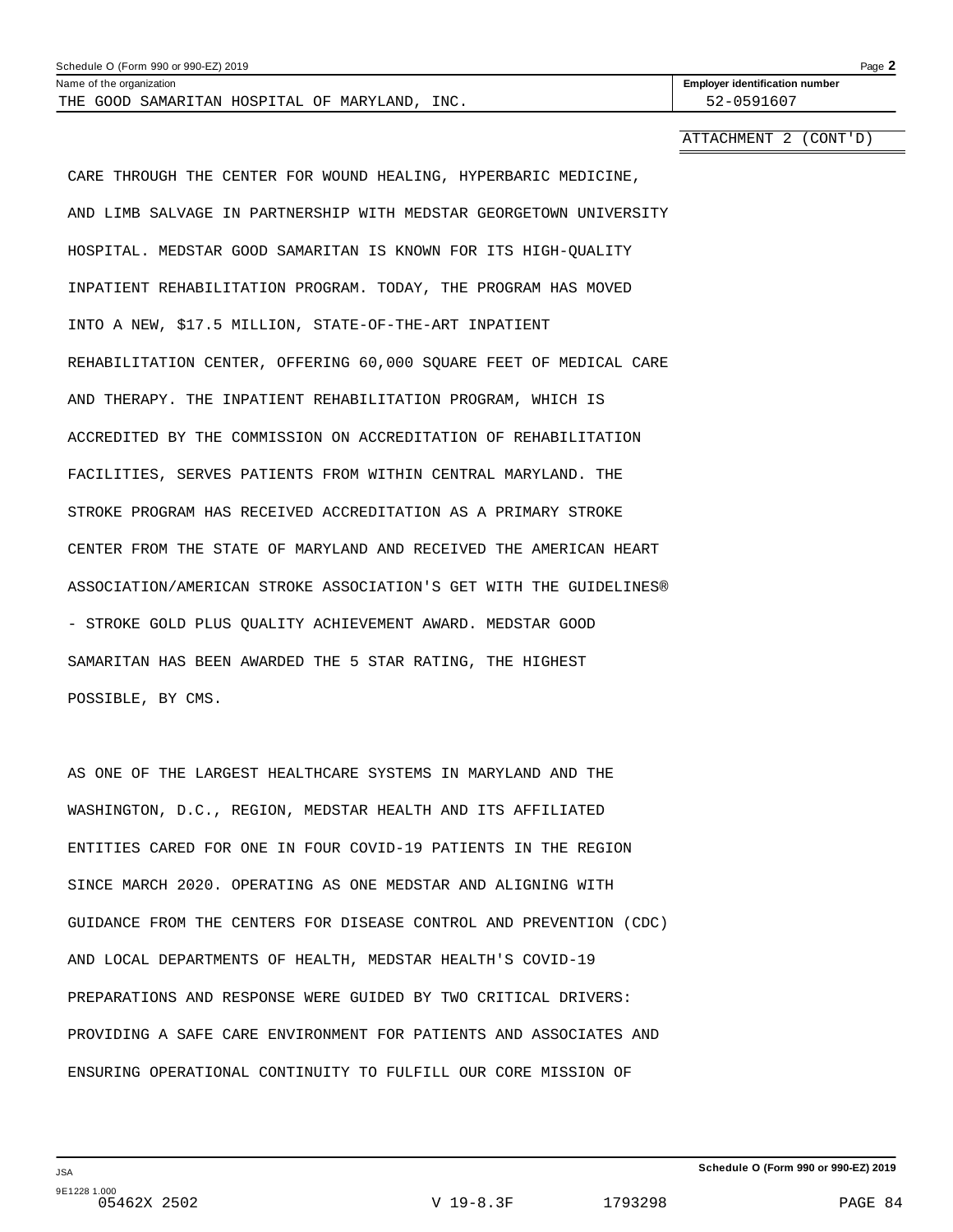| Schedule O (Form 990 or 990-EZ) 2019          | Page 2                                |  |
|-----------------------------------------------|---------------------------------------|--|
| Name of the organization                      | <b>Employer identification number</b> |  |
| THE GOOD SAMARITAN HOSPITAL OF MARYLAND, INC. | 52-0591607                            |  |
|                                               |                                       |  |

ATTACHMENT 2 (CONT'D)

CARING FOR OUR COMMUNITIES. THESE EFFORTS INCLUDED ADDING HOSPITAL BEDS IN PREPARATION FOR PATIENT SURGES; BALANCING HOSPITAL ADMISSIONS BY USING URGENT CARE SITES AS FRONTLINE PROVIDERS AND FACILITATING TELEHEALTH INTERACTIONS FOR VIRTUAL CARE AND REFERRALS; UTILIZING HOME HEALTH SERVICES TO TRANSITION CARE FROM INPATIENT SETTINGS, AMBULATORY FACILITIES, AND A CONVENTION CENTER FIELD HOSPITAL; AND STANDING UP MORE THAN 40 COVID-19 TESTING LOCATIONS. UNDERLYING THESE ACTIONS IS MEDSTAR HEALTH'S COMMITMENT TO THE HIGHEST LEVELS OF QUALITY AND SAFETY, REFLECTED BY THE SYSTEMWIDE IMPLEMENTATION OF UNIVERSAL FACE MASKING FOR PATIENTS AND ASSOCIATES, AND ACQUISITION OF PERSONAL PROTECTIVE EQUIPMENT AT USAGE LEVELS 10 TIMES NORMAL USE.

| $\Delta$ CH,<br>n<br>M.<br>--- |  |
|--------------------------------|--|

### 990, PART VII- COMPENSATION OF THE FIVE HIGHEST PAID IND. CONTRACTORS

| NAME AND ADDRESS                                                                         | DESCRIPTION OF SERVICES | COMPENSATION |
|------------------------------------------------------------------------------------------|-------------------------|--------------|
| TOTAL RENAL CARE INC<br>113 WEST ROAD<br>TOWSON, MD 21204                                | MEDICAL SERVICES        | 1,666,069.   |
| SODEXO INC & AFFILIATES<br>9801 WASHINGTONIAN BLVD.<br>GAITHERSBURG, MD 20878            | FOOD&FACILITIES MGMT    | 1,482,716.   |
| AMN HEALTHCARE INC<br>4721 MORRISON DRIVE<br>MOBILE, AL 36609                            | STAFFING SERVICES       | 1,457,982.   |
| PULMONARY & CRITICAL CARE ASSOCIATES<br>400 REDLAND COURT<br>OWINGS MILLS, MD 21117-3292 | MEDICAL SERVICES        | 662,000.     |
| ROLYN COMPANIES INC<br>1500 LIBERTY RIDGE DRIVE, STE 210                                 | FACILITIES SERVICES     | 584,901.     |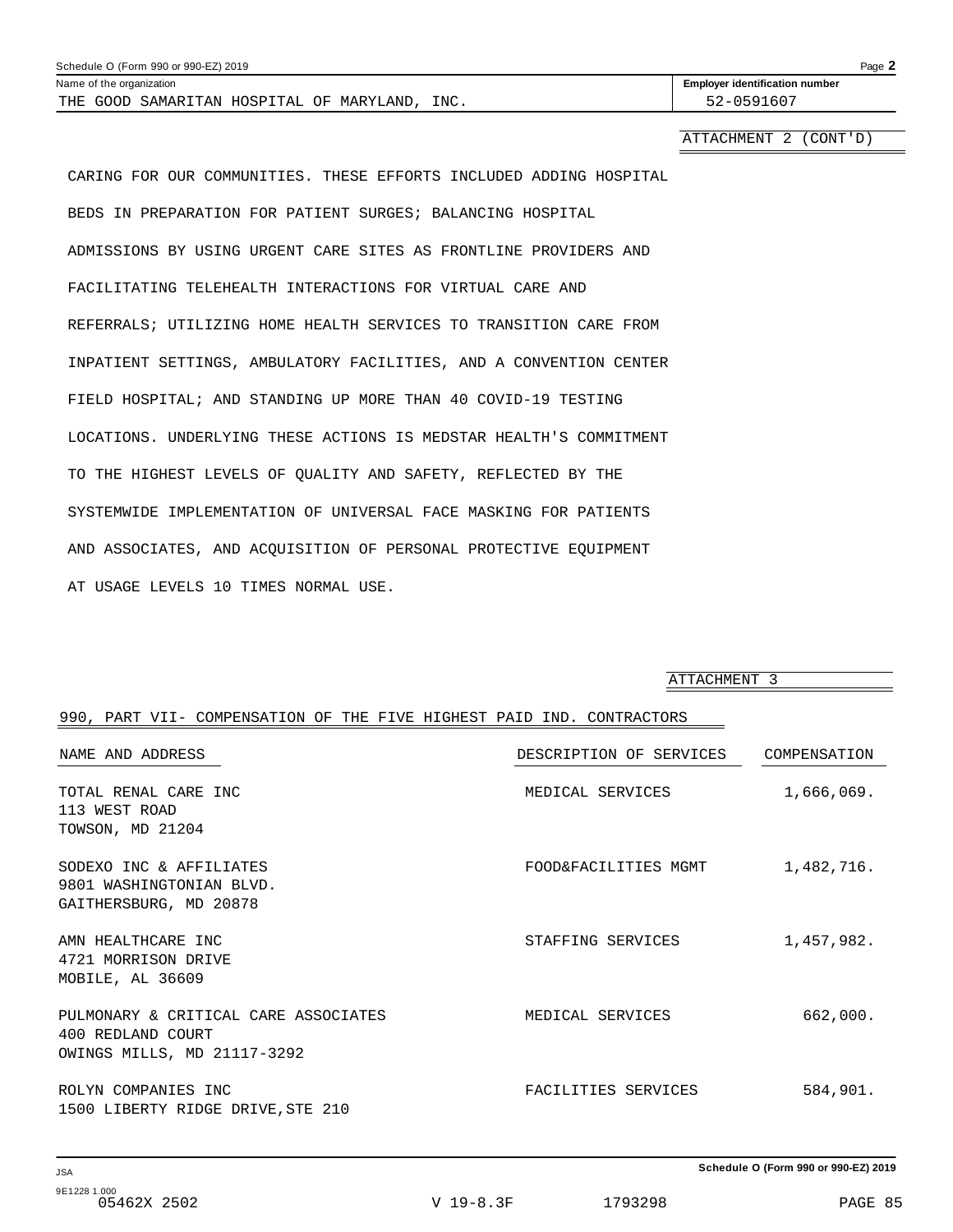| Schedule O (Form 990 or 990-EZ) 2019          | Page $\lambda$                        |
|-----------------------------------------------|---------------------------------------|
| Name of the organization                      | <b>Employer identification number</b> |
| THE GOOD SAMARITAN HOSPITAL OF MARYLAND, INC. | 52-0591607                            |
|                                               | ATTACHMENT 3<br>(CONT'D)              |

### 990, PART VII- COMPENSATION OF THE FIVE HIGHEST PAID IND. CONTRACTORS

NAME AND ADDRESS  $\hfill$  DESCRIPTION OF SERVICES  $\hfill$  COMPENSATION

WAYNE, PA 19087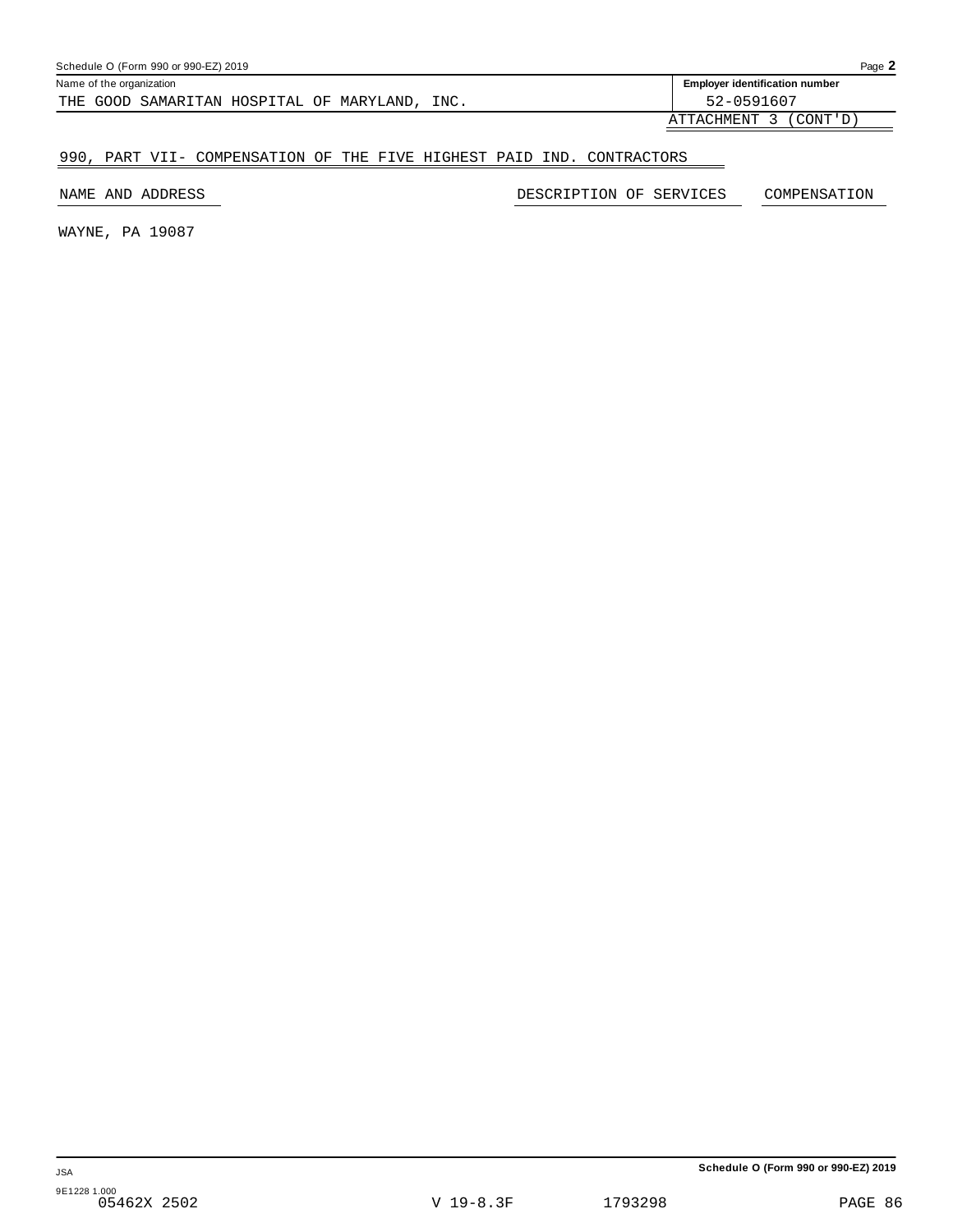INCIALCU OF GATIZATIONS AND ON CIALCUT AFTIC STIPS<br>► Complete if the organization answered "Yes" on Form 990, Part IV, line 33, 34, 35b, 36, or 37. △ △ △ △ △



Name of the organization **Employer identification number Employer identification number** 

THE GOOD SAMARITAN HOSPITAL OF MARYLAND, INC. SAMARYLAND SAMARY AND SAMARY SAMARY SAMARY SAMARY SAMARY SAMARY SAMARY SAMARY SAMARY SAMARY SAMARY SAMARY SAMARY SAMARY SAMARY SAMARY SAMARY SAMARY SAMARY SAMARY SAMARY SAMARY

### Part I Identification of Disregarded Entities. Complete if the organization answered "Yes" on Form 990, Part IV, line 33.

| (a)<br>Name, address, and EIN (if applicable) of disregarded entity | (b)<br>Primary activity | (c)<br>Legal domicile (state<br>or foreign country) | (d)<br>Total income | (e)<br>End-of-year assets | (f)<br>Direct controlling<br>entity |
|---------------------------------------------------------------------|-------------------------|-----------------------------------------------------|---------------------|---------------------------|-------------------------------------|
| 20-5909017<br>(1) MEDSTAR HEALTH ANESTHESIA SERVICES A LLC          |                         |                                                     |                     |                           |                                     |
| 5601 LOCH RAVEN BLVD<br>BALTIMORE, MD 21239                         | HEALTHCARE              | $\vert$ MD                                          | 0.                  |                           | $300.$ MGSH                         |
| (2)                                                                 |                         |                                                     |                     |                           |                                     |
|                                                                     |                         |                                                     |                     |                           |                                     |
| (3)                                                                 |                         |                                                     |                     |                           |                                     |
|                                                                     |                         |                                                     |                     |                           |                                     |
| (4)                                                                 |                         |                                                     |                     |                           |                                     |
|                                                                     |                         |                                                     |                     |                           |                                     |
| (5)                                                                 |                         |                                                     |                     |                           |                                     |
|                                                                     |                         |                                                     |                     |                           |                                     |
| (6)                                                                 |                         |                                                     |                     |                           |                                     |
|                                                                     |                         |                                                     |                     |                           |                                     |

**Identification of Related Tax-Exempt Organizations.** Complete if the organization answered "Yes" on Form 990, Part IV, line 34, because it had **Part II** one or more related tax-exempt organizations during the tax year.

| (a)<br>Name, address, and EIN of related organization |                      | (b)<br>Primary activity | (c)<br>Legal domicile (state<br>or foreign country) | (d)<br><b>Exempt Code section</b> | (e)<br>Public charity status<br>(if section $501(c)(3)$ ) | (f)<br>Direct controlling<br>entity | (g)<br>Section 512(b)(13)<br>controlled<br>entity? |           |
|-------------------------------------------------------|----------------------|-------------------------|-----------------------------------------------------|-----------------------------------|-----------------------------------------------------------|-------------------------------------|----------------------------------------------------|-----------|
|                                                       |                      |                         |                                                     |                                   |                                                           |                                     | Yes                                                | <b>No</b> |
| CHURCH HOME CORPORATION<br>(1)                        | 23-7374724           |                         |                                                     |                                   |                                                           |                                     |                                                    |           |
| 10980 GRANTCHESTER WAY                                | COLUMBIA, MD 21044   | MEDICAL FUND            | MD                                                  | 501(C)(3)                         | PF                                                        | N/A                                 | Χ                                                  |           |
| FRANKLIN SQUARE HOSPITAL CENTER, INC.<br>(2)          | 52-0608007           |                         |                                                     |                                   |                                                           |                                     |                                                    |           |
| 9000 FRANKLIN SQUARE DRIVE                            | BALTIMORE, MD 21237  | HOSPITAL                | MD                                                  | 501(C)(3)                         | 3                                                         | N/A                                 | Χ                                                  |           |
| HARBOR HOSPITAL, INC.<br>(3)                          | 52-0491660           |                         |                                                     |                                   |                                                           |                                     |                                                    |           |
| 3001 SOUTH HANOVER STREET                             | BALTIMORE, MD 21225  | HOSPITAL                | MD                                                  | 501(C)(3)                         | 3                                                         | N/A                                 | Χ                                                  |           |
| MEDSTAR HEALTH, INC.<br>(4)                           | 52-2087445           |                         |                                                     |                                   |                                                           |                                     |                                                    |           |
| 10980 GRANTCHESTER WAY                                | COLUMBIA, MD 21044   | MEDICAL SVCS            | MD                                                  | 501(C)(3)                         | 12C III                                                   | N/A                                 |                                                    | Χ         |
| MONTGOMERY GENERAL HOSPITAL<br>(5)                    | 52-0646893           |                         |                                                     |                                   |                                                           |                                     |                                                    |           |
| 18101 PRINCE PHILIP DRIVE                             | OLNEY, MD 20832      | HOSPITAL                | MD                                                  | 501(C)(3)                         | 3                                                         | N/A                                 | Χ                                                  |           |
| (6) THE UNION MEMORIAL HOSPITAL                       | 52-0591685           |                         |                                                     |                                   |                                                           |                                     |                                                    |           |
| 201 EAST UNIVERSITY PARKWAY                           | BALTIMORE, MD 21218  | HOSPITAL                | MD                                                  | 501(C)(3)                         | 3                                                         | N/A                                 | X                                                  |           |
| MEDSTAR HEALTH RESEARCH INSTITUTE<br>(7)              | 52-6056274           |                         |                                                     |                                   |                                                           |                                     |                                                    |           |
| 108 IRVING STREET NW                                  | WASHINGTON, DC 20010 | HOSPITAL                | DC                                                  | 501(C)(3)                         | 4                                                         | N/A                                 | Χ                                                  |           |

**For Paperwork Reduction Act Notice, see the Instructions for Form 990. Schedule R (Form 990) 2019**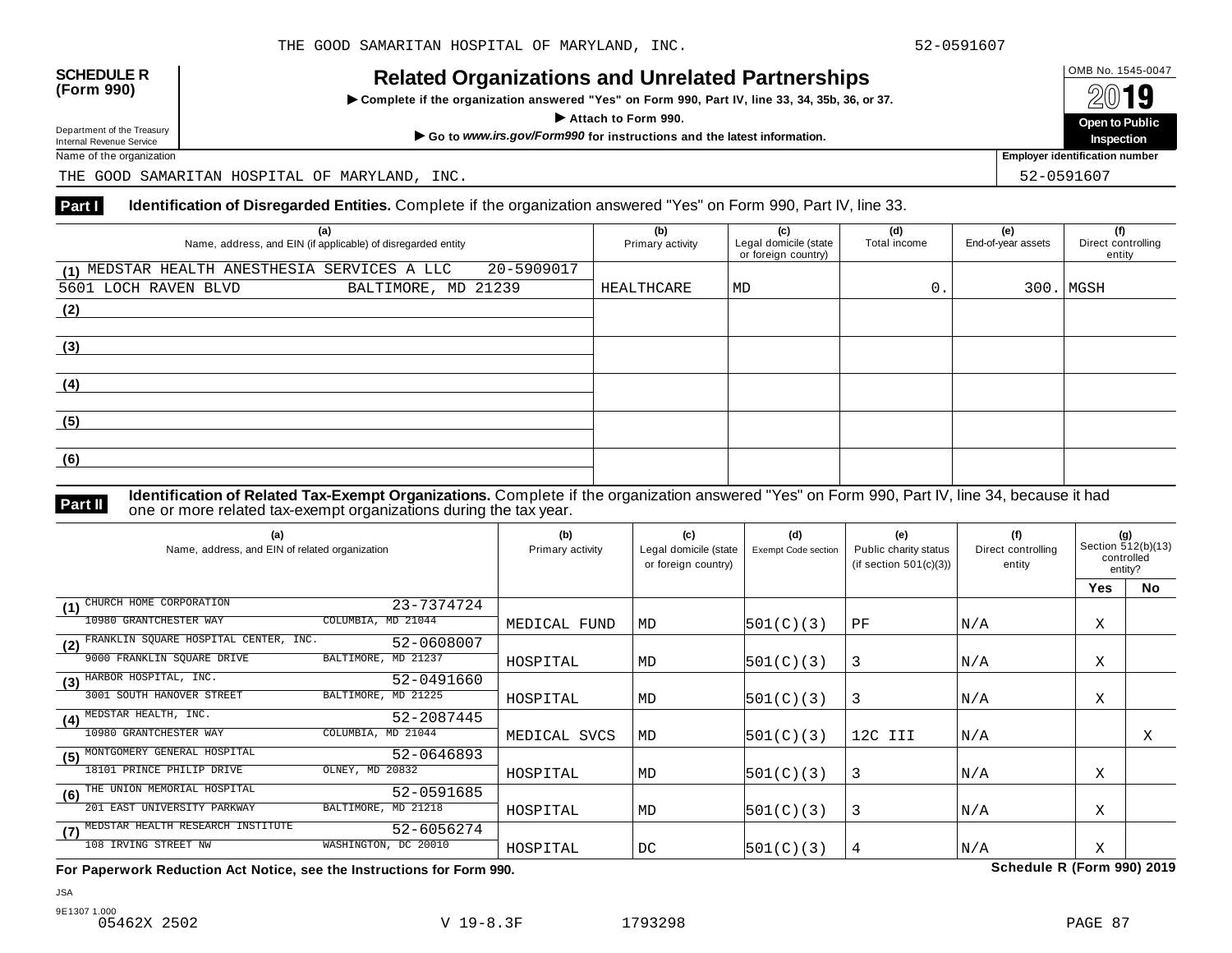| <b>SCHEDULE R</b> |  |
|-------------------|--|
| (Form 990)        |  |

INCIALCU OF GATIZATIONS AND ON CIALCUT AFTIC STIPS<br>► Complete if the organization answered "Yes" on Form 990, Part IV, line 33, 34, 35b, 36, or 37. △ △ △ △ △



Name of the organization **Employer identification number Employer identification number** 

THE GOOD SAMARITAN HOSPITAL OF MARYLAND, INC. SAMARYLAND SAMARY AND SAMARY SAMARY SAMARY SAMARY SAMARY SAMARY SAMARY SAMARY SAMARY SAMARY SAMARY SAMARY SAMARY SAMARY SAMARY SAMARY SAMARY SAMARY SAMARY SAMARY SAMARY SAMARY

### **Part I** Identification of Disregarded Entities. Complete if the organization answered "Yes" on Form 990, Part IV, line 33.

| (a)<br>Name, address, and EIN (if applicable) of disregarded entity | (b)<br>Primary activity | (c)<br>Legal domicile (state<br>or foreign country) | (d)<br>Total income | (e)<br>End-of-year assets | (f)<br>Direct controlling<br>entity |
|---------------------------------------------------------------------|-------------------------|-----------------------------------------------------|---------------------|---------------------------|-------------------------------------|
| (1)                                                                 |                         |                                                     |                     |                           |                                     |
| (2)                                                                 |                         |                                                     |                     |                           |                                     |
| (3)                                                                 |                         |                                                     |                     |                           |                                     |
| (4)                                                                 |                         |                                                     |                     |                           |                                     |
| (5)                                                                 |                         |                                                     |                     |                           |                                     |
| (6)                                                                 |                         |                                                     |                     |                           |                                     |

**Identification of Related Tax-Exempt Organizations.** Complete if the organization answered "Yes" on Form 990, Part IV, line 34, because it had **Part II one or more related tax-exempt organizations during the tax year. Part II one or more related tax-exempt organizations during the tax year.** 

| (a)<br>Name, address, and EIN of related organization         | (b)<br>Primary activity | (c)<br>Legal domicile (state<br>or foreign country) | (d)<br>Exempt Code section | (e)<br>Public charity status<br>(if section $501(c)(3)$ ) | (f)<br>Direct controlling<br>entity | (g)<br>Section 512(b)(13)<br>controlled<br>entity? |           |
|---------------------------------------------------------------|-------------------------|-----------------------------------------------------|----------------------------|-----------------------------------------------------------|-------------------------------------|----------------------------------------------------|-----------|
|                                                               |                         |                                                     |                            |                                                           |                                     | Yes                                                | <b>No</b> |
| THE MEDSTAR-GEORGETOWN MEDICAL CENTER, I<br>52-2218584<br>(1) |                         |                                                     |                            |                                                           |                                     |                                                    |           |
| HOPSITAL ADMIN, 1 MAIN BLDG<br>WASHINGTON, DC 20007           | HOSPITAL                | DC                                                  | 501(C)(3)                  | 3                                                         | N/A                                 | Χ                                                  |           |
| WASHINGTON HOSPITAL CENTER CORPORATION<br>52-1272129<br>(2)   |                         |                                                     |                            |                                                           |                                     |                                                    |           |
| 110 IRVING STREET NW<br>WASHINGTON, DC 20010                  | HOSPITAL                | DC                                                  | 501(C)(3)                  | 3                                                         | N/A                                 | Χ                                                  |           |
| HH MEDSTAR HEALTH, INC.<br>52-1542230<br>(3)                  |                         |                                                     |                            |                                                           |                                     |                                                    |           |
| 10980 GRANTCHESTER WAY<br>COLUMBIA, MD 21044                  | MEDICAL SVCS            | MD                                                  | 501(C)(3)                  | 12C III                                                   | N/A                                 | X                                                  |           |
| MEDSTAR AMBULATORY SERVICES, INC.<br>52-1132992<br>(4)        |                         |                                                     |                            |                                                           |                                     |                                                    |           |
| 10980 GRANTCHESTER WAY<br>COLUMBIA, MD 21044                  | ADMIN SVCS              | MD                                                  | 501(C)(3)                  | 12C III                                                   | N/A                                 | Χ                                                  |           |
| BAY LIFE SERVICES, INC.<br>52-1496539<br>(5)                  |                         |                                                     |                            |                                                           |                                     |                                                    |           |
| 10980 GRANTCHESTER WAY<br>COLUMBIA, MD 21044                  | MENTAL HEALTH           | MD                                                  | 501(C)(3)                  | 10                                                        | N/A                                 | Χ                                                  |           |
| (6) MEDSTAR SURGERY CENTER, INC.<br>52-1061679                |                         |                                                     |                            |                                                           |                                     |                                                    |           |
| 4061 POWDERMILL ROAD, SUITE 21<br>CALVERTON, MD 20705         | MEDICAL SVCS            | MD                                                  | 501(C)(3)                  | 10                                                        | N/A                                 | X                                                  |           |
| CHURCH HOME AND HOSPITAL OF THE CITY OF<br>52-0591600<br>(7)  |                         |                                                     |                            |                                                           |                                     |                                                    |           |
| COLUMBIA, MD 21044<br>10980 GRANTCHESTER WAY                  | MEDICAL FUND            | MD                                                  | 501(C)(3)                  | 12A I                                                     | N/A                                 | Χ                                                  |           |

**For Paperwork Reduction Act Notice, see the Instructions for Form 990. Schedule R (Form 990) 2019**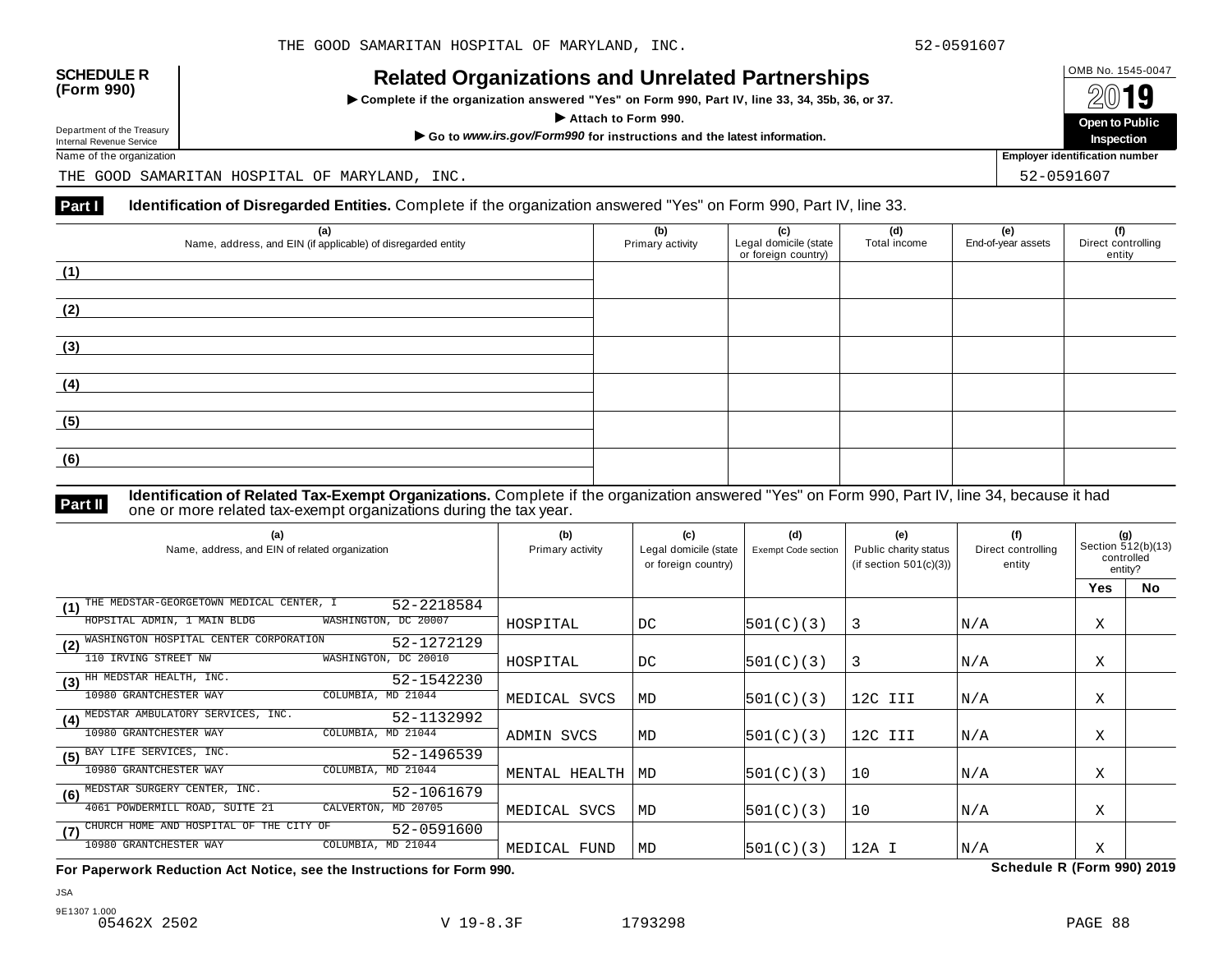| <b>SCHEDULE R</b> |  |
|-------------------|--|
| (Form 990)        |  |

INCIALCU OF GATIZATIONS AND ON CIALCUT AFTIC STIPS<br>► Complete if the organization answered "Yes" on Form 990, Part IV, line 33, 34, 35b, 36, or 37. △ △ △ △ △



Name of the organization **Employer identification number Employer identification number** 

THE GOOD SAMARITAN HOSPITAL OF MARYLAND, INC. SAMARYLAND SAMARY AND SAMARY SAMARY SAMARY SAMARY SAMARY SAMARY SAMARY SAMARY SAMARY SAMARY SAMARY SAMARY SAMARY SAMARY SAMARY SAMARY SAMARY SAMARY SAMARY SAMARY SAMARY SAMARY

### **Part I** Identification of Disregarded Entities. Complete if the organization answered "Yes" on Form 990, Part IV, line 33.

| (a)<br>Name, address, and EIN (if applicable) of disregarded entity | (b)<br>Primary activity | (c)<br>Legal domicile (state<br>or foreign country) | (d)<br>Total income | (e)<br>End-of-year assets | (f)<br>Direct controlling<br>entity |
|---------------------------------------------------------------------|-------------------------|-----------------------------------------------------|---------------------|---------------------------|-------------------------------------|
| (1)                                                                 |                         |                                                     |                     |                           |                                     |
| (2)                                                                 |                         |                                                     |                     |                           |                                     |
| (3)                                                                 |                         |                                                     |                     |                           |                                     |
| (4)                                                                 |                         |                                                     |                     |                           |                                     |
| (5)                                                                 |                         |                                                     |                     |                           |                                     |
| (6)                                                                 |                         |                                                     |                     |                           |                                     |

**Identification of Related Tax-Exempt Organizations.** Complete if the organization answered "Yes" on Form 990, Part IV, line 34, because it had **Part II one or more related tax-exempt organizations during the tax year. Part II one or more related tax-exempt organizations during the tax year.** 

| (a)<br>Name, address, and EIN of related organization         | (b)<br>Primary activity | (c)<br>Legal domicile (state<br>or foreign country) | (d)<br>Exempt Code section | (e)<br>Public charity status<br>(if section $501(c)(3)$ ) | (f)<br>Direct controlling<br>entity | (g)<br>Section 512(b)(13)<br>controlled<br>entity? |           |
|---------------------------------------------------------------|-------------------------|-----------------------------------------------------|----------------------------|-----------------------------------------------------------|-------------------------------------|----------------------------------------------------|-----------|
|                                                               |                         |                                                     |                            |                                                           |                                     | <b>Yes</b>                                         | <b>No</b> |
| GOOD SAMARITAN NURSING CENTER, INC.<br>52-1672866<br>(1)      |                         |                                                     |                            |                                                           |                                     |                                                    |           |
| BALTIMORE, MD 21239<br>5601 LOCH RAVEN BLVD                   | MEDICAL SVCS            | MD                                                  | 501(C)(3)                  | 10                                                        | N/A                                 | Χ                                                  |           |
| $(2)$ $\overline{\text{GS HOUSING, INC.}}$<br>52-1481656      |                         |                                                     |                            |                                                           |                                     |                                                    |           |
| BALTIMORE, MD 21239<br>5601 LOCH RAVEN BLVD                   | ELDER HOUSING           | MD                                                  | 501(C)(3)                  | 10                                                        | N/A                                 | Χ                                                  |           |
| (3) GS PROPERTIES, INC.<br>52-1429853                         |                         |                                                     |                            |                                                           |                                     |                                                    |           |
| BALTIMORE, MD 21239<br>5601 LOCH RAVEN BLVD                   | ADMIN SVCS              | MD                                                  | 501(C)(3)                  | 12A I                                                     | N/A                                 | Χ                                                  |           |
| MEDSTAR HEALTH INFUSION, INC.<br>52-1980510<br>(4)            |                         |                                                     |                            |                                                           |                                     |                                                    |           |
| 4061 POWDERMILL ROAD, SUITE 21<br>CALVERTON,<br>MD 20705      | MEDICAL SVCS            | MD                                                  | 501(C)(3)                  | 10                                                        | N/A                                 | Χ                                                  |           |
| MEDSTAR HEALTH VISITING NURSES ASSOCIATI<br>53-0196597<br>(5) |                         |                                                     |                            |                                                           |                                     |                                                    |           |
| 4061 POWDERMILL ROAD<br>CALVERTON, MD 20705                   | MEDICAL SVCS            | MD                                                  | 501(C)(3)                  | 10                                                        | N/A                                 | Χ                                                  |           |
| MEDSTAR VNA HEALTHCARE<br>52-1458516<br>(6)                   |                         |                                                     |                            |                                                           |                                     |                                                    |           |
| 4061 POWDERMILL ROAD, SUITE 21<br>CALVERTON, MD 20705         | MEDICAL SVCS            | MD                                                  | 501(C)(3)                  | 10                                                        | N/A                                 | Χ                                                  |           |
| (7) MGH COMMUNITY HEALTH, INC.<br>52-1372467                  |                         |                                                     |                            |                                                           |                                     |                                                    |           |
| OLNEY, MD 20832<br>18101 PRINCE PHILIP DRIVE                  | MEDICAL SVCS            | MD                                                  | 501(C)(3)                  | 10                                                        | N/A                                 | X                                                  |           |

**For Paperwork Reduction Act Notice, see the Instructions for Form 990. Schedule R (Form 990) 2019**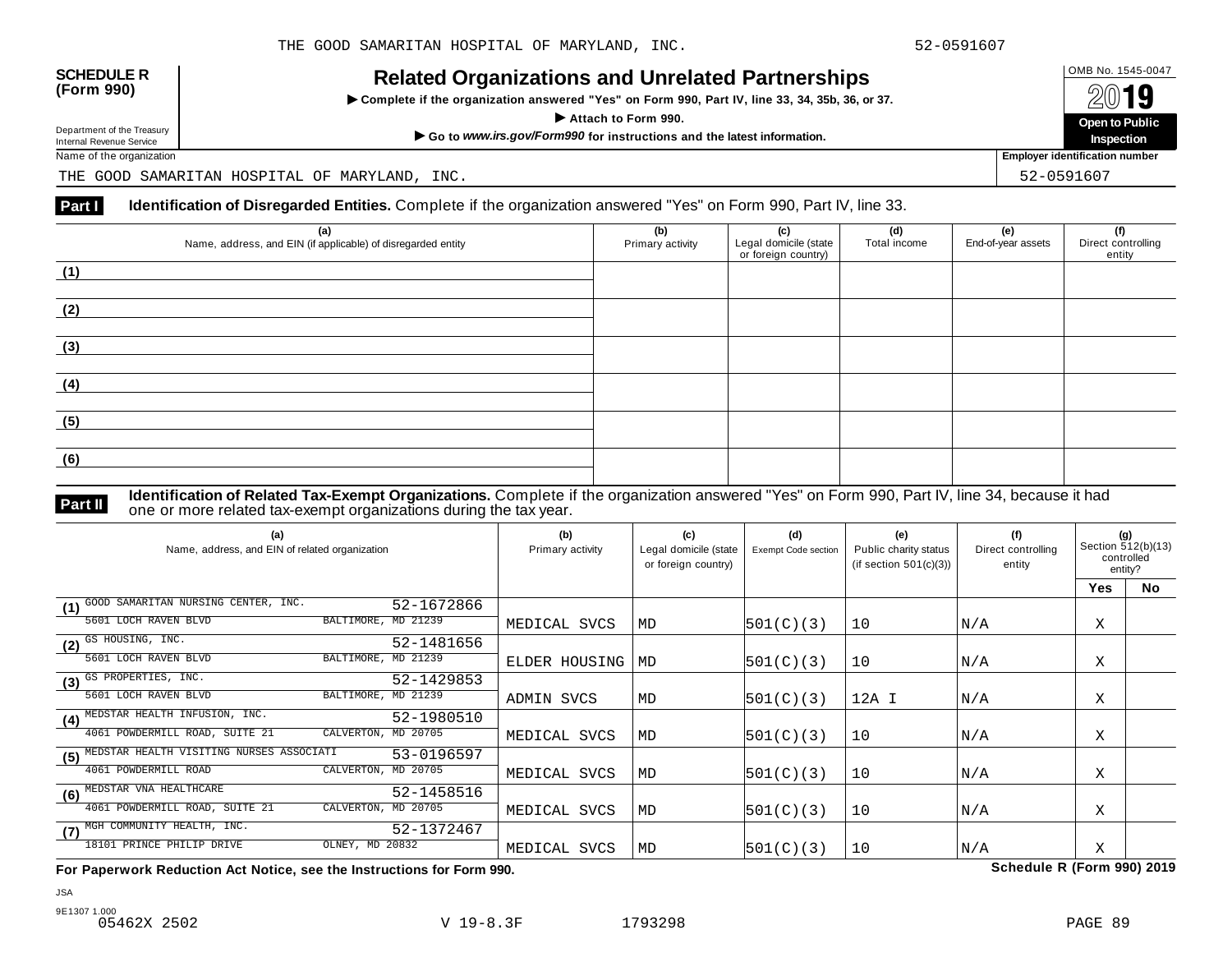| <b>SCHEDULE R</b> |  |
|-------------------|--|
| (Form 990)        |  |

INCIALCU OF GATIZATIONS AND ON CIALCUT AFTIC STIPS<br>► Complete if the organization answered "Yes" on Form 990, Part IV, line 33, 34, 35b, 36, or 37. △ △ △ △ △



Name of the organization **Employer identification number Employer identification number** 

THE GOOD SAMARITAN HOSPITAL OF MARYLAND, INC. SAMARYLAND SAMARY AND SAMARY SAMARY SAMARY SAMARY SAMARY SAMARY SAMARY SAMARY SAMARY SAMARY SAMARY SAMARY SAMARY SAMARY SAMARY SAMARY SAMARY SAMARY SAMARY SAMARY SAMARY SAMARY

### Part I Identification of Disregarded Entities. Complete if the organization answered "Yes" on Form 990, Part IV, line 33.

| (a)<br>Name, address, and EIN (if applicable) of disregarded entity | (b)<br>Primary activity | (c)<br>Legal domicile (state<br>or foreign country) | (d)<br>Total income | (e)<br>End-of-year assets | (f)<br>Direct controlling<br>entity |
|---------------------------------------------------------------------|-------------------------|-----------------------------------------------------|---------------------|---------------------------|-------------------------------------|
| (1)                                                                 |                         |                                                     |                     |                           |                                     |
| (2)                                                                 |                         |                                                     |                     |                           |                                     |
| (3)                                                                 |                         |                                                     |                     |                           |                                     |
| (4)                                                                 |                         |                                                     |                     |                           |                                     |
| (5)                                                                 |                         |                                                     |                     |                           |                                     |
| (6)                                                                 |                         |                                                     |                     |                           |                                     |

**Identification of Related Tax-Exempt Organizations.** Complete if the organization answered "Yes" on Form 990, Part IV, line 34, because it had **Part II** one or more related tax-exempt organizations during the tax year.

| (a)<br>Name, address, and EIN of related organization          | (b)<br>Primary activity | (c)<br>Legal domicile (state<br>or foreign country) | (d)<br>Exempt Code section | (e)<br>Public charity status<br>(if section $501(c)(3)$ ) | (f)<br>Direct controlling<br>entity | (g)<br>Section 512(b)(13)<br>controlled<br>entity? |    |
|----------------------------------------------------------------|-------------------------|-----------------------------------------------------|----------------------------|-----------------------------------------------------------|-------------------------------------|----------------------------------------------------|----|
|                                                                |                         |                                                     |                            |                                                           |                                     | Yes                                                | No |
| MGH HEALTH SERVICES, INC.<br>52-1366812<br>(1)                 |                         |                                                     |                            |                                                           |                                     |                                                    |    |
| OLNEY, MD 20832<br>18101 PRINCE PHILIP DRIVE                   | FOUNDATION              | MD                                                  | 501(C)(3)                  | 12B II                                                    | N/A                                 | Χ                                                  |    |
| MGH WOMEN'S BOARD<br>52-6039600<br>(2)                         |                         |                                                     |                            |                                                           |                                     |                                                    |    |
| OLNEY, MD 20832<br>18101 PRINCE PHILIP DRIVE                   | FOUNDATION              | MD                                                  | 501(C)(3)                  | 12C III                                                   | N/A                                 | Χ                                                  |    |
| NATIONAL REHABILITATION HOSPITAL<br>52-1369749<br>(3)          |                         |                                                     |                            |                                                           |                                     |                                                    |    |
| 102 IRVING STREET NW<br>WASHINGTON, DC 20010                   | HOSPITAL                | DC                                                  | 501(C)(3)                  | 3                                                         | N/A                                 | Χ                                                  |    |
| (4) NRH REGIONAL REHAB AT OLNEY, INC.<br>52-2310902            |                         |                                                     |                            |                                                           |                                     |                                                    |    |
| 18101 PRINCE PHILIP DRIVE<br>OLNEY, MD 20832                   | MEDICAL SVCS            | MD                                                  | 501(C)(3)                  | 3                                                         | N/A                                 | Χ                                                  |    |
| NRH MEDICAL REHABILITATION, I<br>SUBURBAN<br>52-1931151<br>(5) |                         |                                                     |                            |                                                           |                                     |                                                    |    |
| 102 IRVING STREET NW<br>WASHINGTON, DC 20010                   | MEDICAL SVCS            | DC                                                  | 501(C)(3)                  | 3                                                         | N/A                                 | Χ                                                  |    |
| THE THOMAS O'NEIL CATHOLIC HEALTH CARE F<br>52-1104382<br>(6)  |                         |                                                     |                            |                                                           |                                     |                                                    |    |
| BALTIMORE, MD 21239<br>5601 LOCH RAVEN BLVD                    | FOUNDATION              | MD                                                  | 501(C)(3)                  | 12D III                                                   | N/A                                 | X                                                  |    |
| VNA, INC.<br>52-1332411<br>(7)                                 |                         |                                                     |                            |                                                           |                                     |                                                    |    |
| 4061 POWDERMILL ROAD, SUITE 21<br>CALVERTON, MD 20705          | ADMIN SVCS              | MD                                                  | 501(C)(3)                  | $12A$ I                                                   | N/A                                 | Χ                                                  |    |

**For Paperwork Reduction Act Notice, see the Instructions for Form 990. Schedule R (Form 990) 2019**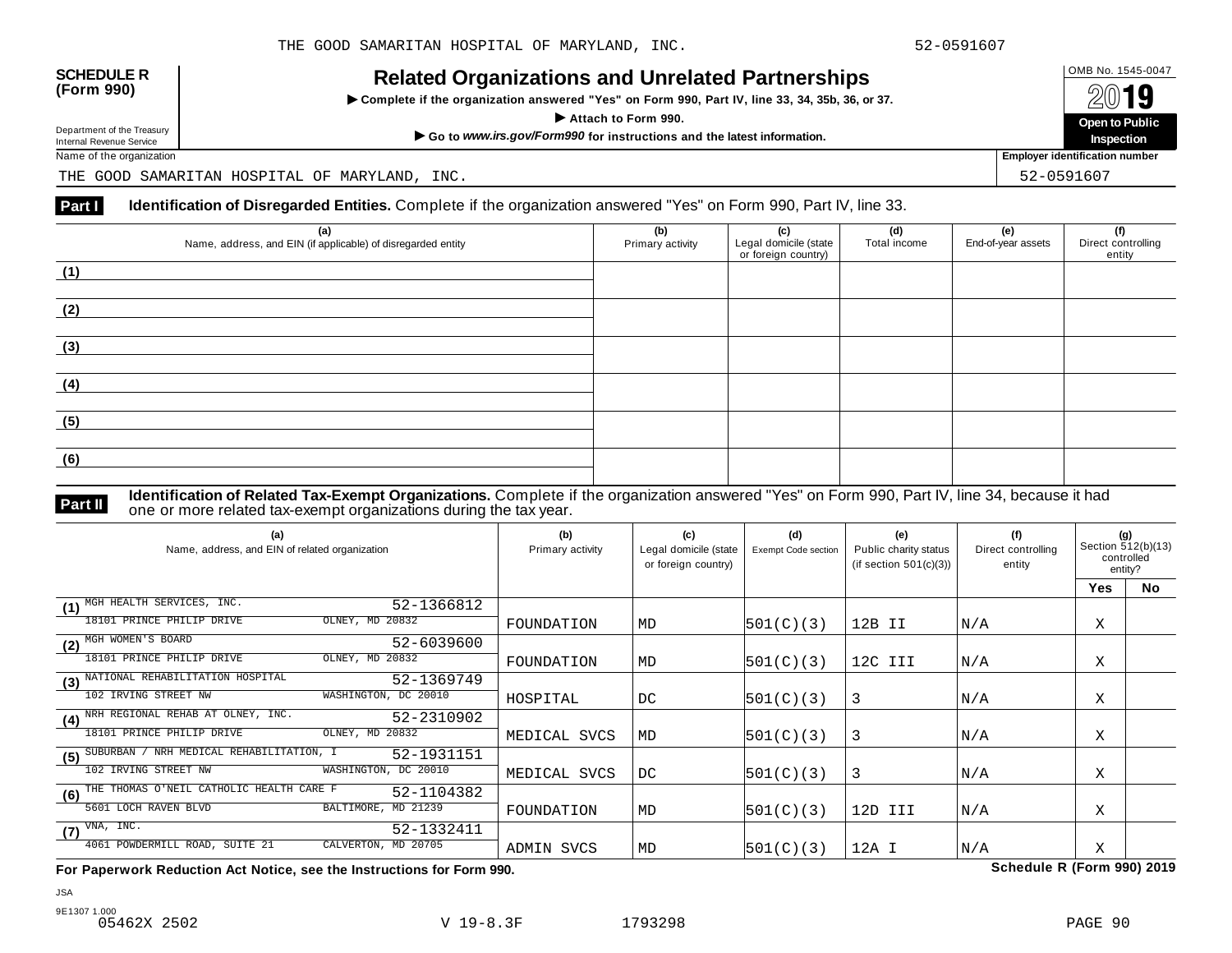| <b>SCHEDULE R</b> |  |
|-------------------|--|
| (Form 990)        |  |

INCIALCU OF GATIZATIONS AND ON CIALCUT AFTIC STIPS<br>► Complete if the organization answered "Yes" on Form 990, Part IV, line 33, 34, 35b, 36, or 37. △ △ △ △ △



Name of the organization **Employer identification number Employer identification number** 

THE GOOD SAMARITAN HOSPITAL OF MARYLAND, INC. SAMARYLAND SAMARY AND SAMARY SAMARY SAMARY SAMARY SAMARY SAMARY SAMARY SAMARY SAMARY SAMARY SAMARY SAMARY SAMARY SAMARY SAMARY SAMARY SAMARY SAMARY SAMARY SAMARY SAMARY SAMARY

### Part I Identification of Disregarded Entities. Complete if the organization answered "Yes" on Form 990, Part IV, line 33.

| (a)<br>Name, address, and EIN (if applicable) of disregarded entity | (b)<br>Primary activity | (c)<br>Legal domicile (state<br>or foreign country) | (d)<br>Total income | (e)<br>End-of-year assets | (f)<br>Direct controlling<br>entity |
|---------------------------------------------------------------------|-------------------------|-----------------------------------------------------|---------------------|---------------------------|-------------------------------------|
| (1)                                                                 |                         |                                                     |                     |                           |                                     |
| (2)                                                                 |                         |                                                     |                     |                           |                                     |
| (3)                                                                 |                         |                                                     |                     |                           |                                     |
| (4)                                                                 |                         |                                                     |                     |                           |                                     |
| (5)                                                                 |                         |                                                     |                     |                           |                                     |
| (6)                                                                 |                         |                                                     |                     |                           |                                     |

**Identification of Related Tax-Exempt Organizations.** Complete if the organization answered "Yes" on Form 990, Part IV, line 34, because it had **Part II** one or more related tax-exempt organizations during the tax year.

| (a)<br>Name, address, and EIN of related organization       | (b)<br>Primary activity | (c)<br>Legal domicile (state<br>or foreign country) | (d)<br><b>Exempt Code section</b> | (e)<br>Public charity status<br>(if section $501(c)(3)$ ) | (f)<br>Direct controlling<br>entity | (g)<br>Section 512(b)(13)<br>controlled<br>entity? |           |
|-------------------------------------------------------------|-------------------------|-----------------------------------------------------|-----------------------------------|-----------------------------------------------------------|-------------------------------------|----------------------------------------------------|-----------|
|                                                             |                         |                                                     |                                   |                                                           |                                     | Yes                                                | <b>No</b> |
| WOODBOURNE WOODS, INC.<br>52-2299070<br>(1)                 |                         |                                                     |                                   |                                                           |                                     |                                                    |           |
| 5601 LOCH RAVEN BLVD.<br>BALTIMORE, MD 21239                | ELDER HOUSING           | DC                                                  | 501(C)(3)                         | 10                                                        | N/A                                 | Χ                                                  |           |
| HOSPICE OF ST. MARY'S, INC.<br>52-2153926<br>(2)            |                         |                                                     |                                   |                                                           |                                     |                                                    |           |
| LEONARDTOWN, MD 20650<br><b>PB BOX 527</b>                  | SUPPORT ORG             | MD                                                  | 501(C)(3)                         | 12A I                                                     | N/A                                 | Χ                                                  |           |
| (3) ST. MARY'S HOSPITAL OF ST. MARY'S COUNTY<br>52-0619006  |                         |                                                     |                                   |                                                           |                                     |                                                    |           |
| LEONARDTOWN, MD 20650<br>25500 POINT LOOKOUT ROAD           | HOSPITAL                | MD                                                  | 501(C)(3)                         | 3                                                         | N/A                                 | Χ                                                  |           |
| MEDSTAR SOUTHERN MD HOSPITAL CENTER<br>46-0726303<br>(4)    |                         |                                                     |                                   |                                                           |                                     |                                                    |           |
| CLINTON, MD 20735<br>7503 SURRATTS ROAD                     | HOSPITAL                | MD                                                  | 501(C)(3)                         | 3                                                         | N/A                                 | Χ                                                  |           |
| MEDSTAR HEALTH INC & AFFILIATES MASTER<br>46-7454613<br>(5) |                         |                                                     |                                   |                                                           |                                     |                                                    |           |
| 10980 GRANTCHESTER WAY<br>COLUMBIA, MD 21044                | RETIREMENT TR           | MD                                                  | 501(A)                            | N/A                                                       | N/A                                 | Χ                                                  |           |
| (6)                                                         |                         |                                                     |                                   |                                                           |                                     |                                                    |           |
|                                                             |                         |                                                     |                                   |                                                           |                                     |                                                    |           |
| (7)                                                         |                         |                                                     |                                   |                                                           |                                     |                                                    |           |
|                                                             |                         |                                                     |                                   |                                                           |                                     |                                                    |           |

**For Paperwork Reduction Act Notice, see the Instructions for Form 990. Schedule R (Form 990) 2019**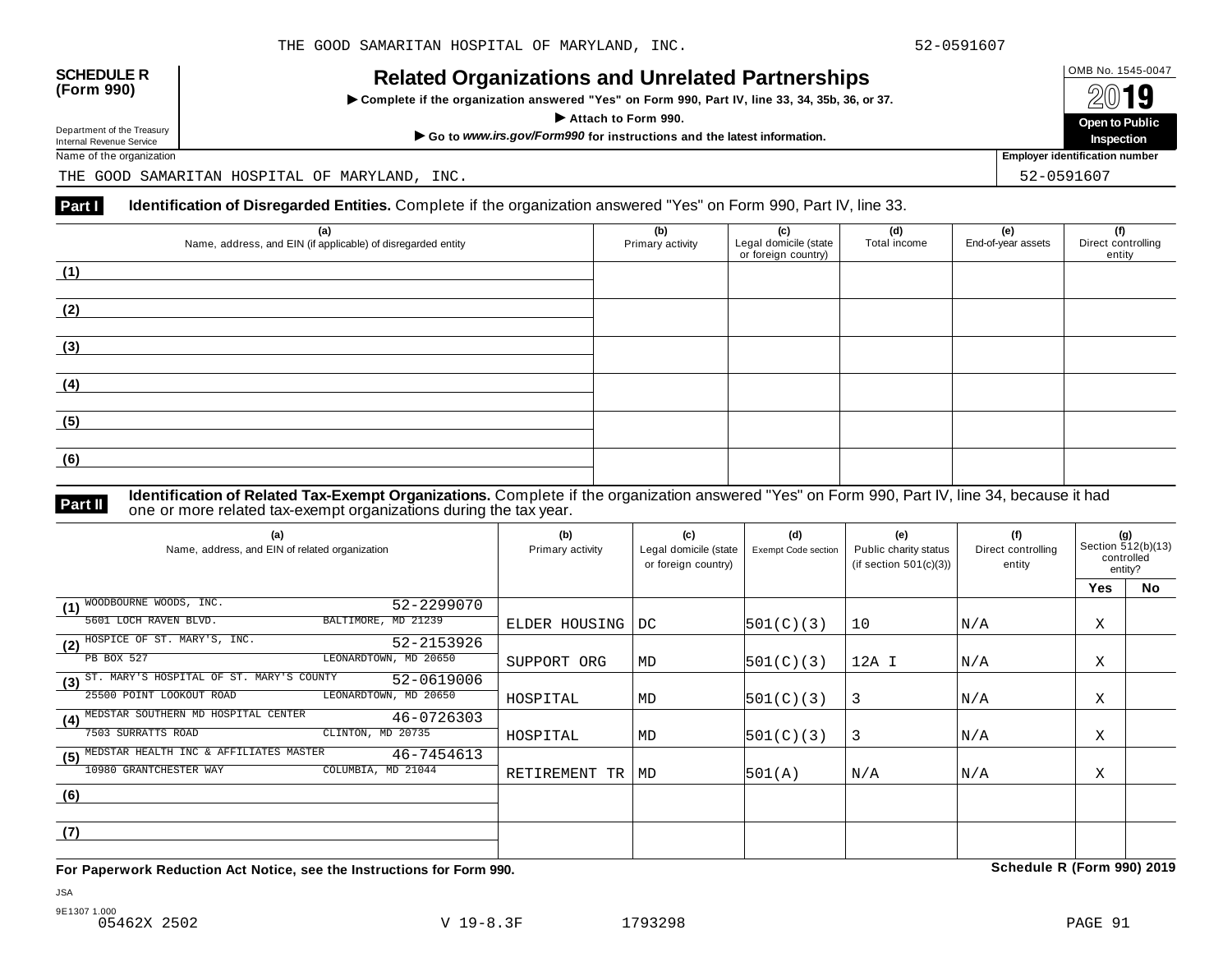**Identification of Related Organizations Taxable as a Partnership.** Complete if the organization answered "Yes" on Form 990, Part IV, line 34, **because it had one or more related organizations Taxable as a Partnership.** Complete if the organization of Related organizations treated as a partnership during the tax year.

| (a)<br>Name, address, and EIN of<br>related organization | (b)<br>Primary activity | (c)<br>Legal<br>domicile<br>(state or<br>foreign<br>country) | (d)<br>Direct controlling<br>entity | (e)<br>Predominant<br>income (related,<br>unrelated,<br>excluded from<br>tax under<br>sections 512 - 514) | (f)<br>Share of total<br>income | (g)<br>Share of end-of-<br>year assets | (h)<br>Disproportionate<br>allocations? | (i)<br>Code V - UBI<br>amount in box 20<br>of Schedule K-1<br>(Form 1065) | (j)<br>General or<br>managing<br>partner? | (k)<br>Percentage<br>ownership |
|----------------------------------------------------------|-------------------------|--------------------------------------------------------------|-------------------------------------|-----------------------------------------------------------------------------------------------------------|---------------------------------|----------------------------------------|-----------------------------------------|---------------------------------------------------------------------------|-------------------------------------------|--------------------------------|
|                                                          |                         |                                                              |                                     |                                                                                                           |                                 |                                        | Yes No                                  |                                                                           | Yes No                                    |                                |
| $(1)$ MEDSTAR SHAH MSO, LLC 46-27005                     |                         |                                                              |                                     |                                                                                                           |                                 |                                        |                                         |                                                                           |                                           |                                |
| 10980 GRANTCHESTER WAY COLUMBI                           | MGMT SVCS               | MD                                                           | N/A                                 | N/A                                                                                                       |                                 |                                        |                                         |                                                                           |                                           |                                |
| (2) 22590 SHADY COURT, LLC 47-3361                       |                         |                                                              |                                     |                                                                                                           |                                 |                                        |                                         |                                                                           |                                           |                                |
| 24035 THREE NOTCH ROAD HOLLYWO REAL ESTATE               |                         | MD                                                           | N/A                                 | N/A                                                                                                       |                                 |                                        |                                         |                                                                           |                                           |                                |
| $(3)$ 24035 THREE NOTCH ROAD, LLC 47                     |                         |                                                              |                                     |                                                                                                           |                                 |                                        |                                         |                                                                           |                                           |                                |
| 24035 THREE NOTCH ROAD, HOLLYW REAL ESTATE               |                         | MD                                                           | N/A                                 | N/A                                                                                                       |                                 |                                        |                                         |                                                                           |                                           |                                |
| $(4)$ 37767 MARKET DRIVE, LLC                            |                         |                                                              |                                     |                                                                                                           |                                 |                                        |                                         |                                                                           |                                           |                                |
| 37767 MARKET DRIVE, CHARLOTTE                            | REAL ESTATE             | MD                                                           | N/A                                 | N/A                                                                                                       |                                 |                                        |                                         |                                                                           |                                           |                                |
| $(5)$ 26840 POINT LOOKOUT ROAD, LLC                      |                         |                                                              |                                     |                                                                                                           |                                 |                                        |                                         |                                                                           |                                           |                                |
| 24035 THREE NOTCH ROAD HOLLYWO REAL ESTATE               |                         | MD                                                           | N/A                                 | N/A                                                                                                       |                                 |                                        |                                         |                                                                           |                                           |                                |
| (6) MONTGOMERY COMMUNITY MRI LP 52                       |                         |                                                              |                                     |                                                                                                           |                                 |                                        |                                         |                                                                           |                                           |                                |
| 4110 ASPEN HILL ROAD ROCKVILLE   MRI SCREENING           |                         | MD                                                           | N/A                                 | N/A                                                                                                       |                                 |                                        |                                         |                                                                           |                                           |                                |
| (7) PHYSIOTHERAPY ASSOCIATES NRH R                       |                         |                                                              |                                     |                                                                                                           |                                 |                                        |                                         |                                                                           |                                           |                                |
| 4714 GETTYSBURG ROAD MECHANICS   PHYSIOTHERAPY           |                         | PA                                                           | N/A                                 | N/A                                                                                                       |                                 |                                        |                                         |                                                                           |                                           |                                |

**Identification of Related Organizations Taxable as a Corporation or Trust.** Complete if the organization answered "Yes" on Form 990, Part IV, **Part IV** dentification or Related Organizations Taxable as a Corporation or Trust. Complete if the organization answer line 34, because it had one or more related organizations treated as a corporation or trust during the

| (a)<br>Name, address, and EIN of related organization |            | (b)<br>Primary activity | (c)<br>Legal domicile<br>(state or foreign<br>country) | (d)<br>Direct controlling<br>entity | (e)<br>Type of entity<br>(C corp, S corp, or trust) | (f)<br>Share of total<br>income | (g)<br>Share of<br>end-of-year assets | (h)<br>Percentage<br>ownership | (i)<br>Section<br>1512(b)(13)<br>controlled<br>entity? |  |
|-------------------------------------------------------|------------|-------------------------|--------------------------------------------------------|-------------------------------------|-----------------------------------------------------|---------------------------------|---------------------------------------|--------------------------------|--------------------------------------------------------|--|
|                                                       |            |                         |                                                        |                                     |                                                     |                                 |                                       |                                | Yes∣ No                                                |  |
| (1) MEDSTAR PHARMACIES, INC.                          | 52-1513056 |                         |                                                        |                                     |                                                     |                                 |                                       |                                |                                                        |  |
| 10980 GRANTCHESTER WAY COLUMBIA, MD 21044             |            | DRUG SALES              | MD                                                     | N/A                                 | C CORP                                              |                                 |                                       |                                |                                                        |  |
| $(2)$ EXTENCARE, INC.                                 | 52-1556228 |                         |                                                        |                                     |                                                     |                                 |                                       |                                |                                                        |  |
| 10980 GRANTCHESTER WAY COLUMBIA, MD 21044             |            | MEDICAL SVCS            | MD                                                     | N/A                                 | C CORP                                              |                                 |                                       |                                |                                                        |  |
| (3) HELIX RESOURCES MANAGEMENT, INC.                  | 52-1913070 |                         |                                                        |                                     |                                                     |                                 |                                       |                                |                                                        |  |
| 10980 GRANTCHESTER WAY COLUMBIA, MD 21044             |            | ADMIN SVCS              | MD                                                     | N/A                                 | C CORP                                              |                                 |                                       |                                |                                                        |  |
| (4) HELIXCARE MEDICAL GROUP, LLC                      | 52-1955580 |                         |                                                        |                                     |                                                     |                                 |                                       |                                |                                                        |  |
| 10980 GRANTCHESTER WAY COLUMBIA, MD 21044             |            | MEDICAL SVCS            | MD                                                     | N/A                                 | C CORP                                              |                                 |                                       |                                |                                                        |  |
| (5) HELIXCARE PROPERTIES, LLC                         | 52-1966695 |                         |                                                        |                                     |                                                     |                                 |                                       |                                |                                                        |  |
| 10980 GRANTCHESTER WAY COLUMBIA, MD 21044             |            | MEDICAL SVCS            | MD                                                     | N/A                                 | C CORP                                              |                                 |                                       |                                |                                                        |  |
| (6) PARKWAY VENTURES, INC.                            | 52-1893569 |                         |                                                        |                                     |                                                     |                                 |                                       |                                |                                                        |  |
| 10980 GRANTCHESTER WAY COLUMBIA, MD 21044             |            | HOLDING CO.             | MD                                                     | N/A                                 | C CORP                                              |                                 |                                       |                                |                                                        |  |
| (7) PHYSICIANS ADMINISTRATIVE SERVICES, INC.          | 23-7042074 |                         |                                                        |                                     |                                                     |                                 |                                       |                                |                                                        |  |
| 10980 GRANTCHESTER WAY COLUMBIA, MD 21044             |            | BILLING SVCS            | MD                                                     | N/A                                 | C CORP                                              |                                 |                                       |                                |                                                        |  |

**Schedule R (Form 990) 2019**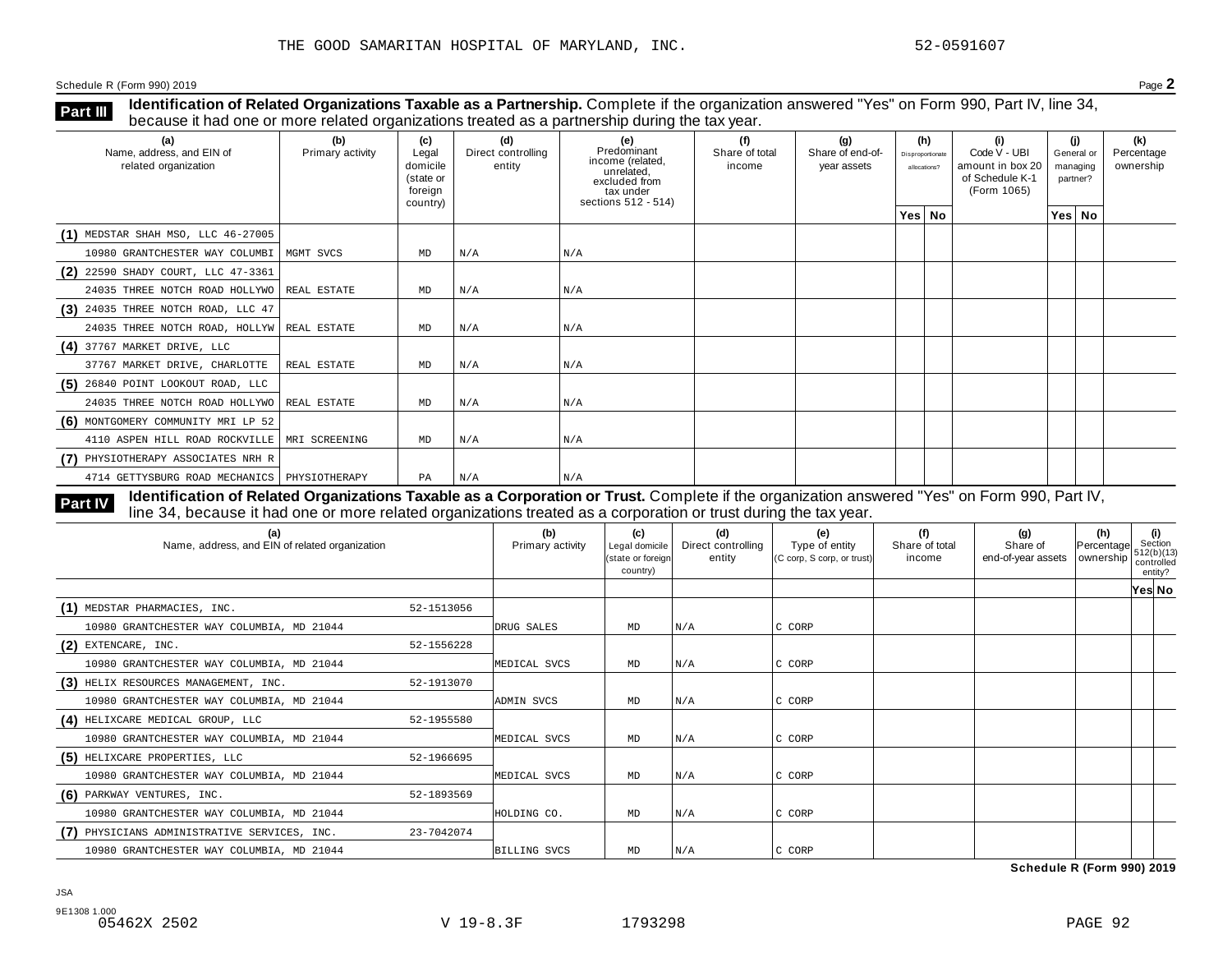**Identification of Related Organizations Taxable as a Partnership.** Complete if the organization answered "Yes" on Form 990, Part IV, line 34, **because it had one or more related organizations Taxable as a Partnership.** Complete if the organization of Related organizations treated as a partnership during the tax year.

| (a)<br>Name, address, and EIN of<br>related organization | (b)<br>Primary activity | (c)<br>Legal<br>domicile<br>(state or<br>foreign<br>country) | (d)<br>Direct controlling<br>entity | (e)<br>Predominant<br>income (related,<br>unrelated,<br>excluded from<br>tax under<br>sections 512 - 514) | (f)<br>Share of total<br>income | (g)<br>Share of end-of-<br>year assets | (h)<br>Disproportionate<br>allocations? | (i)<br>Code V - UBI<br>amount in box 20<br>of Schedule K-1<br>(Form 1065) | (i)<br>General or<br>managing<br>partner? | (k)<br>Percentage<br>ownership |
|----------------------------------------------------------|-------------------------|--------------------------------------------------------------|-------------------------------------|-----------------------------------------------------------------------------------------------------------|---------------------------------|----------------------------------------|-----------------------------------------|---------------------------------------------------------------------------|-------------------------------------------|--------------------------------|
|                                                          |                         |                                                              |                                     |                                                                                                           |                                 |                                        | Yes No                                  |                                                                           | Yes No                                    |                                |
| (1) PHYSICIAN IMAGING OF WASHINGTO                       |                         |                                                              |                                     |                                                                                                           |                                 |                                        |                                         |                                                                           |                                           |                                |
| 840 CRESCENT CENTRE DR FRANKLI   RADIOLOGY SVC           |                         | TN                                                           | N/A                                 | N/A                                                                                                       |                                 |                                        |                                         |                                                                           |                                           |                                |
| $(2)$ FRANKLIN IMAGING, LLC 52-15886                     |                         |                                                              |                                     |                                                                                                           |                                 |                                        |                                         |                                                                           |                                           |                                |
| 7253 AMBASSADOR RD. BALTIMORE,                           | IMAGING                 | MD                                                           | N/A                                 | N/A                                                                                                       |                                 |                                        |                                         |                                                                           |                                           |                                |
| (3) MEDSTAR HEALTH/SURGCENTER DEVE                       |                         |                                                              |                                     |                                                                                                           |                                 |                                        |                                         |                                                                           |                                           |                                |
| 10980 GRANTCHESTER WAY COLUMBI SURGERY                   |                         | MD                                                           | N/A                                 | N/A                                                                                                       |                                 |                                        |                                         |                                                                           |                                           |                                |
| $(4)$ 10 ST. PATRICK'S DRIVE, LLC 83                     |                         |                                                              |                                     |                                                                                                           |                                 |                                        |                                         |                                                                           |                                           |                                |
| 10 ST. PATRICK'S DRIVE WALDORF REAL ESTATE               |                         | MD                                                           | N/A                                 | N/A                                                                                                       |                                 |                                        |                                         |                                                                           |                                           |                                |
| (5) MEDSTAR ENDOSCOPY CTR AT LUTHE                       |                         |                                                              |                                     |                                                                                                           |                                 |                                        |                                         |                                                                           |                                           |                                |
| 1300 BELLONA AVE LUTHERVILLE,                            | SURGERY                 | MD                                                           | N/A                                 | N/A                                                                                                       |                                 |                                        |                                         |                                                                           |                                           |                                |
| $(6)$ CAPITAL ENDOSCOPY, LLC 13-4244                     |                         |                                                              |                                     |                                                                                                           |                                 |                                        |                                         |                                                                           |                                           |                                |
| 6475 NEW HAMPSHIRE AVE HYATTSV SURGERY                   |                         | MD                                                           | N/A                                 | N/A                                                                                                       |                                 |                                        |                                         |                                                                           |                                           |                                |
| (7) GREATER CHESAPEAKE SURGERY CEN                       |                         |                                                              |                                     |                                                                                                           |                                 |                                        |                                         |                                                                           |                                           |                                |
| 1212 YORK ROAD LUTHERVILLE, MD   SURGERY                 |                         | MD                                                           | N/A                                 | N/A                                                                                                       |                                 |                                        |                                         |                                                                           |                                           |                                |

**Identification of Related Organizations Taxable as a Corporation or Trust.** Complete if the organization answered "Yes" on Form 990, Part IV, **Part IV** dentification or Related Organizations Taxable as a Corporation or Trust. Complete if the organization answer line 34, because it had one or more related organizations treated as a corporation or trust during the

| (a)<br>Name, address, and EIN of related organization      | (b)<br>Primary activity | (c)<br>Legal domicile<br>(state or foreign<br>country) | (d)<br>Direct controlling<br>entity | (e)<br>Type of entity<br>(C corp, S corp, or trust) | (f)<br>Share of total<br>income | (g)<br>Share of<br>end-of-year assets   ownership | (h)<br>Percentage | (i)<br>Section<br>512(b)(13)<br>controlled<br>entity? |  |
|------------------------------------------------------------|-------------------------|--------------------------------------------------------|-------------------------------------|-----------------------------------------------------|---------------------------------|---------------------------------------------------|-------------------|-------------------------------------------------------|--|
|                                                            |                         |                                                        |                                     |                                                     |                                 |                                                   |                   | Yes∣ No                                               |  |
| (1) MEDSTAR FAMILY CHOICE, INC.<br>52-1995521              |                         |                                                        |                                     |                                                     |                                 |                                                   |                   |                                                       |  |
| 10980 GRANTCHESTER WAY COLUMBIA, MD 21044                  | MANAGED CARE            | MD                                                     | N/A                                 | C CORP                                              |                                 |                                                   |                   |                                                       |  |
| (2) MEDSTAR ENTERPRISES, INC.<br>52-2139841                |                         |                                                        |                                     |                                                     |                                 |                                                   |                   |                                                       |  |
| 4061 POWDERMILL ROAD, SUITE 210 CALVERTON, MD 20705        | ADMIN SERVICE           | MD                                                     | N/A                                 | C CORP                                              |                                 |                                                   |                   |                                                       |  |
| $(3)$ SITEL, INC.<br>90-0753340                            |                         |                                                        |                                     |                                                     |                                 |                                                   |                   |                                                       |  |
| 10980 GRANTCHESTER WAY COLUMBIA, MD 21044                  | EDUCATIONAL             | MD                                                     | N/A                                 | C CORP                                              |                                 |                                                   |                   |                                                       |  |
| (4) STAR BILLING, INC.<br>52-1850113                       |                         |                                                        |                                     |                                                     |                                 |                                                   |                   |                                                       |  |
| 4061 POWDERMILL ROAD, SUITE 210 CALVERTON, MD 20705        | <b>BILLING SVCS</b>     | MD                                                     | N/A                                 | C CORP                                              |                                 |                                                   |                   |                                                       |  |
| (5) WASHINGTON RISK NETWORK MANAGEMENT, INC.<br>52-2132677 |                         |                                                        |                                     |                                                     |                                 |                                                   |                   |                                                       |  |
| 4061 POWDERMILL ROAD, SUITE 210 CALVERTON, MD 20705        | MEDICAL SVCS            | MD                                                     | N/A                                 | C CORP                                              |                                 |                                                   |                   |                                                       |  |
| (6) WASHINGTON HOSPITAL CENTER PHYSICIAN HOS<br>52-1931000 |                         |                                                        |                                     |                                                     |                                 |                                                   |                   |                                                       |  |
| 100 IRVING STREET NW WASHINGTON, DC 20010                  | MEDICAL SVCS            | MD                                                     | N/A                                 | C CORP                                              |                                 |                                                   |                   |                                                       |  |
| (7) MEDSTAR PHYSICIAN PARTNERS, INC.<br>52-2030809         |                         |                                                        |                                     |                                                     |                                 |                                                   |                   |                                                       |  |
| 4061 POWDERMILL ROAD, SUITE 210 CALVERTON, MD 20705        | MEDICAL SVCS            | MD                                                     | N/A                                 | C CORP                                              |                                 |                                                   |                   |                                                       |  |

**Schedule R (Form 990) 2019**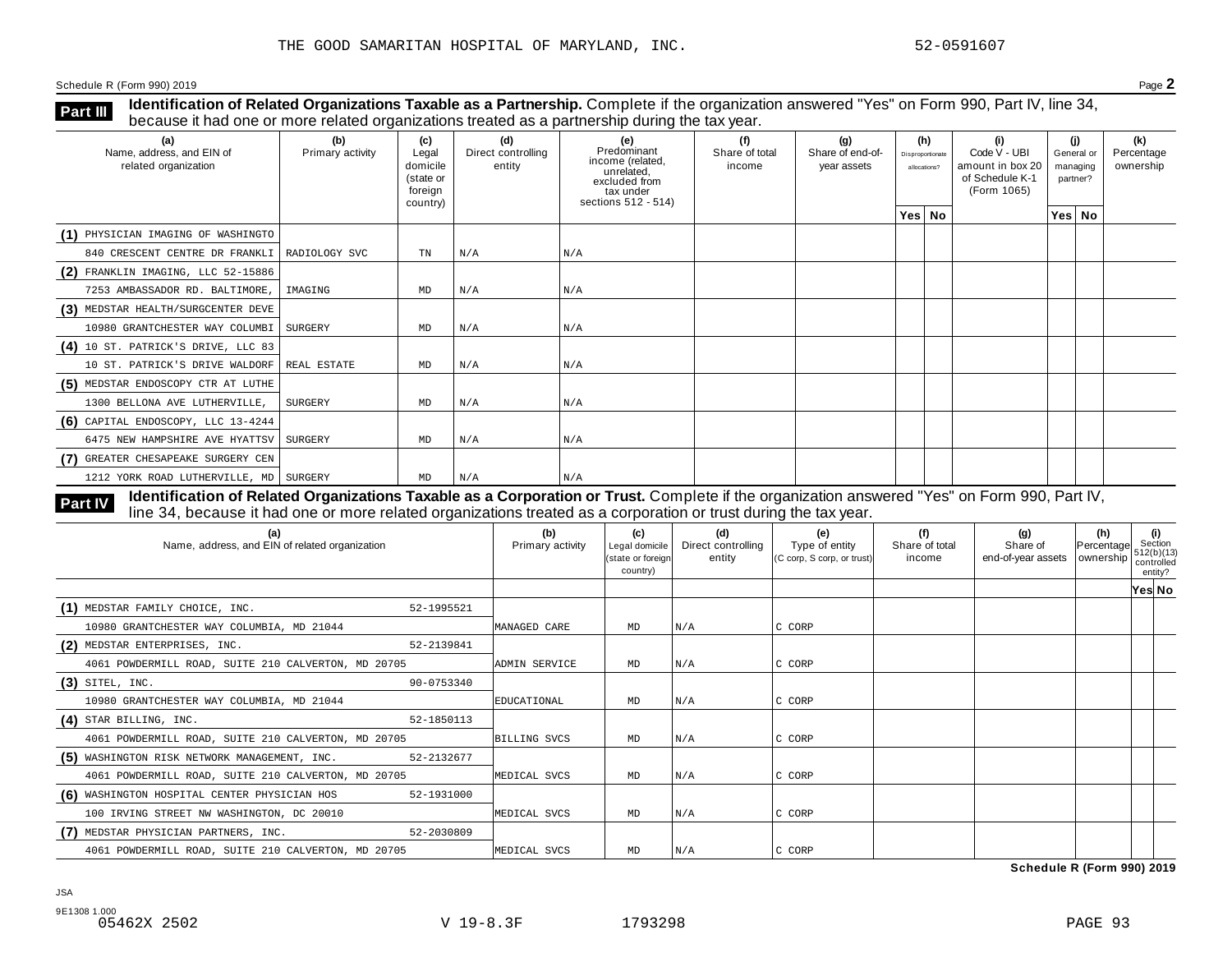**Identification of Related Organizations Taxable as a Partnership.** Complete if the organization answered "Yes" on Form 990, Part IV, line 34, **because it had one or more related organizations Taxable as a Partnership.** Complete if the organization of Related organizations treated as a partnership during the tax year.

| (a)<br>Name, address, and EIN of<br>related organization | ◡<br>(b)<br>Primary activity | (c)<br>Legal<br>domicile<br>(state or<br>foreign<br>country) | (d)<br>Direct controlling<br>entity | ັ<br>(e)<br>Predominant<br>income (related,<br>unrelated,<br>excluded from<br>$\frac{3}{10}$ tax under<br>sections 512 - 514) | (f)<br>Share of total<br>income | (g)<br>Share of end-of-<br>year assets | (h)<br>Disproportionate<br>allocations? | (i)<br>Code V - UBI<br>amount in box 20<br>of Schedule K-1<br>(Form 1065) | (i)<br>General or<br>managing<br>partner? | (k)<br>Percentage<br>ownership |
|----------------------------------------------------------|------------------------------|--------------------------------------------------------------|-------------------------------------|-------------------------------------------------------------------------------------------------------------------------------|---------------------------------|----------------------------------------|-----------------------------------------|---------------------------------------------------------------------------|-------------------------------------------|--------------------------------|
|                                                          |                              |                                                              |                                     |                                                                                                                               |                                 |                                        | Yes No                                  |                                                                           | Yes No                                    |                                |
| (1) NRH CPT REGIONAL REHAB, LLC 52                       |                              |                                                              |                                     |                                                                                                                               |                                 |                                        |                                         |                                                                           |                                           |                                |
| 10980 GRANTCHESTER WAY COLUMBI REHAB SERVICES            |                              | $\mathop{\rm MD}\nolimits$                                   | N/A                                 | N/A                                                                                                                           |                                 |                                        |                                         |                                                                           |                                           |                                |
| (2)                                                      |                              |                                                              |                                     |                                                                                                                               |                                 |                                        |                                         |                                                                           |                                           |                                |
| (3)                                                      |                              |                                                              |                                     |                                                                                                                               |                                 |                                        |                                         |                                                                           |                                           |                                |
| (4)                                                      |                              |                                                              |                                     |                                                                                                                               |                                 |                                        |                                         |                                                                           |                                           |                                |
| (5)                                                      |                              |                                                              |                                     |                                                                                                                               |                                 |                                        |                                         |                                                                           |                                           |                                |
| (6)                                                      |                              |                                                              |                                     |                                                                                                                               |                                 |                                        |                                         |                                                                           |                                           |                                |
| (7)                                                      |                              |                                                              |                                     |                                                                                                                               |                                 |                                        |                                         |                                                                           |                                           |                                |

### Identification of Related Organizations Taxable as a Corporation or Trust. Complete if the organization answered "Yes" on Form 990, Part IV, **Part IV** Identification of Related Organizations Taxable as a Corporation or Trust. Complete if the organization ansignation control during the tax year.

| (a)<br>Name, address, and EIN of related organization   |            | (b)<br>Primary activity | (c)<br>Legal domicile<br>(state or foreign<br>country) | (d)<br>Direct controlling<br>entity | (e)<br>Type of entity<br>(C corp, S corp, or trust) | (f)<br>Share of total<br>income | (g)<br>Share of<br>end-of-year assets   ownership | (h)<br>Percentage | (i)<br>Section<br>512(b)(13)<br>controlled<br>entity? |  |
|---------------------------------------------------------|------------|-------------------------|--------------------------------------------------------|-------------------------------------|-----------------------------------------------------|---------------------------------|---------------------------------------------------|-------------------|-------------------------------------------------------|--|
|                                                         |            |                         |                                                        |                                     |                                                     |                                 |                                                   |                   | Yes∣ No                                               |  |
| (1) FRANKLIN SQUARE DRIVE LAND CONDO ASSOCIA            | 76-0756352 |                         |                                                        |                                     |                                                     |                                 |                                                   |                   |                                                       |  |
| 10980 GRANTCHESTER WAY COLUMBIA, MD 21044               |            | CONDOMINIUMS            | MD                                                     | N/A                                 | C CORP                                              |                                 |                                                   |                   |                                                       |  |
| (2) MGH DIVERSIFIED SERVICES, INC.                      | 52-1943602 |                         |                                                        |                                     |                                                     |                                 |                                                   |                   |                                                       |  |
| 18101 PRINCE PHILIP DRIVE OLNEY, MD 20832               |            | MEDICAL SCVS            | MD                                                     | N/A                                 | C CORP                                              |                                 |                                                   |                   |                                                       |  |
| (3) ST. MARY'S HEALTH ALLIANCE, INC.                    | 52-1930331 |                         |                                                        |                                     |                                                     |                                 |                                                   |                   |                                                       |  |
| 25500 POINT LOOKOUT ROAD LEONARDTOWN, MD 20650          |            | MEDICAL SCVS            | MD                                                     | N/A                                 | C CORP                                              |                                 |                                                   |                   |                                                       |  |
| (4) GREENSPRING FINANCIAL INSURANCE LIMITED             | 98-0188617 |                         |                                                        |                                     |                                                     |                                 |                                                   |                   |                                                       |  |
| 878 WEST BAY RD., PO BOX 1159, GRAND CAYMAN CJ KY1-1102 |            | INSURANCE               | CJ                                                     | N/A                                 | C CORP                                              |                                 |                                                   |                   |                                                       |  |
| (5) ST MARY'S CONDO ASSOCIATION                         | 27-3377216 |                         |                                                        |                                     |                                                     |                                 |                                                   |                   |                                                       |  |
| 25500 POINT LOOKOUT RD LEONARDTOWN, MD 20650            |            | CONDOMINIUMS            | MD                                                     | N/A                                 | C CORP                                              |                                 |                                                   |                   |                                                       |  |
| (6) MEDSTAR HEALTH MASTER RETIREMENT TRUST I            | 98-1371657 |                         |                                                        |                                     |                                                     |                                 |                                                   |                   |                                                       |  |
| 103 SOUTH CHURCH ST., GRAND CAYMAN, CJ KY1-1002         |            | <b>INVESTMENTS</b>      | CJ                                                     | N/A                                 | C CORP                                              |                                 |                                                   |                   |                                                       |  |
| (7) MEDSTAR HEALTH, INC. - INVESTMENT FUND I            | 98-1310273 |                         |                                                        |                                     |                                                     |                                 |                                                   |                   |                                                       |  |
| 103 SOUTH CHURCH ST., GRAND CAYMAN, CJ KY1-1002         |            | INVESTMENTS             | СJ                                                     | N/A                                 | C CORP                                              |                                 |                                                   |                   |                                                       |  |

**Schedule R (Form 990) 2019**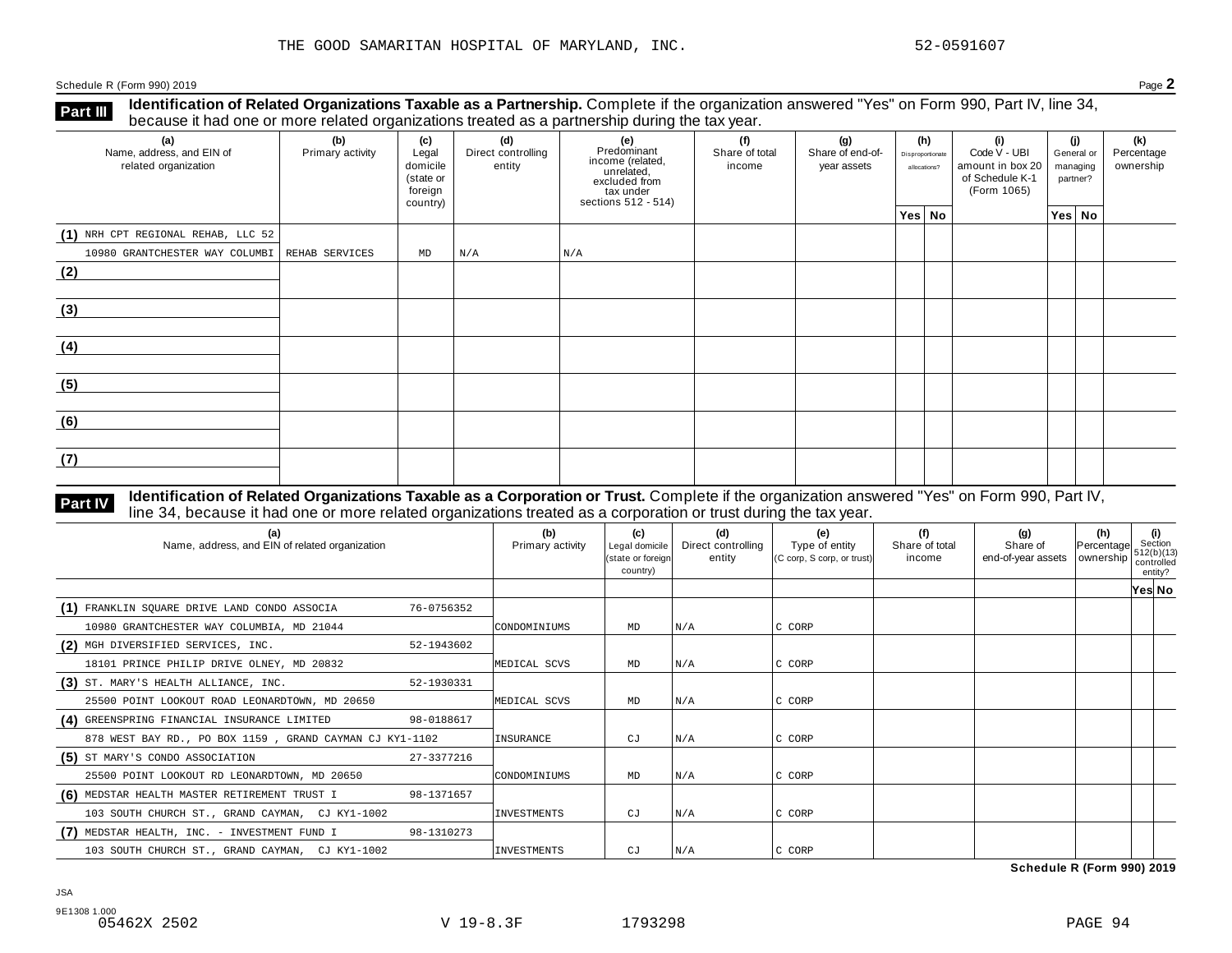THE GOOD SAMARITAN HOSPITAL OF MARYLAND, INC. 52-0591607

|               | Schedule R (Form 990) 2019                                                                                                                                                   |                            |                 |                            |                 | Page 3                    |
|---------------|------------------------------------------------------------------------------------------------------------------------------------------------------------------------------|----------------------------|-----------------|----------------------------|-----------------|---------------------------|
| <b>Part V</b> | Transactions With Related Organizations. Complete if the organization answered "Yes" on Form 990, Part IV, line 34, 35b, or 36.                                              |                            |                 |                            |                 |                           |
|               | Note: Complete line 1 if any entity is listed in Parts II, III, or IV of this schedule.                                                                                      |                            |                 |                            |                 | Yes No                    |
| 1.            | During the tax year, did the organization engage in any of the following transactions with one or more related organizations listed in Parts II-IV?                          |                            |                 |                            |                 |                           |
| a             |                                                                                                                                                                              |                            |                 |                            | 1a              | Χ                         |
| b             |                                                                                                                                                                              |                            |                 |                            | 1 <sub>b</sub>  | $\mathbf X$               |
| C             |                                                                                                                                                                              |                            |                 |                            | 1c              | $\mathbf X$               |
|               |                                                                                                                                                                              |                            |                 |                            | 1 <sub>d</sub>  | X                         |
|               |                                                                                                                                                                              |                            |                 |                            | 1e              | Χ                         |
| f             |                                                                                                                                                                              |                            |                 |                            | 1f              | X                         |
| q             |                                                                                                                                                                              |                            |                 |                            | 1g              | $\mathbf X$               |
| h             |                                                                                                                                                                              |                            |                 |                            | 1h              | Χ                         |
|               |                                                                                                                                                                              |                            |                 |                            | 11              | $\mathbf X$               |
|               |                                                                                                                                                                              |                            |                 |                            | 1j              | Χ                         |
|               |                                                                                                                                                                              |                            |                 |                            | 1 k             | X                         |
|               |                                                                                                                                                                              |                            |                 |                            | 11              | $\overline{\mathbf{x}}$   |
|               |                                                                                                                                                                              |                            |                 |                            | 1m              | X                         |
| n             |                                                                                                                                                                              |                            |                 |                            | 1n              | X                         |
|               |                                                                                                                                                                              |                            |                 |                            | 1o              | Χ                         |
|               |                                                                                                                                                                              |                            |                 |                            |                 |                           |
| D             |                                                                                                                                                                              |                            |                 |                            | 1 <sub>p</sub>  | Χ                         |
| a             |                                                                                                                                                                              |                            |                 |                            | 1q              | $\boldsymbol{\mathrm{X}}$ |
|               |                                                                                                                                                                              |                            |                 |                            |                 | X                         |
|               |                                                                                                                                                                              |                            |                 |                            | 1r<br>1s        | $\boldsymbol{\mathrm{X}}$ |
| $\mathbf{2}$  | If the answer to any of the above is "Yes," see the instructions for information on who must complete this line, including covered relationships and transaction thresholds. |                            |                 |                            |                 |                           |
|               | (a)                                                                                                                                                                          | (b)                        | (c)             |                            | (d)             |                           |
|               | Name of related organization                                                                                                                                                 | Transaction<br>$type(a-s)$ | Amount involved | Method of determining      | amount involved |                           |
| (1)           | THOMAS O'NEILL CATHOLIC HEALTH CARE FUND                                                                                                                                     | C                          | 2,385,000.      | FMV                        |                 |                           |
| (2)           | THOMAS O'NEILL CATHOLIC HEALTH CARE FUND                                                                                                                                     | S                          | 1,866,988.      | FMV                        |                 |                           |
| (3)           | FRANKLIN SQUARE HOSPITAL CENTER, INC.                                                                                                                                        | Ρ                          | 3,582,411.      | FMV                        |                 |                           |
| (4)           | MEDSTAR HEALTH, INC.                                                                                                                                                         | Ρ                          | 1,867,397.      | FMV                        |                 |                           |
| (5)           |                                                                                                                                                                              |                            |                 |                            |                 |                           |
| (6)           |                                                                                                                                                                              |                            |                 |                            |                 |                           |
| <b>JSA</b>    |                                                                                                                                                                              |                            |                 | Schedule R (Form 990) 2019 |                 |                           |
| 9E1309 1.000  | 05462X 2502<br>V 19-8.3F<br>1793298                                                                                                                                          |                            |                 |                            | PAGE 95         |                           |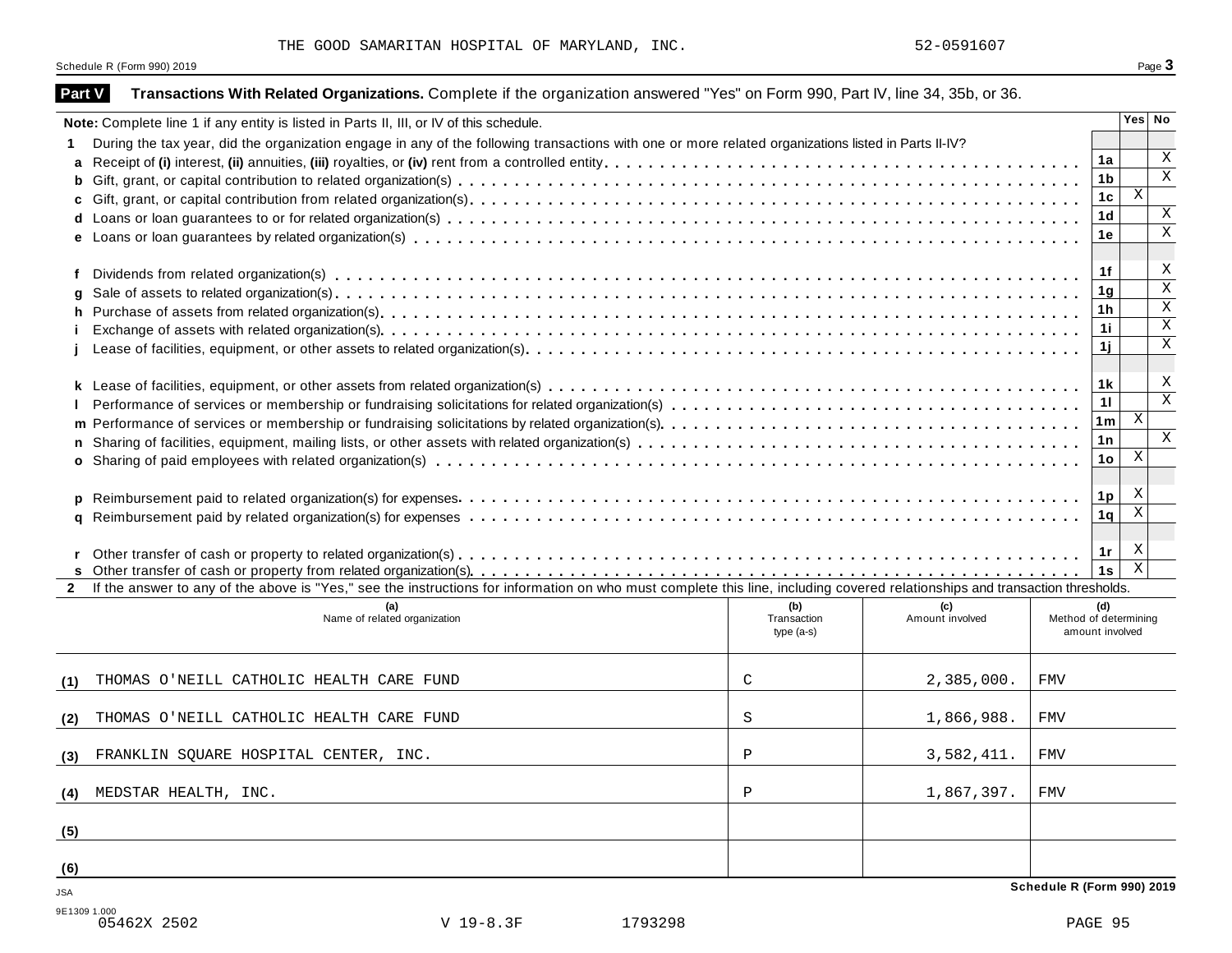### Part VI Unrelated Organizations Taxable as a Partnership. Complete if the organization answered "Yes" on Form 990, Part IV, line 37.

Provide the following information for each entity taxed as a partnership through which the organization conducted more than five percent of its activities (measured by total assets or gross revenue) that was not a related organization. See instructions regarding exclusion for certain investment partnerships.

| ັ<br>$\mathcal{L}$<br>(a)<br>Name, address, and EIN of entity | ≚<br>(b)<br>Primary activity | ັ<br>(c)<br>Legal domicile<br>(state or foreign<br>country) | ັ<br>$\begin{tabular}{ c c } \hline & \textbf{(d)} & \textbf{(e)} \\ \hline \textbf{Predominant} & \textbf{Are all par} \\ \textbf{uncrelated, excluded} & \textbf{soct} \\ \textbf{unrelated, excluded} & \textbf{soct}(\textbf{c}) \\ \textbf{feotions 512-514)} & \textbf{Yes} \\ \hline \end{tabular}$ | Are all partners<br>section<br>501(c)(3)<br>organizations? |    | (f)<br>Share of<br>total income | . .<br>(g)<br>Share of<br>end-of-year<br>assets | (h)<br>Disproportionate<br>allocations? |               | (i)<br>Code $V - UBI$<br>amount in box 20<br>of Schedule K-1<br>(Form 1065) | managing<br>partner? |               | (i)<br>General or Percentage<br>managing ownership |
|---------------------------------------------------------------|------------------------------|-------------------------------------------------------------|------------------------------------------------------------------------------------------------------------------------------------------------------------------------------------------------------------------------------------------------------------------------------------------------------------|------------------------------------------------------------|----|---------------------------------|-------------------------------------------------|-----------------------------------------|---------------|-----------------------------------------------------------------------------|----------------------|---------------|----------------------------------------------------|
|                                                               |                              |                                                             |                                                                                                                                                                                                                                                                                                            |                                                            | No |                                 |                                                 |                                         | $Yes \mid No$ |                                                                             |                      | $Yes \mid No$ |                                                    |
| (1)                                                           |                              |                                                             |                                                                                                                                                                                                                                                                                                            |                                                            |    |                                 |                                                 |                                         |               |                                                                             |                      |               |                                                    |
| (2)                                                           |                              |                                                             |                                                                                                                                                                                                                                                                                                            |                                                            |    |                                 |                                                 |                                         |               |                                                                             |                      |               |                                                    |
| (3)                                                           |                              |                                                             |                                                                                                                                                                                                                                                                                                            |                                                            |    |                                 |                                                 |                                         |               |                                                                             |                      |               |                                                    |
| (4)                                                           |                              |                                                             |                                                                                                                                                                                                                                                                                                            |                                                            |    |                                 |                                                 |                                         |               |                                                                             |                      |               |                                                    |
| (5)                                                           |                              |                                                             |                                                                                                                                                                                                                                                                                                            |                                                            |    |                                 |                                                 |                                         |               |                                                                             |                      |               |                                                    |
| (6)                                                           |                              |                                                             |                                                                                                                                                                                                                                                                                                            |                                                            |    |                                 |                                                 |                                         |               |                                                                             |                      |               |                                                    |
| (7)                                                           |                              |                                                             |                                                                                                                                                                                                                                                                                                            |                                                            |    |                                 |                                                 |                                         |               |                                                                             |                      |               |                                                    |
| (8)                                                           |                              |                                                             |                                                                                                                                                                                                                                                                                                            |                                                            |    |                                 |                                                 |                                         |               |                                                                             |                      |               |                                                    |
| (9)                                                           |                              |                                                             |                                                                                                                                                                                                                                                                                                            |                                                            |    |                                 |                                                 |                                         |               |                                                                             |                      |               |                                                    |
| (10)                                                          |                              |                                                             |                                                                                                                                                                                                                                                                                                            |                                                            |    |                                 |                                                 |                                         |               |                                                                             |                      |               |                                                    |
| (11)                                                          |                              |                                                             |                                                                                                                                                                                                                                                                                                            |                                                            |    |                                 |                                                 |                                         |               |                                                                             |                      |               |                                                    |
| (12)<br><u> 1989 - John Stein, mars and de Brande</u>         |                              |                                                             |                                                                                                                                                                                                                                                                                                            |                                                            |    |                                 |                                                 |                                         |               |                                                                             |                      |               |                                                    |
| (13)                                                          |                              |                                                             |                                                                                                                                                                                                                                                                                                            |                                                            |    |                                 |                                                 |                                         |               |                                                                             |                      |               |                                                    |
| (14)                                                          |                              |                                                             |                                                                                                                                                                                                                                                                                                            |                                                            |    |                                 |                                                 |                                         |               |                                                                             |                      |               |                                                    |
| (15)                                                          |                              |                                                             |                                                                                                                                                                                                                                                                                                            |                                                            |    |                                 |                                                 |                                         |               |                                                                             |                      |               |                                                    |
|                                                               |                              |                                                             |                                                                                                                                                                                                                                                                                                            |                                                            |    |                                 |                                                 |                                         |               |                                                                             |                      |               |                                                    |
| (16)                                                          |                              |                                                             |                                                                                                                                                                                                                                                                                                            |                                                            |    |                                 |                                                 |                                         |               |                                                                             |                      |               |                                                    |

**Schedule R (Form 990) 2019**